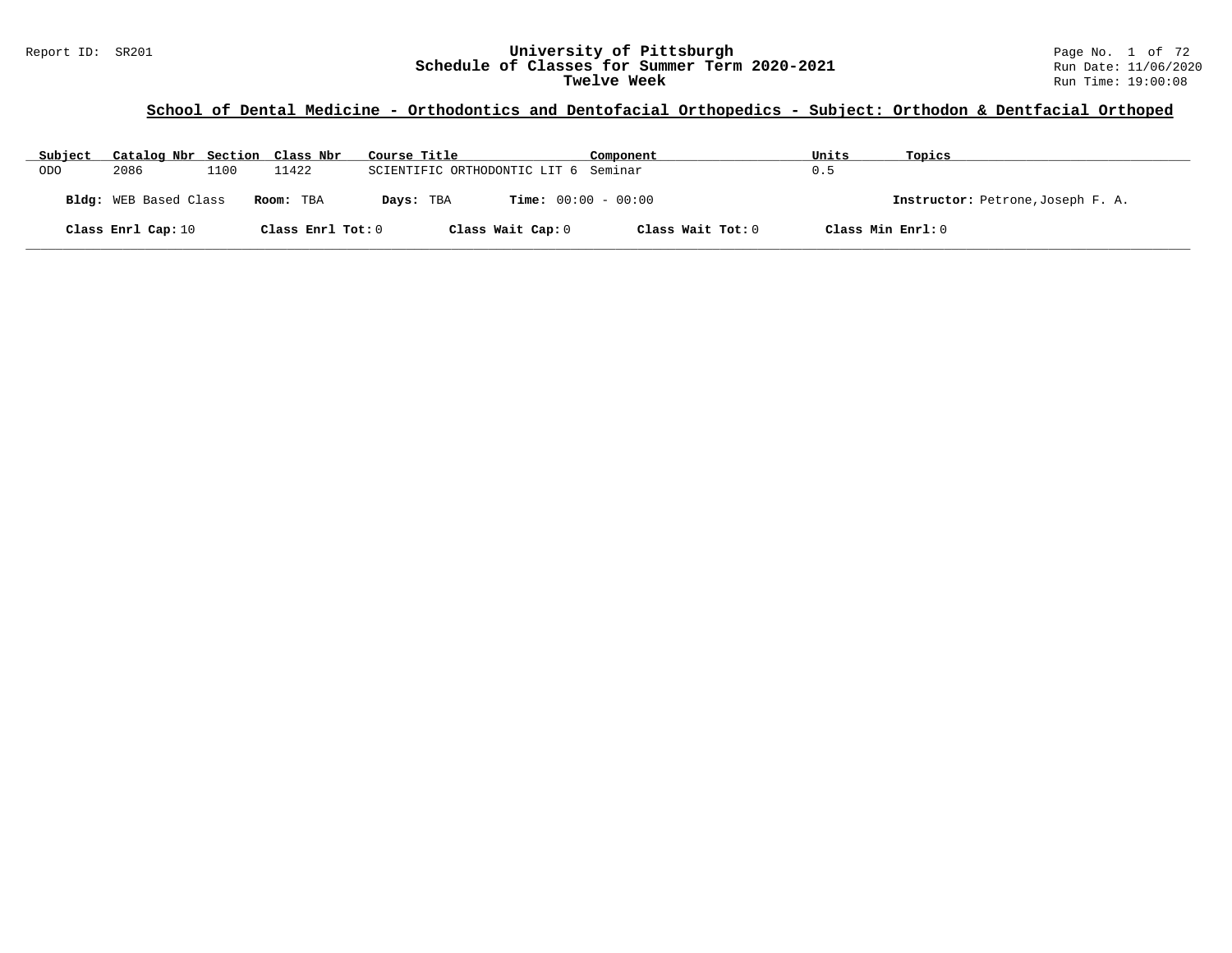#### Report ID: SR201 **University of Pittsburgh** Page No. 2 of 72 **Schedule of Classes for Summer Term 2020-2021** Run Date: 11/06/2020 **Six Week - First Run Time: 19:00:08**

# **School of Dental Medicine - Dental Hygiene - Subject: Dental Hygiene**

| Subject                     | Catalog Nbr Section Class Nbr | Course Title                                                                                                                                                                                                                       | Component                                      |                   | Units             | Topics                           |
|-----------------------------|-------------------------------|------------------------------------------------------------------------------------------------------------------------------------------------------------------------------------------------------------------------------------|------------------------------------------------|-------------------|-------------------|----------------------------------|
| 1000<br>DENHYG              | 11453<br>1100                 |                                                                                                                                                                                                                                    | FULL-TIME DENTAL HYGIENE STUDYDirected Studies |                   | $\Omega$          |                                  |
| Bldg: TO BE ARRANGED        | Room: TBA                     | Days: TBA                                                                                                                                                                                                                          | <b>Time:</b> $00:00 - 00:00$                   |                   |                   | Instructor: Wagner, Kelly R      |
| Class Enrl Cap: 12          | Class Enrl Tot: 0             |                                                                                                                                                                                                                                    | Class Wait Cap: 10                             | Class Wait Tot: 0 |                   | Class Min Enrl: 0                |
|                             |                               | <b></b> This class has an additional fee. For more information go to <a <br="" href="http://www.registrar.pitt.edu">target="_blank"&gt;http://www.registrar.pitt.edu/</a> , and click on Faculty and Staff, then Course and Class. |                                                |                   |                   |                                  |
| 1077<br><b>DENHYG</b>       | 1010<br>18135                 | DIRECTED STUDY                                                                                                                                                                                                                     |                                                | Directed Studies  | $1 - 3$           |                                  |
| <b>Bldg:</b> TO BE ARRANGED | Room: TBA                     | Days: TBA                                                                                                                                                                                                                          | <b>Time:</b> $00:00 - 00:00$                   |                   |                   | Instructor: Wagner, Kelly R      |
| Class Enrl Cap: 12          | Class Enrl Tot: 0             |                                                                                                                                                                                                                                    | Class Wait Cap: 10                             | Class Wait Tot: 0 | Class Min Enrl: 0 |                                  |
| 1376<br>DENHYG              | 1010<br>11401                 | DENTAL HYGIENE RADIOLOGY 2                                                                                                                                                                                                         | Lecture                                        |                   | $\mathbf{1}$      |                                  |
| <b>Bldg:</b> TO BE ARRANGED | Room: TBA                     | Days: TuF                                                                                                                                                                                                                          | <b>Time:</b> $08:00 - 08:50$                   |                   |                   | Instructor: Jarembek, Matthew    |
| Class Enrl Cap: 40          | Class Enrl Tot: 0             |                                                                                                                                                                                                                                    | Class Wait Cap: 20                             | Class Wait Tot: 0 |                   | Class Min Enrl: 0                |
| DENHYG<br>1689              | 1100<br>11371                 |                                                                                                                                                                                                                                    | ADV CLINCAL DENT HYGIENE PRACTClinical         |                   | 2                 |                                  |
| <b>Bldg:</b> TO BE ARRANGED | Room: TBA                     | Days: ThF                                                                                                                                                                                                                          | <b>Time:</b> $09:00 - 11:50$                   |                   |                   | Instructor: Lillios, Elizabeth N |
| <b>Bldg:</b> TO BE ARRANGED | Room: TBA                     | Days: ThF                                                                                                                                                                                                                          | <b>Time:</b> $13:00 - 16:30$                   |                   |                   | Instructor: Lillios, Elizabeth N |
| Class Enrl Cap: 50          | Class Enrl Tot: 0             |                                                                                                                                                                                                                                    | Class Wait Cap: 20                             | Class Wait Tot: 0 | Class Min Enrl: 0 |                                  |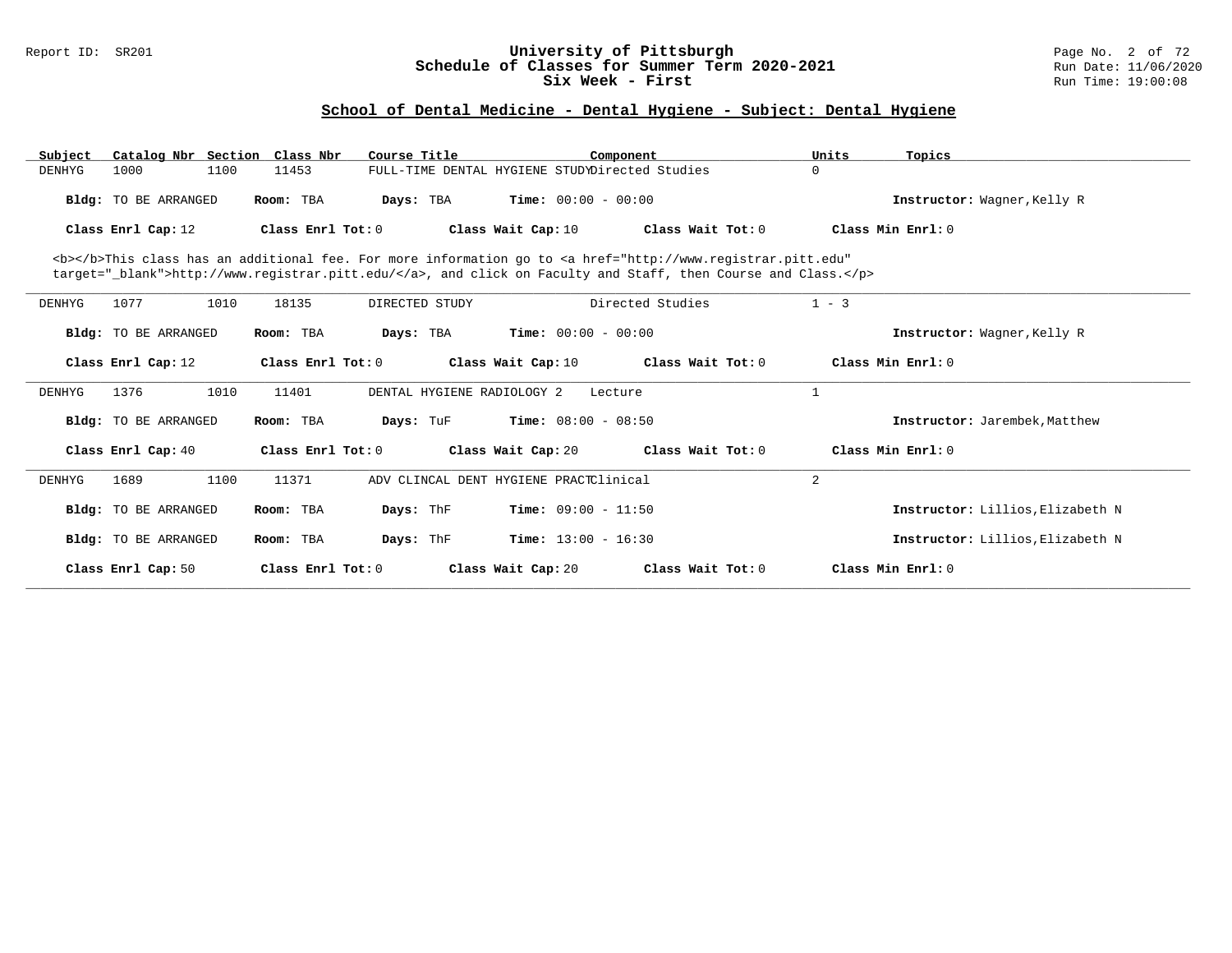#### Report ID: SR201 **1988 Chedule of Classes for Summer Term 2020-2021** Page No. 3 of 72<br>**Schedule of Classes for Summer Term 2020-2021** Run Date: 11/06/2020 **Schedule of Classes for Summer Term 2020-2021** Run Date: 11/06/2020<br>Six Week - First Run Time: 19:00:08 **Six Week - First**

### **School of Dental Medicine - Office of the Dean, School of Dental Medicine - Subject: FT Diss Study D MED**

| Subject     | Catalog Nbr Section Class Nbr |      |                   | Course Title                                        | Component         | Units             | Topics            |
|-------------|-------------------------------|------|-------------------|-----------------------------------------------------|-------------------|-------------------|-------------------|
| <b>FTDN</b> | 0000                          | 1100 | 20402             | FULL-TIME DISSERTATION STUDY Full Time Dissertation |                   |                   |                   |
|             | <b>Bldg:</b> TO BE ARRANGED   |      | Room: TBA         | <b>Time:</b> $00:00 - 00:00$<br>Days: TBA           |                   |                   | Instructor: Staff |
|             | Class Enrl Cap: 999           |      | Class Enrl Tot: 0 | Class Wait Cap: 0                                   | Class Wait Tot: 0 | Class Min Enrl: 0 |                   |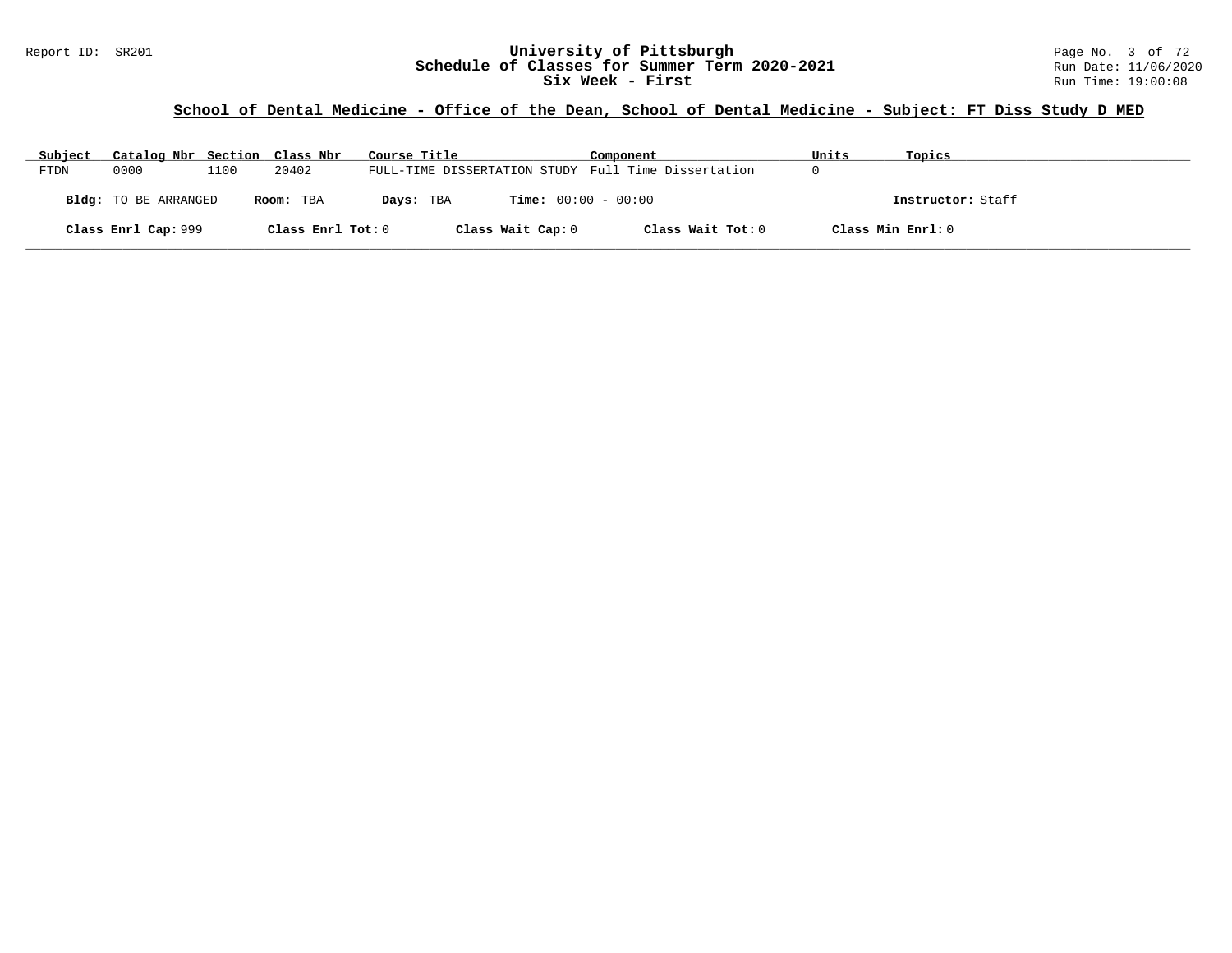#### Report ID: SR201 **University of Pittsburgh University of Pittsburgh** Page No. 4 of 72<br>**Schedule of Classes for Summer Term 2020-2021** Run Date: 11/06/2020 **Schedule of Classes for Summer Term 2020-2021** Run Date: 11/06/2020<br>Six Week - First Run Time: 19:00:08 **Six Week - First**

### **School of Dental Medicine - Dental Medicine - Microbiology / Biochemistry - Subject: Oral Biology**

| Subject     | Catalog Nbr Section Class Nbr |            | Course Title                                                   | Component                                                                                  | Units<br>Topics              |                                        |
|-------------|-------------------------------|------------|----------------------------------------------------------------|--------------------------------------------------------------------------------------------|------------------------------|----------------------------------------|
| ORBIOL      | 3505<br>1020                  | 16801      | DIRECTED RESEARCH                                              | Directed Studies                                                                           | $1 - 9$                      |                                        |
|             | Bldg: TO BE ARRANGED          |            | Room: TBA $Days:$ TBA $Time: 00:00 - 00:00$                    |                                                                                            | Instructor: Beniash, Elia    |                                        |
|             |                               |            |                                                                | Class Enrl Cap: 35 Class Enrl Tot: 0 Class Wait Cap: 0 Class Wait Tot: 0 Class Min Enrl: 0 |                              |                                        |
| ORBIOL      | 3505                          | 1025 16802 |                                                                | DIRECTED RESEARCH Directed Studies                                                         | $1 - 9$                      |                                        |
|             | Bldg: TO BE ARRANGED          |            | Room: TBA $Days:$ TBA $Time: 00:00 - 00:00$                    |                                                                                            |                              | Instructor: Almarza, Alejandro Jose    |
|             |                               |            |                                                                | Class Enrl Cap: 35 Class Enrl Tot: 0 Class Wait Cap: 0 Class Wait Tot: 0 Class Min Enrl: 0 |                              |                                        |
| ORBIOL      | 3505<br>1030                  | 16803      | DIRECTED RESEARCH                                              | Directed Studies                                                                           | $1 - 9$                      |                                        |
|             | Bldg: TO BE ARRANGED          |            | Room: TBA $Days:$ TBA $Time: 00:00 - 00:00$                    |                                                                                            |                              | Instructor: Marazita, Mary Louise      |
|             |                               |            |                                                                | Class Enrl Cap: 35 Class Enrl Tot: 0 Class Wait Cap: 0 Class Wait Tot: 0 Class Min Enrl: 0 |                              |                                        |
| ORBIOL      | 3505                          | 1040 17427 | DIRECTED RESEARCH Directed Studies                             |                                                                                            | $1 - 9$                      |                                        |
|             | Bldg: TO BE ARRANGED          |            | Room: TBA $Days: TBA$ Time: $00:00 - 00:00$                    |                                                                                            |                              | Instructor: Szabo Rogers, Heather Lynn |
|             |                               |            |                                                                | Class Enrl Cap: 35 Class Enrl Tot: 0 Class Wait Cap: 0 Class Wait Tot: 0 Class Min Enrl: 0 |                              |                                        |
| ORBIOL 3505 |                               | 1050 17428 | DIRECTED RESEARCH Directed Studies                             |                                                                                            | $1 - 9$                      |                                        |
|             | Bldg: TO BE ARRANGED          |            | Room: TBA $\rule{1em}{0.15mm}$ Days: TBA Time: $00:00 - 00:00$ |                                                                                            |                              | Instructor: Vieira, Alexandre Rezende  |
|             |                               |            |                                                                | Class Enrl Cap: 35 Class Enrl Tot: 0 Class Wait Cap: 0 Class Wait Tot: 0 Class Min Enrl: 0 |                              |                                        |
| ORBIOL      | 3505<br>1060                  | 17429      |                                                                | DIRECTED RESEARCH Directed Studies                                                         | $1 - 9$                      |                                        |
|             | Bldg: TO BE ARRANGED          |            | Room: TBA $Days:$ TBA $Time: 00:00 - 00:00$                    |                                                                                            | Instructor: Sfeir, Charles S |                                        |
|             |                               |            |                                                                | Class Enrl Cap: 35 Class Enrl Tot: 0 Class Wait Cap: 0 Class Wait Tot: 0 Class Min Enrl: 0 |                              |                                        |
| ORBIOL      | 3505                          | 1065 18262 |                                                                | DIRECTED RESEARCH Directed Studies 1 - 9                                                   |                              |                                        |
|             | Bldg: TO BE ARRANGED          |            | Room: TBA $Days:$ TBA $Time: 00:00 - 00:00$                    |                                                                                            | Instructor: Weinberg, Seth M |                                        |
|             |                               |            |                                                                | Class Enrl Cap: 35 Class Enrl Tot: 0 Class Wait Cap: 0 Class Wait Tot: 0 Class Min Enrl: 0 |                              |                                        |
| ORBIOL      | 3505<br>1075                  | 18496      | DIRECTED RESEARCH Directed Studies                             |                                                                                            | $1 - 9$                      |                                        |
|             | Bldg: TO BE ARRANGED          |            | Room: TBA $Days:$ TBA $Time: 00:00 - 00:00$                    |                                                                                            |                              | Instructor: Napierala, Dobrawa         |
|             | Class Enrl Cap: 35            |            |                                                                | Class Enrl Tot: $0$ Class Wait Cap: $0$ Class Wait Tot: $0$                                | Class Min Enrl: 0            |                                        |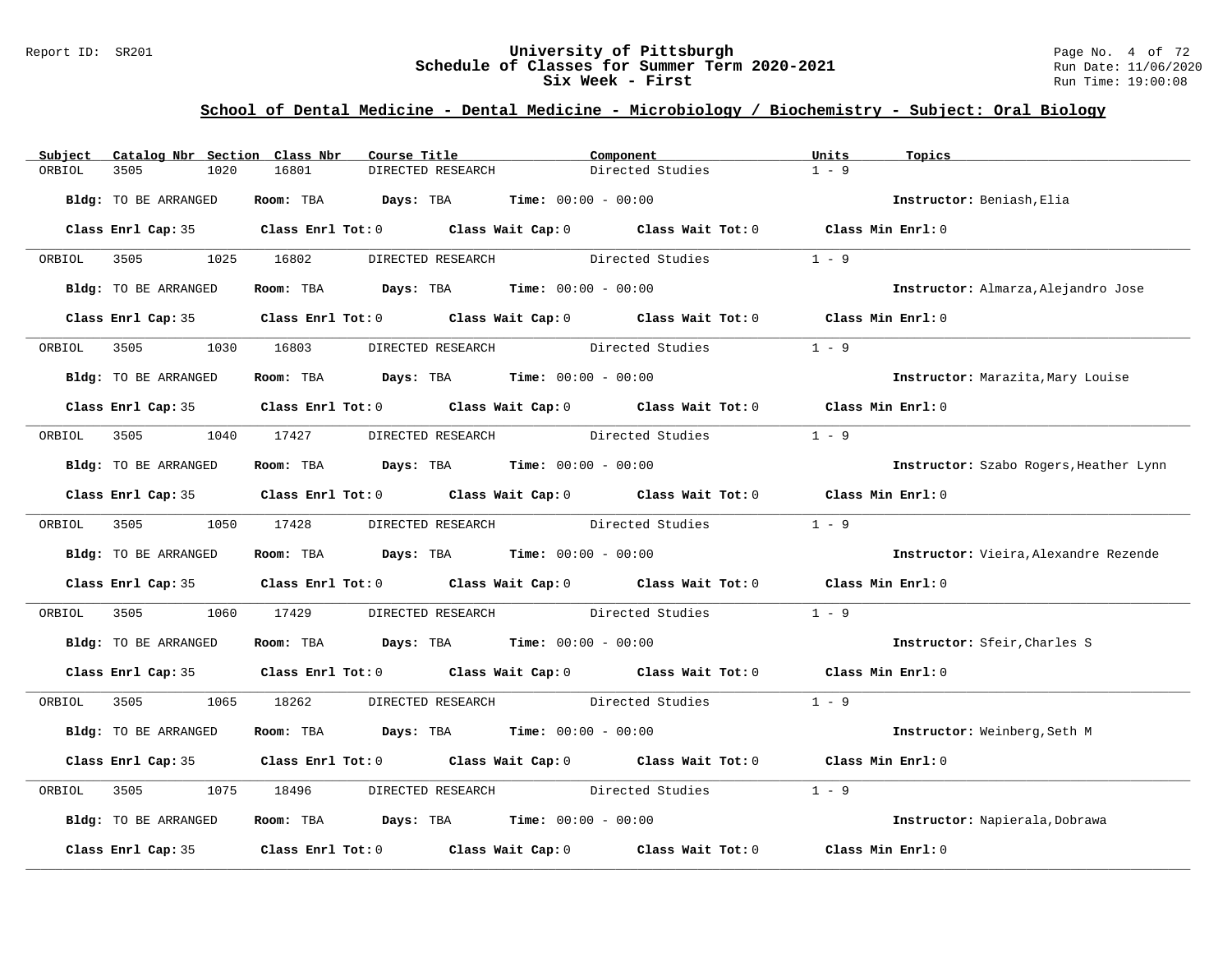| ORBIOL | 3505<br>1080           | 18497<br>DIRECTED RESEARCH                                                            | Directed Studies                                                                                    | $1 - 9$                                |
|--------|------------------------|---------------------------------------------------------------------------------------|-----------------------------------------------------------------------------------------------------|----------------------------------------|
|        | Bldg: TO BE ARRANGED   | Room: TBA $Days:$ TBA $Time: 00:00 - 00:00$                                           |                                                                                                     | Instructor: Intini, Giuseppe           |
|        |                        |                                                                                       | Class Enrl Cap: 35 Class Enrl Tot: 0 Class Wait Cap: 0 Class Wait Tot: 0 Class Min Enrl: 0          |                                        |
|        | ORBIOL 3511 1010 17438 |                                                                                       | THESIS RESEARCH Thesis Research 1 - 9                                                               |                                        |
|        | Bldg: TO BE ARRANGED   | Room: TBA $\rule{1em}{0.15mm}$ Days: TBA Time: $00:00 - 00:00$                        |                                                                                                     | Instructor: Beniash, Elia              |
|        |                        |                                                                                       | Class Enrl Cap: 35 Class Enrl Tot: 0 Class Wait Cap: 0 Class Wait Tot: 0 Class Min Enrl: 0          |                                        |
|        |                        |                                                                                       | ORBIOL 3511 1015 17439 THESIS RESEARCH Thesis Research 1 - 9                                        |                                        |
|        | Bldg: TO BE ARRANGED   | Room: TBA $\rule{1em}{0.15mm}$ Days: TBA $\rule{1.5mm}{0.15mm}$ Time: $00:00 - 00:00$ |                                                                                                     | Instructor: Almarza, Alejandro Jose    |
|        |                        |                                                                                       | Class Enrl Cap: 35 Class Enrl Tot: 0 Class Wait Cap: 0 Class Wait Tot: 0 Class Min Enrl: 0          |                                        |
|        |                        |                                                                                       | ORBIOL 3511 1025 17440 THESIS RESEARCH Thesis Research 1 - 9                                        |                                        |
|        | Bldg: TO BE ARRANGED   | Room: TBA $\rule{1em}{0.15mm}$ Days: TBA Time: $00:00 - 00:00$                        |                                                                                                     | Instructor: Marazita, Mary Louise      |
|        |                        |                                                                                       | Class Enrl Cap: 35 Class Enrl Tot: 0 Class Wait Cap: 0 Class Wait Tot: 0 Class Min Enrl: 0          |                                        |
|        |                        |                                                                                       | ORBIOL 3511 1030 17441 THESIS RESEARCH Thesis Research 1 - 9                                        |                                        |
|        | Bldg: TO BE ARRANGED   | Room: TBA $\rule{1em}{0.15mm}$ Days: TBA Time: $00:00 - 00:00$                        |                                                                                                     | Instructor: Weinberg, Seth M           |
|        |                        |                                                                                       | Class Enrl Cap: 35 Class Enrl Tot: 0 Class Wait Cap: 0 Class Wait Tot: 0 Class Min Enrl: 0          |                                        |
| ORBIOL |                        |                                                                                       | 3511 1035 17442 THESIS RESEARCH Thesis Research                                                     | $1 - 9$                                |
|        | Bldg: TO BE ARRANGED   | Room: TBA Days: TBA Time: $00:00 - 00:00$                                             |                                                                                                     | Instructor: Szabo Rogers, Heather Lynn |
|        |                        |                                                                                       |                                                                                                     |                                        |
|        |                        |                                                                                       | Class Enrl Cap: 35 Class Enrl Tot: 0 Class Wait Cap: 0 Class Wait Tot: 0                            | Class Min Enrl: 0                      |
| ORBIOL |                        | 3511 1040 17443 THESIS RESEARCH                                                       | Thesis Research                                                                                     | $1 - 9$                                |
|        | Bldg: TO BE ARRANGED   | Room: TBA $\rule{1em}{0.15mm}$ Days: TBA Time: $00:00 - 00:00$                        |                                                                                                     | Instructor: Sfeir, Charles S           |
|        |                        |                                                                                       | Class Enrl Cap: 35 $\qquad$ Class Enrl Tot: 0 $\qquad$ Class Wait Cap: 0 $\qquad$ Class Wait Tot: 0 | Class Min Enrl: 0                      |
|        |                        | ORBIOL 3511 1045 17444 THESIS RESEARCH                                                | Thesis Research                                                                                     | $1 - 9$                                |
|        | Bldg: TO BE ARRANGED   | Room: TBA $Days:$ TBA $Time: 00:00 - 00:00$                                           |                                                                                                     | Instructor: Vieira, Alexandre Rezende  |
|        |                        |                                                                                       | Class Enrl Cap: 35 Class Enrl Tot: 0 Class Wait Cap: 0 Class Wait Tot: 0 Class Min Enrl: 0          |                                        |
|        |                        |                                                                                       | ORBIOL 3511 1050 17445 THESIS RESEARCH Thesis Research 1 - 9                                        |                                        |
|        | Bldg: TO BE ARRANGED   | Room: TBA $Days:$ TBA $Time: 00:00 - 00:00$                                           |                                                                                                     | Instructor: Taboas, Juan M             |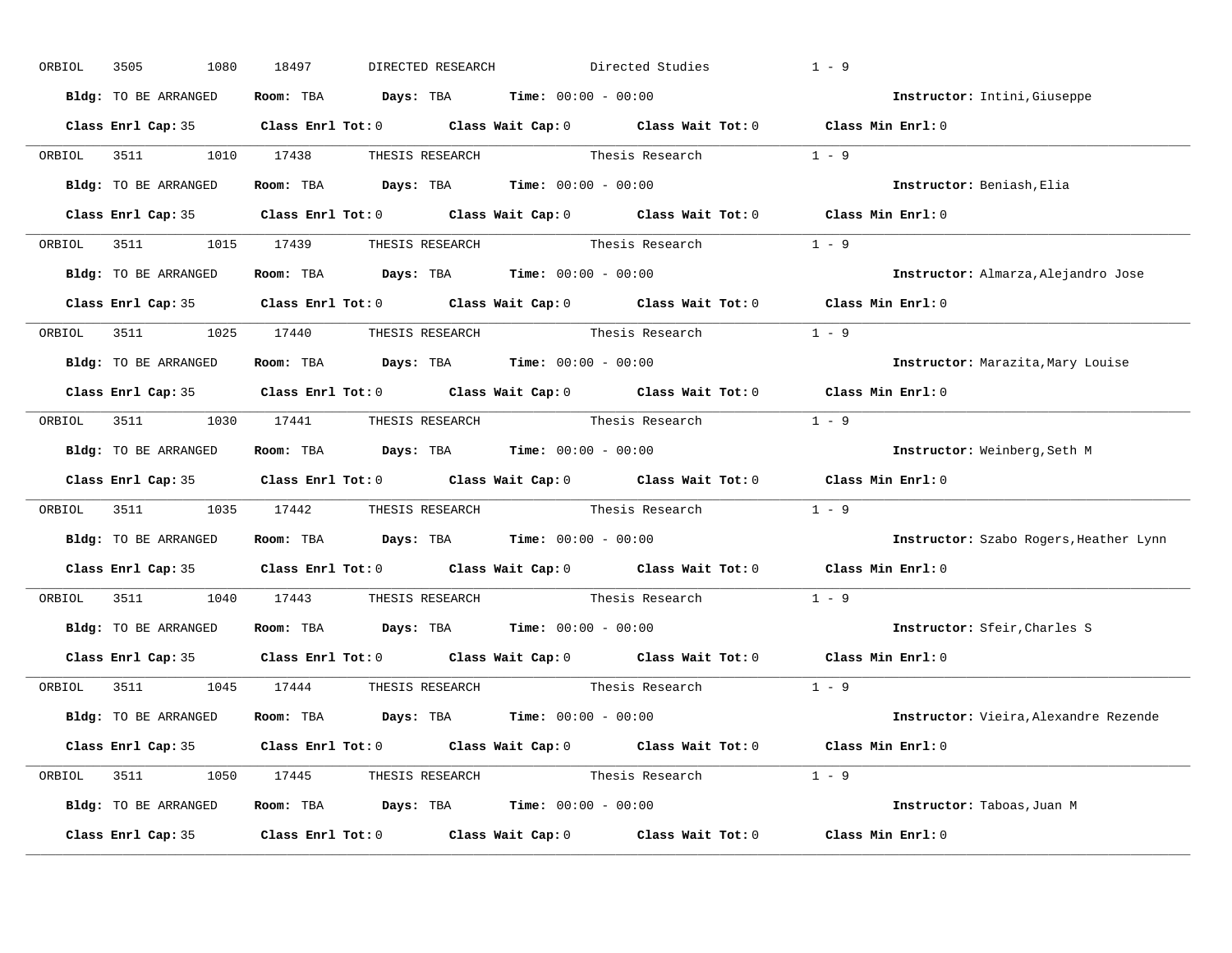#### Report ID: SR201 **University of Pittsburgh University of Pittsburgh** Page No. 6 of 72<br>**Schedule of Classes for Summer Term 2020-2021** Run Date: 11/06/2020 **Schedule of Classes for Summer Term 2020-2021** Run Date: 11/06/2020<br>**Six Week - First** Run Time: 19:00:08 **Six Week - First**

### **School of Dental Medicine - Dental Medicine - Microbiology / Biochemistry - Subject: Oral Biology**

| Subject   | Catalog Nbr Section Class Nbr                                                       |      |                   | Course Title          |                              | Component           | Units | Topics                                |
|-----------|-------------------------------------------------------------------------------------|------|-------------------|-----------------------|------------------------------|---------------------|-------|---------------------------------------|
| ORBIOL    | 3512                                                                                | 1500 | 16722             | CRANIOFACIAL GENETICS |                              | Lecture             | 2     |                                       |
| Bldg: TBA |                                                                                     |      | Room: TBA         | Days: Th              | <b>Time:</b> $10:00 - 11:50$ |                     |       | Instructor: Vieira, Alexandre Rezende |
| Bldg: TBA |                                                                                     |      | Room: TBA         | Days: Tu              | <b>Time:</b> $15:00 - 16:50$ |                     |       | Instructor: Staff                     |
|           | Class Enrl Cap: 35<br><b>Room Characteristics:</b> PeopleSoft - Scheduled $(PS)(1)$ |      | Class Enrl Tot: 0 |                       | Class Wait Cap: 0            | Class Wait $Tot: 0$ |       | Class Min Enrl: 0                     |

**\_\_\_\_\_\_\_\_\_\_\_\_\_\_\_\_\_\_\_\_\_\_\_\_\_\_\_\_\_\_\_\_\_\_\_\_\_\_\_\_\_\_\_\_\_\_\_\_\_\_\_\_\_\_\_\_\_\_\_\_\_\_\_\_\_\_\_\_\_\_\_\_\_\_\_\_\_\_\_\_\_\_\_\_\_\_\_\_\_\_\_\_\_\_\_\_\_\_\_\_\_\_\_\_\_\_\_\_\_\_\_\_\_\_\_\_\_\_\_\_\_\_\_\_\_\_\_\_\_\_\_\_\_\_\_\_\_\_\_\_\_\_\_\_\_\_\_\_\_\_\_\_\_\_\_\_**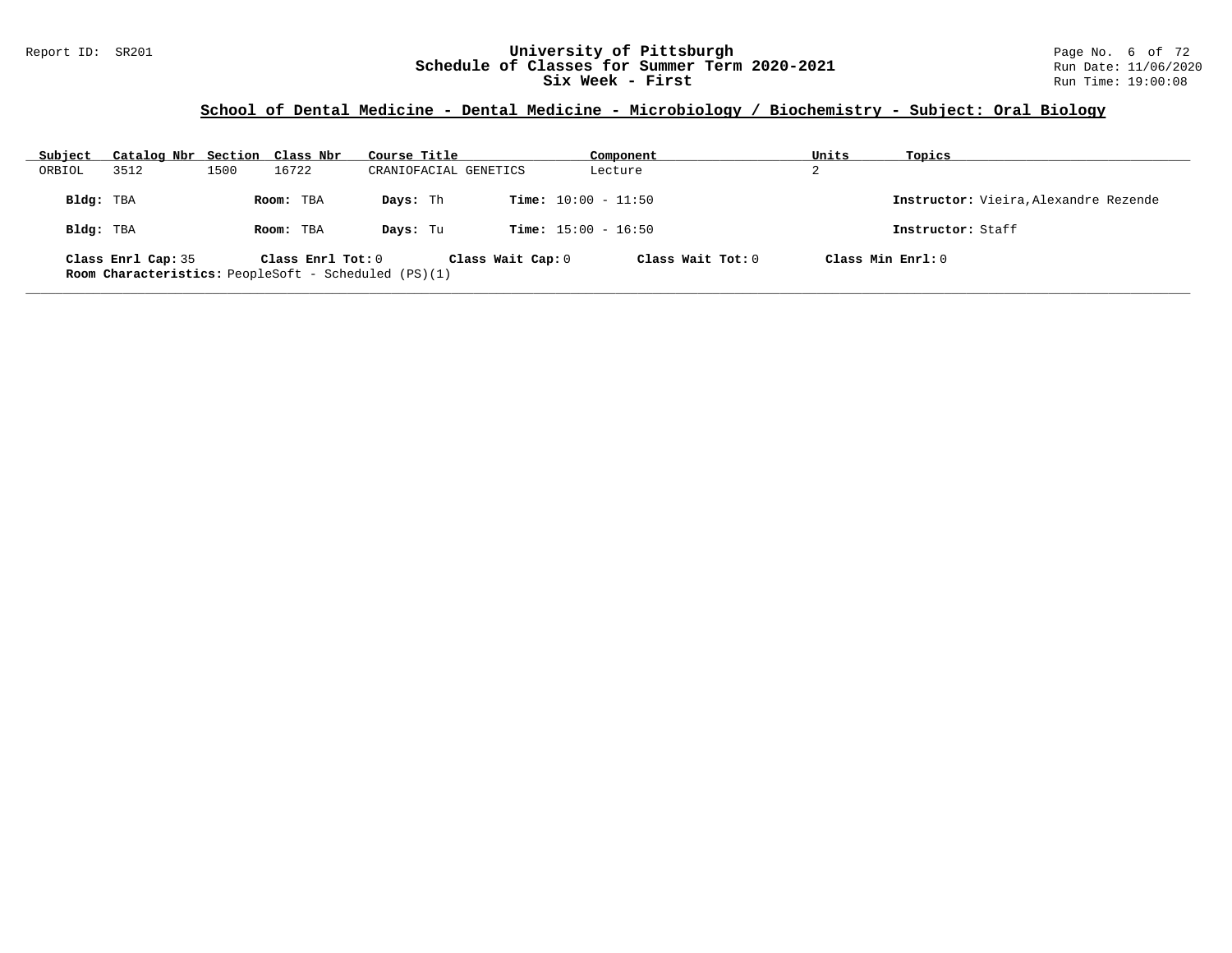#### Report ID: SR201 **University of Pittsburgh** Page No. 7 of 72 **Schedule of Classes for Summer Term 2020-2021** Run Date: 11/06/2020 **Six Week - Second Run Time: 19:00:08**

# **School of Dental Medicine - Dental Hygiene - Subject: Dental Hygiene**

| Subject                                                                                                                                                                                                                            |                             | Catalog Nbr Section Class Nbr | Course Title                                   |                              | Component         | Units          | Topics                           |  |
|------------------------------------------------------------------------------------------------------------------------------------------------------------------------------------------------------------------------------------|-----------------------------|-------------------------------|------------------------------------------------|------------------------------|-------------------|----------------|----------------------------------|--|
| DENHYG                                                                                                                                                                                                                             | 1000                        | 1200<br>11377                 | FULL-TIME DENTAL HYGIENE STUDYDirected Studies |                              |                   | 0              |                                  |  |
|                                                                                                                                                                                                                                    | <b>Bldg:</b> TO BE ARRANGED | Room: TBA                     | Days: TBA                                      | <b>Time:</b> $00:00 - 00:00$ |                   |                | Instructor: Wagner, Kelly R      |  |
|                                                                                                                                                                                                                                    | Class Enrl Cap: 12          | Class Enrl Tot: 0             |                                                | Class Wait Cap: 10           | Class Wait Tot: 0 |                | Class Min Enrl: 0                |  |
| <b></b> This class has an additional fee. For more information go to <a <br="" href="http://www.registrar.pitt.edu">target="_blank"&gt;http://www.registrar.pitt.edu/</a> , and click on Faculty and Staff, then Course and Class. |                             |                               |                                                |                              |                   |                |                                  |  |
| DENHYG                                                                                                                                                                                                                             | 1077                        | 1200<br>11376                 | DIRECTED STUDY                                 |                              | Directed Studies  | $1 - 3$        |                                  |  |
|                                                                                                                                                                                                                                    | <b>Bldg:</b> TO BE ARRANGED | Room: TBA                     | Days: TBA                                      | <b>Time:</b> $00:00 - 00:00$ |                   |                | Instructor: Wagner, Kelly R      |  |
|                                                                                                                                                                                                                                    | Class Enrl Cap: 10          | Class Enrl Tot: 0             |                                                | Class Wait Cap: 10           | Class Wait Tot: 0 |                | Class Min Enrl: 0                |  |
| DENHYG                                                                                                                                                                                                                             | 1689                        | 1200<br>11374                 | ADV CLINCAL DENT HYGIENE PRACTClinical         |                              |                   | $\overline{a}$ |                                  |  |
|                                                                                                                                                                                                                                    | <b>Bldg:</b> TO BE ARRANGED | Room: TBA                     | Days: TBA                                      | <b>Time:</b> $00:00 - 00:00$ |                   |                | Instructor: Lillios, Elizabeth N |  |
|                                                                                                                                                                                                                                    | Class Enrl Cap: 15          | Class Enrl Tot: 0             |                                                | Class Wait Cap: 10           | Class Wait Tot: 0 |                | Class Min Enrl: 0                |  |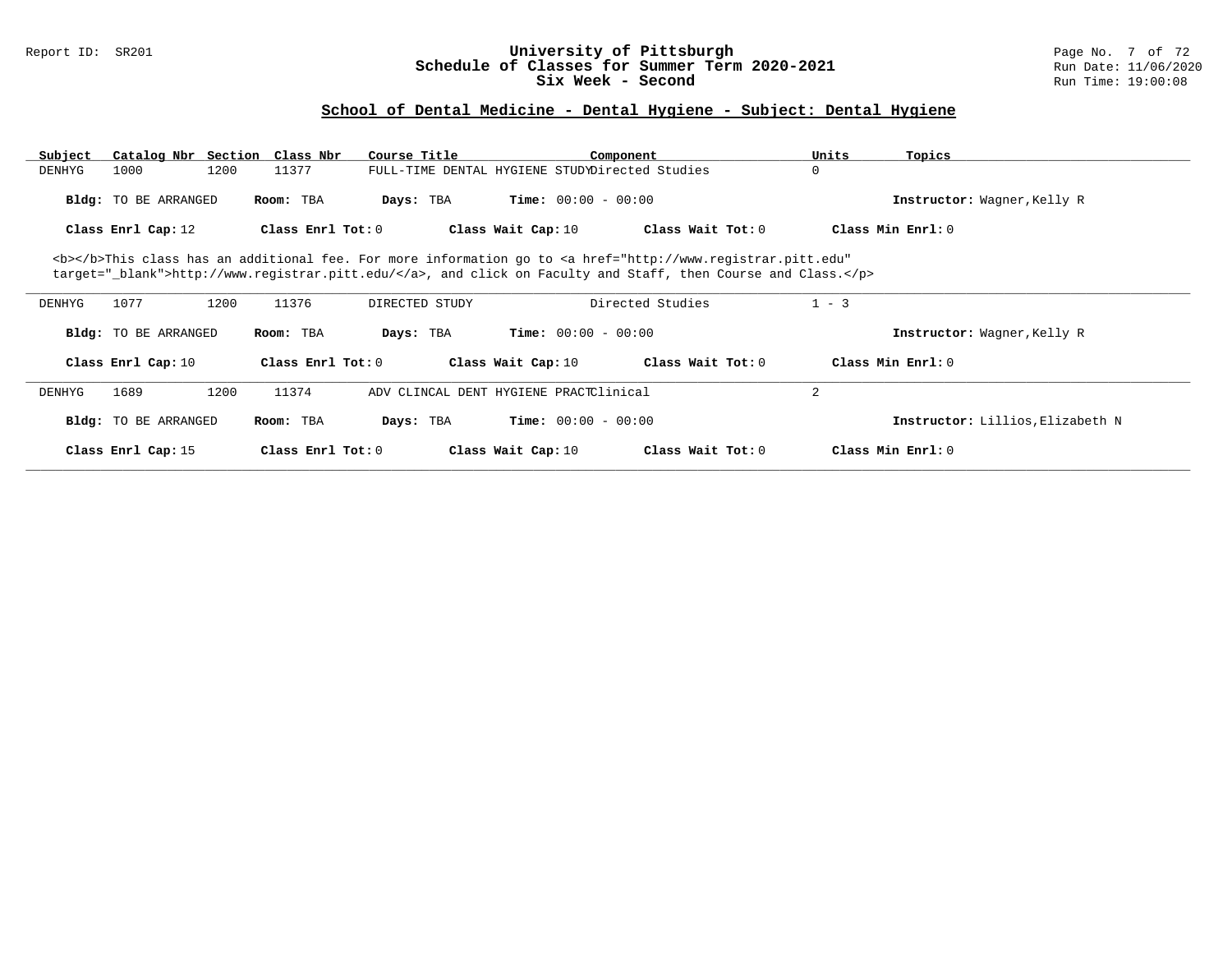#### Report ID: SR201 **1988 Chedule of Classes for Summer Term 2020-2021** Page No. 8 of 72<br>**Schedule of Classes for Summer Term 2020-2021** Run Date: 11/06/2020 **Schedule of Classes for Summer Term 2020-2021** Run Date: 11/06/2020<br>Six Week - Second Run Time: 19:00:08 **Six Week - Second**

| Subject | Catalog Nbr Section Class Nbr |      |                   | Course Title |                                      | Component         | Units             | Topics                            |
|---------|-------------------------------|------|-------------------|--------------|--------------------------------------|-------------------|-------------------|-----------------------------------|
| DENT    | 2150                          | 1100 | 18242             |              | ETHICS IN DENTAL SPECIALTIES Lecture |                   | 0.5               |                                   |
|         | <b>Bldg:</b> TO BE ARRANGED   |      | Room: TBA         | Days: TBA    | <b>Time:</b> $00:00 - 00:00$         |                   |                   | Instructor: Petrone, Joseph F. A. |
|         | Class Enrl Cap: 20            |      | Class Enrl Tot: 0 |              | Class Wait Cap: 0                    | Class Wait Tot: 0 | Class Min Enrl: 0 |                                   |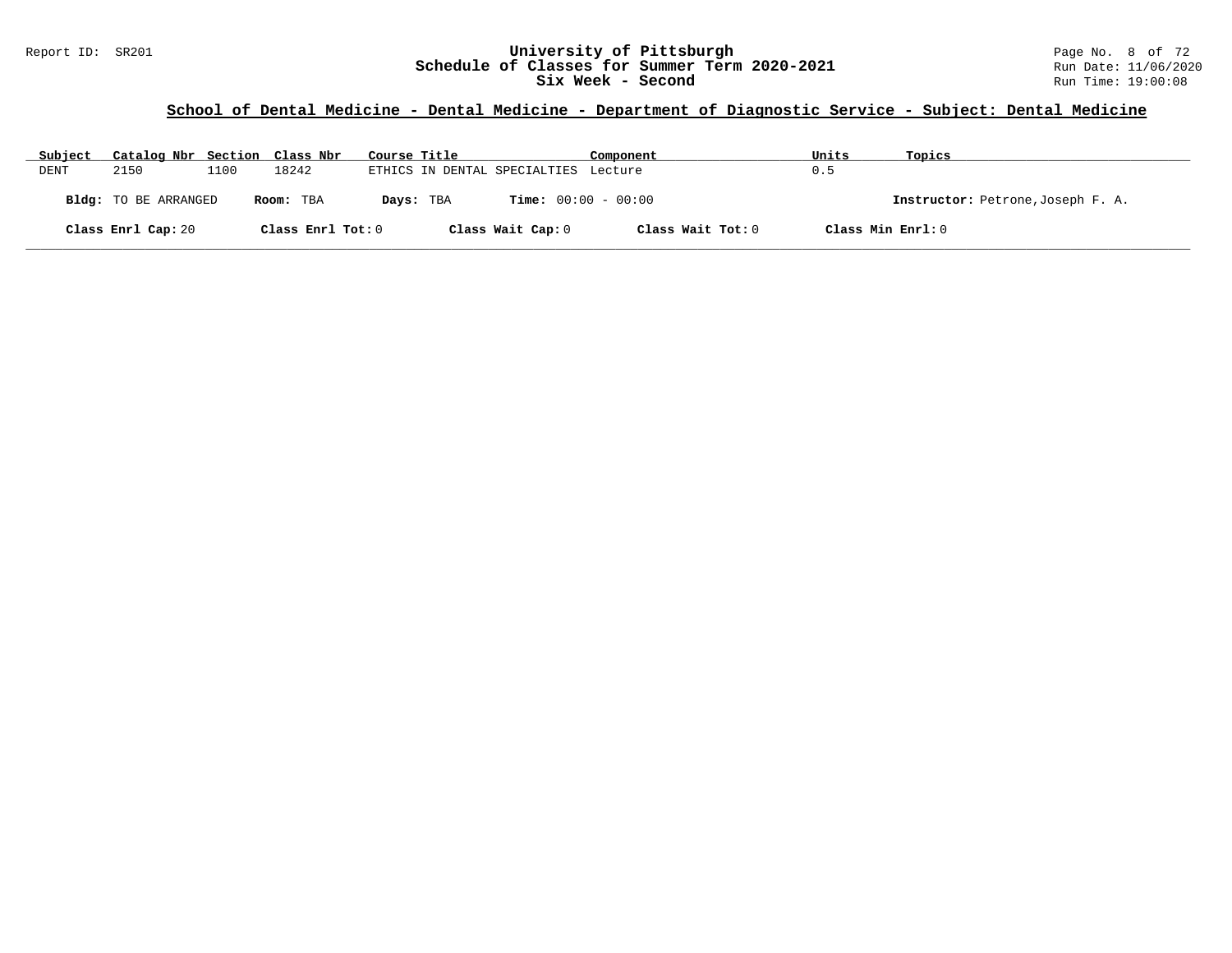#### Report ID: SR201 **University of Pittsburgh** Page No. 9 of 72 **Schedule of Classes for Summer Term 2020-2021** Run Date: 11/06/2020 **DMED Session 1 Run Time: 19:00:08 Run Time: 19:00:08**

| Subject     | Catalog Nbr Section Class Nbr |                   | Course Title                                   | Component                                                                                                                                                                                                                          | Units<br>Topics                   |
|-------------|-------------------------------|-------------------|------------------------------------------------|------------------------------------------------------------------------------------------------------------------------------------------------------------------------------------------------------------------------------------|-----------------------------------|
| <b>DENT</b> | 2001<br>1100                  | 11358             | FULL-TIME GRADUATE DENTAL MEDIDirected Studies |                                                                                                                                                                                                                                    | $\Omega$                          |
|             | <b>Bldg:</b> TO BE ARRANGED   | Room: TBA         | <b>Time:</b> $00:00 - 00:00$<br>Days: TBA      |                                                                                                                                                                                                                                    | Instructor: Petrone, Joseph F. A. |
|             | Class Enrl Cap: 20            | Class Enrl Tot: 0 | Class Wait Cap: 0                              | Class Wait $Tot: 0$                                                                                                                                                                                                                | Class Min $Enrl: 0$               |
|             |                               |                   |                                                | <b></b> This class has an additional fee. For more information go to <a <br="" href="http://www.registrar.pitt.edu">target="_blank"&gt;http://www.registrar.pitt.edu/</a> , and click on Faculty and Staff, then Course and Class. |                                   |
| <b>DENT</b> | 2201<br>1015                  | 20341             | MASTERS RESEARCH 1                             | Thesis Research                                                                                                                                                                                                                    | $1 - 3$                           |
|             | Bldg: TO BE ARRANGED          | Room: TBA         | Days: TBA<br><b>Time:</b> $00:00 - 00:00$      |                                                                                                                                                                                                                                    | Instructor: Petrone, Joseph F. A. |
|             | Class Enrl Cap: 35            | Class Enrl Tot: 0 | Class Wait Cap: 0                              | Class Wait Tot: 0                                                                                                                                                                                                                  | Class Min Enrl: 0                 |
| DENT        | 2202<br>1010                  | 18537             | MASTERS RESEARCH 2                             | Thesis Research                                                                                                                                                                                                                    | $1 - 3$                           |
|             | Bldg: TO BE ARRANGED          | Room: TBA         | <b>Time:</b> $00:00 - 00:00$<br>Days: TBA      |                                                                                                                                                                                                                                    | Instructor: Petrone, Joseph F. A. |
|             | Class Enrl Cap: $1$           | Class Enrl Tot: 0 | Class Wait Cap: 0                              | Class Wait Tot: 0                                                                                                                                                                                                                  | Class Min Enrl: 0                 |
| DENT        | 2203<br>1100                  | 20401             | MASTERS RESEARCH 3                             | Thesis Research                                                                                                                                                                                                                    | $1 - 3$                           |
|             | Bldg: TO BE ARRANGED          | Room: TBA         | Days: TBA<br><b>Time:</b> $00:00 - 00:00$      |                                                                                                                                                                                                                                    | Instructor: Petrone, Joseph F. A. |
|             | Class Enrl Cap: 35            | Class Enrl Tot: 0 | Class Wait Cap: 0                              | Class Wait Tot: 0                                                                                                                                                                                                                  | Class Min $Enrl: 0$               |
| <b>DENT</b> | 2204<br>1010                  | 20340             | MASTERS RESEARCH 4                             | Thesis Research                                                                                                                                                                                                                    | $1 - 3$                           |
|             | Bldg: TO BE ARRANGED          | Room: TBA         | Days: TBA<br><b>Time:</b> $00:00 - 00:00$      |                                                                                                                                                                                                                                    | Instructor: Petrone, Joseph F. A. |
|             | Class Enrl Cap: 35            | Class Enrl Tot: 0 | Class Wait Cap: 0                              | Class Wait Tot: 0                                                                                                                                                                                                                  | Class Min Enrl: 0                 |
| DENT        | 2205<br>1055                  | 20343             | MASTERS RESEARCH 5                             | Thesis Research                                                                                                                                                                                                                    | $1 - 3$                           |
|             | <b>Bldg:</b> TO BE ARRANGED   | Room: TBA         | <b>Time:</b> $00:00 - 00:00$<br>Days: TBA      |                                                                                                                                                                                                                                    | Instructor: Petrone, Joseph F. A. |
|             | Class Enrl Cap: 35            | Class Enrl Tot: 0 | Class Wait Cap: 0                              | Class Wait Tot: 0                                                                                                                                                                                                                  | Class Min Enrl: 0                 |
| DENT        | 2206<br>1015                  | 20342             | MASTERS RESEARCH 6                             | Thesis Research                                                                                                                                                                                                                    | $1 - 3$                           |
|             | Bldg: TO BE ARRANGED          | Room: TBA         | <b>Time:</b> $00:00 - 00:00$<br>Days: TBA      |                                                                                                                                                                                                                                    | Instructor: Petrone, Joseph F. A. |
|             | Class Enrl Cap: 35            | Class Enrl Tot: 0 | Class Wait Cap: 0                              | Class Wait Tot: 0                                                                                                                                                                                                                  | Class Min Enrl: 0                 |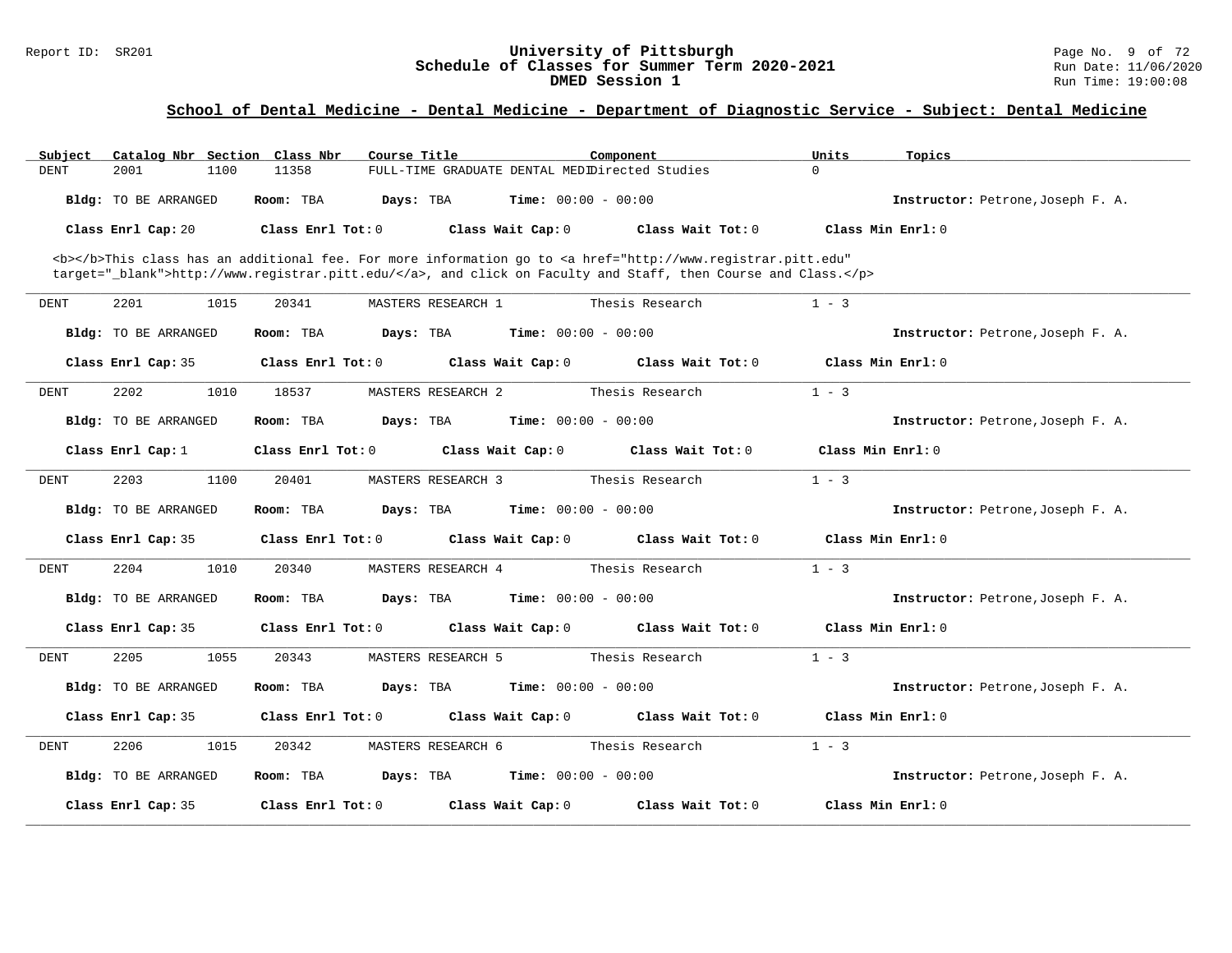### Report ID: SR201 **University of Pittsburgh** Page No. 10 of 72 **Schedule of Classes for Summer Term 2020-2021** Run Date: 11/06/2020 **DMED Session 1 Run Time: 19:00:08 Run Time: 19:00:08**

| Catalog Nbr Section Class Nbr<br>Subject | Course Title                                                                                                                                                                                                                       | Component                    | Units<br>Topics                   |
|------------------------------------------|------------------------------------------------------------------------------------------------------------------------------------------------------------------------------------------------------------------------------------|------------------------------|-----------------------------------|
| <b>DENT</b><br>2207<br>1010              | 11436<br><b>MASTERS RESEARCH 7</b>                                                                                                                                                                                                 | Thesis Research              | $1 - 3$                           |
| Bldg: TO BE ARRANGED                     | Days: TBA<br>Room: TBA                                                                                                                                                                                                             | <b>Time:</b> $00:00 - 00:00$ | Instructor: Petrone, Joseph F. A. |
| Class Enrl Cap: 10                       | Class Enrl Tot: 0<br>Class Wait Cap: 0                                                                                                                                                                                             | Class Wait Tot: 0            | Class Min Enrl: 0                 |
| 5000<br>1100<br>DENT                     | 11372<br>FULL-TIME DENT MED STUDY                                                                                                                                                                                                  | Directed Studies             | $\mathbf 0$                       |
| Bldg: TO BE ARRANGED                     | Room: TBA<br>Days: TBA                                                                                                                                                                                                             | <b>Time:</b> $00:00 - 00:00$ | Instructor: O'Donnell, Jean A     |
| Class Enrl Cap: 10                       | Class Wait Cap: 0<br>Class Enrl Tot: 0                                                                                                                                                                                             | Class Wait Tot: 0            | Class Min Enrl: 0                 |
|                                          | <b></b> This class has an additional fee. For more information go to <a <br="" href="http://www.registrar.pitt.edu">target="_blank"&gt;http://www.registrar.pitt.edu/</a> , and click on Faculty and Staff, then Course and Class. |                              |                                   |
| 5278<br>1010<br>DENT                     | 17042<br>OUALITIES OF A GEN DENTIST 6 Clinical                                                                                                                                                                                     |                              | $\mathbf{1}$                      |
| Bldg: WEB Based Class                    | Room: TBA<br>Days: TBA                                                                                                                                                                                                             | <b>Time:</b> $00:00 - 00:00$ | Instructor: Oakley, Marnie        |
|                                          |                                                                                                                                                                                                                                    |                              | O'Donnell, Jean A                 |
| Class Enrl Cap: 90                       | Class Enrl Tot: 0<br>Class Wait Cap: 0                                                                                                                                                                                             | Class Wait Tot: 0            | Class Min Enrl: 0                 |
| 5283<br>1030<br><b>DENT</b>              | 15894<br>DIAGNOSIS TREATMENT PLANNING 3Lecture                                                                                                                                                                                     |                              | 2                                 |
| Bldg: WEB Based Class                    | Days: TBA<br>Room: TBA                                                                                                                                                                                                             | Time: $00:00 - 00:00$        | Instructor: Balakrishnan, Nyla    |
|                                          |                                                                                                                                                                                                                                    |                              | Barbaric, Filip                   |
| Class Enrl Cap: 90                       | Class Wait Cap: 0<br>Class Enrl Tot: 0                                                                                                                                                                                             | Class Wait Tot: 0            | Class Min Enrl: 0                 |
| 5478<br>1050<br><b>DENT</b>              | 17044<br>OUALITIES OF A GEN DENTIST 12 Clinical                                                                                                                                                                                    |                              | $\mathbf{1}$                      |
| Bldg: WEB Based Class                    | Room: TBA<br>Days: TBA                                                                                                                                                                                                             | Time: $00:00 - 00:00$        | Instructor: O'Donnell, Jean A     |
|                                          |                                                                                                                                                                                                                                    |                              | Oakley, Marnie                    |
|                                          |                                                                                                                                                                                                                                    |                              | Wahl, Michael                     |
| Class Enrl Cap: 90                       | Class Enrl Tot: 0<br>Class Wait Cap: 0                                                                                                                                                                                             | Class Wait Tot: 0            | Class Min Enrl: 0                 |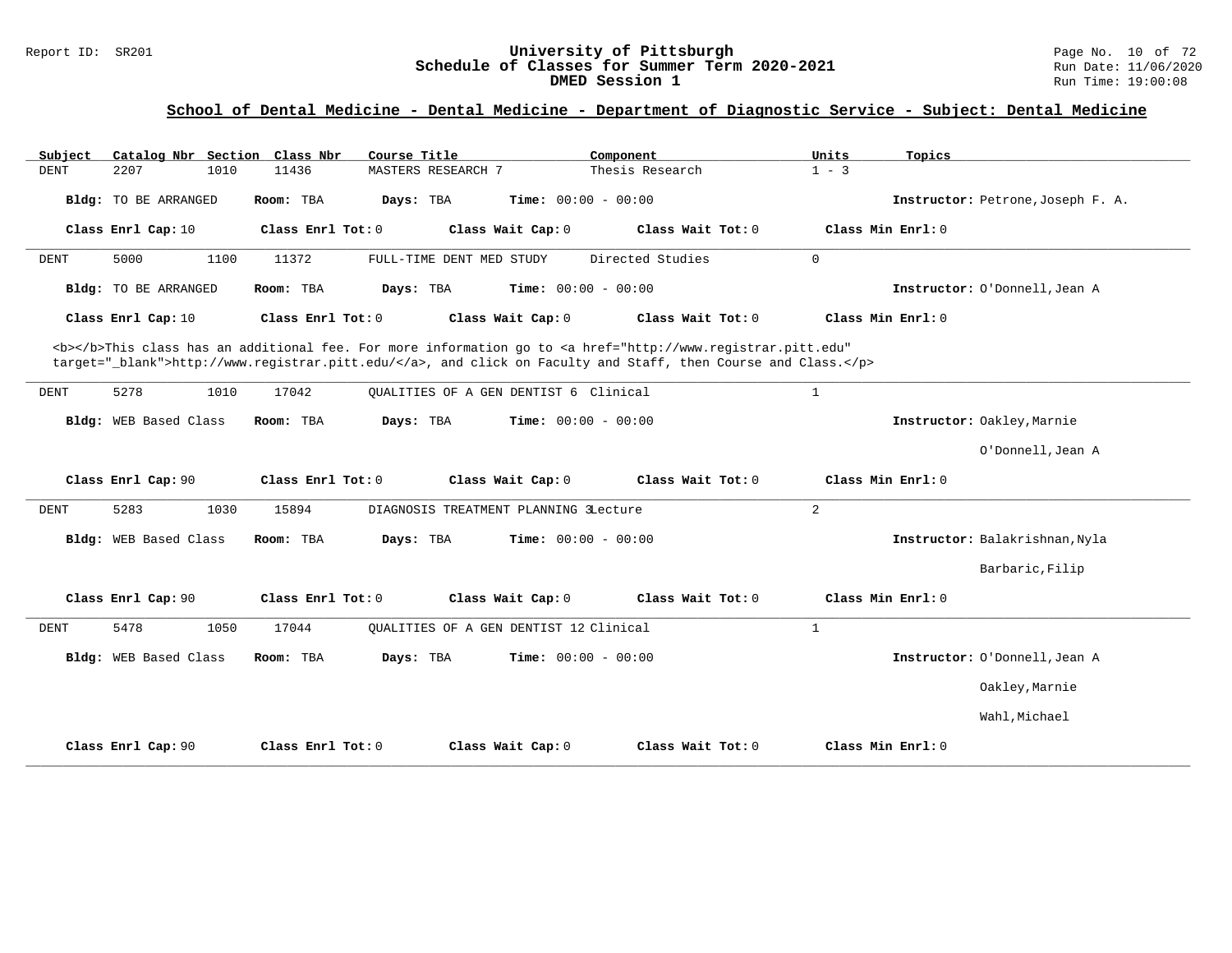# **School of Dental Medicine - Dental Medicine - Physiology and Pharmarcy - Subject: Dental Pharmacology**

| Subject | Catalog Nbr Section Class Nbr |      |                   | Course Title                         | Component                    | Units             | Topics                    |
|---------|-------------------------------|------|-------------------|--------------------------------------|------------------------------|-------------------|---------------------------|
| DSPHL   | 2243                          | 1100 | 16233             | SCI BASIS FOR CLIN THERPUTCS Lecture |                              |                   |                           |
|         | Bldg: TO BE ARRANGED          |      | Room: TBA         | Days: TBA                            | <b>Time:</b> $00:00 - 00:00$ |                   | Instructor: Moore, Paul A |
|         | Class Enrl Cap: 10            |      | Class Enrl Tot: 0 | Class Wait Cap: 0                    | Class Wait Tot: 0            | Class Min Enrl: 0 |                           |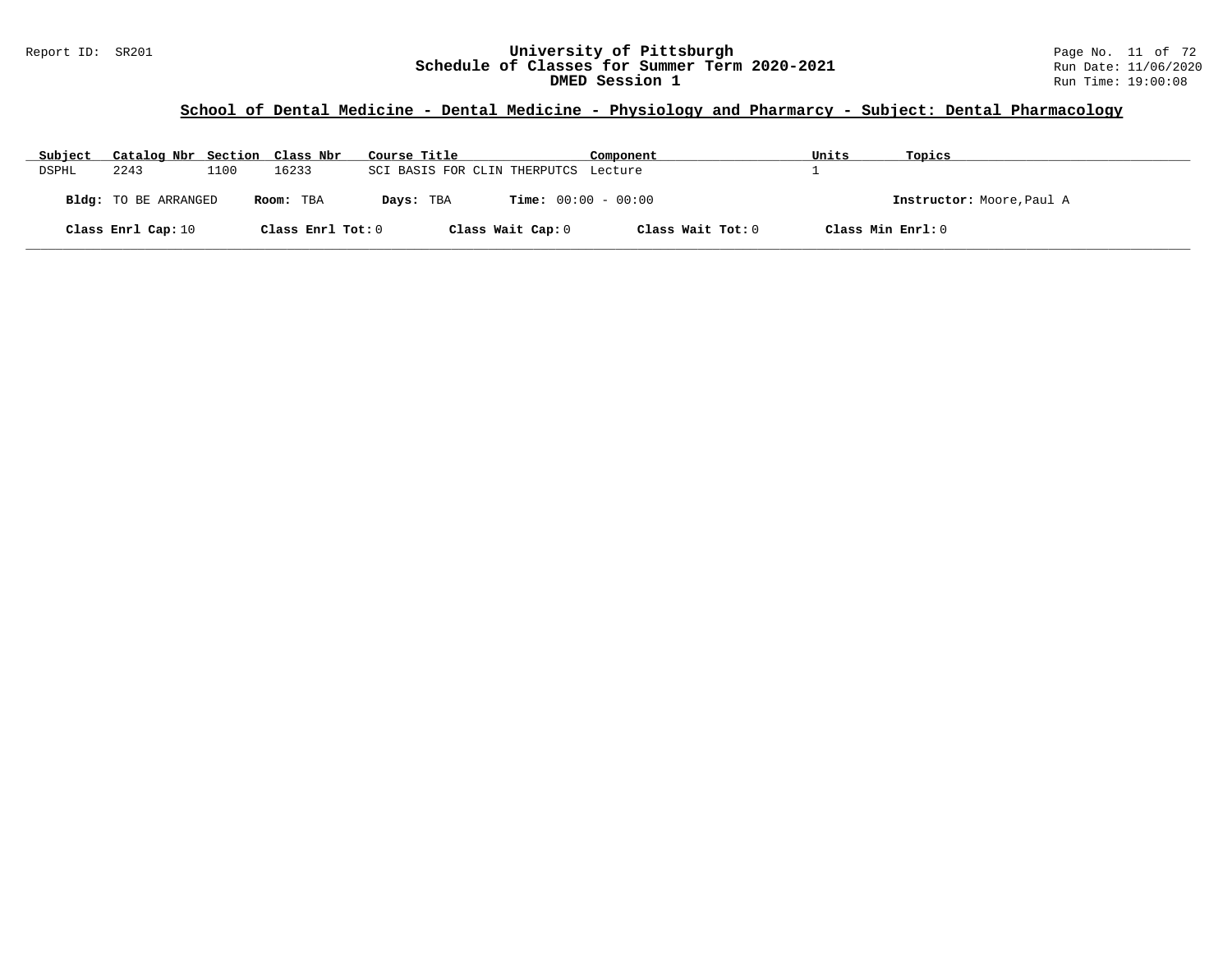#### Report ID: SR201 **University of Pittsburgh** Page No. 12 of 72 **Schedule of Classes for Summer Term 2020-2021** Run Date: 11/06/2020 **DMED Session 1 Run Time: 19:00:08 Run Time: 19:00:08**

# **School of Dental Medicine - Dental Anesthesiology - Subject: Dental Anesthesiology**

| Subject   | Catalog Nbr Section Class Nbr |      |                   | Course Title                          |                              | Component         | Units | Topics                         |
|-----------|-------------------------------|------|-------------------|---------------------------------------|------------------------------|-------------------|-------|--------------------------------|
| DSANE     | 5272                          | 1010 | 11431             | ANESTHESIA 2: MEDL EMERGENCIESLecture |                              |                   |       |                                |
| Bldg: TBA |                               |      | Room: TBA         | Davs: Th                              | <b>Time:</b> $08:00 - 09:50$ |                   |       | Instructor: Laverick, Walter P |
|           | Class Enrl Cap: 90            |      | Class Enrl Tot: 0 |                                       | Class Wait Cap: 0            | Class Wait Tot: 0 |       | Class Min Enrl: 0              |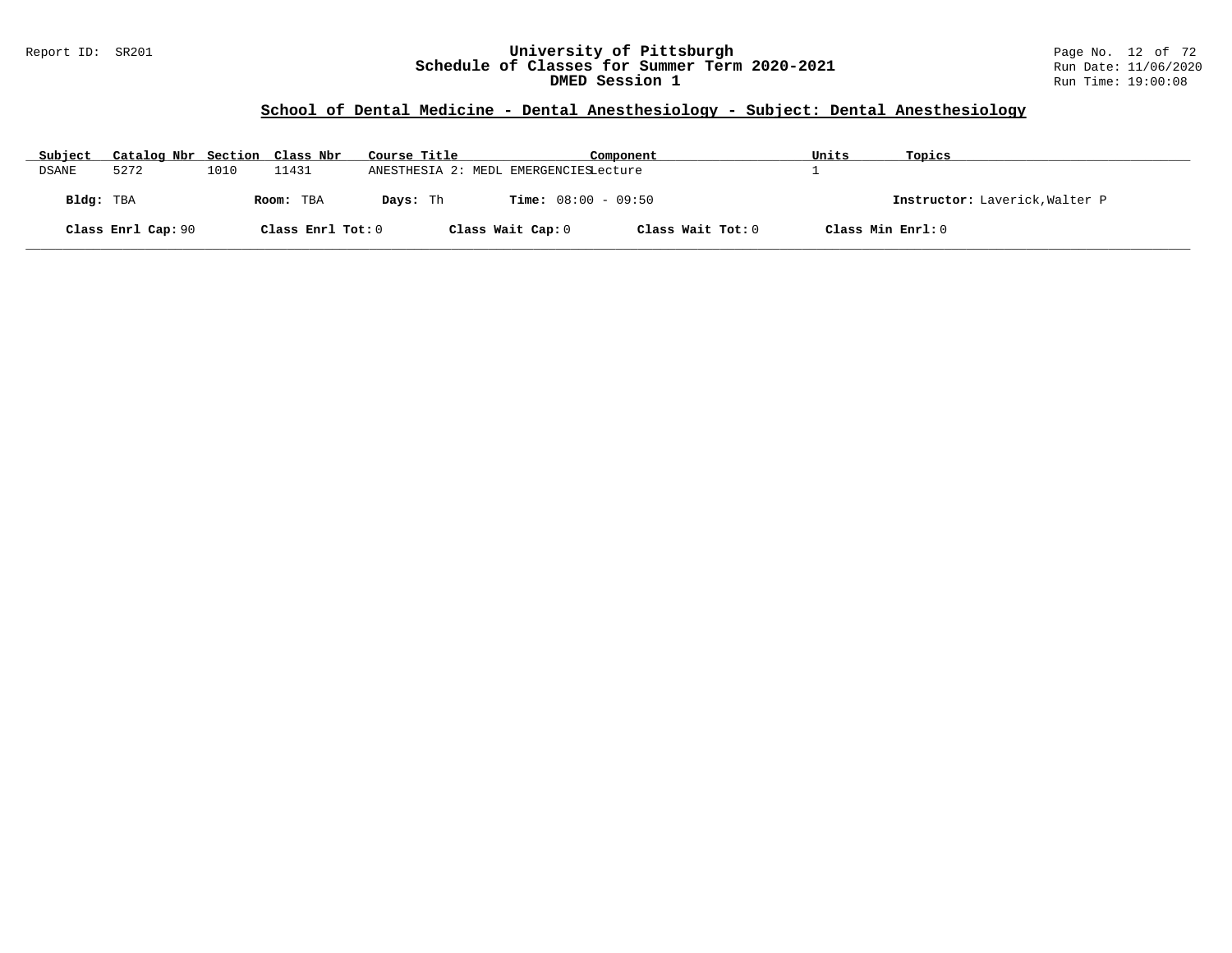### Report ID: SR201 **University of Pittsburgh** Page No. 13 of 72 **Schedule of Classes for Summer Term 2020-2021** Run Date: 11/06/2020 **DMED Session 1 Run Time: 19:00:08 Run Time: 19:00:08**

# **School of Dental Medicine - Dental Medicine - Microbiology / Biochemistry - Subject: Dental Microbiology**

| Subject | Catalog Nbr Section Class Nbr |      |                   | Course Title                          |                              | Component         | Units             | Topics                    |
|---------|-------------------------------|------|-------------------|---------------------------------------|------------------------------|-------------------|-------------------|---------------------------|
| DSMIC   | 5941                          | 1010 | 11399             | IMMUNOLOGY ORAL FACIAL COMPLEXLecture |                              |                   |                   |                           |
|         | <b>Bldg:</b> TO BE ARRANGED   |      | Room: TBA         | Days: TBA                             | <b>Time:</b> $00:00 - 00:00$ |                   |                   | Instructor: Baker, John J |
|         | Class Enrl Cap: 5             |      | Class Enrl Tot: 0 |                                       | Class Wait Cap: 0            | Class Wait Tot: 0 | Class Min Enrl: 0 |                           |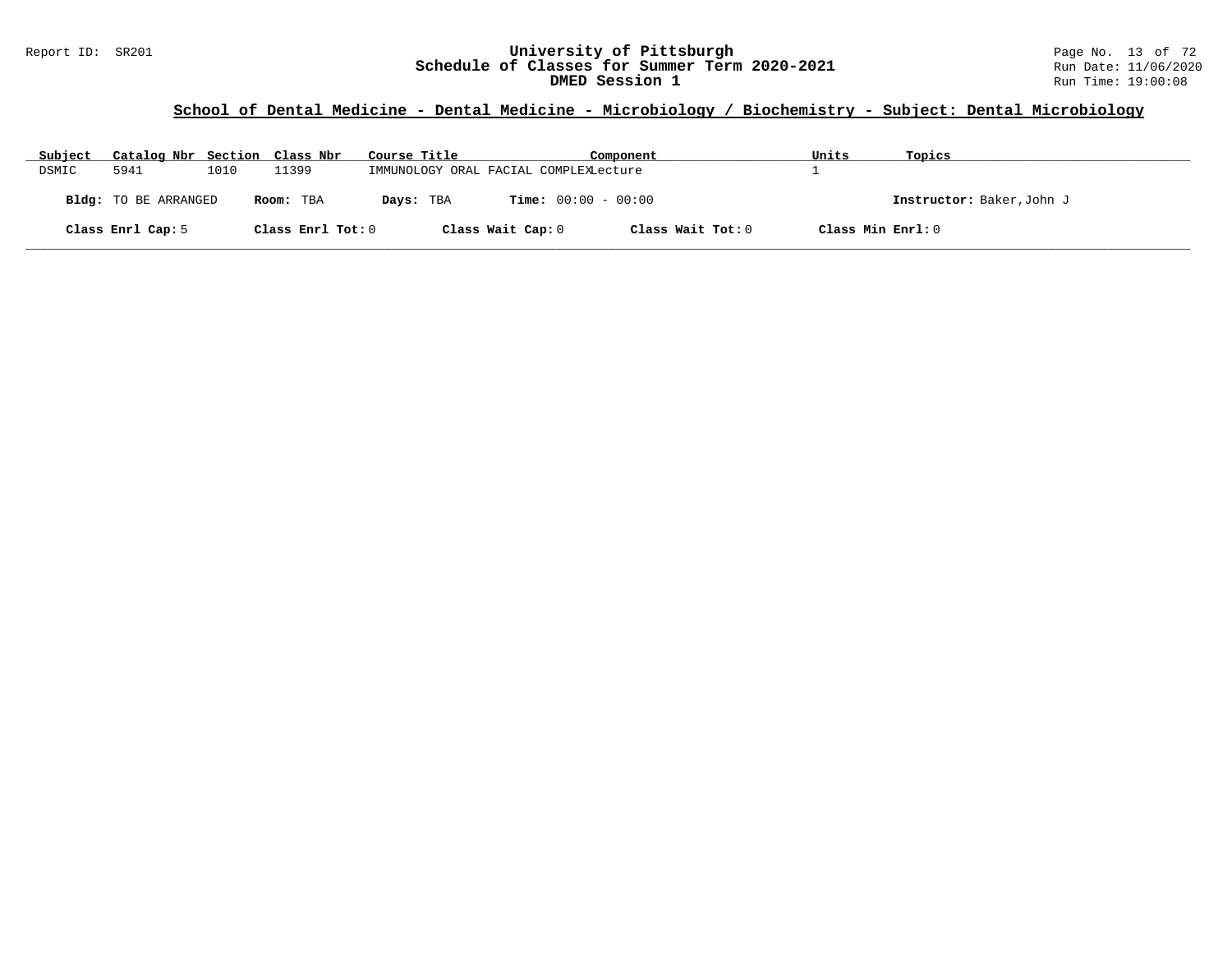### Report ID: SR201 **University of Pittsburgh** Page No. 14 of 72 **Schedule of Classes for Summer Term 2020-2021** Run Date: 11/06/2020 **DMED Session 1 Run Time: 19:00:08 Run Time: 19:00:08**

# **School of Dental Medicine - Oral and Maxillofacial Surgery - Subject: Oral and Maxillofacial Surgery**

| Subject   | Catalog Nbr Section Class Nbr |      |                   | Course Title                                                |                              | Component         | Units | Topics                        |
|-----------|-------------------------------|------|-------------------|-------------------------------------------------------------|------------------------------|-------------------|-------|-------------------------------|
| ORSUR     | 5282                          | 1100 | 11365             | ORAL SURGERY 2                                              |                              | Lecture           |       |                               |
| Bldg: TBA |                               |      | Room: TBA         | Days: W                                                     | <b>Time:</b> $08:00 - 08:50$ |                   |       | Instructor: Sosovicka, Mark F |
|           | Class Enrl Cap: 90            |      | Class Enrl Tot: 0 | <b>Room Characteristics:</b> PeopleSoft - Scheduled (PS)(1) | Class Wait Cap: 0            | Class Wait Tot: 0 |       | Class Min $Enrl: 0$           |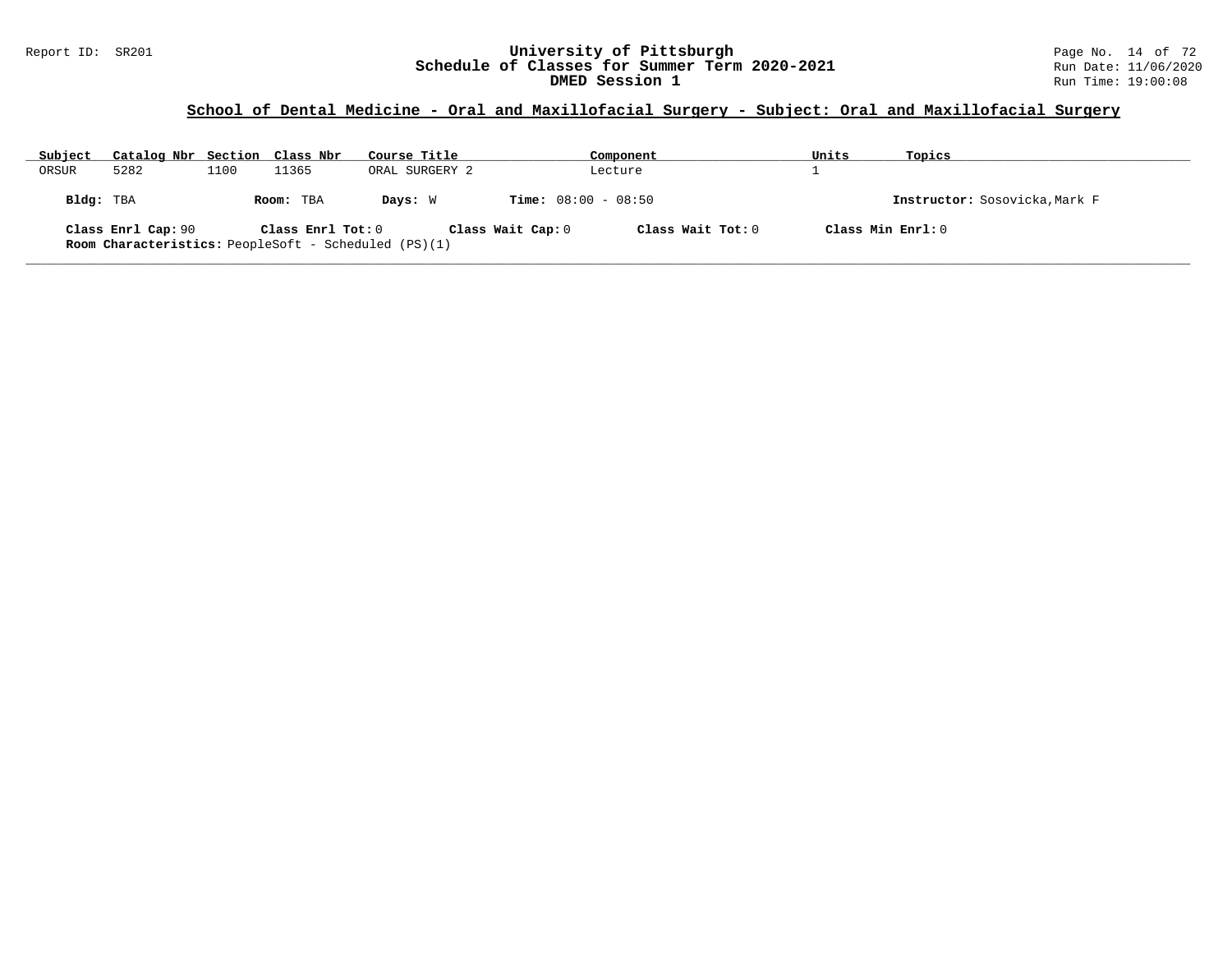# Report ID: SR201 **1988 Mage 10: SR201 University of Pittsburgh** Page No. 15 of 72<br>**Schedule of Classes for Summer Term 2020-2021** Run Date: 11/06/2020 Schedule of Classes for Summer Term 2020-2021<br>DMED Session 1

**DMED Session 1** Run Time: 19:00:08

# **School of Dental Medicine - Orthodontics and Dentofacial Orthopedics - Subject: Orthodon & Dentfacial Orthoped**

| Catalog Nbr Section Class Nbr<br>Subject | Course Title<br>Component                                                                                                      | Units<br>Topics                   |
|------------------------------------------|--------------------------------------------------------------------------------------------------------------------------------|-----------------------------------|
| 2033<br>1100<br><b>ODO</b>               | 11423<br>ADVANCED ORTHODONTIC CLINIC 3 Clinical                                                                                | $\overline{2}$                    |
| Bldg: TO BE ARRANGED                     | Room: TBA<br><b>Days:</b> TBA <b>Time:</b> $00:00 - 00:00$                                                                     | Instructor: Petrone, Joseph F. A. |
| Class Enrl Cap: 10                       | Class Enrl Tot: 0 Class Wait Cap: 0 Class Wait Tot: 0                                                                          | Class Min Enrl: 0                 |
| 2069<br>1100<br>ODO                      | Seminar<br>11410<br>ORTHODONTICS SEMINAR 10                                                                                    | $\mathbf{1}$                      |
| Bldg: WEB Based Class                    | <b>Days:</b> TBA <b>Time:</b> $00:00 - 00:00$<br>Room: TBA                                                                     | Instructor: Petrone, Joseph F. A. |
| Class Enrl Cap: 10                       | Class Enrl Tot: 0 Class Wait Cap: 0 Class Wait Tot: 0                                                                          | Class Min Enrl: 0                 |
| 2078<br>1100<br>ODO                      | 11424<br>DENTOFACIAL PROGRAM 8<br>Seminar                                                                                      | $\mathbf{1}$                      |
| Bldg: WEB Based Class                    | Room: TBA Days: TBA Time: $00:00 - 00:00$                                                                                      | Instructor: Petrone, Joseph F. A. |
|                                          |                                                                                                                                | Costello, Bernard James           |
|                                          | Class Enrl Cap: 10 $\qquad$ Class Enrl Tot: 0 $\qquad$ Class Wait Cap: 0 $\qquad$ Class Wait Tot: 0 $\qquad$ Class Min Enrl: 0 |                                   |
| 2089<br>1010<br>ODO                      | 19811<br>SCIENTIFIC ORTHODONTIC LIT 9 Seminar                                                                                  | $\mathbf{1}$                      |
| Bldg: TO BE ARRANGED                     | Room: TBA $Days:$ TBA $Time: 00:00 - 00:00$                                                                                    | Instructor: Petrone, Joseph F. A. |
|                                          | Class Enrl Cap: 35 Class Enrl Tot: 0 Class Wait Cap: 0 Class Wait Tot: 0 Class Min Enrl: 0                                     |                                   |
| 2131<br>1020<br>ODO                      | 19868<br>INTRO TO ORTHO RESEARCH 1<br>Seminar                                                                                  | <sup>1</sup>                      |
| Bldg: TO BE ARRANGED                     | Room: TBA $Days:$ TBA $Time: 00:00 - 00:00$                                                                                    | Instructor: Petrone, Joseph F. A. |
|                                          | Class Enrl Cap: 35 Class Enrl Tot: 0 Class Wait Cap: 0 Class Wait Tot: 0 Class Min Enrl: 0                                     |                                   |
| 2132<br>1020<br>ODO                      | 19869<br>Seminar<br>INTRO TO ORTHO RESEARCH 2                                                                                  | $\mathbf{1}$                      |
| Bldg: TO BE ARRANGED                     | Room: TBA $Days:$ TBA $Time: 00:00 - 00:00$                                                                                    | Instructor: Petrone, Joseph F. A. |
| Class Enrl Cap: 35                       | Class Enrl Tot: $0$ Class Wait Cap: $0$ Class Wait Tot: $0$ Class Min Enrl: $0$                                                |                                   |
| 2133<br>1020<br><b>ODO</b>               | 19870<br>INTRO TO ORTHO RESEARCH 3 Lecture                                                                                     | $\mathbf{1}$                      |
| Bldg: TO BE ARRANGED                     | Room: TBA $Days:$ TBA $Time: 00:00 - 00:00$                                                                                    | Instructor: Petrone, Joseph F. A. |
| Class Enrl Cap: 35                       | Class Enrl Tot: $0$ Class Wait Cap: $0$ Class Wait Tot: $0$                                                                    | Class Min Enrl: 0                 |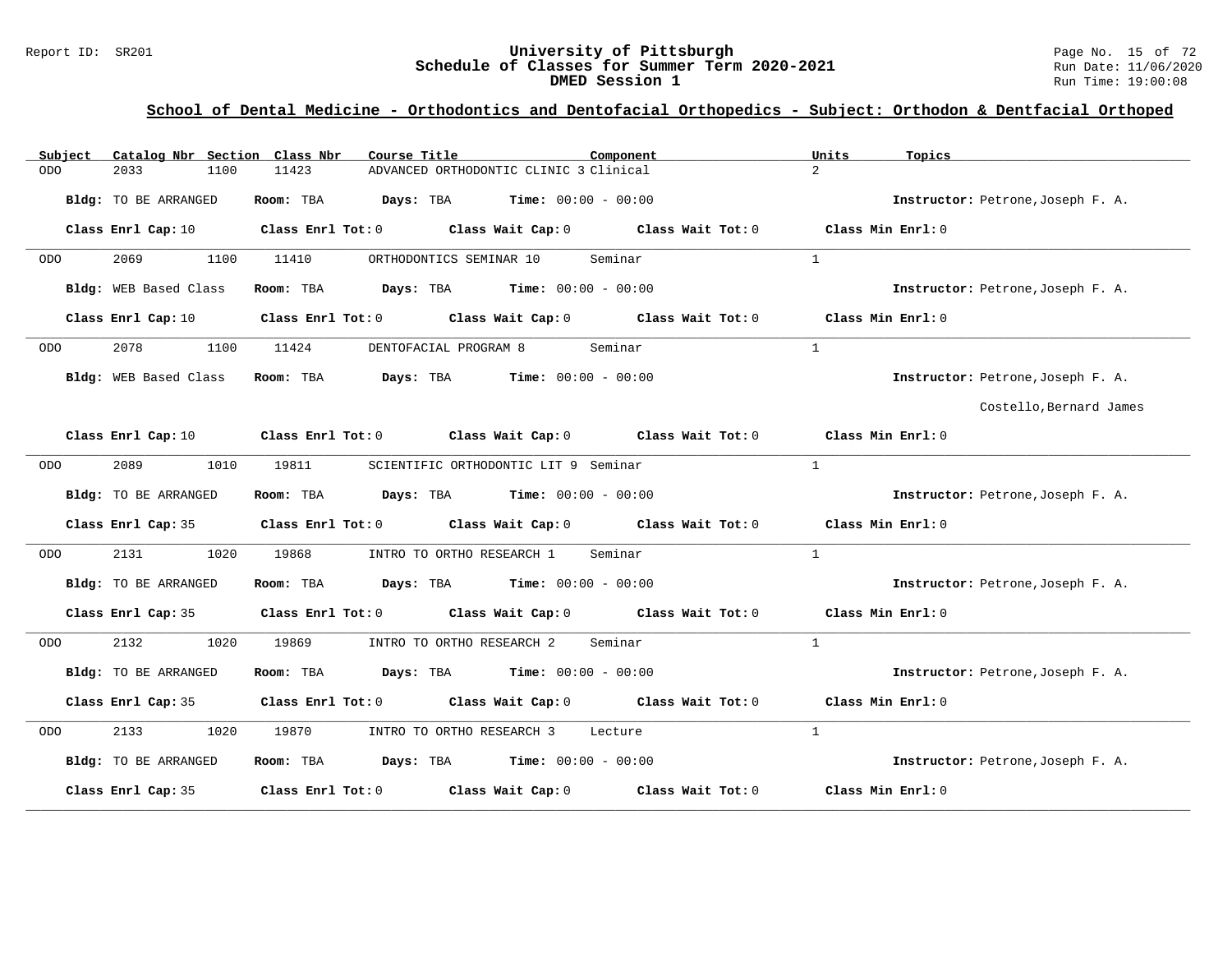### Report ID: SR201 **University of Pittsburgh** Page No. 16 of 72 **Schedule of Classes for Summer Term 2020-2021** Run Date: 11/06/2020 **DMED Session 1 Run Time: 19:00:08 Run Time: 19:00:08**

# **School of Dental Medicine - Orthodontics and Dentofacial Orthopedics - Subject: Orthodon & Dentfacial Orthoped**

| Catalog Nbr Section Class Nbr<br>Subject | Course Title                       | Component                                                   | Units<br>Topics                   |
|------------------------------------------|------------------------------------|-------------------------------------------------------------|-----------------------------------|
| 2134<br>1020<br>ODO                      | 19871<br>INTRO TO ORTHO RESEARCH 4 | Lecture                                                     | $\mathbf{1}$                      |
| Bldg: TO BE ARRANGED                     | Room: TBA                          | <b>Days:</b> TBA <b>Time:</b> $00:00 - 00:00$               | Instructor: Petrone, Joseph F. A. |
| Class Enrl Cap: 35                       |                                    | Class Enrl Tot: $0$ Class Wait Cap: $0$ Class Wait Tot: $0$ | Class Min Enrl: 0                 |
| 2135<br>1020<br><b>ODO</b>               | 19867<br>INTRO TO ORTHO RESEARCH 5 | Lecture                                                     | $\mathbf{1}$                      |
| Bldg: TO BE ARRANGED                     | Room: TBA                          | <b>Days:</b> TBA <b>Time:</b> $00:00 - 00:00$               | Instructor: Petrone, Joseph F. A. |
| Class Enrl Cap: 35                       |                                    | Class Enrl Tot: $0$ Class Wait Cap: $0$ Class Wait Tot: $0$ | Class Min Enrl: 0                 |
| 1100<br>2136<br><b>ODO</b>               | 11409<br>INTRO TO ORTHO RESEARCH 6 | Lecture                                                     | $\mathbf{1}$                      |
| Bldg: WEB Based Class                    | Room: TBA                          | <b>Days:</b> TBA <b>Time:</b> $00:00 - 00:00$               | Instructor: Petrone, Joseph F. A. |
| Class Enrl Cap: 10                       |                                    | Class Enrl Tot: $0$ Class Wait Cap: $0$ Class Wait Tot: $0$ | Class Min Enrl: 0                 |
| 1100<br>2173<br><b>ODO</b>               | EVIDENCE BASED CARE 3<br>11415     | Seminar                                                     | 0.5                               |
| Bldg: WEB Based Class                    | Room: TBA                          | <b>Days:</b> TBA <b>Time:</b> $00:00 - 00:00$               | Instructor: Petrone, Joseph F. A. |
| Class Enrl Cap: 10                       | Class Enrl Tot: 0                  | Class Wait Cap: $0$ Class Wait Tot: $0$                     | Class Min Enrl: 0                 |
| 1100<br><b>ODO</b><br>5275               | 11435<br>INTRO TO ORTHODONTICS LAB | Practicum                                                   | $\mathbf{1}$                      |
| Bldg: WEB Based Class                    | Room: TBA                          | <b>Days:</b> $W$ <b>Time:</b> $09:00 - 11:50$               | Instructor: Burnheimer, John M    |
| Class Enrl Cap: 90                       | Class Enrl Tot: 0                  | Class Wait Cap: $0$ Class Wait Tot: $0$                     | Class Min Enrl: 0                 |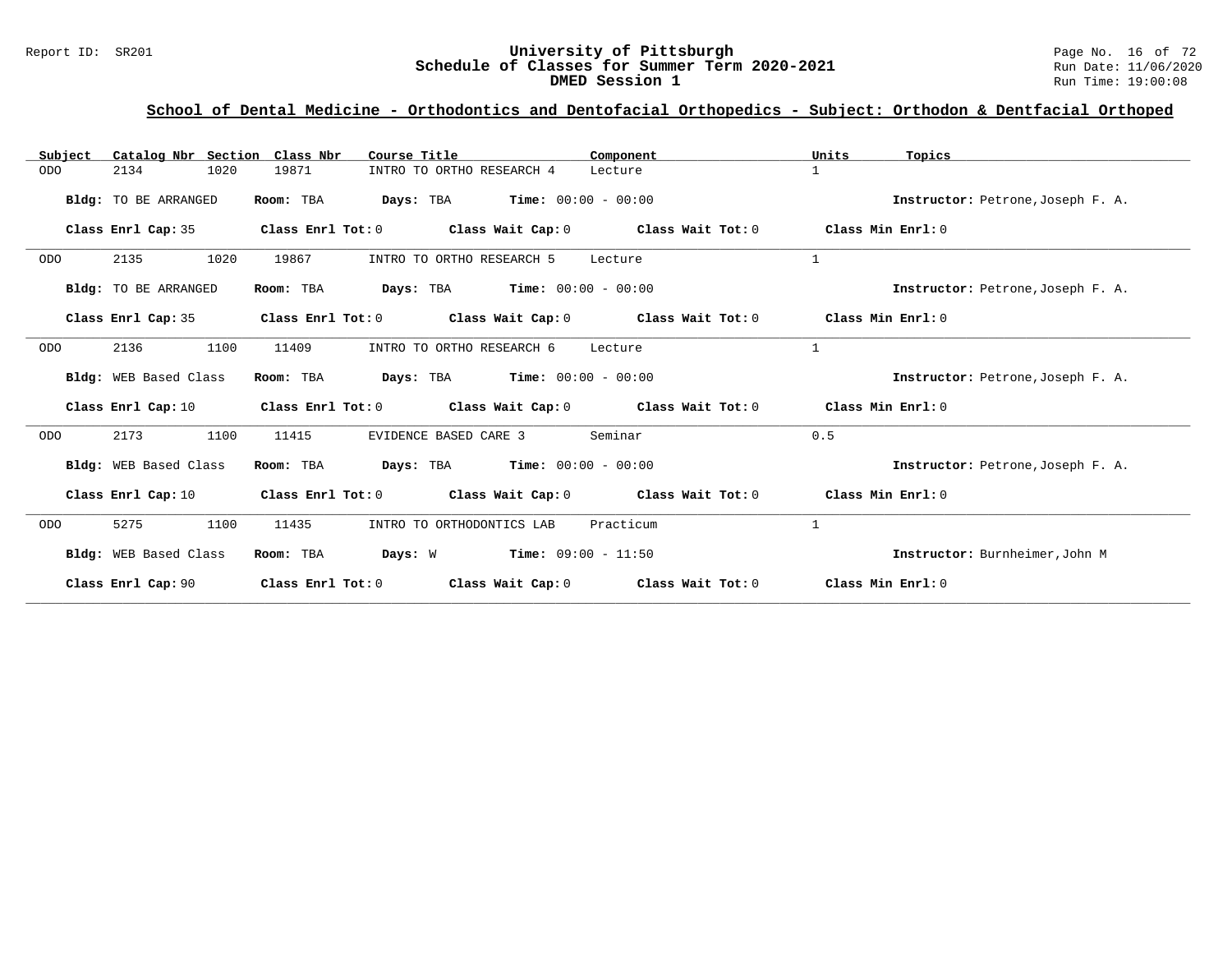#### Report ID: SR201 **University of Pittsburgh** Page No. 17 of 72 **Schedule of Classes for Summer Term 2020-2021** Run Date: 11/06/2020 **DMED Session 1 Run Time: 19:00:08 Run Time: 19:00:08**

### **School of Dental Medicine - Pediatric Dentistry - Subject: Pediatric Dentistry**

| Subject                     | Catalog Nbr Section Class Nbr | Course Title                          | Component                    | Units<br>Topics               |
|-----------------------------|-------------------------------|---------------------------------------|------------------------------|-------------------------------|
| 2070<br>PEDENT              | 1100<br>11396                 | GRAD PEDIATRIC DENT CLINIC 7 Clinical |                              |                               |
| <b>Bldg:</b> TO BE ARRANGED | Room: TBA                     | Days: TBA                             | <b>Time:</b> $00:00 - 00:00$ | Instructor: Studen, Deborah A |
| Class Enrl Cap: 5           | Class Enrl Tot: 0             | Class Wait Cap: 0                     | Class Wait Tot: $0$          | Class Min $Enrl: 0$           |
| 2170<br>PEDENT              | 1100<br>11395                 | GRAD PEDIATRIC DENT SEM 7             | Seminar                      |                               |
| <b>Bldg:</b> TO BE ARRANGED | Room: TBA                     | Davs: TBA                             | <b>Time:</b> $00:00 - 00:00$ | Instructor: Studen, Deborah A |
| Class Enrl Cap: 5           | Class Enrl Tot: $0$           | Class Wait Cap: 0                     | Class Wait Tot: $0$          | Class Min $Enrl: 0$           |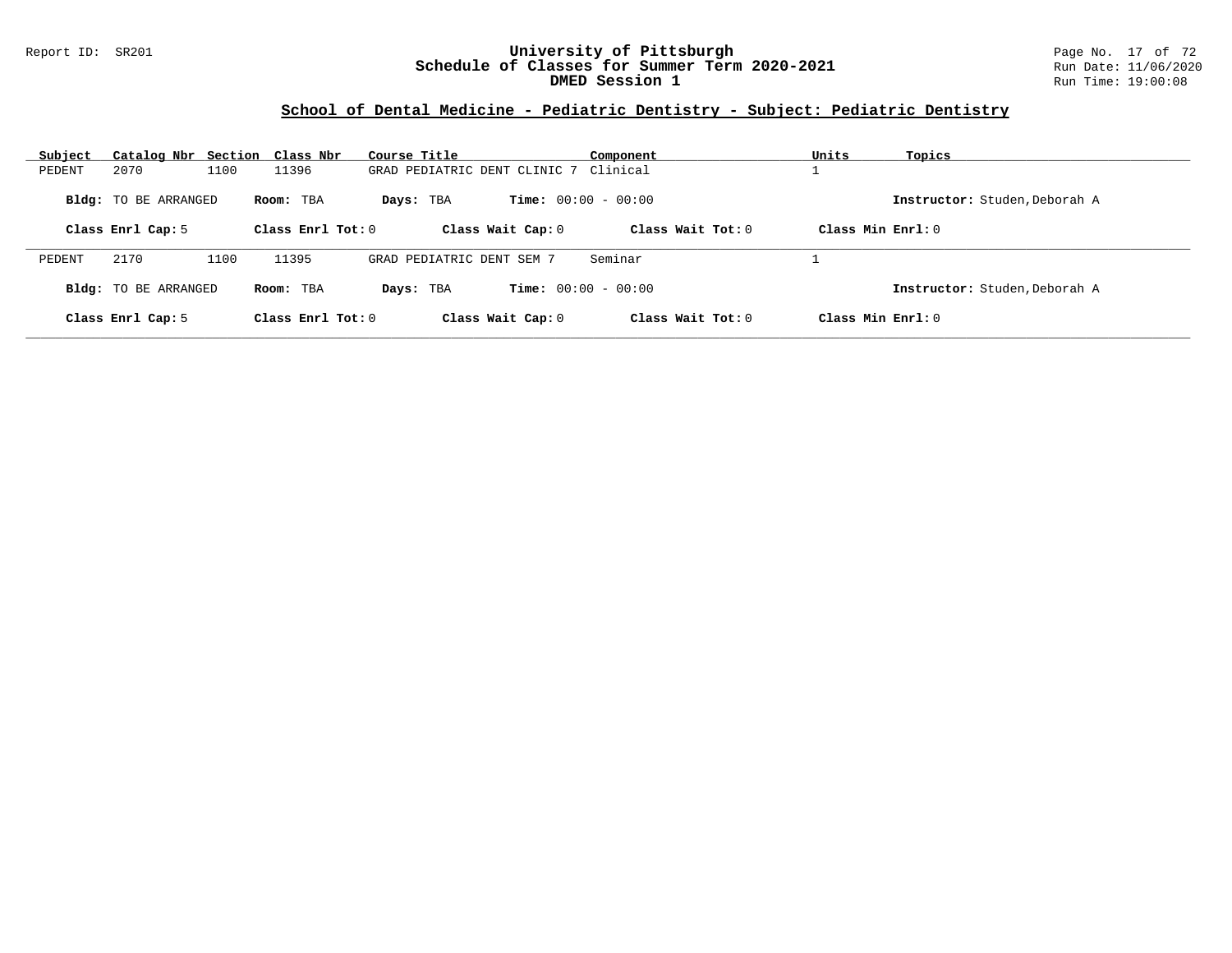#### Report ID: SR201 **University of Pittsburgh** Page No. 18 of 72 **Schedule of Classes for Summer Term 2020-2021** Run Date: 11/06/2020 **DMED Session 1 Run Time: 19:00:08 Run Time: 19:00:08**

# **School of Dental Medicine - Periodontics - Subject: Periodontics**

| Subject | Catalog Nbr Section Class Nbr | Course Title                                                     | Component                                                                       | Units<br>Topics                    |
|---------|-------------------------------|------------------------------------------------------------------|---------------------------------------------------------------------------------|------------------------------------|
| PERIO   | 1100<br>2110                  | 11394<br>PERIO SPECIALTY CLINIC 7                                | Clinical                                                                        | $\mathbf{1}$                       |
|         | Bldg: TO BE ARRANGED          | <b>Days:</b> TBA <b>Time:</b> $00:00 - 00:00$<br>Room: TBA       |                                                                                 | Instructor: Williams, Kelly Bolden |
|         | Class Enrl Cap: 22            | Class Enrl Tot: 0<br>Class Wait Cap: 0                           | Class Wait Tot: 0                                                               | Class Min Enrl: 0                  |
| PERIO   | 1100<br>2160                  | PERIO SPECIALTY CLINIC 11<br>11392                               | Clinical                                                                        | $\mathbf{1}$                       |
|         | Bldg: TO BE ARRANGED          | Room: TBA<br><b>Days:</b> TBA <b>Time:</b> $00:00 - 00:00$       |                                                                                 | Instructor: Williams, Kelly Bolden |
|         | Class Enrl Cap: 25            | Class Enrl Tot: 0<br>Class Wait Cap: 0                           | Class Wait Tot: 0 Class Min Enrl: 0                                             |                                    |
| PERIO   | 2182<br>1100                  | 11391<br>PERIO LITERATURE REVIEW 9                               | Seminar                                                                         | 2                                  |
|         | <b>Bldg:</b> TO BE ARRANGED   | <b>Days:</b> TBA <b>Time:</b> $00:00 - 00:00$<br>Room: TBA       |                                                                                 | Instructor: Williams, Kelly Bolden |
|         | Class Enrl Cap: 22            |                                                                  | Class Enrl Tot: 0 Class Wait Cap: 0 Class Wait Tot: 0 Class Min Enrl: 0         |                                    |
| PERIO   | 2211<br>1100                  | 11387<br>PERIODONTAL LIT REVIEW 3                                | Seminar                                                                         | 2                                  |
|         | <b>Bldg:</b> TO BE ARRANGED   | <b>Days:</b> TBA <b>Time:</b> $00:00 - 00:00$<br>Room: TBA       |                                                                                 | Instructor: Williams, Kelly Bolden |
|         | Class Enrl Cap: 22            |                                                                  | Class Enrl Tot: $0$ Class Wait Cap: $0$ Class Wait Tot: $0$ Class Min Enrl: $0$ |                                    |
| PERIO   | 2289<br>1100                  | 11386<br>PERIODONTICS SPECIALTY CLINC 3Clinical                  |                                                                                 | $\mathbf{1}$                       |
|         | Bldg: TO BE ARRANGED          | <b>Days:</b> TBA <b>Time:</b> $00:00 - 00:00$<br>Room: TBA       |                                                                                 | Instructor: Williams, Kelly Bolden |
|         | Class Enrl Cap: 25            |                                                                  | Class Enrl Tot: 0 Class Wait Cap: 0 Class Wait Tot: 0 Class Min Enrl: 0         |                                    |
| PERIO   | 1100<br>2321                  | 11390<br>PERIO LITERATURE REVIEW 6                               | Seminar                                                                         | 2                                  |
|         | Bldg: TO BE ARRANGED          | $\texttt{DayS:}$ TBA $\texttt{Time:}$ 00:00 - 00:00<br>Room: TBA |                                                                                 | Instructor: Williams, Kelly Bolden |
|         | Class Enrl Cap: 22            | Class Enrl Tot: $0$ Class Wait Cap: $0$ Class Wait Tot: $0$      |                                                                                 | Class Min $Err1:0$                 |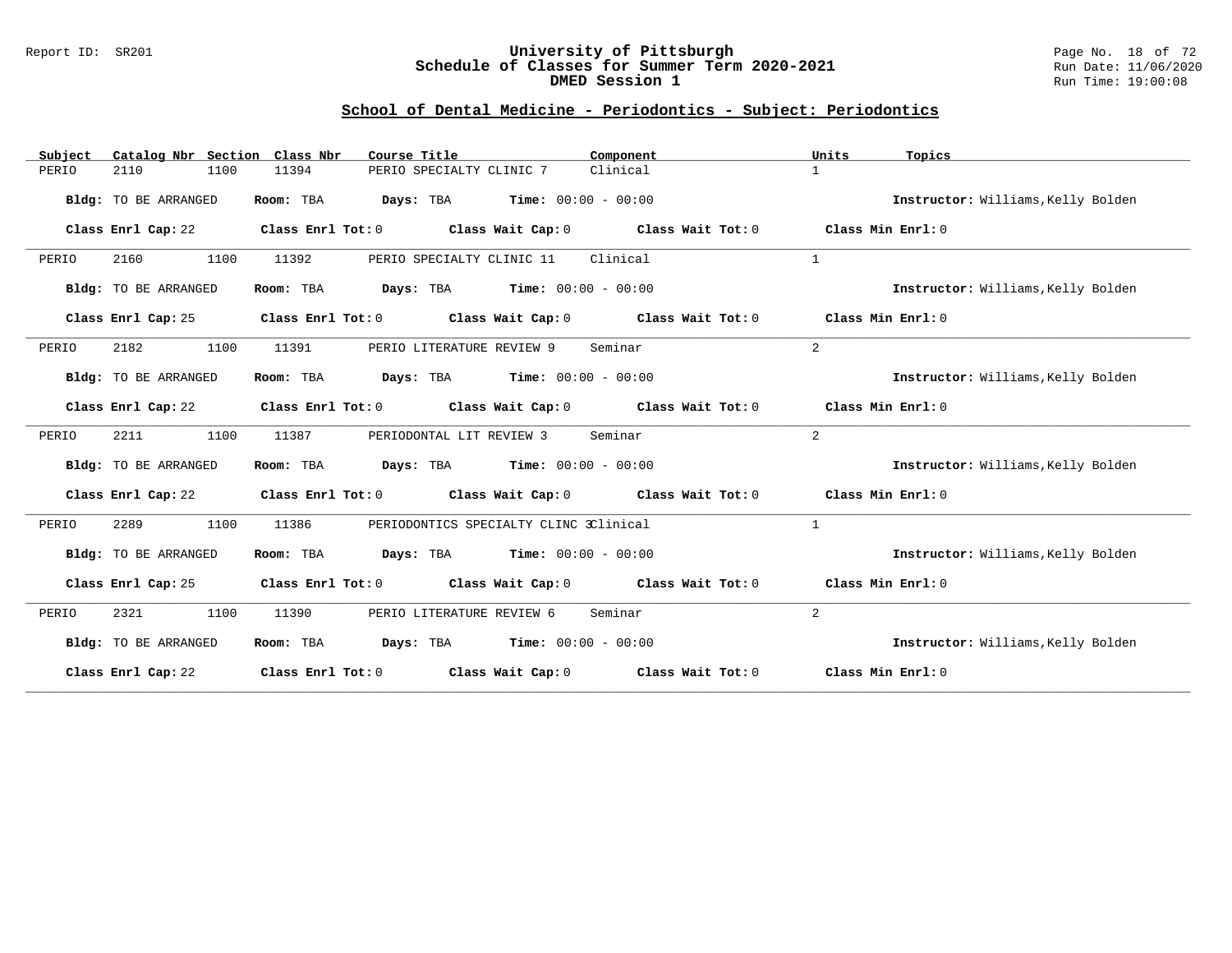### Report ID: SR201 **University of Pittsburgh** Page No. 19 of 72 **Schedule of Classes for Summer Term 2020-2021** Run Date: 11/06/2020 **DMED Session 1 Run Time: 19:00:08 Run Time: 19:00:08**

# **School of Dental Medicine - Public Health and Community Dentistry - Subject: Community Dentistry**

| Subject   |                       | Catalog Nbr Section Class Nbr                             | Course Title                                                | Component                              | Units             | Topics                         |
|-----------|-----------------------|-----------------------------------------------------------|-------------------------------------------------------------|----------------------------------------|-------------------|--------------------------------|
| CDENT     | 5281                  | 1010<br>11404                                             | SCOPE 1                                                     | Seminar                                | 3                 |                                |
|           | Bldg: WEB Based Class | Room: TBA                                                 | Days: TBA                                                   | <b>Time:</b> $00:00 - 00:00$           |                   | Instructor: Rubin, Richard W.  |
|           | Class Enrl Cap: 90    | Class Enrl Tot: 0<br>Attributes: Community General Impact |                                                             | Class Wait Cap: 0<br>Class Wait Tot: 0 | Class Min Enrl: 0 |                                |
| CDENT     | 5282                  | 1010<br>17068                                             |                                                             | CLN APPLC OF PROB-SOLV SKILLSLecture   |                   |                                |
| Bldg: TBA |                       | Room: TBA                                                 | Days: W                                                     | <b>Time:</b> $13:00 - 15:50$           |                   | Instructor: Markovic, Nina     |
| Bldg: TBA |                       | Room: TBA                                                 | Days: M                                                     | <b>Time:</b> $10:00 - 11:50$           |                   | Instructor: Markovic, Nina     |
|           | Class Enrl Cap: 90    | Class Enrl Tot: $0$                                       | <b>Room Characteristics:</b> PeopleSoft - Scheduled (PS)(1) | Class Wait Cap: 0<br>Class Wait Tot: 0 | Class Min Enrl: 0 |                                |
| CDENT     | 5930                  | 20462<br>1000                                             |                                                             | OVRVW PRA of DENTAL1 PBLC HLTHLecture  |                   |                                |
|           | Bldg: TO BE ARRANGED  | Room: TBA                                                 | Days: TBA                                                   | <b>Time:</b> $00:00 - 00:00$           |                   | Instructor: Balakrishnan, Nyla |
|           | Class Enrl Cap: 20    |                                                           | Class Enrl Tot: 0                                           | Class Wait Tot: 0<br>Class Wait Cap: 0 | Class Min Enrl: 0 |                                |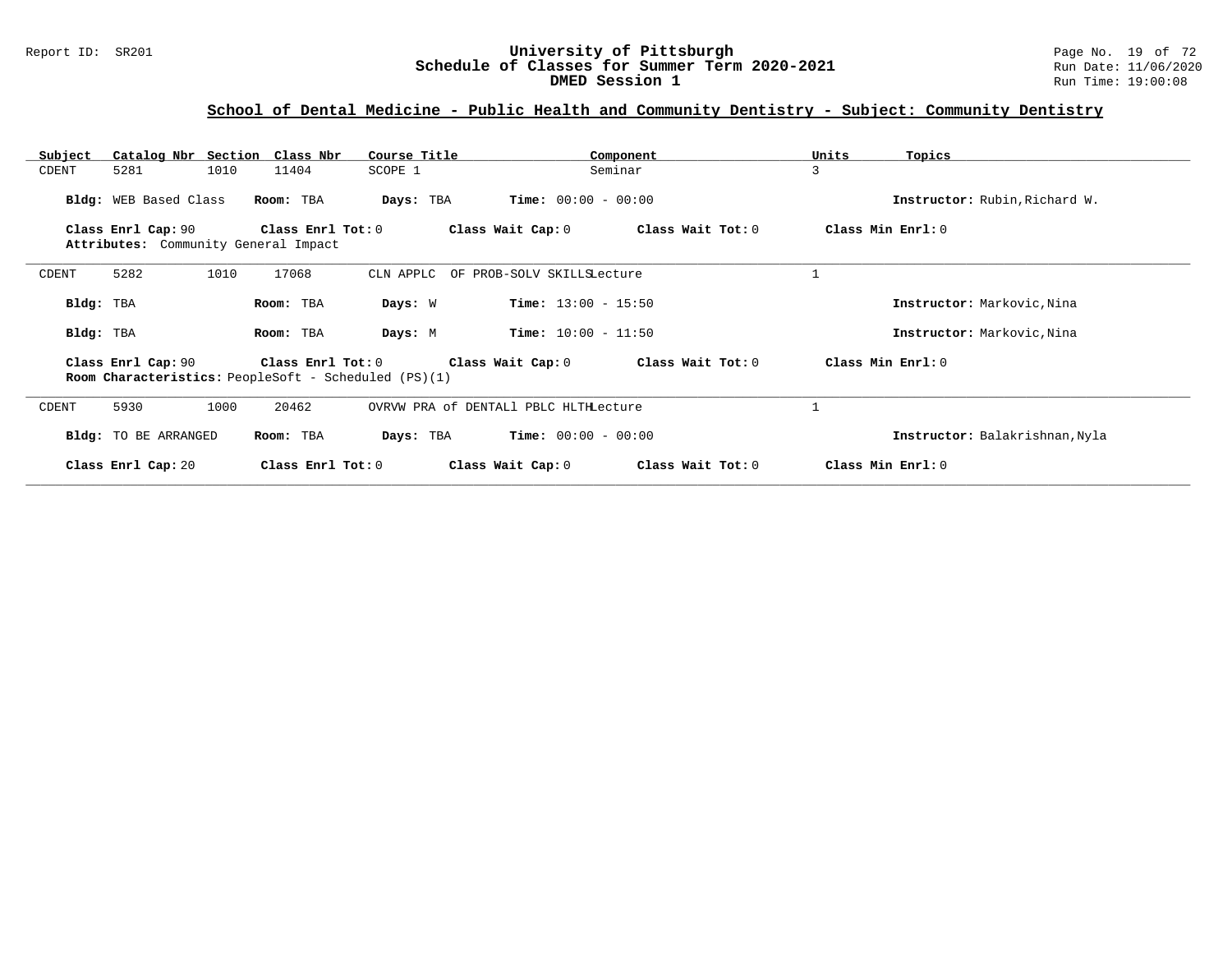#### Report ID: SR201 **University of Pittsburgh** Page No. 20 of 72 **Schedule of Classes for Summer Term 2020-2021** Run Date: 11/06/2020 **DMED Session 1 Run Time: 19:00:08 Run Time: 19:00:08**

# **School of Dental Medicine - Prosthodontics - Subject: Prosthodontics**

| Catalog Nbr Section Class Nbr<br>Subject | Course Title                                                                                | Component                                     | Units<br>Topics                  |
|------------------------------------------|---------------------------------------------------------------------------------------------|-----------------------------------------------|----------------------------------|
| 1100<br>PROSTH<br>2210                   | 11354                                                                                       | SPECIAL PROSTHODONTICS CLINIC Clinical        | $1 - 9$                          |
| Bldg: TO BE ARRANGED                     | Room: TBA                                                                                   | <b>Days:</b> TBA <b>Time:</b> $00:00 - 00:00$ | Instructor: Kunkel, Thomas Craig |
| Class Enrl Cap: 15                       | Class Enrl Tot: 0                                                                           | Class Wait Cap: 0<br>Class Wait Tot: 0        | Class Min Enrl: 0                |
| 1100<br>PROSTH<br>5271                   | DIGITAL DENTISTRY 1<br>17374                                                                | Lecture                                       | $\mathbf{1}$                     |
| Bldg: TBA                                | Room: TBA<br>Days: Tu                                                                       | $Time: 08:00 - 08:50$                         | Instructor: Kunkel, Thomas Craig |
|                                          |                                                                                             |                                               | Charneco, Antonio R              |
| Class Enrl Cap: 90                       | Class Enrl Tot: 0 Class Wait Cap: 0<br>Room Characteristics: PeopleSoft - Scheduled (PS)(1) | Class Wait Tot: 0                             | Class Min Enrl: 0                |
| 5273<br>1100<br>PROSTH                   | 11402<br>FIXED PARTIAL DENTURES 3                                                           | Lecture                                       | $\mathbf{1}$                     |
| Bldg: TBA                                | Room: TBA                                                                                   | <b>Days:</b> Tu <b>Time:</b> $09:00 - 09:50$  | Instructor: Young, William H     |
| Class Enrl Cap: 90                       | Class Enrl Tot: 0<br>Room Characteristics: PeopleSoft - Scheduled (PS)(1)                   | Class Wait Cap: 0<br>Class Wait Tot: 0        | Class Min Enrl: 0                |
| 5276<br>1100<br>PROSTH                   | 11403                                                                                       | FIXED PARTIAL DENTURES 3 LAB Practicum        | 3                                |
| Bldg: WEB Based Class                    | Room: TBA<br>Days: Th                                                                       | <b>Time:</b> $10:00 - 11:50$                  | Instructor: Young, William H     |
| Bldg: WEB Based Class                    | Days: Th<br>Room: TBA                                                                       | $Time: 13:00 - 16:50$                         | Instructor: Young, William H     |
| Class Enrl Cap: 90                       | Class Enrl Tot: 0                                                                           | Class Wait Cap: 0 Class Wait Tot: 0           | Class Min Enrl: 0                |
| 5282<br>1100<br>PROSTH                   | 11400<br>COMPLETE DENTURES 2                                                                | Lecture                                       | $\mathbf{1}$                     |
| Bldg: TBA                                | Room: TBA                                                                                   | <b>Days:</b> Tu <b>Time:</b> $10:00 - 10:50$  | Instructor: Young, William H     |
| Class Enrl Cap: 90                       | Class Enrl Tot: $0$<br>Room Characteristics: PeopleSoft - Scheduled (PS)(1)                 | Class Wait Tot: 0<br>Class Wait Cap: 0        | Class Min Enrl: 0                |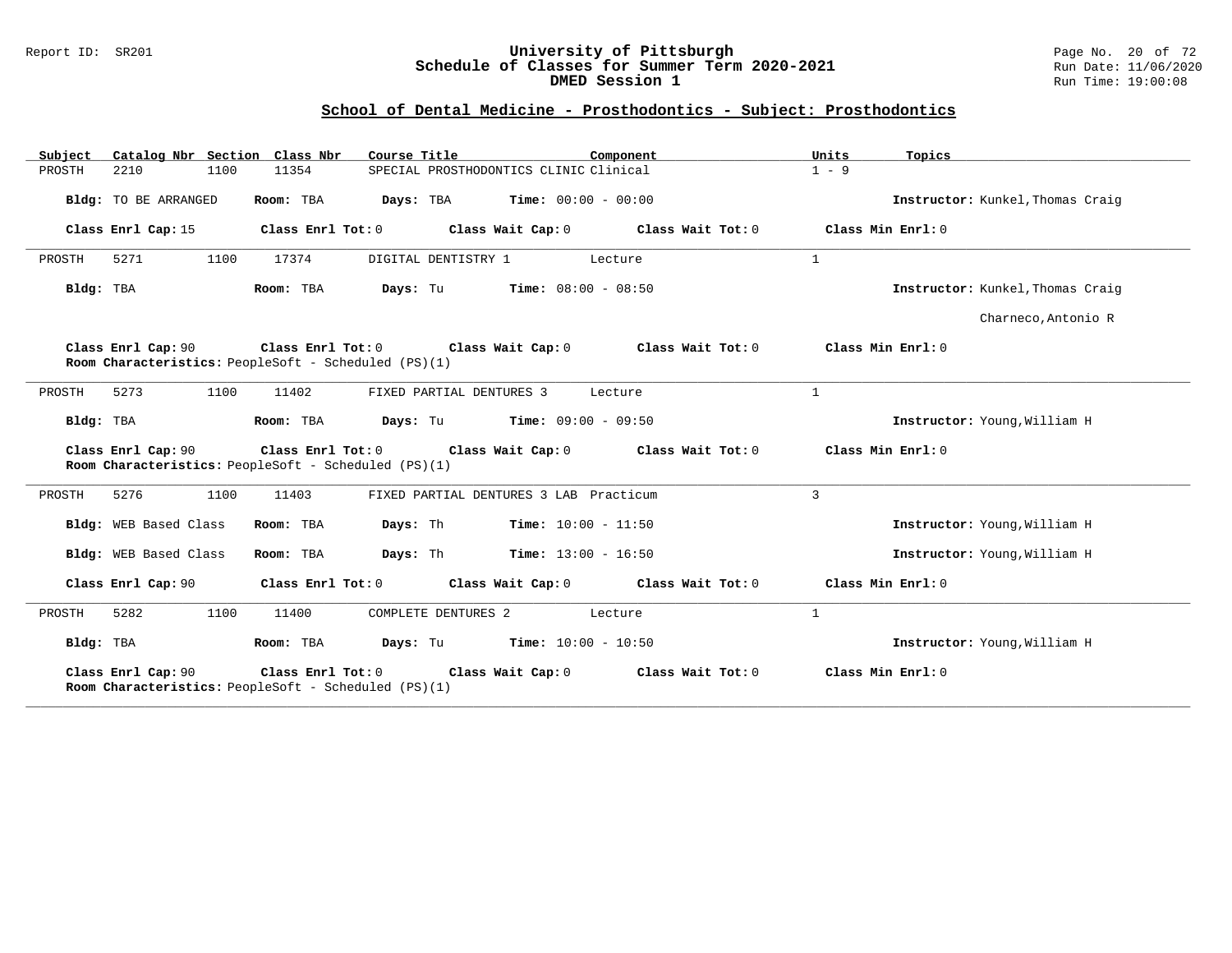#### Report ID: SR201 **University of Pittsburgh** Page No. 21 of 72 **Schedule of Classes for Summer Term 2020-2021** Run Date: 11/06/2020 **DMED Session 1 Run Time: 19:00:08 Run Time: 19:00:08**

# **School of Dental Medicine - Restorative Dentistry - Subject: Endodontics**

| Subject | Catalog Nbr Section Class Nbr |       | Course Title <b>Course Course Title</b>                                               | Component                                                                                                                      | Units<br>Topics                 |
|---------|-------------------------------|-------|---------------------------------------------------------------------------------------|--------------------------------------------------------------------------------------------------------------------------------|---------------------------------|
| ENDOD   | 1100<br>2043                  | 11355 | ENDODONTIC SURGERY 3                                                                  | Seminar                                                                                                                        | $\mathbf{1}$                    |
|         | Bldg: WEB Based Class         |       | Room: TBA $Days:$ TBA $Time: 00:00 - 00:00$                                           |                                                                                                                                | Instructor: Ray, Herbert L      |
|         |                               |       |                                                                                       | Class Enrl Cap: 20 Class Enrl Tot: 0 Class Wait Cap: 0 Class Wait Tot: 0 Class Min Enrl: 0                                     |                                 |
| ENDOD   |                               |       | 2282 1050 15517 CASE PRESENTATION Lecture                                             |                                                                                                                                | 2                               |
|         | Bldg: TO BE ARRANGED          |       | Room: TBA $Days: TBA$ Time: $00:00 - 00:00$                                           |                                                                                                                                | Instructor: Ray, Herbert L      |
|         |                               |       |                                                                                       | Class Enrl Cap: 10 $\qquad$ Class Enrl Tot: 0 $\qquad$ Class Wait Cap: 0 $\qquad$ Class Wait Tot: 0 $\qquad$ Class Min Enrl: 0 |                                 |
| ENDOD   |                               |       | 2302 1050 15519 TOPICAL LITERATURE Lecture                                            |                                                                                                                                | 1.5                             |
|         | Bldg: TO BE ARRANGED          |       | Room: TBA $\rule{1em}{0.15mm}$ Days: TBA $\rule{1.5mm}{0.15mm}$ Time: $00:00 - 00:00$ |                                                                                                                                | Instructor: Ray, Herbert L      |
|         |                               |       |                                                                                       | Class Enrl Cap: 10 $\qquad$ Class Enrl Tot: 0 $\qquad$ Class Wait Cap: 0 $\qquad$ Class Wait Tot: 0 $\qquad$ Class Min Enrl: 0 |                                 |
| ENDOD   | 2430                          |       | 1050 15522 CURRENT LITERATURE Lecture                                                 |                                                                                                                                | 2                               |
|         | Bldg: TO BE ARRANGED          |       | Room: TBA $Days: TBA$ Time: $00:00 - 00:00$                                           |                                                                                                                                | Instructor: Ray, Herbert L      |
|         |                               |       |                                                                                       | Class Enrl Cap: 10 $\qquad$ Class Enrl Tot: 0 $\qquad$ Class Wait Cap: 0 $\qquad$ Class Wait Tot: 0 $\qquad$ Class Min Enrl: 0 |                                 |
| ENDOD   | 2530<br>1050                  | 15525 | CLINICAL TREATMENT Lecture                                                            |                                                                                                                                | $\overline{3}$                  |
|         | Bldg: TO BE ARRANGED          |       | Room: TBA $Days:$ TBA $Time: 00:00 - 00:00$                                           |                                                                                                                                | Instructor: Ray, Herbert L      |
|         |                               |       |                                                                                       | Class Enrl Cap: 10 $\qquad$ Class Enrl Tot: 0 $\qquad$ Class Wait Cap: 0 $\qquad$ Class Wait Tot: 0 $\qquad$ Class Min Enrl: 0 |                                 |
| ENDOD   | 2999 1050                     | 15528 | RESEARCH PROJECT<br>Lecture                                                           |                                                                                                                                | $\overline{1}$                  |
|         | Bldg: TO BE ARRANGED          |       | Room: TBA $Days:$ TBA $Time: 00:00 - 00:00$                                           |                                                                                                                                | Instructor: Ray, Herbert L      |
|         |                               |       |                                                                                       | Class Enrl Cap: 10 $\qquad$ Class Enrl Tot: 0 $\qquad$ Class Wait Cap: 0 $\qquad$ Class Wait Tot: 0 $\qquad$ Class Min Enrl: 0 |                                 |
| ENDOD   |                               |       | 5448 1100 19885 CLINICAL ENDODONTICS 2 Clinical                                       |                                                                                                                                | $2^{\circ}$                     |
|         | Bldg: TO BE ARRANGED          |       | Room: TBA $Days:$ TBA Time: $00:00 - 00:00$                                           |                                                                                                                                | Instructor: Mandradjieff, Marin |
|         |                               |       |                                                                                       | Class Enrl Cap: 35 $\,$ Class Enrl Tot: 0 $\,$ Class Wait Cap: 0 $\,$ Class Wait Tot: 0 $\,$                                   | Class Min Enrl: 0               |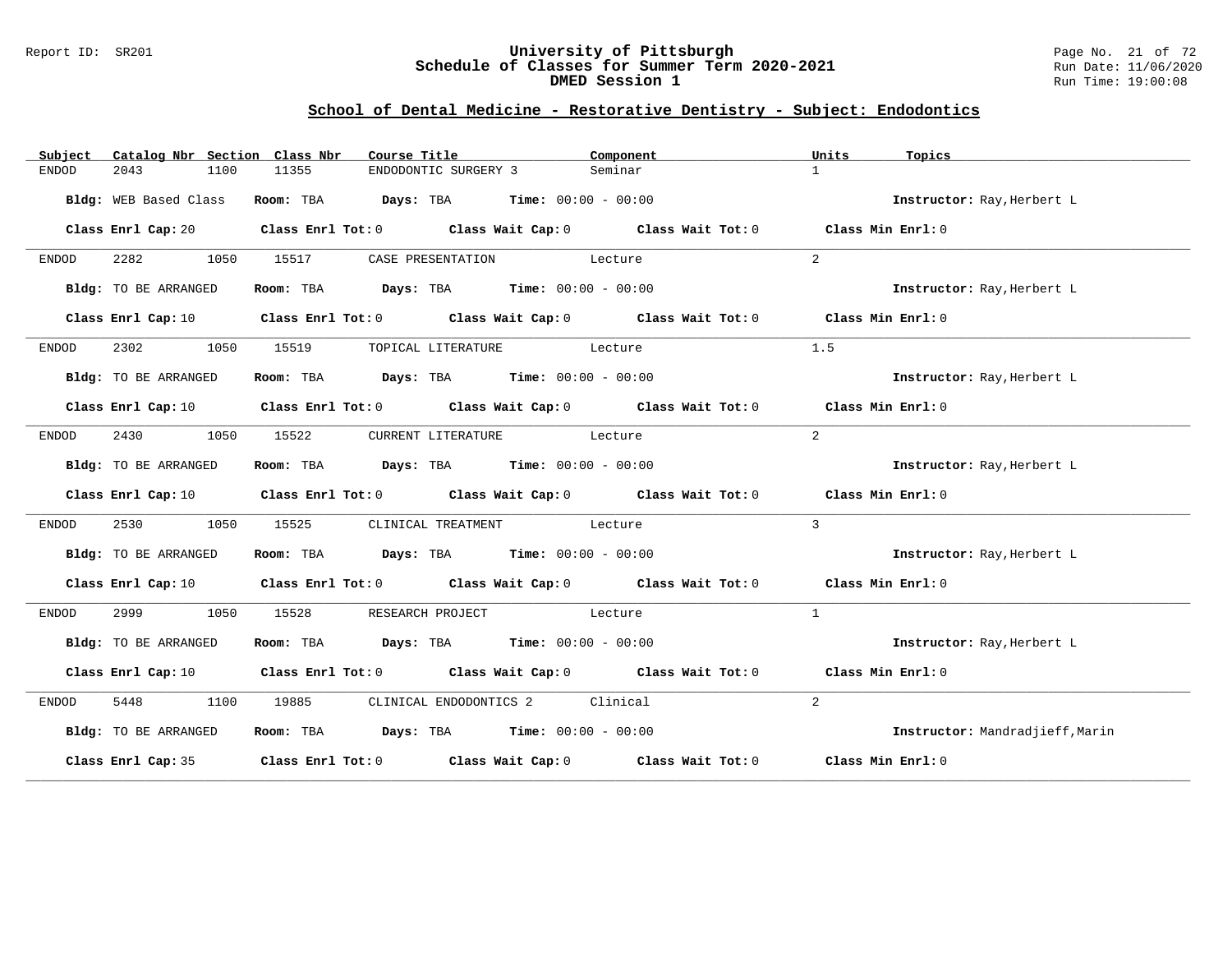### Report ID: SR201 **University of Pittsburgh** Page No. 22 of 72 **Schedule of Classes for Summer Term 2020-2021** Run Date: 11/06/2020 **DMED Session 1 Run Time: 19:00:08 Run Time: 19:00:08**

# **School of Dental Medicine - Restorative Dentistry - Subject: Restorative Dentistry**

| Subject | Catalog Nbr Section Class Nbr |      |                   | Course Title                |                              | Component         | Units | Topics                       |
|---------|-------------------------------|------|-------------------|-----------------------------|------------------------------|-------------------|-------|------------------------------|
| RESTD   | 5282                          | 1010 | 19611             | OPERATIVE TECHNIOUES REVIEW |                              | Practicum         |       |                              |
|         | Bldg: TO BE ARRANGED          |      | Room: TBA         | Days: F                     | <b>Time:</b> $13:00 - 16:00$ |                   |       | Instructor: Dobos, Michael A |
|         | <b>Bldg:</b> WEB Based Class  |      | Room: TBA         | Days: Tu                    | <b>Time:</b> $13:00 - 16:00$ |                   |       | Instructor: Dobos, Michael A |
|         | Class Enrl Cap: 80            |      | Class Enrl Tot: 0 |                             | Class Wait Cap: 0            | Class Wait Tot: 0 |       | Class Min Enrl: 0            |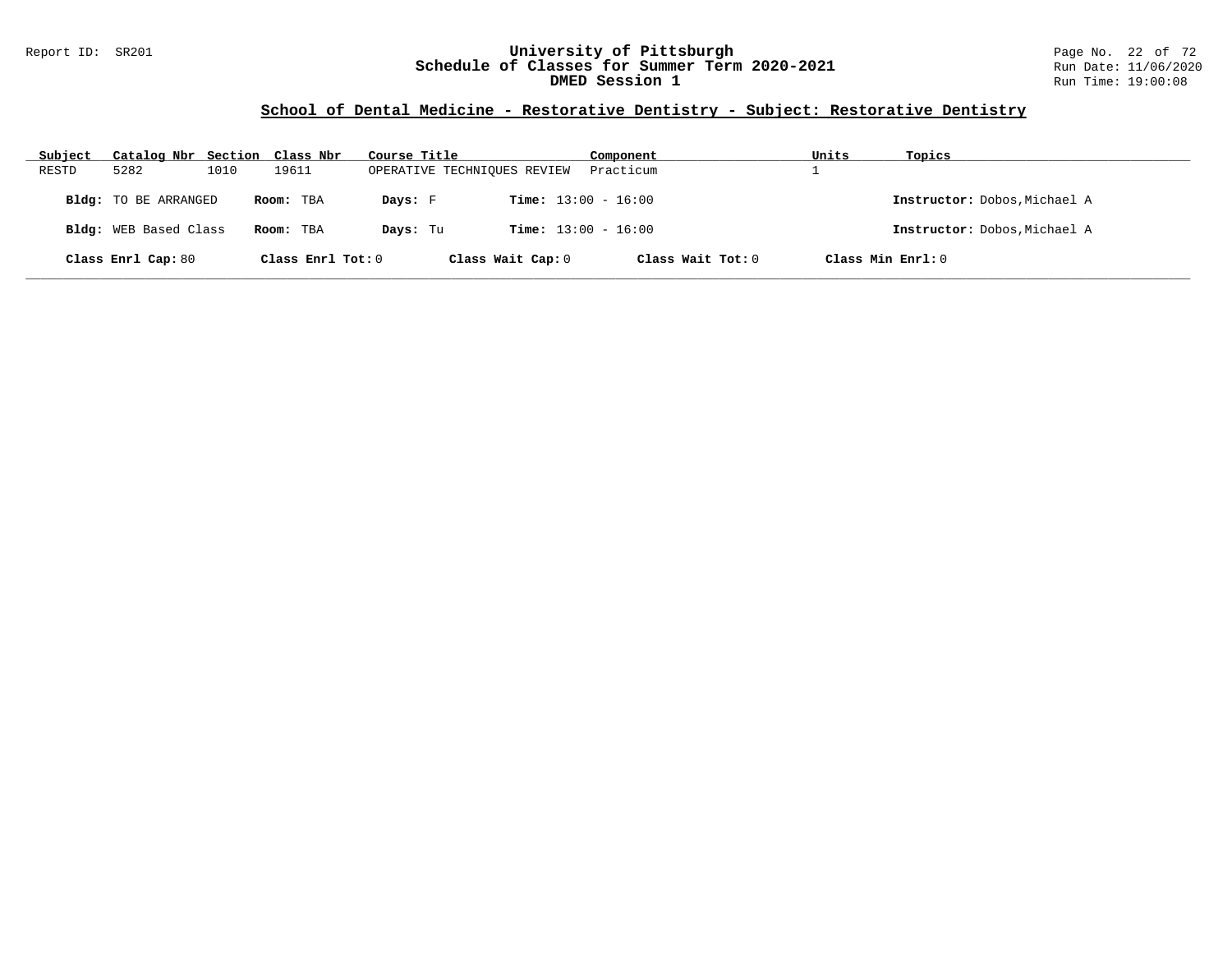#### Report ID: SR201 **University of Pittsburgh** Page No. 23 of 72 **Schedule of Classes for Summer Term 2020-2021** Run Date: 11/06/2020 **DMED Session 2** Run Time: 19:00:08

# **School of Dental Medicine - Diagnostic Services - Subject: Oral and Maxillofacial Path**

| Subject | Catalog Nbr Section Class Nbr | Course Title <b>Source Search</b>                                                                  | Component                        | Units<br>Topics   |
|---------|-------------------------------|----------------------------------------------------------------------------------------------------|----------------------------------|-------------------|
| OMFP    | 2111<br>1100                  | 18216<br>SURGICAL ORAL PATHOLOGY 1 Clinical                                                        |                                  | 1                 |
|         | Bldg: TO BE ARRANGED          | Room: TBA $Days:$ TBA $Time: 00:00 - 00:00$                                                        |                                  | Instructor: Staff |
|         |                               | Class Enrl Cap: 6 Class Enrl Tot: 0 Class Wait Cap: 0 Class Wait Tot: 0 Class Min Enrl: 0          |                                  |                   |
| OMFP    | 2121 1105 18217               | ORAL AND MAXILFACL HISTOPATH 1Seminar                                                              |                                  | 0.5               |
|         | Bldg: TO BE ARRANGED          | Room: TBA $Days: TBA$ Time: $00:00 - 00:00$                                                        |                                  | Instructor: Staff |
|         |                               | Class Enrl Cap: 6 Class Enrl Tot: 0 Class Wait Cap: 0 Class Wait Tot: 0 Class Min Enrl: 0          |                                  |                   |
| OMFP    | 2131 1110 18218               | OMFP JOURNAL CLUB 1 Seminar                                                                        |                                  | $\mathbf{1}$      |
|         | Bldg: TO BE ARRANGED          | Room: TBA $\rule{1em}{0.15mm}$ Days: TBA Time: $00:00 - 00:00$                                     |                                  | Instructor: Staff |
|         | Class Enrl Cap: 6             | Class Enrl Tot: 0 $\qquad$ Class Wait Cap: 0 $\qquad$ Class Wait Tot: 0 $\qquad$ Class Min Enrl: 0 |                                  |                   |
| OMFP    |                               | 2141 1100 18219 TMJ AND ORAL PAIN 1 Seminar                                                        |                                  | $\mathbf{1}$      |
|         | Bldg: TO BE ARRANGED          | Room: TBA $Days:$ TBA $Time: 00:00 - 00:00$                                                        |                                  | Instructor: Staff |
|         | Class Enrl Cap: 6             | Class Enrl Tot: $0$ Class Wait Cap: $0$ Class Wait Tot: $0$ Class Min Enrl: $0$                    |                                  |                   |
| OMFP    | 2151<br>1105                  | 18221                                                                                              | OMFP RESEARCH 1 Directed Studies | $1 - 3$           |
|         | Bldg: TO BE ARRANGED          | Room: TBA $Days:$ TBA $Time: 00:00 - 00:00$                                                        |                                  | Instructor: Staff |
|         |                               | Class Enrl Cap: 6 Class Enrl Tot: 0 Class Wait Cap: 0 Class Wait Tot: 0 Class Min Enrl: 0          |                                  |                   |
| OMFP    | 2161 1110 18220               | ORAL MEDICINE CLINIC 1 Clinical                                                                    |                                  | $\overline{1}$    |
|         | Bldg: TO BE ARRANGED          | Room: TBA $Days: TBA$ Time: $00:00 - 00:00$                                                        |                                  | Instructor: Staff |
|         |                               | Class Enrl Cap: 6 Class Enrl Tot: 0 Class Wait Cap: 0 Class Wait Tot: 0 Class Min Enrl: 0          |                                  |                   |
| OMFP    |                               | 2171 1120 18222 CLINICOPATH CORRELATIONS 1 Seminar                                                 |                                  | 0.5               |
|         | Bldg: TO BE ARRANGED          | Room: TBA $Days:$ TBA $Time: 00:00 - 00:00$                                                        |                                  | Instructor: Staff |
|         |                               | Class Enrl Cap: 6 Class Enrl Tot: 0 Class Wait Cap: 0 Class Wait Tot: 0 Class Min Enrl: 0          |                                  |                   |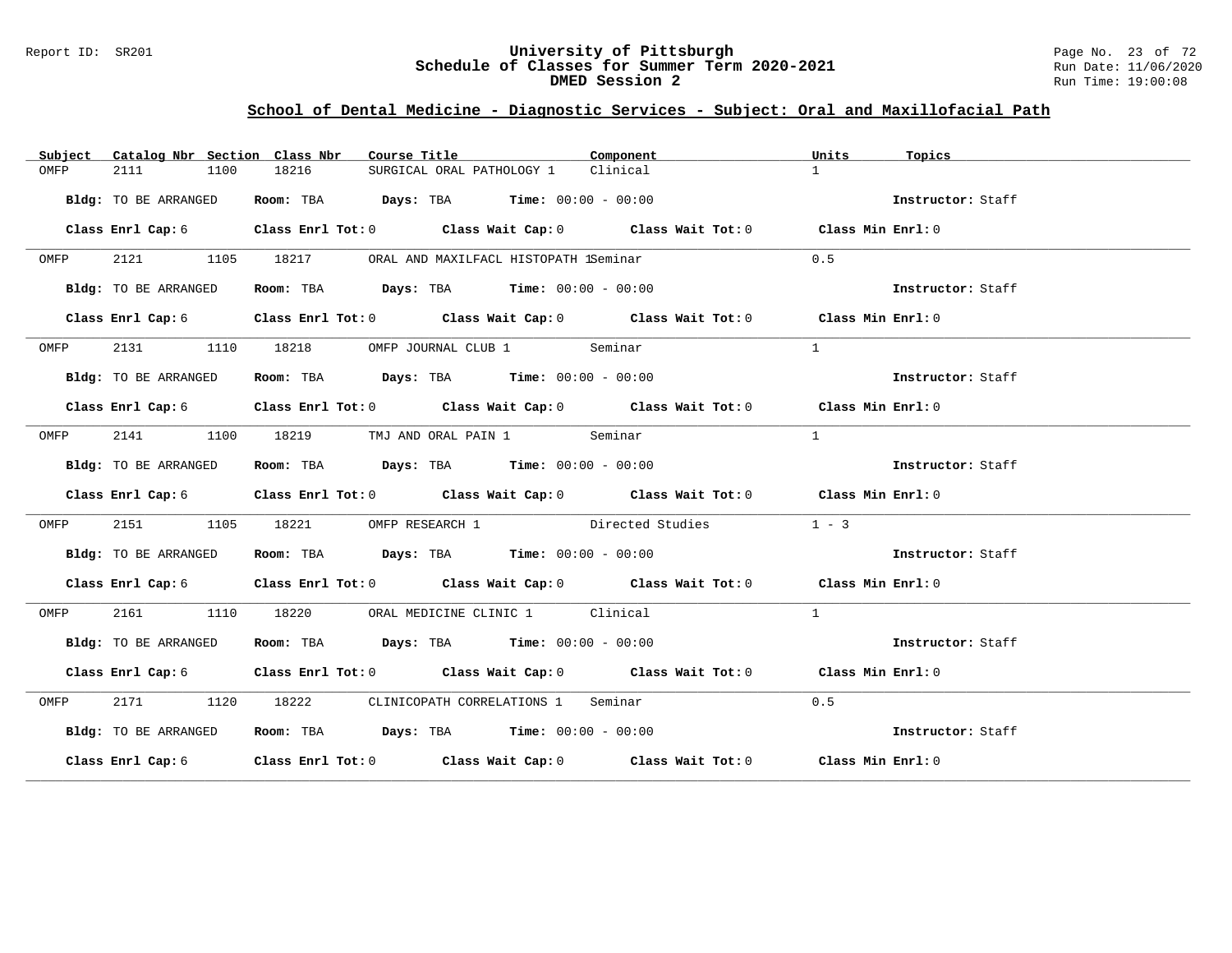# **School of Dental Medicine - Office of the Dean, School of Dental Medicine - Subject: Cross-Disciplinary Dental Ed**

| Subject | Catalog Nbr Section Class Nbr |      |                   | Course Title                              | Component         | Units             | Topics                     |
|---------|-------------------------------|------|-------------------|-------------------------------------------|-------------------|-------------------|----------------------------|
| DMED    | 5001                          | 1010 | 20514             | DRCTD STDY IN PRSN-CTRD CR                | Directed Studies  |                   |                            |
|         | Bldg: TO BE ARRANGED          |      | Room: TBA         | <b>Time:</b> $00:00 - 00:00$<br>Days: TBA |                   |                   | Instructor: Markovic, Nina |
|         | Class Enrl Cap: 35            |      | Class Enrl Tot: 0 | Class Wait Cap: 0                         | Class Wait Tot: 0 | Class Min Enrl: 0 |                            |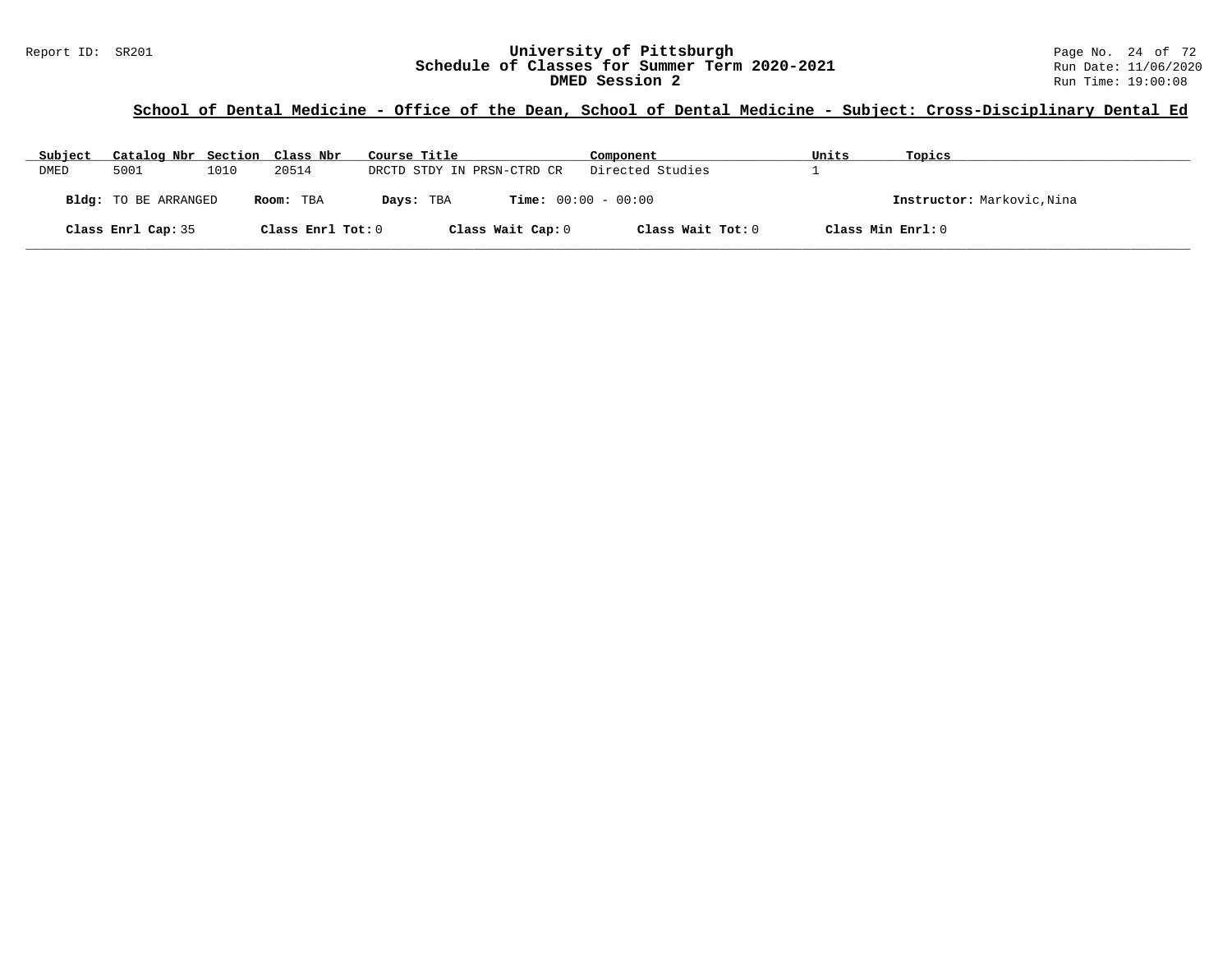### Report ID: SR201 **University of Pittsburgh** Page No. 25 of 72 **Schedule of Classes for Summer Term 2020-2021** Run Date: 11/06/2020 **DMED Session 2** Run Time: 19:00:08

| Catalog Nbr Section Class Nbr<br>Subject                                                                                                                                                                                           | Course Title                      | Component                                                                                                                                                                                                                          | Units<br>Topics   |                                     |  |  |  |  |  |  |  |
|------------------------------------------------------------------------------------------------------------------------------------------------------------------------------------------------------------------------------------|-----------------------------------|------------------------------------------------------------------------------------------------------------------------------------------------------------------------------------------------------------------------------------|-------------------|-------------------------------------|--|--|--|--|--|--|--|
| 1200<br><b>DENT</b><br>2001                                                                                                                                                                                                        | 11359                             | FULL-TIME GRADUATE DENTAL MEDIDirected Studies                                                                                                                                                                                     | $\Omega$          |                                     |  |  |  |  |  |  |  |
| <b>Bldg:</b> TO BE ARRANGED                                                                                                                                                                                                        | Room: TBA<br>Days: TBA            | Time: $00:00 - 00:00$                                                                                                                                                                                                              |                   | Instructor: Petrone, Joseph F. A.   |  |  |  |  |  |  |  |
| Class Enrl Cap: 20                                                                                                                                                                                                                 | Class Enrl Tot: 0                 | Class Wait Cap: 0<br>Class Wait Tot: 0                                                                                                                                                                                             | Class Min Enrl: 0 |                                     |  |  |  |  |  |  |  |
| <b></b> This class has an additional fee. For more information go to <a <br="" href="http://www.registrar.pitt.edu">target="_blank"&gt;http://www.registrar.pitt.edu/</a> , and click on Faculty and Staff, then Course and Class. |                                   |                                                                                                                                                                                                                                    |                   |                                     |  |  |  |  |  |  |  |
| 2130<br>1010<br>DENT                                                                                                                                                                                                               | 11408                             | APPLIED HEAD AND NECK ANATOMY Seminar                                                                                                                                                                                              | 1                 |                                     |  |  |  |  |  |  |  |
| <b>Bldg:</b> TO BE ARRANGED                                                                                                                                                                                                        | Room: TBA<br>Days: TBA            | <b>Time:</b> $00:00 - 00:00$                                                                                                                                                                                                       |                   | Instructor: Shupak, Raymond Patrick |  |  |  |  |  |  |  |
| Class Enrl Cap: 20                                                                                                                                                                                                                 | Class Enrl Tot: 0                 | Class Wait Tot: 0<br>Class Wait Cap: 0                                                                                                                                                                                             | Class Min Enrl: 0 |                                     |  |  |  |  |  |  |  |
| 5000<br>1200<br>DENT                                                                                                                                                                                                               | 11369<br>FULL-TIME DENT MED STUDY | Directed Studies                                                                                                                                                                                                                   | $\mathbf 0$       |                                     |  |  |  |  |  |  |  |
| Bldg: TO BE ARRANGED                                                                                                                                                                                                               | Room: TBA<br>Days: TBA            | <b>Time:</b> $00:00 - 00:00$                                                                                                                                                                                                       |                   | Instructor: O'Donnell, Jean A       |  |  |  |  |  |  |  |
| Class Enrl Cap: 10                                                                                                                                                                                                                 | Class Enrl Tot: 0                 | Class Wait Cap: 0<br>Class Wait Tot: 0                                                                                                                                                                                             | Class Min Enrl: 0 |                                     |  |  |  |  |  |  |  |
|                                                                                                                                                                                                                                    |                                   | <b></b> This class has an additional fee. For more information go to <a <br="" href="http://www.registrar.pitt.edu">target="_blank"&gt;http://www.registrar.pitt.edu/</a> , and click on Faculty and Staff, then Course and Class. |                   |                                     |  |  |  |  |  |  |  |
| 5478<br>1060<br><b>DENT</b>                                                                                                                                                                                                        | 17046                             | OUALITIES OF A GEN DENTIST 12 Clinical                                                                                                                                                                                             | $\mathbf{1}$      |                                     |  |  |  |  |  |  |  |
| Bldg: WEB Based Class                                                                                                                                                                                                              | Room: TBA<br>Days: TBA            | <b>Time:</b> $00:00 - 00:00$                                                                                                                                                                                                       |                   | Instructor: O'Donnell, Jean A       |  |  |  |  |  |  |  |
|                                                                                                                                                                                                                                    |                                   |                                                                                                                                                                                                                                    |                   | Oakley, Marnie                      |  |  |  |  |  |  |  |
|                                                                                                                                                                                                                                    |                                   |                                                                                                                                                                                                                                    |                   | Wahl, Michael                       |  |  |  |  |  |  |  |
| Class Enrl Cap: 50                                                                                                                                                                                                                 | Class Enrl Tot: 0                 | Class Wait Cap: 0<br>Class Wait Tot: 0                                                                                                                                                                                             | Class Min Enrl: 0 |                                     |  |  |  |  |  |  |  |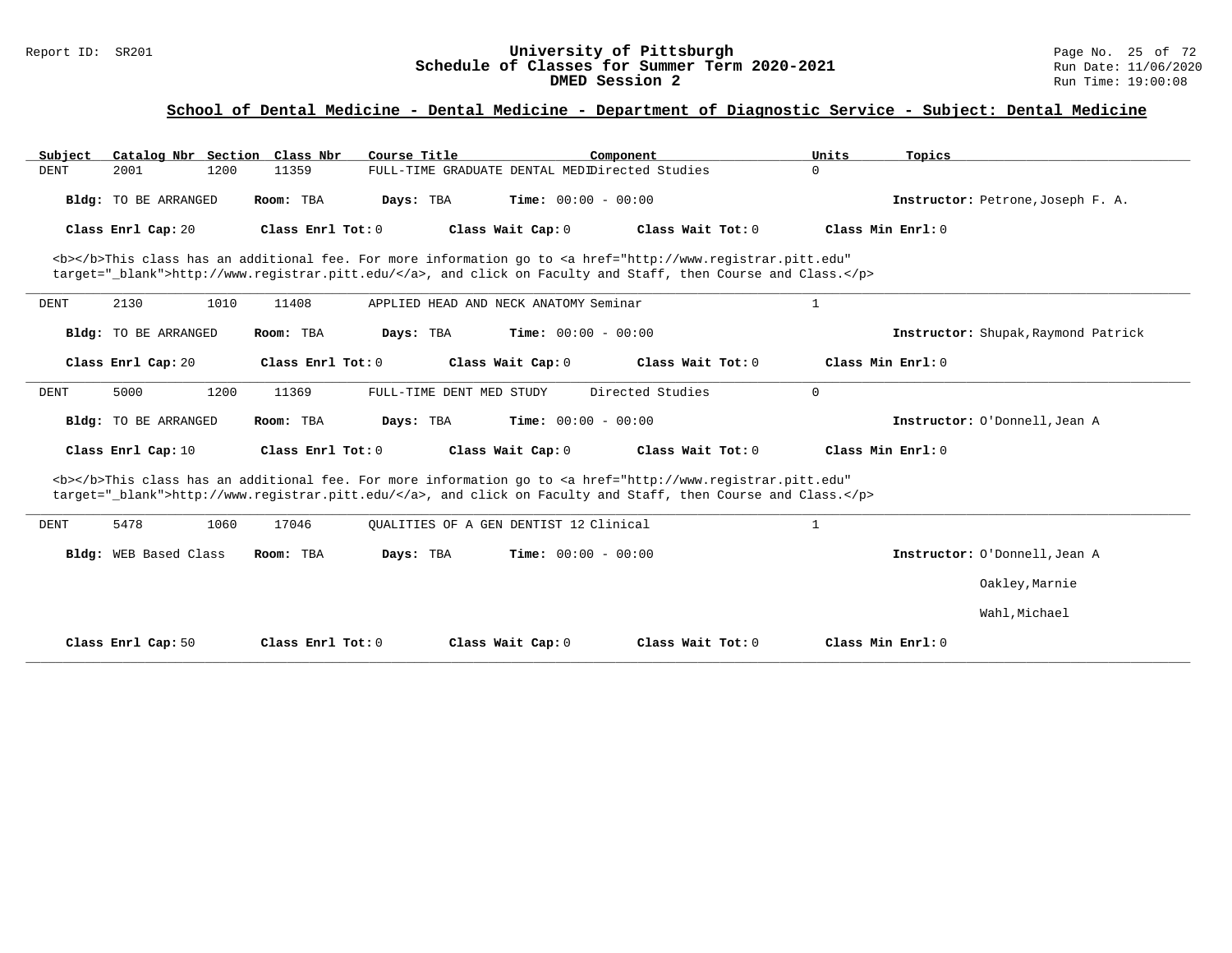### Report ID: SR201 **University of Pittsburgh** Page No. 26 of 72 **Schedule of Classes for Summer Term 2020-2021** Run Date: 11/06/2020 **DMED Session 2** Run Time: 19:00:08

| Subject       | Catalog Nbr Section Class Nbr |                   | Course Title                              | Component                    | Units<br>Topics                   |
|---------------|-------------------------------|-------------------|-------------------------------------------|------------------------------|-----------------------------------|
| DIASCI        | 1040<br>2110                  | 11443             | ADVANCED ORAL PATHOLOGY 1                 | Lecture                      | $\overline{2}$                    |
|               | <b>Bldg:</b> TO BE ARRANGED   | Room: TBA         | Days: TBA                                 | <b>Time:</b> $00:00 - 00:00$ | Instructor: Summersgill, Kurt Fry |
|               |                               |                   |                                           |                              | Bilodeau, Elizabeth Ann           |
|               | Class Enrl Cap: 25            | Class Enrl Tot: 0 | Class Wait Cap: 0                         | Class Wait Tot: 0            | Class Min Enrl: 0                 |
| <b>DIASCI</b> | 1050<br>2191                  | 11442             | PATHOBIOLOGY 1                            | Lecture                      | $\overline{2}$                    |
|               | <b>Bldg:</b> TO BE ARRANGED   | Room: TBA         | Days: TBA                                 | <b>Time:</b> $00:00 - 00:00$ | Instructor: Sfeir, Charles S      |
|               | Class Enrl Cap: 25            | Class Enrl Tot: 0 | Class Wait Cap: 0                         | Class Wait Tot: 0            | Class Min Enrl: 0                 |
| DIASCI        | 5917<br>1010                  | 20518             | ORAL HD & NK CANCER SELECTIVE Clinical    |                              |                                   |
|               | <b>Bldg:</b> TO BE ARRANGED   | Room: TBA         | <b>Time:</b> $00:00 - 00:00$<br>Days: TBA |                              | Instructor: Guggenheimer, James   |
|               | Class Enrl Cap: 35            | Class Enrl Tot: 0 | Class Wait Cap: 0                         | Class Wait Tot: 0            | Class Min Enrl: 0                 |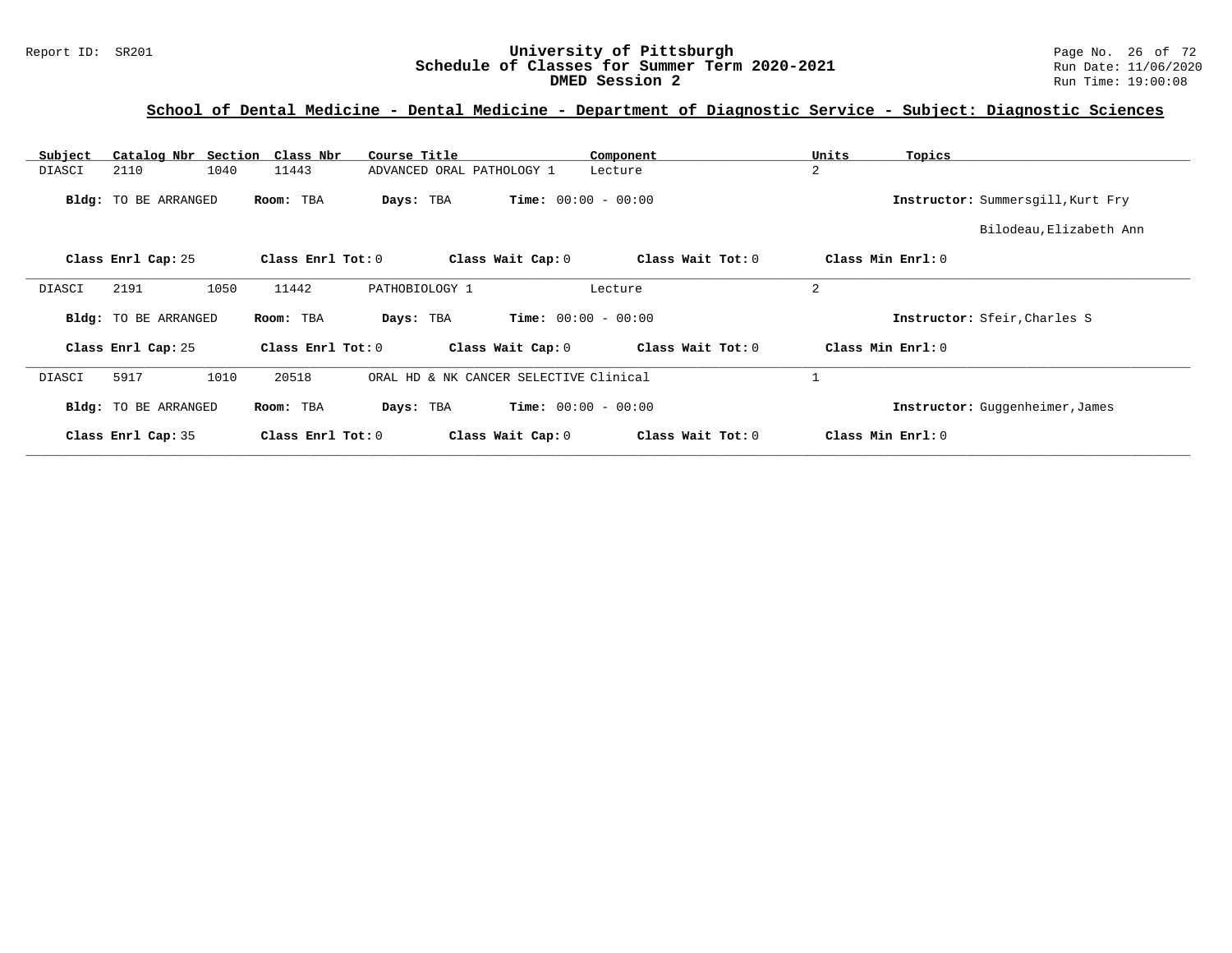# **School of Dental Medicine - Dental Medicine - Physiology and Pharmarcy - Subject: Dental Pharmacology**

| Subject | Catalog Nbr Section Class Nbr |      |                   | Course Title                         | Component                    | Units             | Topics                    |
|---------|-------------------------------|------|-------------------|--------------------------------------|------------------------------|-------------------|---------------------------|
| DSPHL   | 2243                          | 1010 | 11397             | SCI BASIS FOR CLIN THERPUTCS Lecture |                              |                   |                           |
|         | <b>Bldg:</b> TO BE ARRANGED   |      | Room: TBA         | Days: TBA                            | <b>Time:</b> $00:00 - 00:00$ |                   | Instructor: Moore, Paul A |
|         | Class Enrl Cap: 35            |      | Class Enrl Tot: 0 | Class Wait Cap: 0                    | Class Wait Tot: 0            | Class Min Enrl: 0 |                           |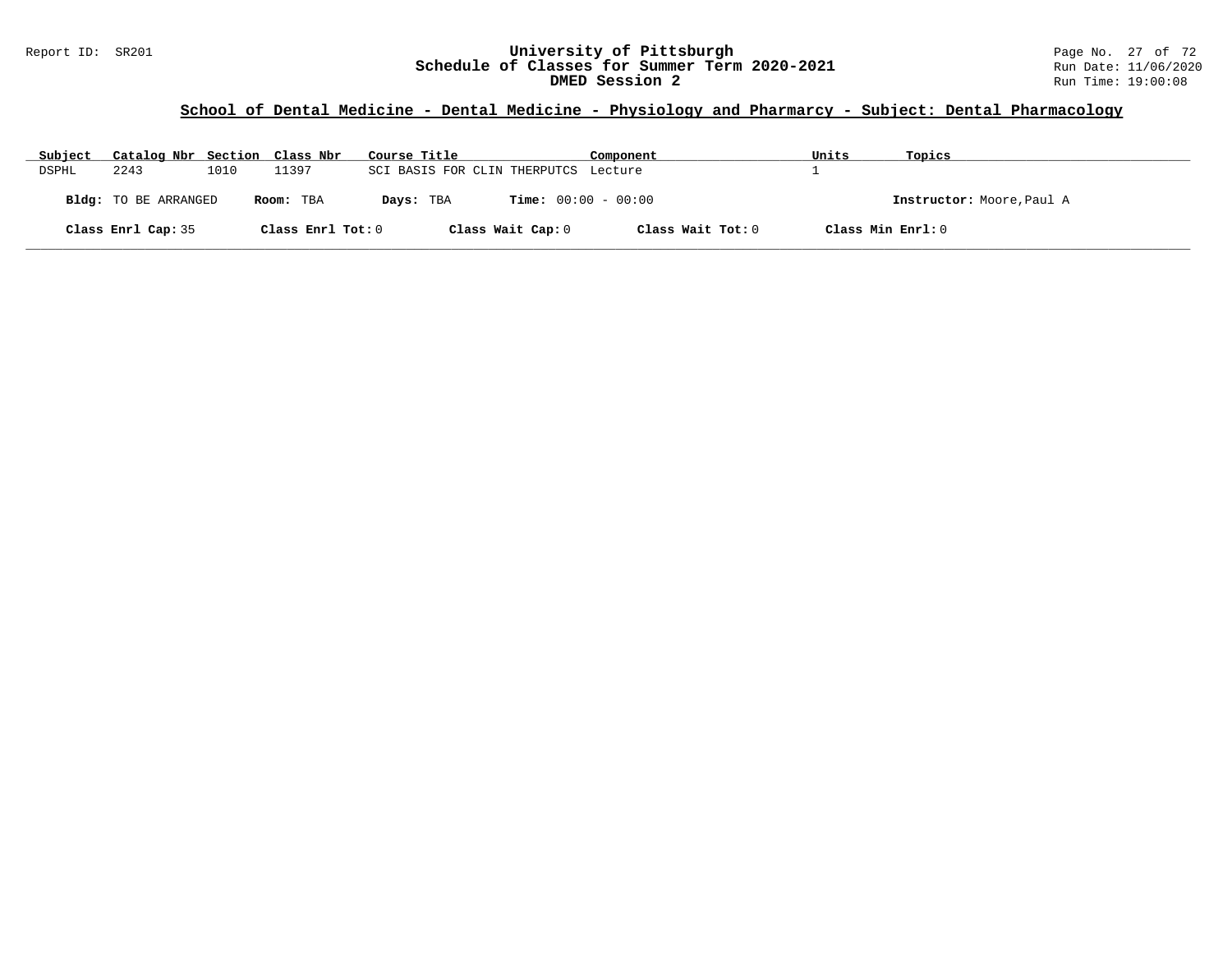### Report ID: SR201 **University of Pittsburgh** Page No. 28 of 72 **Schedule of Classes for Summer Term 2020-2021** Run Date: 11/06/2020 **DMED Session 2** Run Time: 19:00:08

# **School of Dental Medicine - Dental Medicine - Microbiology / Biochemistry - Subject: Oral Biology**

| Subject | Catalog Nbr Section Class Nbr |      |                     | Course Title                                   |                              | Component           | Units         | Topics                       |
|---------|-------------------------------|------|---------------------|------------------------------------------------|------------------------------|---------------------|---------------|------------------------------|
| ORBIOL  | 2191                          | 1200 | 16255               | PATHOBIOLOGY 1                                 |                              | Lecture             | $\Omega$<br>▵ |                              |
|         | <b>Bldg:</b> TO BE ARRANGED   |      | Room: TBA           | Days: TBA                                      | <b>Time:</b> $00:00 - 00:00$ |                     |               | Instructor: Sfeir, Charles S |
|         | Class Enrl Cap: 25            |      | Class Enrl Tot: $0$ |                                                | Class Wait Cap: 0            | Class Wait $Tot: 0$ |               | Class Min Enrl: $0$          |
| ORBIOL  | 5001                          | 1010 | 20515               | DIRECTED STUDY IN ORAL TISSUESDirected Studies |                              |                     |               |                              |
|         | <b>Bldg:</b> TO BE ARRANGED   |      | Room: TBA           | Days: TBA                                      | <b>Time:</b> $00:00 - 00:00$ |                     |               | Instructor: Beniash, Elia    |
|         | Class Enrl Cap: 35            |      | Class Enrl Tot: $0$ |                                                | Class Wait Cap: 0            | Class Wait Tot: 0   |               | Class Min $Enrl: 0$          |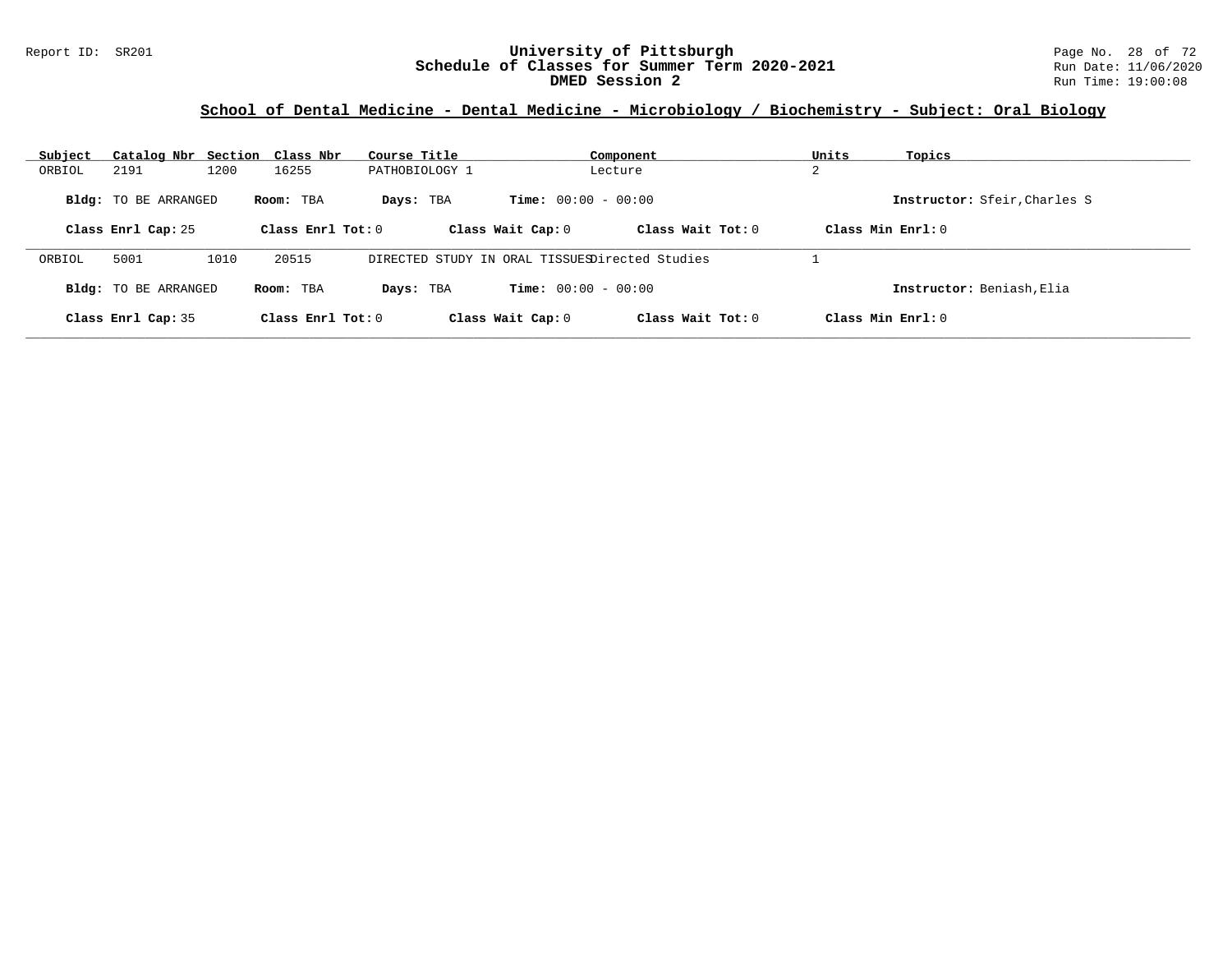### Report ID: SR201 **University of Pittsburgh** Page No. 29 of 72 **Schedule of Classes for Summer Term 2020-2021** Run Date: 11/06/2020 **DMED Session 2** Run Time: 19:00:08

# **School of Dental Medicine - Orthodontics and Dentofacial Orthopedics - Subject: Orthodon & Dentfacial Orthoped**

| Subject | Catalog Nbr Section   | Class Nbr             | Course Title                 | Component                    | Units<br>Topics                   |
|---------|-----------------------|-----------------------|------------------------------|------------------------------|-----------------------------------|
| ODO     | 2051<br>1200          | 11406                 | ORTHODONTIC LAB TECHNIOUES 1 | Practicum                    | 5                                 |
|         | Bldg: WEB Based Class | Room: TBA             | Days: TBA                    | <b>Time:</b> $00:00 - 00:00$ | Instructor: Burnheimer, John M    |
|         | Class Enrl Cap: 10    | Class $Enr1$ Tot: $0$ | Class Wait Cap: 0            | Class Wait Tot: 0            | Class Min Enrl: 0                 |
| ODO     | 2060<br>1200          | 11405                 | ORTHODONTICS SEMINAR 1       | Seminar                      |                                   |
|         | Bldg: WEB Based Class | Room: TBA             | Days: TBA                    | <b>Time:</b> $00:00 - 00:00$ | Instructor: Petrone, Joseph F. A. |
|         | Class Enrl Cap: 10    | Class Enrl Tot: 0     | Class Wait Cap: 0            | Class Wait Tot: 0            | Class Min Enrl: 0                 |
| ODO     | 2150<br>1200          | 11450                 | CONTEMPORARY ORTHODONTICS 1  | Seminar                      | 0.5                               |
|         | Bldg: TO BE ARRANGED  | Room: TBA             | Days: TBA                    | <b>Time:</b> $00:00 - 00:00$ | Instructor: Burnheimer, John M    |
|         | Class Enrl Cap: 10    | Class Enrl Tot: 0     | Class Wait Cap: 0            | Class Wait Tot: 0            | Class Min Enrl: 0                 |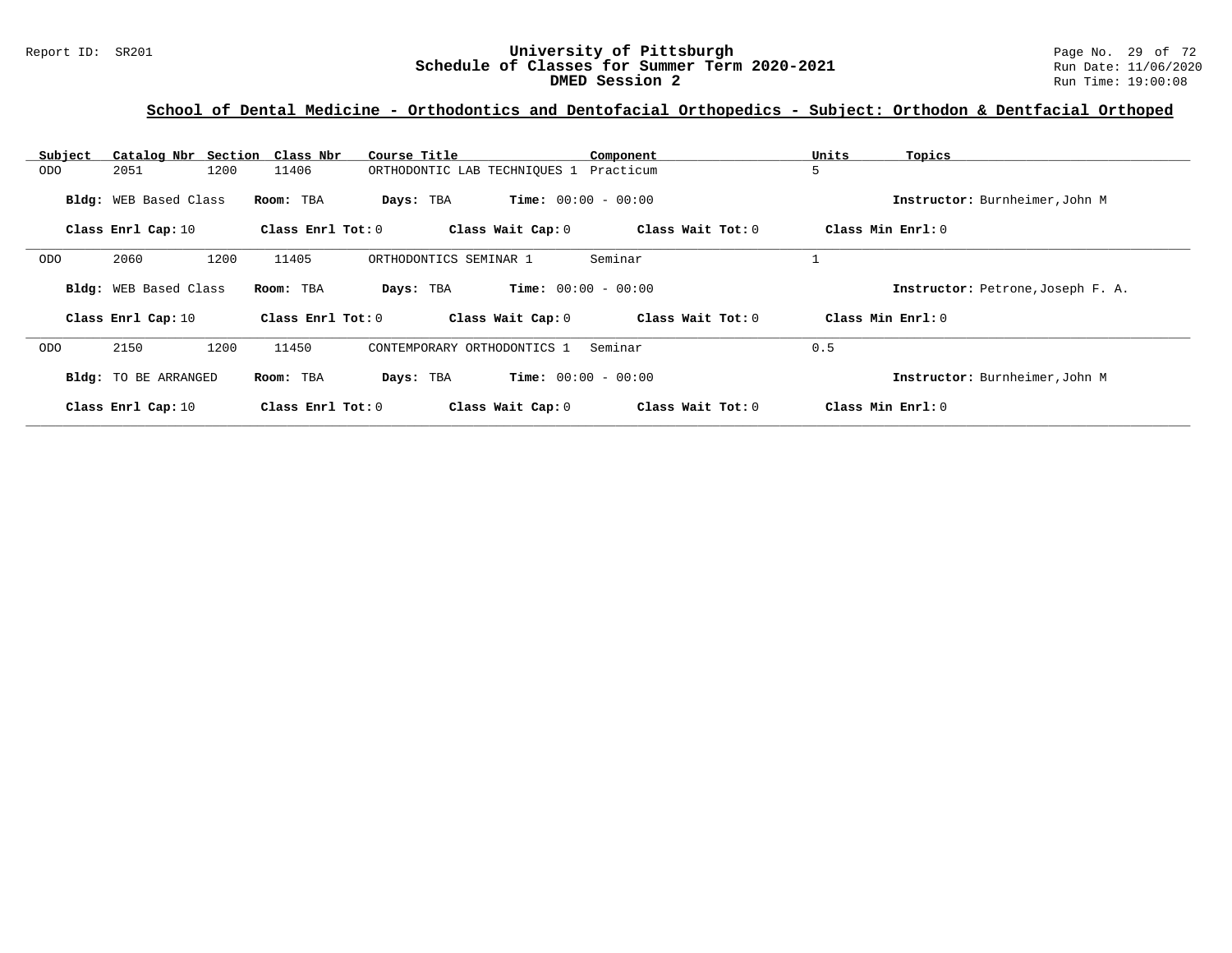### Report ID: SR201 **University of Pittsburgh** Page No. 30 of 72 **Schedule of Classes for Summer Term 2020-2021** Run Date: 11/06/2020 **DMED Session 2** Run Time: 19:00:08

### **School of Dental Medicine - Pediatric Dentistry - Subject: Pediatric Dentistry**

| Subject | Catalog Nbr Section Class Nbr |      |                   | Course Title              |                                       | Component         | Units   | Topics                        |
|---------|-------------------------------|------|-------------------|---------------------------|---------------------------------------|-------------------|---------|-------------------------------|
| PEDENT  | 2010                          | 1200 | 11379             |                           | GRAD PEDIATRIC DENT CLINIC 1 Clinical |                   |         |                               |
|         | <b>Bldg:</b> TO BE ARRANGED   |      | Room: TBA         | Days: TBA                 | <b>Time:</b> $00:00 - 00:00$          |                   |         | Instructor: Studen, Deborah A |
|         | Class Enrl Cap: 20            |      | Class Enrl Tot: 0 |                           | Class Wait Cap: 0                     | Class Wait Tot: 0 |         | Class Min $Enrl: 0$           |
| PEDENT  | 2110                          | 1200 | 11381             | GRAD PEDIATRIC DENT SEM 1 |                                       | Seminar           |         |                               |
|         | <b>Bldg:</b> TO BE ARRANGED   |      | Room: TBA         | Days: TBA                 | <b>Time:</b> $00:00 - 00:00$          |                   |         | Instructor: Studen, Deborah A |
|         | Class Enrl Cap: 20            |      | Class Enrl Tot: 0 |                           | Class Wait Cap: 0                     | Class Wait Tot: 0 |         | Class Min Enrl: 0             |
| PEDENT  | 2230                          | 1200 | 11380             | SPECIAL WORK              |                                       | Independent Study | $1 - 3$ |                               |
|         | <b>Bldg:</b> TO BE ARRANGED   |      | Room: TBA         | Days: TBA                 | <b>Time:</b> $00:00 - 00:00$          |                   |         | Instructor: Studen, Deborah A |
|         | Class Enrl Cap: 20            |      | Class Enrl Tot: 0 |                           | Class Wait Cap: 0                     | Class Wait Tot: 0 |         | Class Min Enrl: 0             |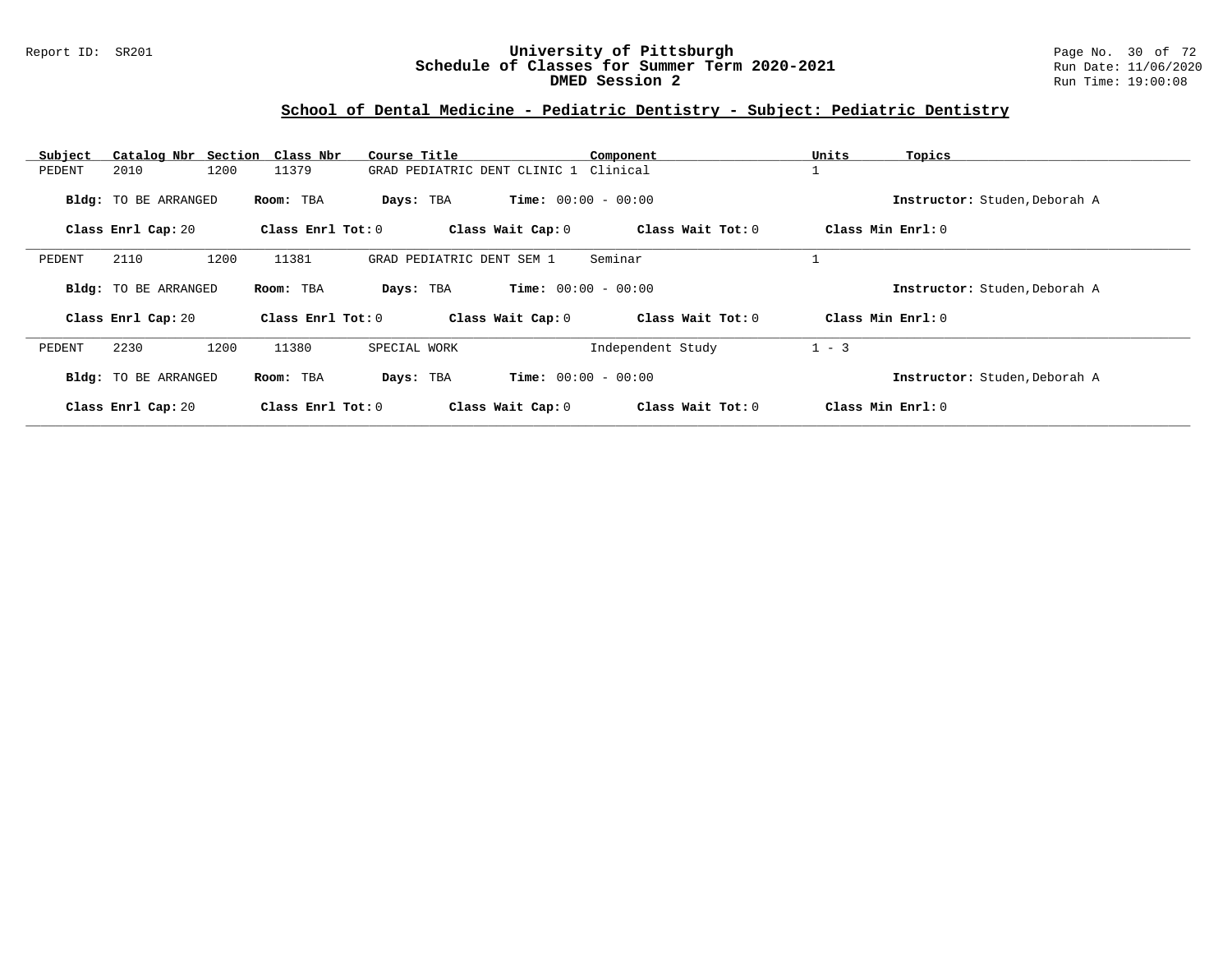#### Report ID: SR201 **University of Pittsburgh** Page No. 31 of 72 **Schedule of Classes for Summer Term 2020-2021** Run Date: 11/06/2020 **DMED Session 2** Run Time: 19:00:08

# **School of Dental Medicine - Periodontics - Subject: Periodontics**

| Subject | Catalog Nbr Section Class Nbr |                         | Course Title                                         | Component                                                                       | Units              | Topics                             |
|---------|-------------------------------|-------------------------|------------------------------------------------------|---------------------------------------------------------------------------------|--------------------|------------------------------------|
| PERIO   | 1200<br>2114                  | 11407                   | MINERALIZED TISSUE BIOLOGY                           | Lecture                                                                         | $\mathbf{1}$       |                                    |
|         | Bldg: TO BE ARRANGED          | Room: TBA               | <b>Days:</b> TBA <b>Time:</b> $00:00 - 00:00$        |                                                                                 |                    | Instructor: Beniash, Elia          |
|         | Class Enrl Cap: 20            | Class Enrl Tot: 0       |                                                      | Class Wait Cap: 0 Class Wait Tot: 0                                             | Class Min Enrl: 0  |                                    |
| PERIO   | 2120<br>1200                  | 11393                   | PERIO SPECIALTY CLINIC 8                             | Clinical                                                                        | $\mathbf{1}$       |                                    |
|         | Bldg: TO BE ARRANGED          | Room: TBA               | <b>Days:</b> TBA <b>Time:</b> $00:00 - 00:00$        |                                                                                 |                    | Instructor: Williams, Kelly Bolden |
|         | Class Enrl Cap: 22            | $Class$ $Enr1$ $Tot: 0$ |                                                      | Class Wait Cap: $0$ Class Wait Tot: $0$ Class Min Enrl: $0$                     |                    |                                    |
| PERIO   | 1200<br>2190                  | 11367                   | ADVANCED PERIODONTAL CONCEPTS Lecture                |                                                                                 | 2                  |                                    |
|         | Bldg: TO BE ARRANGED          | Room: TBA               | $Days: TBA$ Time: $00:00 - 00:00$                    |                                                                                 |                    | Instructor: Williams, Kelly Bolden |
|         | Class Enrl Cap: 22            |                         |                                                      | Class Enrl Tot: 0 Class Wait Cap: 0 Class Wait Tot: 0                           | Class Min Enrl: 0  |                                    |
| PERIO   | 2199<br>1200                  | 11366                   | INTRO TO PERIO SPECIALTY CLINCClinical               |                                                                                 | 3                  |                                    |
|         | Bldg: TO BE ARRANGED          | Room: TBA               | $\texttt{Davis:}$ TBA $\texttt{Time:}$ 00:00 - 00:00 |                                                                                 |                    | Instructor: Williams, Kelly Bolden |
|         | Class Enrl Cap: 8             |                         |                                                      | Class Enrl Tot: $0$ Class Wait Cap: $0$ Class Wait Tot: $0$                     | Class Min Enrl: 0  |                                    |
| PERIO   | 2219<br>1200                  | 11389                   | PERIO SPECIALTY CLINIC 12                            | Clinical                                                                        | $\mathbf{1}$       |                                    |
|         | Bldg: TO BE ARRANGED          | Room: TBA               | <b>Days:</b> TBA <b>Time:</b> $00:00 - 00:00$        |                                                                                 |                    | Instructor: Famili, Pouran         |
|         | Class Enrl Cap: 25            |                         |                                                      | Class Enrl Tot: $0$ Class Wait Cap: $0$ Class Wait Tot: $0$ Class Min Enrl: $0$ |                    |                                    |
| PERIO   | 1200<br>2249                  | 11388                   | PERIODONTICS SPECIALTY CLINC 4Clinical               |                                                                                 | $\mathbf{1}$       |                                    |
|         | Bldg: TO BE ARRANGED          | Room: TBA               | $\texttt{DayS:}$ TBA $\texttt{Time:}$ 00:00 - 00:00  |                                                                                 |                    | Instructor: Williams, Kelly Bolden |
|         | Class Enrl Cap: 25            |                         |                                                      | Class Enrl Tot: $0$ Class Wait Cap: $0$ Class Wait Tot: $0$                     | Class Min $Err1:0$ |                                    |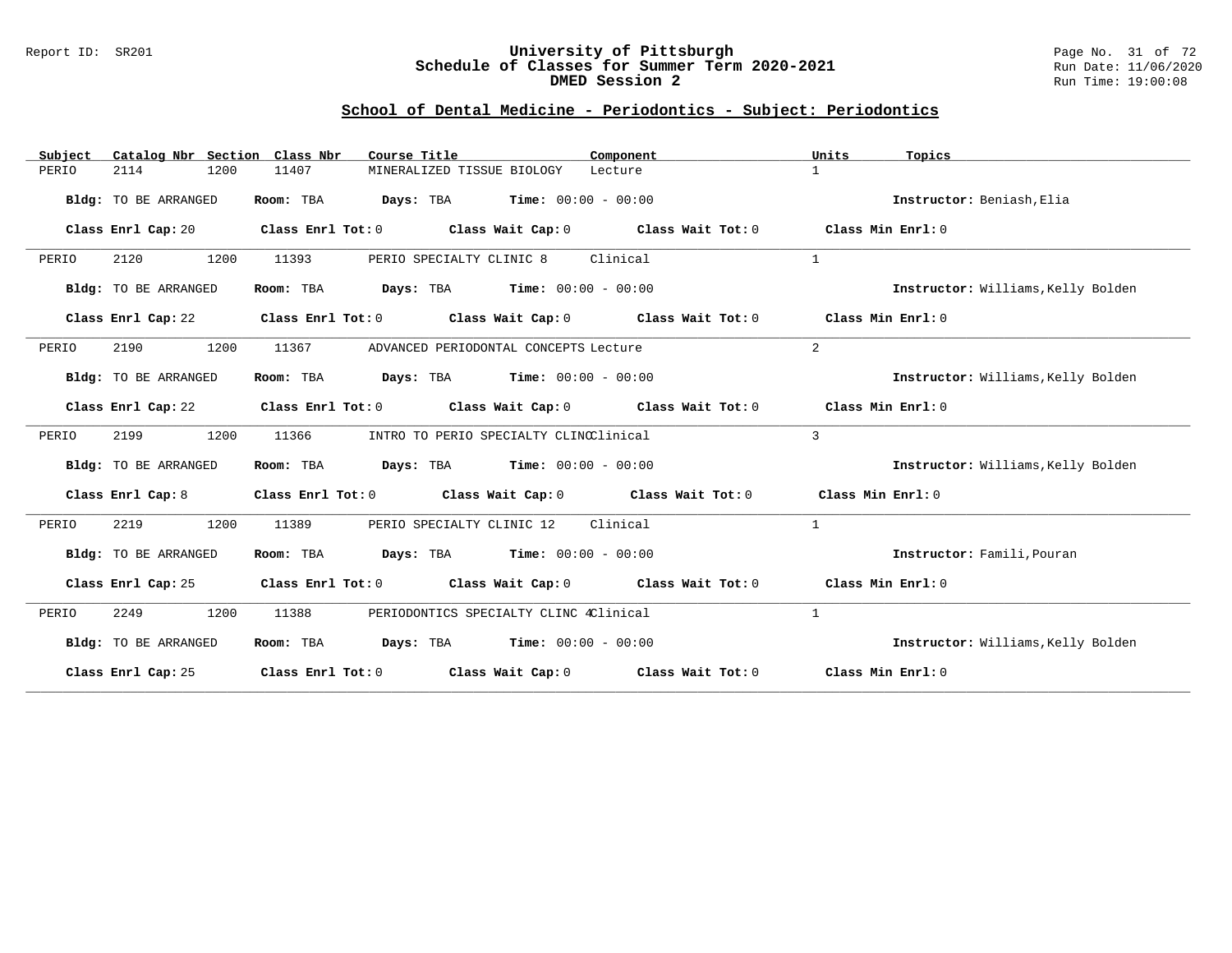# **School of Dental Medicine - Public Health and Community Dentistry - Subject: Community Dentistry**

| Subject | Catalog Nbr Section Class Nbr |      |                   | Course Title |                                           | Component         | Units             | Topics                     |
|---------|-------------------------------|------|-------------------|--------------|-------------------------------------------|-------------------|-------------------|----------------------------|
| CDENT   | 2113                          | 1010 | 11398             |              | DENTAL RESEARCH METHODOLOGY 1 Lecture     |                   |                   |                            |
|         | Bldg: TO BE ARRANGED          |      | Room: TBA         |              | <b>Time:</b> $00:00 - 00:00$<br>Days: TBA |                   |                   | Instructor: Shah, Nilesh H |
|         | Class Enrl Cap: 25            |      | Class Enrl Tot: 0 |              | Class Wait Cap: 0                         | Class Wait Tot: 0 | Class Min Enrl: 0 |                            |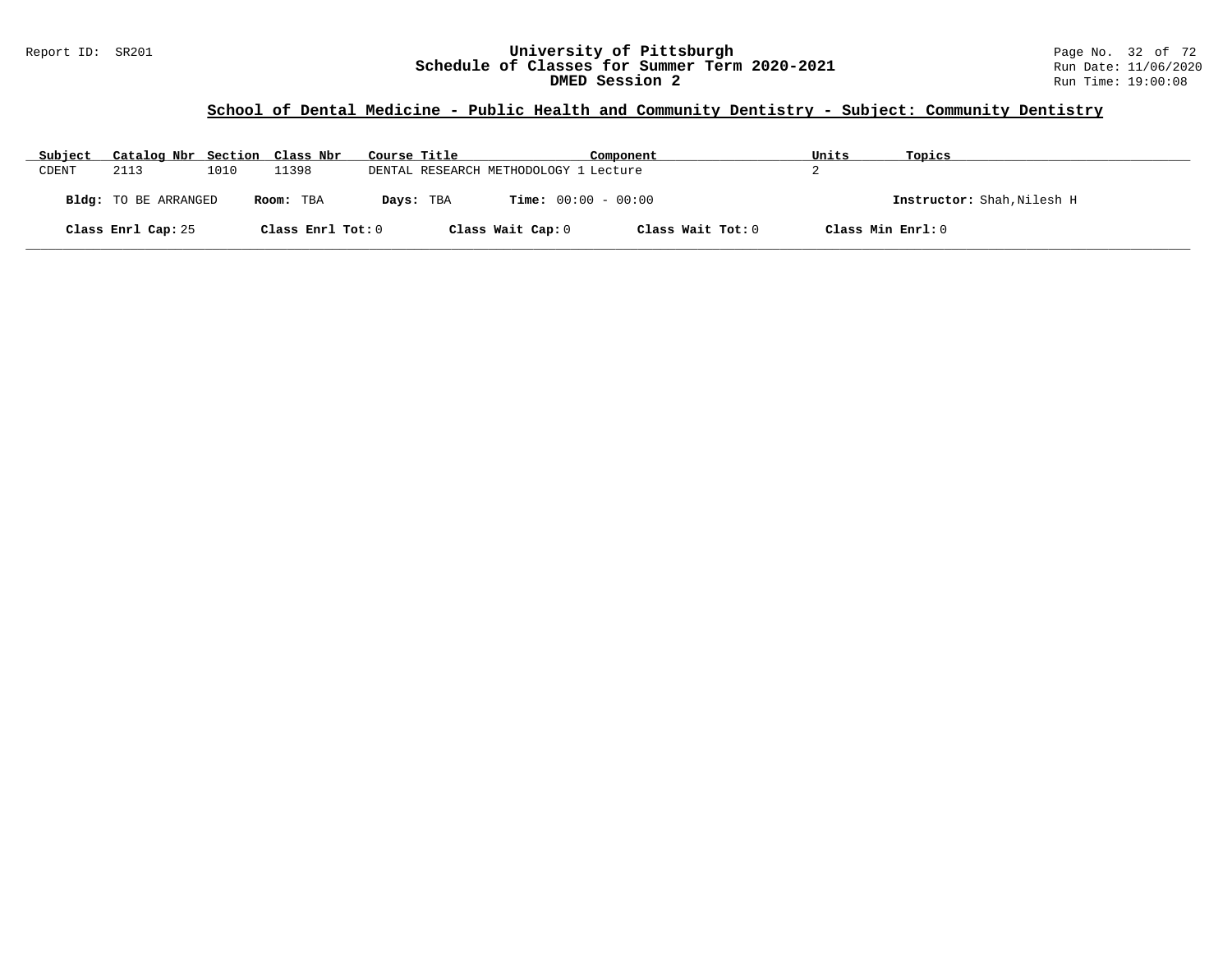#### Report ID: SR201 **University of Pittsburgh** Page No. 33 of 72 **Schedule of Classes for Summer Term 2020-2021** Run Date: 11/06/2020 **DMED Session 2** Run Time: 19:00:08

# **School of Dental Medicine - Prosthodontics - Subject: Prosthodontics**

| Subject | Catalog Nbr Section  | Class Nbr           | Course Title                                   |                              | Component         | Units             | Topics                           |
|---------|----------------------|---------------------|------------------------------------------------|------------------------------|-------------------|-------------------|----------------------------------|
| PROSTH  | 2210                 | 11383<br>1200       | SPECIAL PROSTHODONTICS CLINIC Clinical         |                              |                   | $1 - 9$           |                                  |
|         | Bldg: TO BE ARRANGED | Room: TBA           | Days: TBA                                      | <b>Time:</b> $00:00 - 00:00$ |                   |                   | Instructor: Kunkel, Thomas Craig |
|         | Class Enrl Cap: 20   | Class Enrl Tot: 0   |                                                | Class Wait Cap: 0            | Class Wait Tot: 0 | Class Min Enrl: 0 |                                  |
| PROSTH  | 5001                 | 1010<br>20516       | DRCTD STDY IN DENTAL MATERIALSDirected Studies |                              |                   | 2                 |                                  |
|         | Bldg: TO BE ARRANGED | Room: TBA           | Days: TBA                                      | <b>Time:</b> $00:00 - 00:00$ |                   |                   | Instructor: Huber, Heidi M       |
|         |                      |                     |                                                |                              |                   |                   | Krzesinski, Maribeth             |
|         | Class Enrl Cap: 35   | Class Enrl Tot: 0   |                                                | Class Wait Cap: 0            | Class Wait Tot: 0 | Class Min Enrl: 0 |                                  |
| PROSTH  | 5002                 | 1010<br>20517       | DRCTD STDY IN DENTAL OCCLUSIONDirected Studies |                              |                   |                   |                                  |
|         | Bldg: TO BE ARRANGED | Room: TBA           | Days: TBA                                      | <b>Time:</b> $00:00 - 00:00$ |                   |                   | Instructor: Azarbal, Atousa      |
|         | Class Enrl Cap: 35   | Class Enrl Tot: $0$ |                                                | Class Wait Cap: 0            | Class Wait Tot: 0 | Class Min Enrl: 0 |                                  |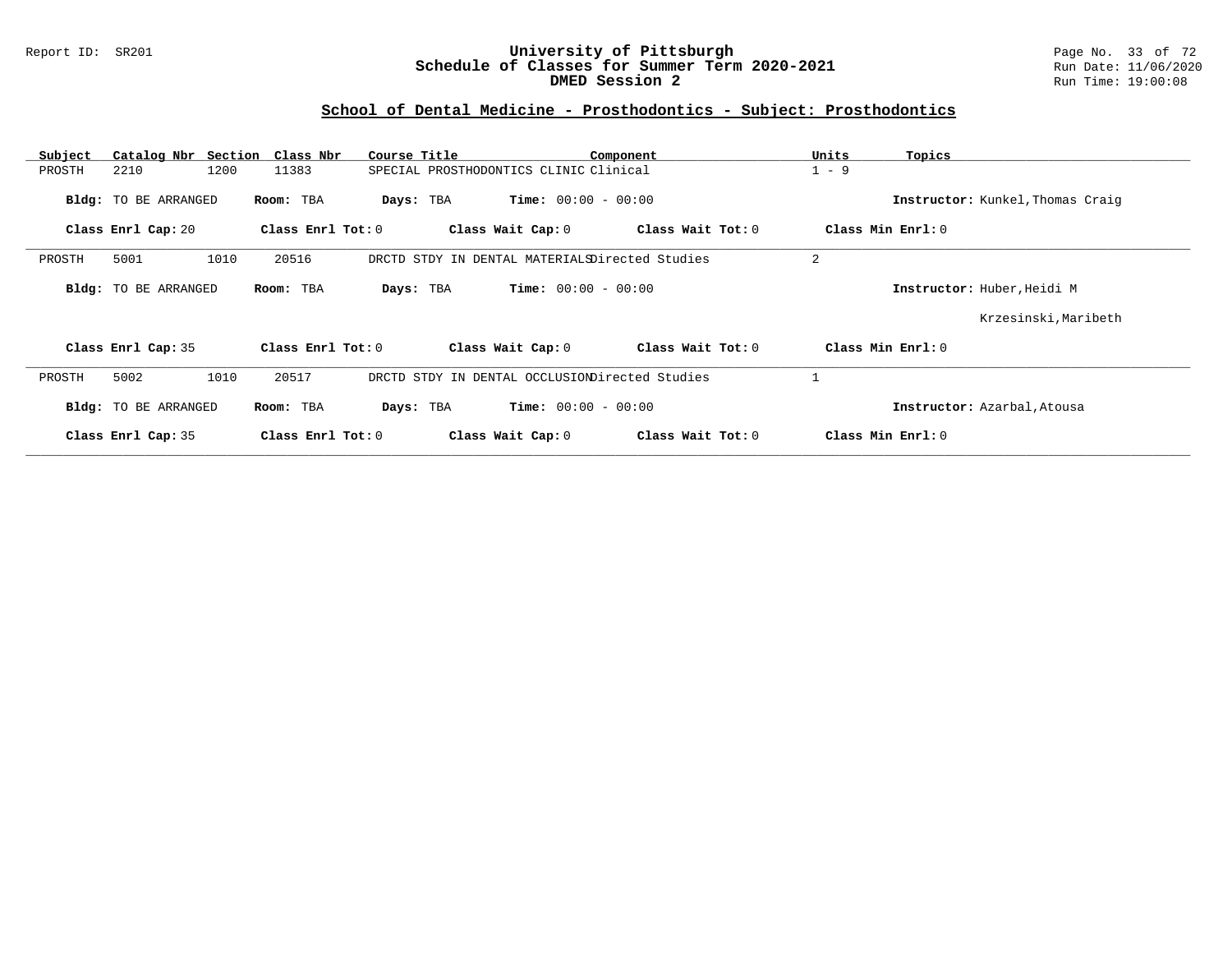#### Report ID: SR201 **University of Pittsburgh** Page No. 34 of 72 **Schedule of Classes for Summer Term 2020-2021** Run Date: 11/06/2020 **DMED Session 2** Run Time: 19:00:08

# **School of Dental Medicine - Restorative Dentistry - Subject: Endodontics**

| Catalog Nbr Section Class Nbr<br>Subject | Course Title           |                                         | Component         | Units<br>Topics            |
|------------------------------------------|------------------------|-----------------------------------------|-------------------|----------------------------|
| 2280<br>1050<br>ENDOD                    | 15515                  | CASE PRESENTATION                       | Lecture           | $\overline{a}$             |
| Bldg: TO BE ARRANGED                     | Room: TBA<br>Days: TBA | $Time: 00:00 - 00:00$                   |                   | Instructor: Ray, Herbert L |
| Class Enrl Cap: 10                       | Class Enrl Tot: 0      | Class Wait Cap: 0                       | Class Wait Tot: 0 | Class Min Enrl: 0          |
| 2420<br>1050<br>ENDOD                    | 15521                  | CURRENT LITERATURE                      | Lecture           | 2                          |
| Bldg: TO BE ARRANGED                     | Room: TBA<br>Days: TBA | $Time: 00:00 - 00:00$                   |                   | Instructor: Ray, Herbert L |
| Class Enrl Cap: 10                       | Class Enrl Tot: 0      | Class Wait Cap: $0$ Class Wait Tot: $0$ |                   | Class Min Enrl: 0          |
| 2510<br>1050<br><b>ENDOD</b>             | 15523                  | CLINICAL TREATMENT                      | Lecture           | 3                          |
| Bldg: TO BE ARRANGED                     | Room: TBA<br>Days: TBA | $Time: 00:00 - 00:00$                   |                   | Instructor: Ray, Herbert L |
| Class Enrl Cap: 10                       | Class Enrl Tot: 0      | Class Wait Cap: $0$ Class Wait Tot: $0$ |                   | Class Min Enrl: 0          |
| 2610<br>1050<br>ENDOD                    | 15526                  | CLINICAL CONCEPTS ENDODONTICS Lecture   |                   | 1.5                        |
| Bldg: TO BE ARRANGED                     | Room: TBA<br>Days: TBA | $Time: 00:00 - 00:00$                   |                   | Instructor: Ray, Herbert L |
| Class Enrl Cap: 10                       | Class Enrl Tot: 0      | Class Wait Cap: 0                       | Class Wait Tot: 0 | Class Min Enrl: 0          |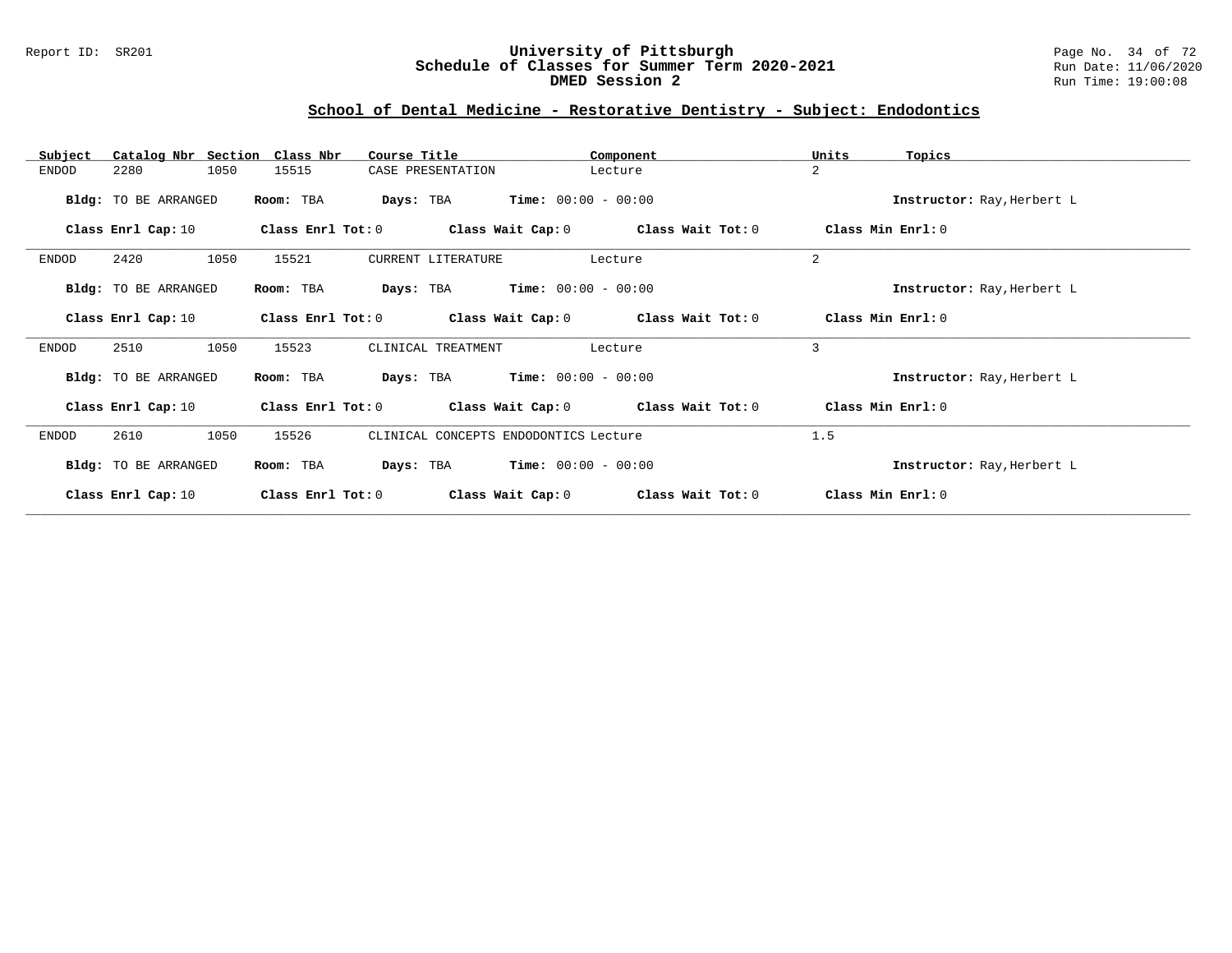### Report ID: SR201 **University of Pittsburgh** Page No. 35 of 72 **Schedule of Classes for Summer Term 2020-2021** Run Date: 11/06/2020 **DMED Summer Term Run Time: 19:00:08** Run Time: 19:00:08

# **School of Dental Medicine - School of Dental Medicine - Subject: Dental Medicine**

| Subject | Catalog Nbr Section Class Nbr |      |                     | Course Title                | Component                    | Units             | Topics                           |
|---------|-------------------------------|------|---------------------|-----------------------------|------------------------------|-------------------|----------------------------------|
| DENT    | 5377                          | 1010 | 19289               | SUCCESSFUL PRACTICE MNGMT 3 | Clinical                     |                   |                                  |
|         | <b>Bldg:</b> WEB Based Class  |      | Room: TBA           | Days: TBA                   | <b>Time:</b> $00:00 - 00:00$ |                   | Instructor: Grafton, Sarah Essek |
|         |                               |      |                     |                             |                              |                   | Wahl, Michael                    |
|         | Class Enrl Cap: 85            |      | Class Enrl Tot: $0$ | Class Wait Cap: 0           | Class Wait Tot: 0            | Class Min Enrl: 0 |                                  |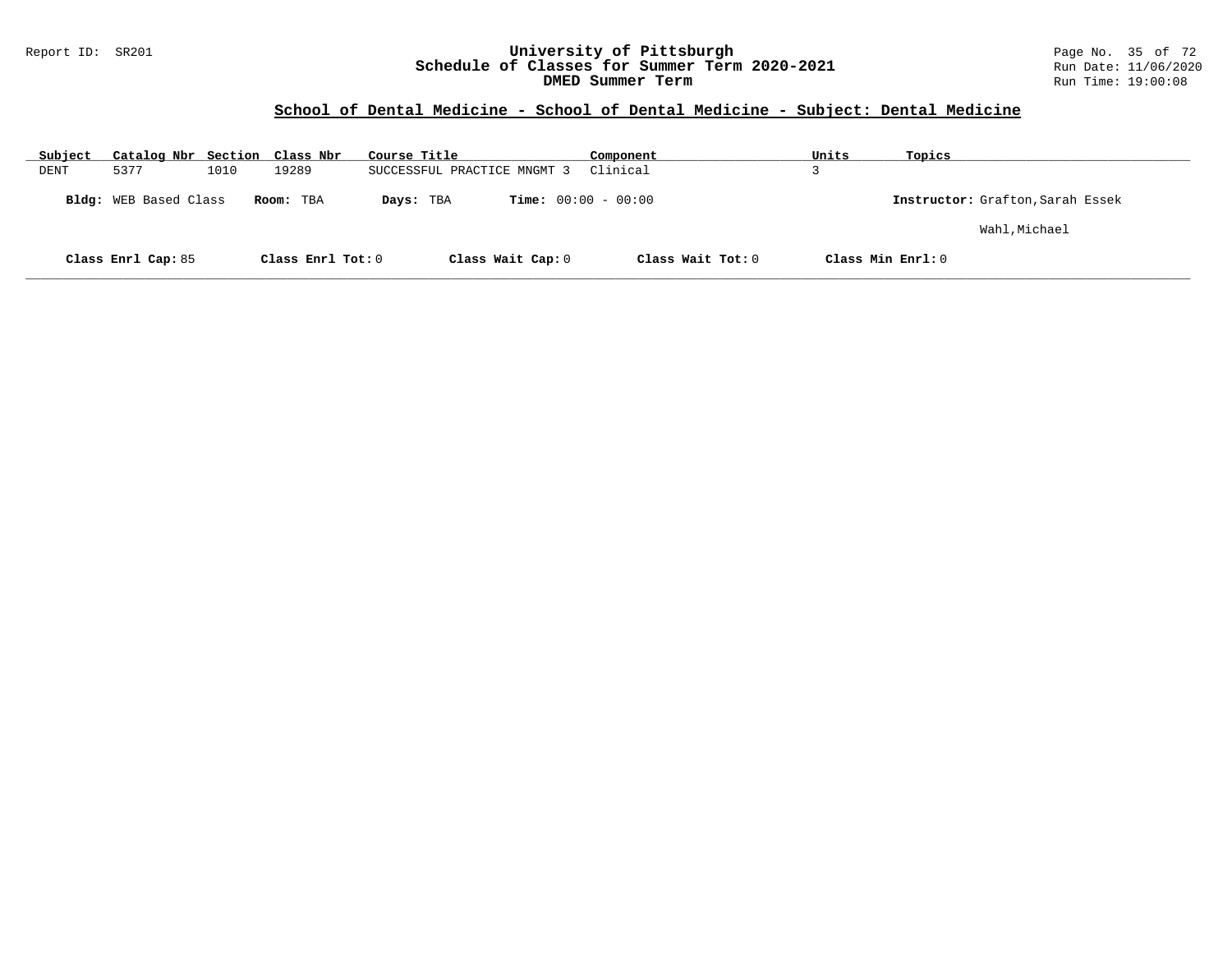#### Report ID: SR201 **University of Pittsburgh** Page No. 36 of 72 **Schedule of Classes for Summer Term 2020-2021** Run Date: 11/06/2020 **DMED Summer Term Run Time: 19:00:08**

# **School of Dental Medicine - School of Dental Medicine - Subject: Cross-Disciplinary Dental Ed**

| Subject   | Catalog Nbr                 |      | Section Class Nbr   | Course Title                          |                              | Component         | Units             | Topics                               |
|-----------|-----------------------------|------|---------------------|---------------------------------------|------------------------------|-------------------|-------------------|--------------------------------------|
| DMED      | 5172                        | 1100 | 19790               | APPLCTNS OF PERSON-CENTRD CARELecture |                              |                   | 2                 |                                      |
| Bldg: TBA |                             |      | Room: TBA           | Days: Tu                              | <b>Time:</b> $11:00 - 11:50$ |                   |                   | Instructor: Horvath, Zsuzsa          |
|           |                             |      |                     |                                       |                              |                   |                   | Mcgeary, Suzann Pritchard            |
|           | Class Enrl Cap: 85          |      | Class Enrl Tot: 0   |                                       | Class Wait Cap: 0            | Class Wait Tot: 0 |                   | Class Min Ernst: 0                   |
| DMED      | 5141                        | 1010 | 19878               | CARIOLOGY CARIES MGMT 1 LAB           |                              | Practicum         | 2                 |                                      |
|           | <b>Bldg:</b> TO BE ARRANGED |      | Room: TBA           | Days: TBA                             | <b>Time:</b> $00:00 - 00:00$ |                   |                   | Instructor: Deangelis, Ronald Joseph |
|           | Class Enrl Cap: $1$         |      | Class Enrl Tot: $0$ |                                       | Class Wait Cap: 0            | Class Wait Tot: 0 | Class Min Enrl: 0 |                                      |
|           |                             |      |                     |                                       |                              |                   |                   |                                      |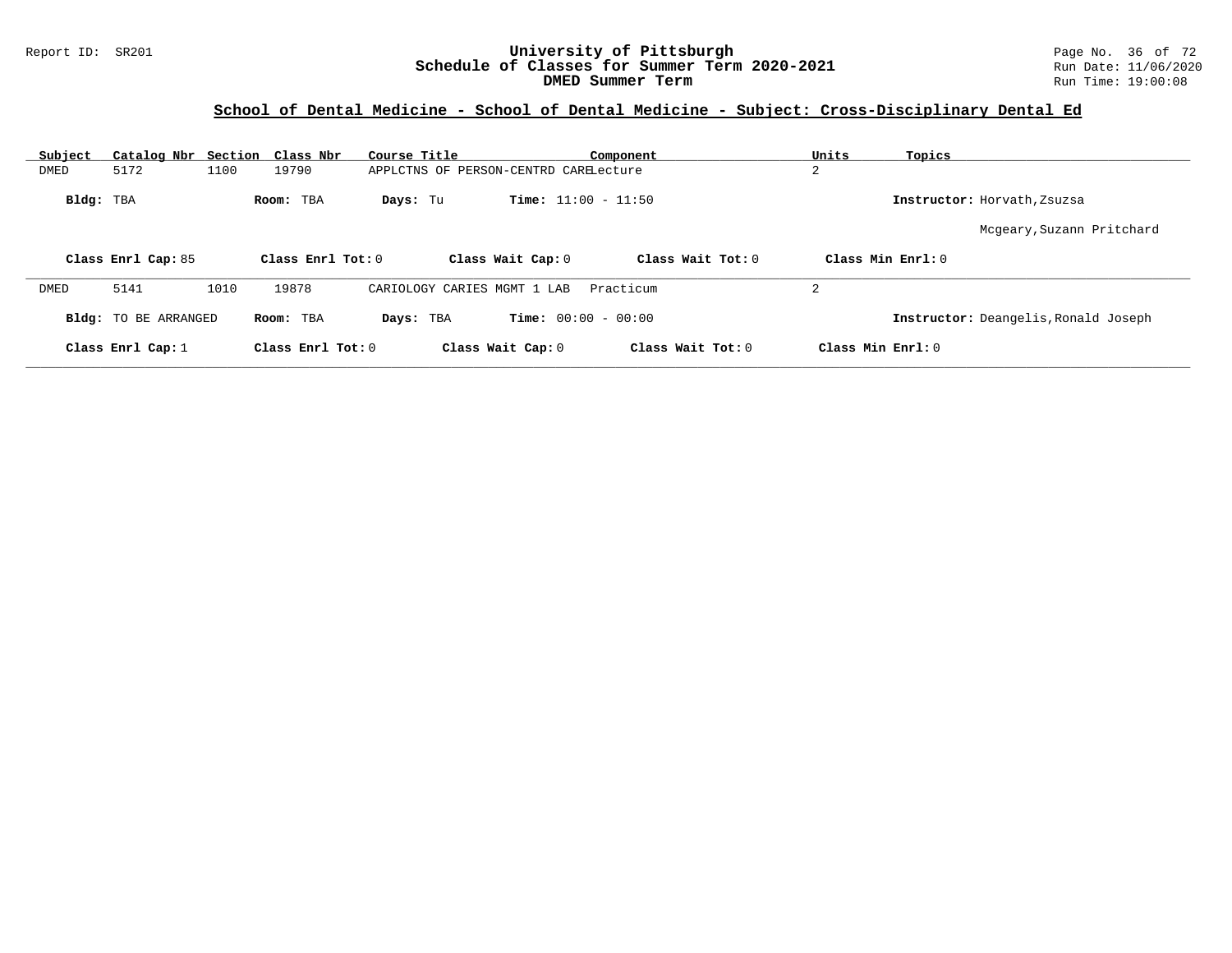#### Report ID: SR201 **1988 Mage 10: SR201 University of Pittsburgh** Page No. 37 of 72<br>**Schedule of Classes for Summer Term 2020-2021** Run Date: 11/06/2020 **Schedule of Classes for Summer Term 2020-2021** Run Date: 11/06/2020<br>DMED Summer Term **DIED** Run Time: 19:00:08 **DMED Summer Term**

# **School of Dental Medicine - Office of the Dean, School of Dental Medicine - Subject: FT Diss Study D MED**

| Subject | Catalog Nbr Section Class Nbr |      |                   | Course Title                                        | Component                    | Units             | Topics                    |
|---------|-------------------------------|------|-------------------|-----------------------------------------------------|------------------------------|-------------------|---------------------------|
| FTDN    | 0000                          | 1030 | 18515             | FULL-TIME DISSERTATION STUDY Full Time Dissertation |                              |                   |                           |
|         | <b>Bldg:</b> TO BE ARRANGED   |      | Room: TBA         | Days: TBA                                           | <b>Time:</b> $00:00 - 00:00$ |                   | Instructor: Beniash, Elia |
|         | Class Enrl Cap: 999           |      | Class Enrl Tot: 0 | Class Wait Cap: 0                                   | Class Wait Tot: 0            | Class Min Enrl: 0 |                           |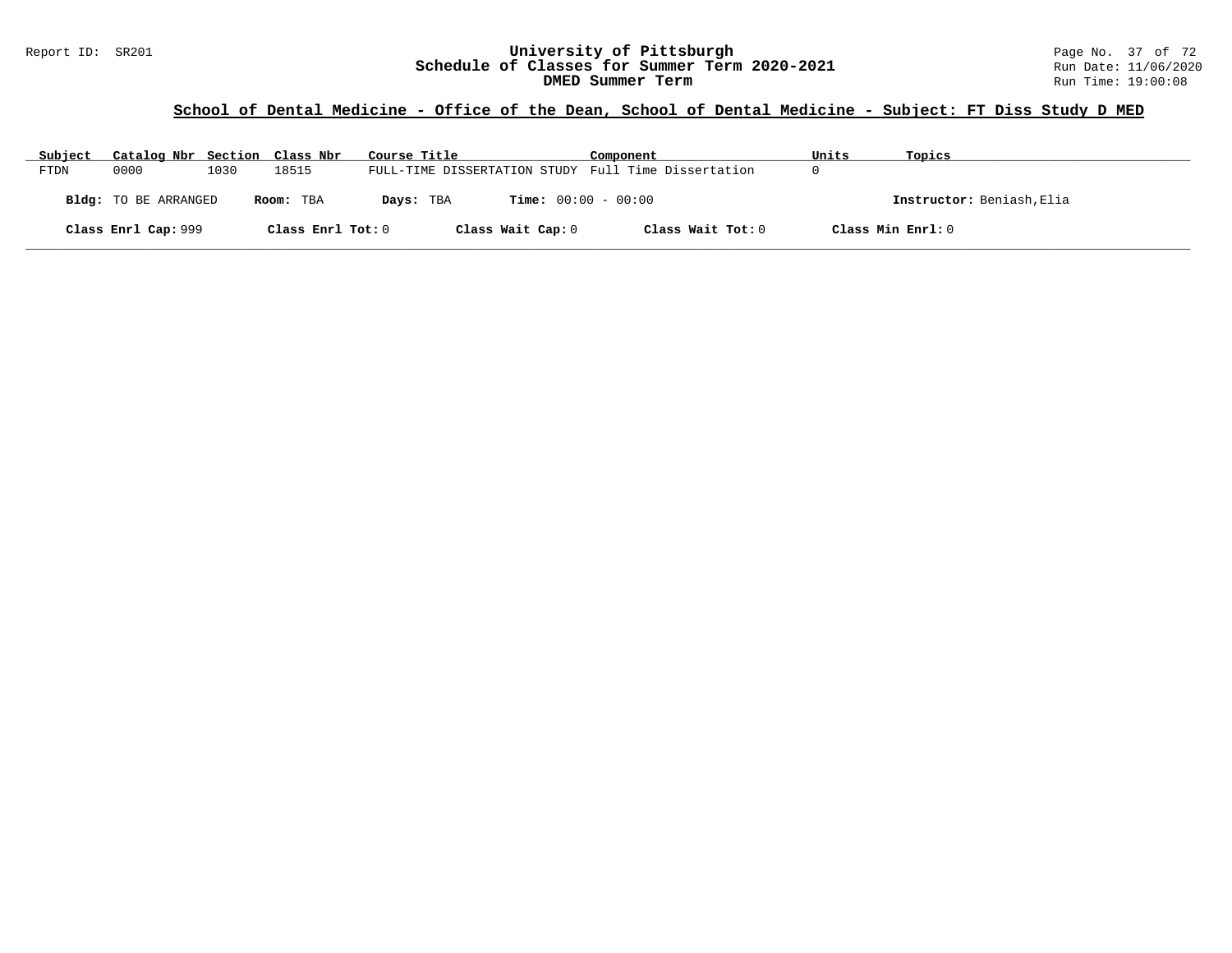#### Report ID: SR201 **1988 Mage 10: SR201 University of Pittsburgh** Page No. 38 of 72<br>**Schedule of Classes for Summer Term 2020-2021** Run Date: 11/06/2020 **Schedule of Classes for Summer Term 2020-2021** Run Date: 11/06/2020<br>DMED Summer Term **DIED** Run Time: 19:00:08 **DMED Summer Term**

| Subject     | Catalog Nbr Section Class Nbr | Course Title                       | Component                                                                                                                                                                                                                          | Units<br>Topics                   |
|-------------|-------------------------------|------------------------------------|------------------------------------------------------------------------------------------------------------------------------------------------------------------------------------------------------------------------------------|-----------------------------------|
| <b>DENT</b> | 2202<br>1080                  | 18278<br><b>MASTERS RESEARCH 2</b> | Thesis Research                                                                                                                                                                                                                    | $1 - 3$                           |
|             | <b>Bldg:</b> TO BE ARRANGED   | Room: TBA<br>Days: TBA             | $Time: 00:00 - 00:00$                                                                                                                                                                                                              | Instructor: Petrone, Joseph F. A. |
|             | Class Enrl Cap: 15            | Class Enrl Tot: 0                  | Class Wait Cap: 0<br>Class Wait Tot: 0                                                                                                                                                                                             | Class Min Enrl: 0                 |
| DENT        | 2203<br>1030                  | 18277<br>MASTERS RESEARCH 3        | Thesis Research                                                                                                                                                                                                                    | $1 - 3$                           |
|             | <b>Bldg:</b> TO BE ARRANGED   | Days: TBA<br>Room: TBA             | <b>Time:</b> $00:00 - 00:00$                                                                                                                                                                                                       | Instructor: Petrone, Joseph F. A. |
|             | Class Enrl Cap: 15            | Class Enrl Tot: 0                  | Class Wait Cap: 0<br>Class Wait Tot: 0                                                                                                                                                                                             | Class Min Enrl: 0                 |
| <b>DENT</b> | 2205<br>1050                  | 18276<br><b>MASTERS RESEARCH 5</b> | Thesis Research                                                                                                                                                                                                                    | $1 - 3$                           |
|             | <b>Bldg:</b> TO BE ARRANGED   | Room: TBA<br>Days: TBA             | <b>Time:</b> $00:00 - 00:00$                                                                                                                                                                                                       | Instructor: Petrone, Joseph F. A. |
|             | Class Enrl Cap: 15            | Class Enrl Tot: 0                  | Class Wait Tot: 0<br>Class Wait Cap: 0                                                                                                                                                                                             | Class Min Enrl: 0                 |
| <b>DENT</b> | 2206<br>1010                  | 18275<br>MASTERS RESEARCH 6        | Thesis Research                                                                                                                                                                                                                    | $1 - 3$                           |
|             | <b>Bldg:</b> TO BE ARRANGED   | Room: TBA<br>Days: TBA             | <b>Time:</b> $00:00 - 00:00$                                                                                                                                                                                                       | Instructor: Petrone, Joseph F. A. |
|             | Class Enrl Cap: 15            | Class Enrl Tot: 0                  | Class Wait Cap: 0<br>Class Wait Tot: 0                                                                                                                                                                                             | Class Min Enrl: 0                 |
| DENT        | 5000<br>1010                  | 11427<br>FULL-TIME DENT MED STUDY  | Directed Studies                                                                                                                                                                                                                   | $\mathbf 0$                       |
|             | <b>Bldg:</b> TO BE ARRANGED   | Room: TBA<br>Days: TBA             | <b>Time:</b> $00:00 - 00:00$                                                                                                                                                                                                       | Instructor: O'Donnell, Jean A     |
|             | Class Enrl Cap: 5             | Class Enrl Tot: 0                  | Class Wait Cap: 0<br>Class Wait Tot: 0                                                                                                                                                                                             | Class Min $Enr1: 0$               |
|             |                               |                                    | <b></b> This class has an additional fee. For more information go to <a <br="" href="http://www.registrar.pitt.edu">target="_blank"&gt;http://www.registrar.pitt.edu/</a> , and click on Faculty and Staff, then Course and Class. |                                   |
| DENT        | 5000<br>1999                  | 18164<br>FULL-TIME DENT MED STUDY  | Directed Studies                                                                                                                                                                                                                   | $\mathbf 0$                       |
|             | <b>Bldg:</b> TO BE ARRANGED   | Room: TBA<br>Days: TBA             | <b>Time:</b> $00:00 - 00:00$                                                                                                                                                                                                       | Instructor: Potluri, Anitha       |
|             | Class Enrl Cap: 10            | Class Enrl Tot: 0                  | Class Wait Cap: 0<br>Class Wait Tot: 0                                                                                                                                                                                             | Class Min Enrl: 0                 |
| DENT        | 5178<br>1010                  | 17888                              | OUALITIES OF A GEN DENTIST 3 Clinical                                                                                                                                                                                              | $\mathbf{1}$                      |
|             | Bldg: WEB Based Class         | Room: TBA<br>Days: TBA             | <b>Time:</b> $00:00 - 00:00$                                                                                                                                                                                                       | Instructor: Oakley, Marnie        |
|             |                               |                                    |                                                                                                                                                                                                                                    | O'Donnell, Jean A                 |
|             | Class Enrl Cap: 90            | Class Enrl Tot: 0                  | Class Wait Cap: 0<br>Class Wait Tot: 0                                                                                                                                                                                             | Class Min Enrl: 0                 |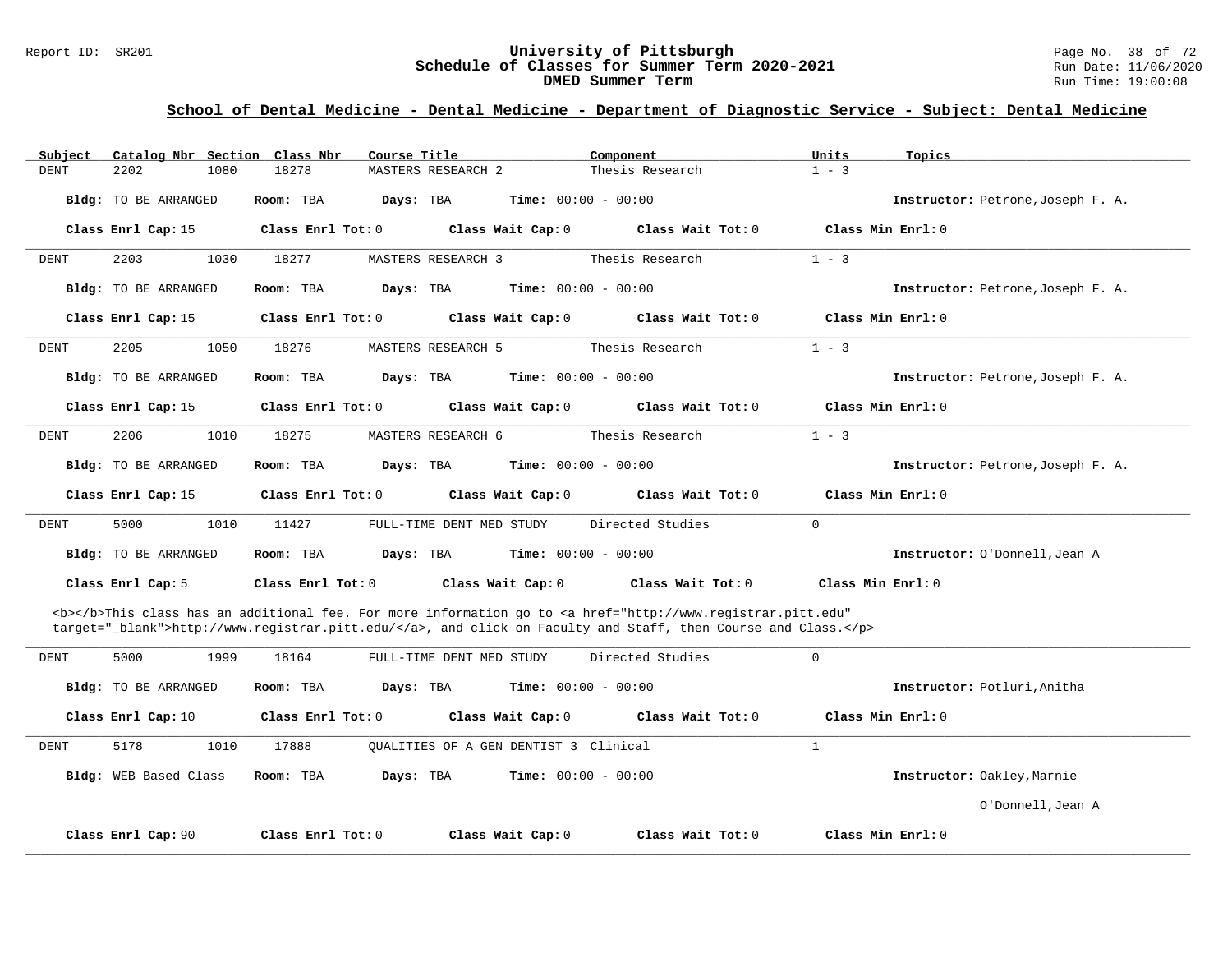#### Report ID: SR201 **1988 Chedule of Classes for Summer Term 2020-2021** Page No. 39 of 72<br>**Schedule of Classes for Summer Term 2020-2021** Run Date: 11/06/2020 **Schedule of Classes for Summer Term 2020-2021** Run Date: 11/06/2020<br>DMED Summer Term **DIED** Run Time: 19:00:08 **DMED Summer Term**

| Catalog Nbr Section Class Nbr<br>Subject | Course Title                                            | Component<br>Units           | Topics                               |
|------------------------------------------|---------------------------------------------------------|------------------------------|--------------------------------------|
| <b>DENT</b><br>5378<br>1010              | OUALITIES OF A GEN DENTIST 9 Clinical<br>17043          | $\mathbf{1}$                 |                                      |
| Bldg: WEB Based Class                    | Room: TBA<br>Days: TBA                                  | <b>Time:</b> $00:00 - 00:00$ | Instructor: Oakley, Marnie           |
|                                          |                                                         |                              | O'Donnell, Jean A                    |
| Class Enrl Cap: 90                       | Class Enrl Tot: 0<br>Class Wait Cap: 0                  | Class Wait Tot: 0            | Class Min Enrl: 0                    |
| 5383<br>1010<br>DENT                     | 11433<br>CLN ORL DIAG & TRMNT PLANNG 1 Clinical         | 2                            |                                      |
| Bldg: WEB Based Class                    | Room: TBA<br>Days: TBA                                  | <b>Time:</b> $00:00 - 00:00$ | Instructor: Ryan, Katie Jane         |
| Class Enrl Cap: 95                       | Class Enrl Tot: 0<br>Class Wait Cap: 0                  | Class Wait Tot: 0            | Class Min Enrl: 0                    |
| 5388<br>1010<br>DENT                     | 18325<br>CLNCL SPECIAL NEEDS DNTSTRY 1 Clinical         | 2                            |                                      |
| Bldg: WEB Based Class                    | Room: TBA<br>Days: TBA                                  | <b>Time:</b> $00:00 - 00:00$ | Instructor: Taiclet, Lynne M         |
| Class Enrl Cap: 90                       | Class Enrl Tot: 0<br>Class Wait Cap: 0                  | Class Wait Tot: 0            | Class Min Enrl: 0                    |
| 5478<br>1010<br>DENT                     | 17976<br>OUALITIES OF A GEN DENTIST 12 Clinical         | $\mathbf{1}$                 |                                      |
| Bldg: TO BE ARRANGED                     | Days: TBA<br>Room: TBA                                  | <b>Time:</b> $00:00 - 00:00$ | Instructor: O'Donnell, Jean A        |
|                                          |                                                         |                              | Oakley, Marnie                       |
|                                          |                                                         |                              | Wahl, Michael                        |
| Class Enrl Cap: 5                        | Class Enrl Tot: 0<br>Class Wait Cap: 0                  | Class Wait Tot: 0            | Class Min Enrl: 0                    |
| <b>DENT</b><br>5913<br>1010              | 17905<br>EDUCATIONAL ADMINISTRATION                     | $1 - 3$<br>Independent Study |                                      |
| Bldg: TO BE ARRANGED                     | Room: TBA<br>Days: TBA                                  | <b>Time:</b> $00:00 - 00:00$ | Instructor: Horvath, Zsuzsa          |
| Class Enrl Cap: 35                       | Class Enrl Tot: 0<br>Class Wait Cap: 0                  | Class Wait Tot: 0            | Class Min Enrl: 0                    |
| 5915<br>1700<br>DENT                     | 18024<br>INTRO TO PEER TUTRG IN DENT EDDirected Studies | 2                            |                                      |
| Bldg: TO BE ARRANGED                     | Days: TBA<br>Room: TBA                                  | <b>Time:</b> $12:00 - 12:00$ | Instructor: Wankiiri-Hale, Christine |
|                                          |                                                         |                              | Horvath, Zsuzsa                      |
| Class Enrl Cap: 15                       | Class Wait Cap: 0<br>Class Enrl Tot: 0                  | Class Wait Tot: 0            | Class Min Enrl: 0                    |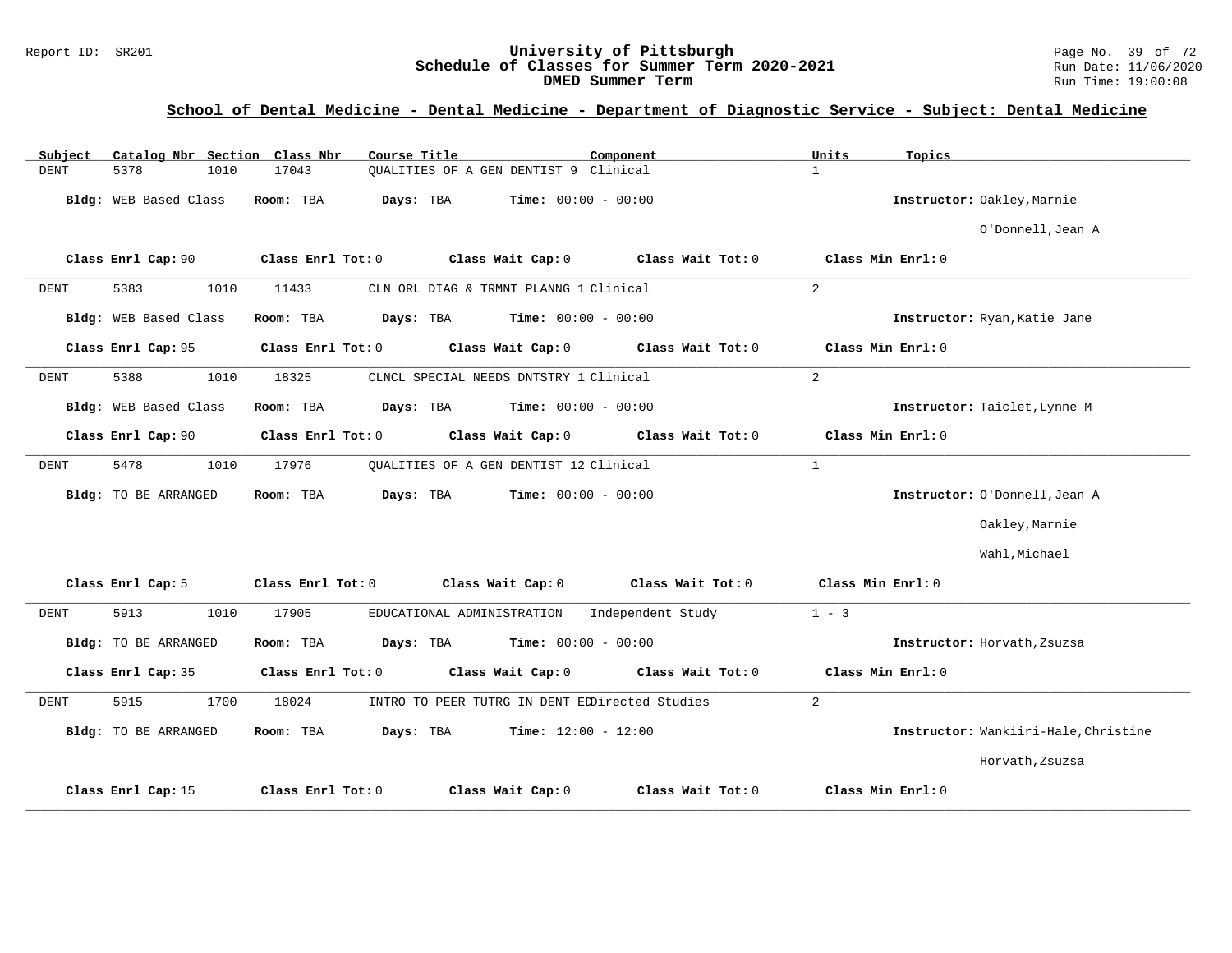#### Report ID: SR201 **University of Pittsburgh** Page No. 40 of 72 **Schedule of Classes for Summer Term 2020-2021** Run Date: 11/06/2020 **DMED Summer Term Run Time: 19:00:08**

| Subject     |                      | Catalog Nbr Section Class Nbr | Course Title                                    |                              | Component                           | Units             | Topics                               |
|-------------|----------------------|-------------------------------|-------------------------------------------------|------------------------------|-------------------------------------|-------------------|--------------------------------------|
| <b>DENT</b> | 5916                 | 1700<br>18025                 | PEER TUTORING IN DENT EDUCATN Independent Study |                              |                                     | $\mathbf{1}$      |                                      |
|             | Bldg: TO BE ARRANGED | Room: TBA                     | Days: TBA                                       | <b>Time:</b> $12:00 - 12:00$ |                                     |                   | Instructor: Wankiiri-Hale, Christine |
|             |                      |                               |                                                 |                              |                                     |                   | Horvath, Zsuzsa                      |
|             | Class Enrl Cap: 15   | Class Enrl Tot: 0             |                                                 | Class Wait Cap: 0            | Class Wait Tot: 0                   |                   | Class Min Enrl: 0                    |
| DENT        | 5920                 | 1100<br>19571                 | PRINCIPLES CLINICAL TEACHING Seminar            |                              |                                     | $\overline{1}$    |                                      |
|             | Bldg: TO BE ARRANGED | Room: TBA                     | Days: TBA                                       | <b>Time:</b> $00:00 - 00:00$ |                                     |                   | Instructor: Horvath, Zsuzsa          |
|             | Class Enrl Cap: 20   | Class Enrl Tot: 0             |                                                 | Class Wait Cap: 0            | Class Wait Tot:0                    |                   | Class Min Enrl: 0                    |
| DENT        | 5921                 | 1100<br>19570                 | CLINICAL TEACHING PRACTICUM Independent Study   |                              |                                     | $\mathbf{1}$      |                                      |
|             | Bldg: TO BE ARRANGED | Room: TBA                     | Days: TBA                                       | <b>Time:</b> $00:00 - 00:00$ |                                     |                   | Instructor: Horvath, Zsuzsa          |
|             | Class Enrl Cap: 20   | Class Enrl Tot: 0             |                                                 |                              | Class Wait Cap: 0 Class Wait Tot: 0 |                   | Class Min Enrl: 0                    |
| <b>DENT</b> | 5947                 | 1010<br>18470                 | DIRECTED STUDY                                  |                              | Directed Studies                    | $1 - 3$           |                                      |
|             | Bldg: TO BE ARRANGED | Room: TBA                     | Days: TBA                                       | <b>Time:</b> $00:00 - 00:00$ |                                     |                   | Instructor: Taiclet, Lynne M         |
|             | Class Enrl Cap: 5    | $Class$ $Enr1$ $Tot: 0$       | Class Wait Cap: 0                               |                              | Class Wait Tot: 0                   | Class Min Enrl: 0 |                                      |
| DENT        | 5977                 | 17064<br>1020                 | EDUCL RES DENTAL MEDICINE (R) Independent Study |                              |                                     | $1 - 3$           |                                      |
|             | Bldg: TO BE ARRANGED | Room: TBA                     | Days: TBA                                       | <b>Time:</b> $00:00 - 00:00$ |                                     |                   | Instructor: Horvath, Zsuzsa          |
|             | Class Enrl Cap: 35   | Class Enrl Tot: 0             |                                                 | Class Wait Cap: 0            | $Class$ Wait Tot: $0$               |                   | Class Min Enrl: 0                    |
| DENT        | 5980                 | 1200<br>17425                 | LDRS & CARR DVLP IN DENT EDUC Seminar           |                              |                                     | $\overline{2}$    |                                      |
|             | Bldg: TO BE ARRANGED | Room: TBA                     | Days: TBA                                       | <b>Time:</b> $00:00 - 00:00$ |                                     |                   | Instructor: Wankiiri-Hale, Christine |
|             |                      |                               |                                                 |                              |                                     |                   | Oakley, Marnie                       |
|             | Class Enrl Cap: 35   | Class Enrl Tot: 0             | Class Wait Cap: 0                               |                              | Class Wait Tot: 0                   |                   | Class Min Enrl: 0                    |
| <b>DENT</b> | 5982                 | 1010<br>17661                 | TCH PRACTICUM IN DENTAL EDUC Independent Study  |                              |                                     | $1 - 3$           |                                      |
|             | Bldg: TO BE ARRANGED | Room: TBA                     | Days: TBA                                       | <b>Time:</b> $00:00 - 00:00$ |                                     |                   | Instructor: Horvath, Zsuzsa          |
|             | Class Enrl Cap: 35   | Class Enrl Tot: 0             |                                                 | Class Wait Cap: 0            | Class Wait Tot: 0                   |                   | Class Min Enrl: 0                    |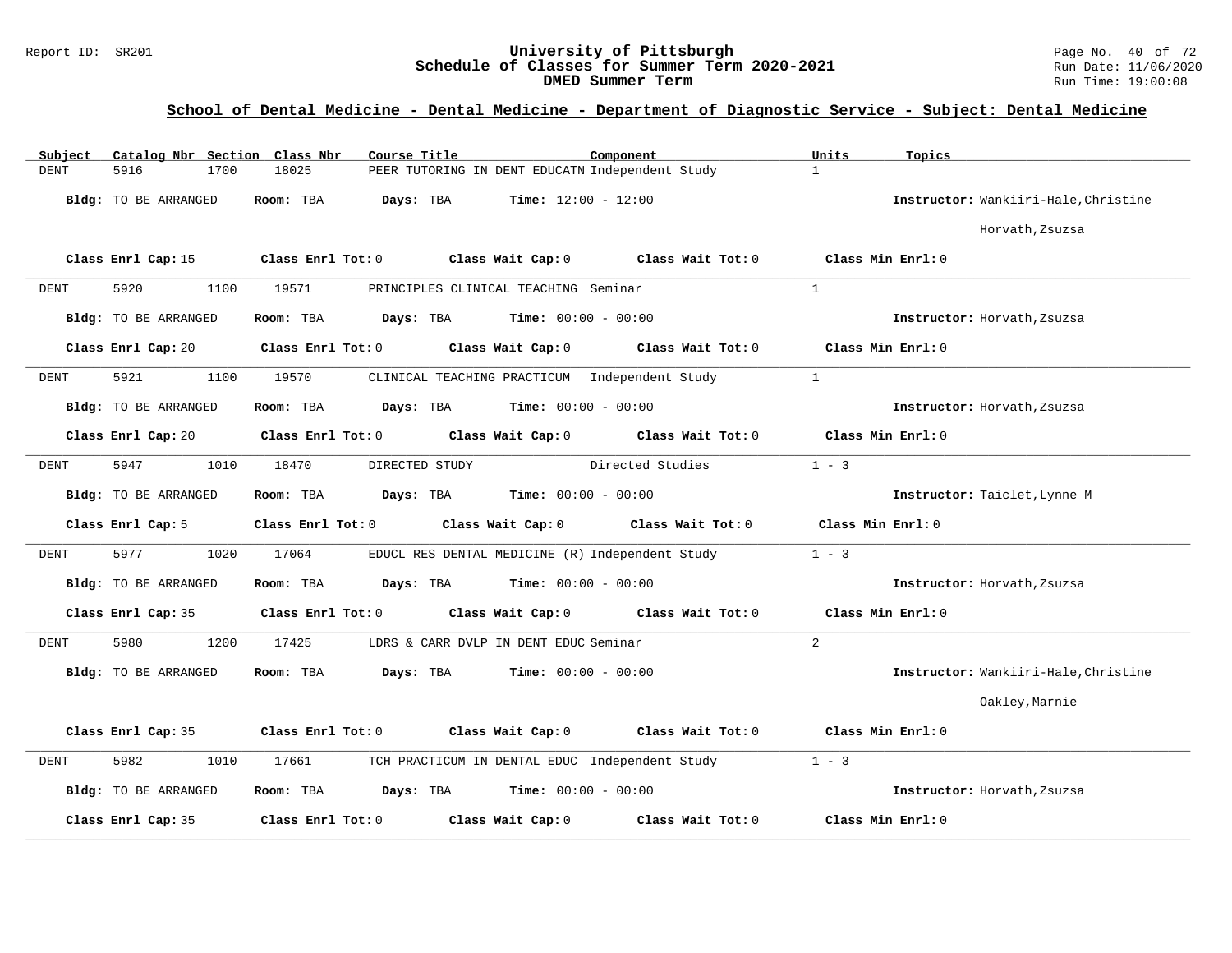#### Report ID: SR201 **University of Pittsburgh University of Pittsburgh** Page No. 41 of 72<br>**Schedule of Classes for Summer Term 2020-2021** Run Date: 11/06/2020 **Schedule of Classes for Summer Term 2020-2021** Run Date: 11/06/2020<br>DMED Summer Term **DIED** Run Time: 19:00:08 **DMED Summer Term**

| Subject     | Catalog Nbr Section Class Nbr | Course Title                                              | Component                                                                                           | Units<br>Topics                     |
|-------------|-------------------------------|-----------------------------------------------------------|-----------------------------------------------------------------------------------------------------|-------------------------------------|
| DIASCI      | 5170<br>1040                  | 11445                                                     | GENERAL & SYSTEMIC PATHOLOGY Lecture                                                                | 5                                   |
| Bldg: TBA   |                               | Room: TBA<br>Days: Th                                     | Time: $10:00 - 11:50$                                                                               | Instructor: Summersgill, Kurt Fry   |
| Bldg: TBA   |                               | Days: Tu<br>Room: TBA                                     | $Time: 10:00 - 11:50$                                                                               | Instructor: Summersgill, Kurt Fry   |
| Bldg: TBA   |                               | Room: TBA                                                 | <b>Days:</b> M <b>Time:</b> $08:00 - 09:50$                                                         | Instructor: Summersgill, Kurt Fry   |
|             | Class Enrl Cap: 85            |                                                           | Class Enrl Tot: $0$ Class Wait Cap: $0$ Class Wait Tot: $0$ Class Min Enrl: $0$                     |                                     |
| DIASCI 5373 |                               | 1050 11446                                                | RAIOLOGY, IMAGING AND INTPT Lecture                                                                 | $\overline{1}$                      |
| Bldg: TBA   |                               | Room: TBA $Days: W$ Time: $08:00 - 08:50$                 |                                                                                                     | Instructor: Potluri, Anitha         |
|             | Class Enrl Cap: 90            |                                                           | Class Enrl Tot: $0$ Class Wait Cap: $0$ Class Wait Tot: $0$                                         | Class Min Enrl: 0                   |
| DIASCI      | 5389<br>1010                  | 16726                                                     | CLINICAL EMERGENCY 1 Clinical                                                                       | $\overline{2}$                      |
|             | Bldg: WEB Based Class         | <b>Room:</b> TBA $Days: TBA$ <b>Time:</b> $00:00 - 00:00$ |                                                                                                     | Instructor: Levine, Steven C        |
|             | Class Enrl Cap: 90            |                                                           | Class Enrl Tot: $0$ Class Wait Cap: $0$ Class Wait Tot: $0$                                         | Class Min Enrl: 0                   |
| DIASCI      | 5900<br>1050                  | 15499                                                     | INDEPENDENT STUDY 1ndependent Study                                                                 | $1 - 3$                             |
|             | Bldg: TO BE ARRANGED          | Room: TBA $Days:$ TBA $Time: 00:00 - 00:00$               |                                                                                                     | Instructor: Summersgill, Kurt Fry   |
|             |                               |                                                           | Class Enrl Cap: 20 $\qquad$ Class Enrl Tot: 0 $\qquad$ Class Wait Cap: 0 $\qquad$ Class Wait Tot: 0 | Class Min Enrl: 0                   |
| DIASCI      | 1060<br>5900 000              | 15500                                                     | INDEPENDENT STUDY 1ndependent Study                                                                 | $1 - 3$                             |
|             | Bldg: TO BE ARRANGED          | Room: TBA                                                 | <b>Days:</b> TBA <b>Time:</b> $00:00 - 00:00$                                                       | Instructor: Potluri, Anitha         |
|             |                               |                                                           |                                                                                                     | Vijayan, Suvendra                   |
|             |                               |                                                           | Class Enrl Cap: 20 Class Enrl Tot: 0 Class Wait Cap: 0 Class Wait Tot: 0 Class Min Enrl: 0          |                                     |
| DIASCI      | 1070<br>5900                  | 18243                                                     | $1 - 3$<br>INDEPENDENT STUDY 1ndependent Study                                                      |                                     |
|             | Bldg: TO BE ARRANGED          | Room: TBA $Days:$ TBA $Time: 00:00 - 00:00$               |                                                                                                     | Instructor: Bilodeau, Elizabeth Ann |
|             | Class Enrl Cap: 10            |                                                           | Class Enrl Tot: $0$ Class Wait Cap: $0$ Class Wait Tot: $0$                                         | Class Min $Enrl: 0$                 |
| DIASCI      | 5911<br>1010                  | DENTAL EMERGENCY SELECTIVE<br>16249                       | Clinical                                                                                            | $\mathbf{1}$                        |
|             | Bldg: TO BE ARRANGED          | Room: TBA $Days:$ TBA $Time: 00:00 - 00:00$               |                                                                                                     | Instructor: Levine, Steven C        |
|             | Class Enrl Cap: 35            | Class Enrl Tot: 0 Class Wait Cap: 0                       | Class Wait Tot: 0                                                                                   | Class Min Enrl: 0                   |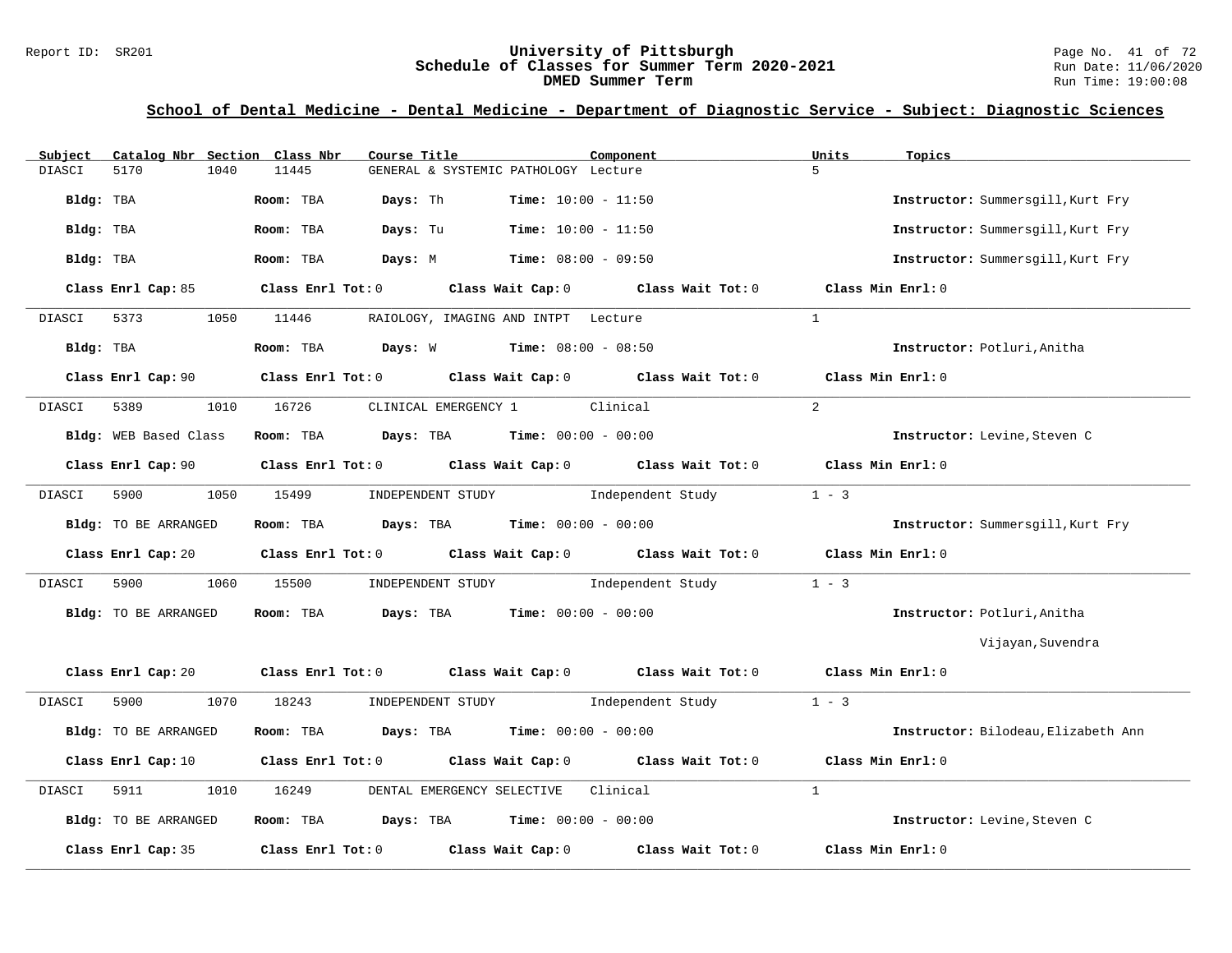| DIASCI | 5917                 | 1100 | 17943             | ORAL HD & NK CANCER SELECTIVE Clinical |                              |                   |                   |                                 |
|--------|----------------------|------|-------------------|----------------------------------------|------------------------------|-------------------|-------------------|---------------------------------|
|        | Bldg: TO BE ARRANGED |      | Room: TBA         | Days: TBA                              | <b>Time:</b> $00:00 - 00:00$ |                   |                   | Instructor: Guggenheimer, James |
|        | Class Enrl Cap: 10   |      | Class Enrl Tot: 0 |                                        | Class Wait Cap: 0            | Class Wait Tot: 0 | Class Min Enrl: 0 |                                 |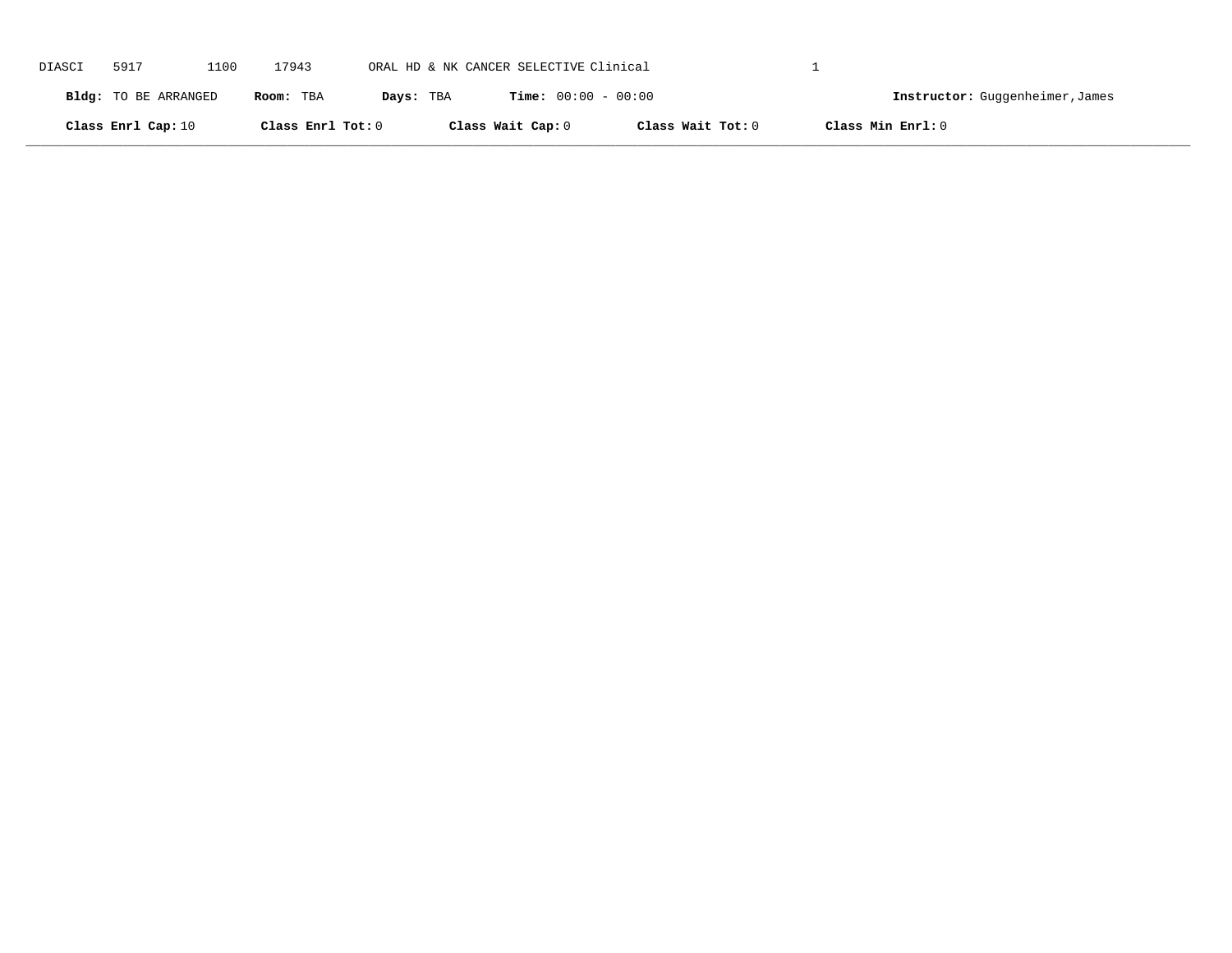### Report ID: SR201 **University of Pittsburgh** Page No. 43 of 72 **Schedule of Classes for Summer Term 2020-2021** Run Date: 11/06/2020 **DMED Summer Term Run Time: 19:00:08** Run Time: 19:00:08

### **School of Dental Medicine - Dental Anesthesiology - Subject: Dental Anesthesiology**

| Subject |                             | Catalog Nbr Section Class Nbr | Course Title              | Component                    | Units<br>Topics                   |  |
|---------|-----------------------------|-------------------------------|---------------------------|------------------------------|-----------------------------------|--|
| DSANE   | 5900                        | 1020<br>14299                 | INDEPENDENT STUDY         | Independent Study            | $1 - 3$                           |  |
|         | <b>Bldg:</b> TO BE ARRANGED | Room: TBA                     | Days: TBA                 | <b>Time:</b> $00:00 - 00:00$ | Instructor: Cuddy, Michael A      |  |
|         | Class Enrl Cap: 35          | Class Enrl Tot: $0$           | Class Wait Cap: 0         | Class Wait Tot: 0            | Class Min $Enrl: 0$               |  |
| DSANE   | 5900                        | 1030<br>19402                 | INDEPENDENT STUDY         | Independent Study            | $1 - 3$                           |  |
|         | <b>Bldg:</b> TO BE ARRANGED | Room: TBA                     | Days: TBA                 | <b>Time:</b> $00:00 - 00:00$ | Instructor: Cooke, Matthew Robert |  |
|         | Class Enrl Cap: 1           | Class Enrl Tot: 0             | Class Wait Cap: 0         | Class Wait Tot: 0            | Class Min Enrl: 0                 |  |
| DSANE   | 5971                        | 1010<br>11432                 | CLINICAL ANESTHESIOLOGY 1 | Clinical                     |                                   |  |
|         | <b>Bldg:</b> TO BE ARRANGED | Room: TBA                     | Days: TBA                 | <b>Time:</b> $00:00 - 00:00$ | Instructor: Cuddy, Michael A      |  |
|         | Class Enrl Cap: 25          | Class Enrl Tot: 0             | Class Wait Cap: 0         | Class Wait Tot: 0            | Class Min Enrl: 0                 |  |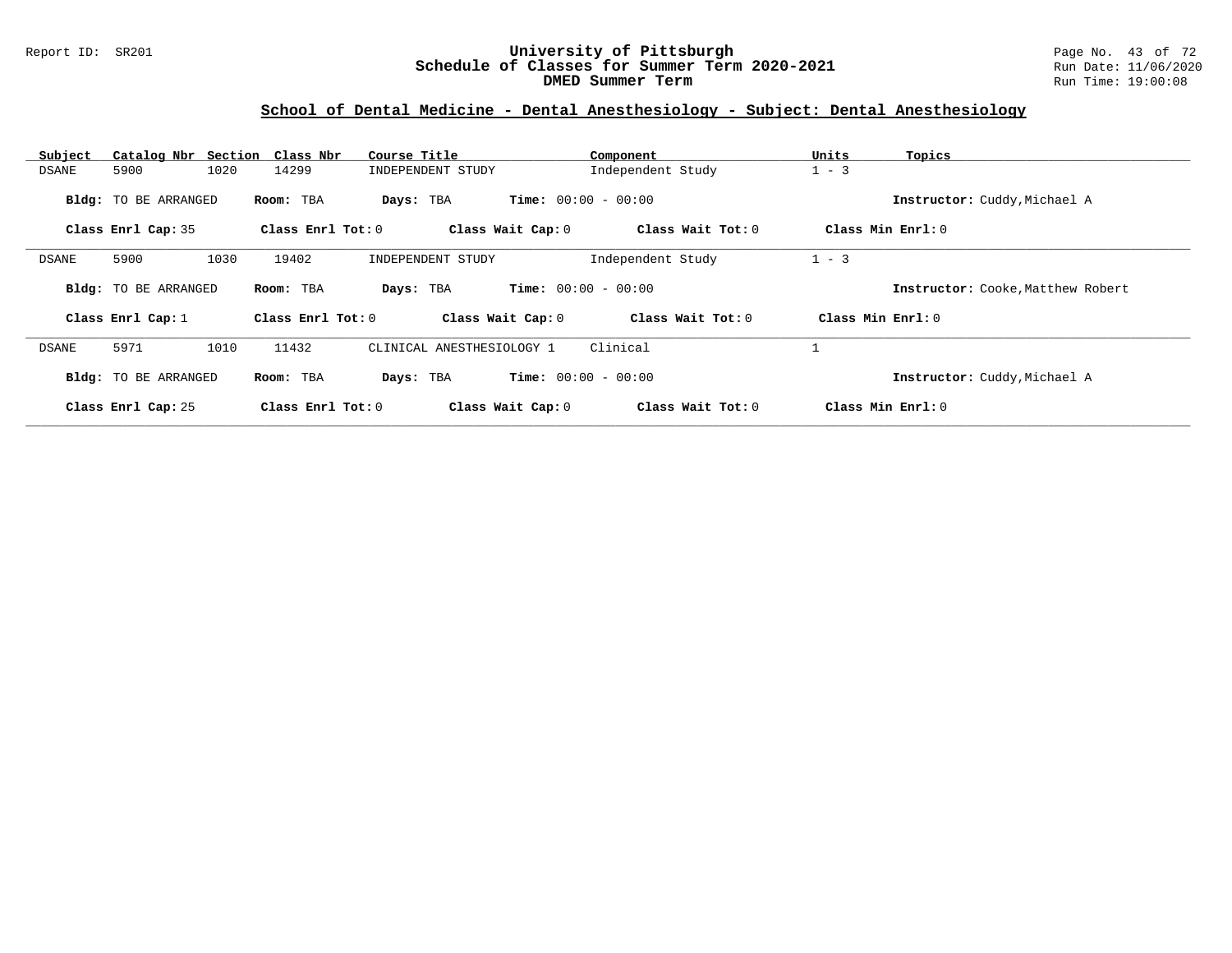#### Report ID: SR201 **University of Pittsburgh** Page No. 44 of 72 **Schedule of Classes for Summer Term 2020-2021** Run Date: 11/06/2020 **DMED Summer Term Run Time: 19:00:08**

### **School of Dental Medicine - Dental Medicine - Microbiology / Biochemistry - Subject: Oral Biology**

| Subject     | Catalog Nbr Section Class Nbr | Course Title                                                                            |                                         | Component                                                                                          | Units<br>Topics                       |  |
|-------------|-------------------------------|-----------------------------------------------------------------------------------------|-----------------------------------------|----------------------------------------------------------------------------------------------------|---------------------------------------|--|
| ORBIOL      | 3505<br>1414                  | 19294                                                                                   | DIRECTED RESEARCH                       | Directed Studies                                                                                   | $1 - 9$                               |  |
|             | Bldg: WEB Based Class         | <b>Room:</b> TBA $Days: TBA$ <b>Time:</b> $00:00 - 00:00$                               |                                         |                                                                                                    | Instructor: Syed-Picard, Fatima Naz   |  |
|             | Class Enrl Cap: 5             |                                                                                         |                                         | Class Enrl Tot: 0 Class Wait Cap: 0 Class Wait Tot: 0 Class Min Enrl: 0                            |                                       |  |
| ORBIOL      | 3505                          | 1415 19295                                                                              | DIRECTED RESEARCH Directed Studies      |                                                                                                    | $1 - 9$                               |  |
|             | Bldg: WEB Based Class         | Room: TBA $Days: TBA$ Time: $00:00 - 00:00$                                             |                                         |                                                                                                    | Instructor: Taboas, Juan M            |  |
|             | Class Enrl Cap: 5             | Class Enrl Tot: 0 Class Wait Cap: 0 Class Wait Tot: 0                                   |                                         |                                                                                                    | Class Min Enrl: 0                     |  |
| ORBIOL 5800 |                               | 1100 19844                                                                              | DIRECTED STUDY                          | Directed Studies                                                                                   | $1 - 3$                               |  |
|             | Bldg: TO BE ARRANGED          | Room: TBA $Days: TBA$ Time: $00:00 - 00:00$                                             |                                         |                                                                                                    | Instructor: Syed-Picard, Fatima Naz   |  |
|             |                               |                                                                                         |                                         | Class Enrl Cap: 5 Class Enrl Tot: 0 Class Wait Cap: 0 Class Wait Tot: 0 Class Min Enrl: 0          |                                       |  |
| ORBIOL      | 5800 000                      | 1105 19845                                                                              | DIRECTED STUDY Directed Studies         |                                                                                                    | $1 - 3$                               |  |
|             | Bldg: TO BE ARRANGED          | Room: TBA $Days:$ TBA $Time: 00:00 - 00:00$                                             |                                         |                                                                                                    | Instructor: Vieira, Alexandre Rezende |  |
|             | Class Enrl Cap: 1             |                                                                                         |                                         | Class Enrl Tot: 0 Class Wait Cap: 0 Class Wait Tot: 0 Class Min Enrl: 0                            |                                       |  |
| ORBIOL      | 5877 1100 19884               |                                                                                         |                                         | DIRECTED STUDY Directed Studies                                                                    | $1 - 3$                               |  |
|             | Bldg: TO BE ARRANGED          | Room: TBA $Days:$ TBA $Time: 00:00 - 00:00$                                             |                                         |                                                                                                    | Instructor: Weinberg, Seth M          |  |
|             | Class Enrl Cap: 5             |                                                                                         |                                         | Class Enrl Tot: 0 Class Wait Cap: 0 Class Wait Tot: 0                                              | Class Min Enrl: 0                     |  |
| ORBIOL      | 5878<br>1200                  | 17373                                                                                   | FACULTY POSTNS DENTAL SCHOOLS Practicum |                                                                                                    | $\mathbf{1}$                          |  |
|             | Bldg: TO BE ARRANGED          | Room: TBA $Days:$ TBA $Time: 00:00 - 00:00$                                             |                                         |                                                                                                    | Instructor: Vieira, Alexandre Rezende |  |
|             |                               |                                                                                         |                                         | Class Enrl Cap: 35 Class Enrl Tot: 0 Class Wait Cap: 0 Class Wait Tot: 0 Class Min Enrl: 0         |                                       |  |
| ORBIOL      | 5900 000                      |                                                                                         |                                         | 1020 11444 INDEPENDENT STUDY Independent Study 1 - 3                                               |                                       |  |
|             | Bldg: WEB Based Class         | Room: TBA $Days:$ TBA $Time: 00:00 - 00:00$                                             |                                         |                                                                                                    | Instructor: Taboas, Juan M            |  |
|             | Class Enrl Cap: 35            |                                                                                         |                                         | Class Enrl Tot: 0 $\qquad$ Class Wait Cap: 0 $\qquad$ Class Wait Tot: 0 $\qquad$ Class Min Enrl: 0 |                                       |  |
| ORBIOL      | 5900<br>1030                  | 11449                                                                                   | INDEPENDENT STUDY 1ndependent Study     |                                                                                                    | $1 - 3$                               |  |
|             | Bldg: WEB Based Class         | Room: TBA $\rule{1em}{0.15mm}$ Days: TBA $\rule{1.15mm}]{0.15mm}$ Time: $00:00 - 00:00$ |                                         |                                                                                                    | Instructor: Weinberg, Seth M          |  |
|             | Class Enrl Cap: 35            |                                                                                         |                                         | Class Enrl Tot: $0$ Class Wait Cap: $0$ Class Wait Tot: $0$                                        | Class Min Enrl: 0                     |  |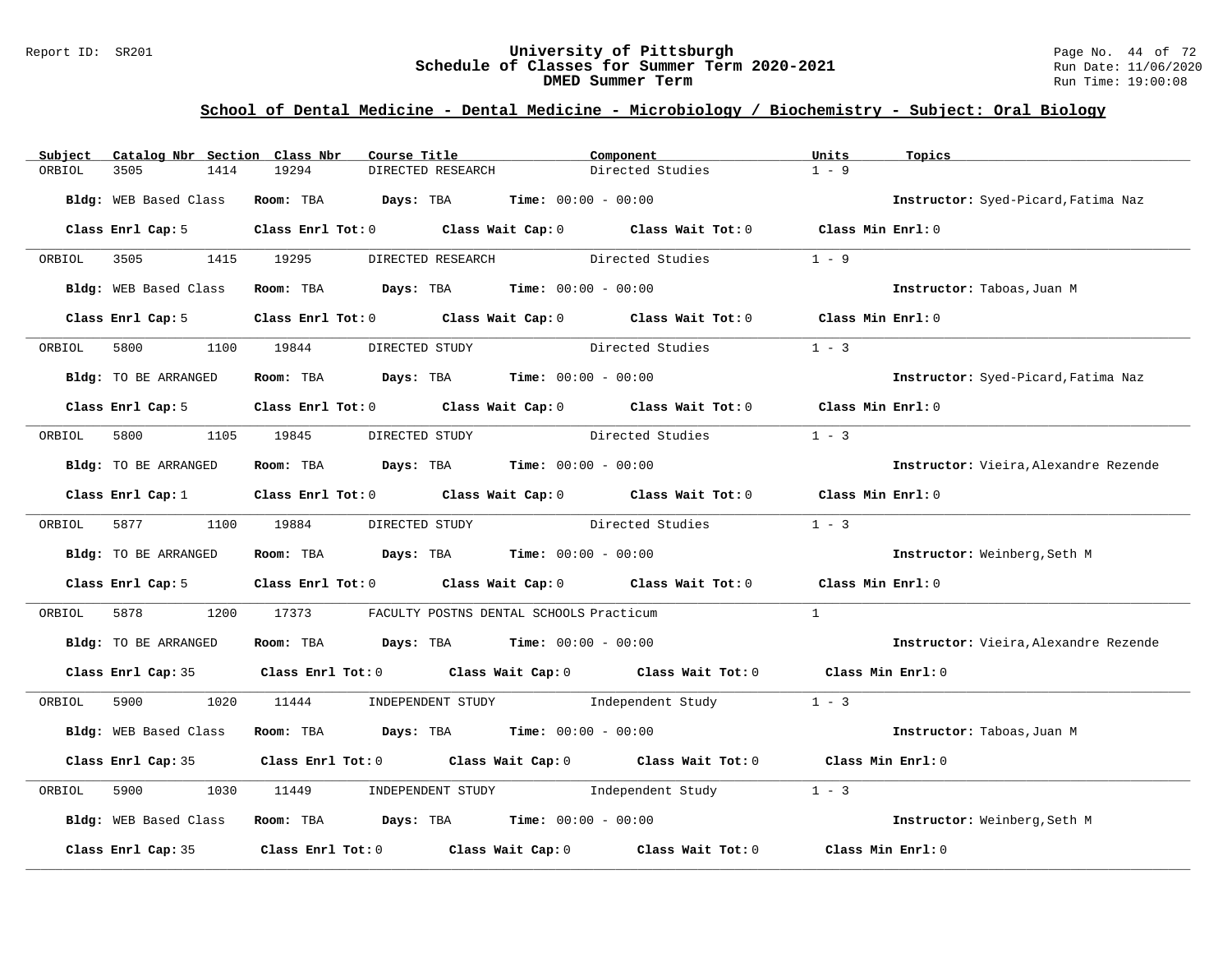| ORBIOL | 5900<br>1040         | 15957<br>INDEPENDENT STUDY                                                                                                                                                                                                                                                                                                                                                                                                                                                                                                                                      | Independent Study | $1 - 3$                                |
|--------|----------------------|-----------------------------------------------------------------------------------------------------------------------------------------------------------------------------------------------------------------------------------------------------------------------------------------------------------------------------------------------------------------------------------------------------------------------------------------------------------------------------------------------------------------------------------------------------------------|-------------------|----------------------------------------|
|        | Bldg: TO BE ARRANGED | Room: TBA $Days:$ TBA $Time: 00:00 - 00:00$                                                                                                                                                                                                                                                                                                                                                                                                                                                                                                                     |                   | Instructor: Ouyang, Hongjiao           |
|        |                      | Class Enrl Cap: 35 Class Enrl Tot: 0 Class Wait Cap: 0 Class Wait Tot: 0 Class Min Enrl: 0                                                                                                                                                                                                                                                                                                                                                                                                                                                                      |                   |                                        |
| ORBIOL | 5900 1050 17045      | $\begin{minipage}[c]{0.9\linewidth} \textbf{INDEX} & \textbf{STUDY} \\ \textbf{Index} & \textbf{Index} \\ \textbf{Index} & \textbf{Index} \\ \textbf{Index} & \textbf{Index} \\ \textbf{Index} & \textbf{Index} \\ \textbf{Index} & \textbf{Index} \\ \textbf{Index} & \textbf{Index} \\ \textbf{Index} & \textbf{Index} \\ \textbf{Index} & \textbf{Index} \\ \textbf{Index} & \textbf{Index} \\ \textbf{Index} & \textbf{Index} \\ \textbf{Index} & \textbf{Index} \\ \textbf{Index} & \textbf{Index} \\ \textbf{Index} & \textbf{Index} \\ \textbf{Index} &$ |                   |                                        |
|        | Bldg: TO BE ARRANGED | Room: TBA Days: TBA Time: $00:00 - 00:00$                                                                                                                                                                                                                                                                                                                                                                                                                                                                                                                       |                   | Instructor: Govil, Manika              |
|        |                      | Class Enrl Cap: 35 Class Enrl Tot: 0 Class Wait Cap: 0 Class Wait Tot: 0 Class Min Enrl: 0                                                                                                                                                                                                                                                                                                                                                                                                                                                                      |                   |                                        |
|        |                      | ORBIOL 5900 1060 17466 INDEPENDENT STUDY Independent Study 1 - 3                                                                                                                                                                                                                                                                                                                                                                                                                                                                                                |                   |                                        |
|        | Bldg: TO BE ARRANGED | Room: TBA $Days:$ TBA $Time:$ 00:00 - 00:00                                                                                                                                                                                                                                                                                                                                                                                                                                                                                                                     |                   | Instructor: Vieira, Alexandre Rezende  |
|        |                      | Class Enrl Cap: 35 Class Enrl Tot: 0 Class Wait Cap: 0 Class Wait Tot: 0 Class Min Enrl: 0                                                                                                                                                                                                                                                                                                                                                                                                                                                                      |                   |                                        |
|        |                      | ORBIOL 5900 1065 17893 INDEPENDENT STUDY Independent Study 1 - 3                                                                                                                                                                                                                                                                                                                                                                                                                                                                                                |                   |                                        |
|        | Bldg: TO BE ARRANGED | Room: TBA $Days: TBA$ Time: $00:00 - 00:00$                                                                                                                                                                                                                                                                                                                                                                                                                                                                                                                     |                   | Instructor: Almarza, Alejandro Jose    |
|        |                      | Class Enrl Cap: 35 Class Enrl Tot: 0 Class Wait Cap: 0 Class Wait Tot: 0 Class Min Enrl: 0                                                                                                                                                                                                                                                                                                                                                                                                                                                                      |                   |                                        |
|        |                      | ORBIOL 5900 1070 17894 INDEPENDENT STUDY Independent Study 1 - 3                                                                                                                                                                                                                                                                                                                                                                                                                                                                                                |                   |                                        |
|        | Bldg: TO BE ARRANGED | Room: TBA $\rule{1em}{0.15mm}$ Days: TBA $\rule{1.5mm}{0.15mm}$ Time: $00:00 - 00:00$                                                                                                                                                                                                                                                                                                                                                                                                                                                                           |                   | Instructor: Beniash, Elia              |
|        |                      | Class Enrl Cap: 35 Class Enrl Tot: 0 Class Wait Cap: 0 Class Wait Tot: 0 Class Min Enrl: 0                                                                                                                                                                                                                                                                                                                                                                                                                                                                      |                   |                                        |
| ORBIOL |                      | 5900 1075 17895 INDEPENDENT STUDY Independent Study 1 - 3                                                                                                                                                                                                                                                                                                                                                                                                                                                                                                       |                   |                                        |
|        | Bldg: TO BE ARRANGED | Room: TBA $Days:$ TBA Time: $00:00 - 00:00$                                                                                                                                                                                                                                                                                                                                                                                                                                                                                                                     |                   | Instructor: Marazita, Mary Louise      |
|        |                      | Class Enrl Cap: 35 $\qquad$ Class Enrl Tot: 0 $\qquad$ Class Wait Cap: 0 $\qquad$ Class Wait Tot: 0                                                                                                                                                                                                                                                                                                                                                                                                                                                             |                   | Class Min Enrl: 0                      |
| ORBIOL |                      | 5900 1085 17896 INDEPENDENT STUDY Independent Study 1 - 3                                                                                                                                                                                                                                                                                                                                                                                                                                                                                                       |                   |                                        |
|        | Bldg: TO BE ARRANGED | Room: TBA $Days:$ TBA $Time: 00:00 - 00:00$                                                                                                                                                                                                                                                                                                                                                                                                                                                                                                                     |                   | Instructor: Sfeir, Charles S           |
|        | Class Enrl Cap: 35   | Class Enrl Tot: $0$ Class Wait Cap: $0$ Class Wait Tot: $0$                                                                                                                                                                                                                                                                                                                                                                                                                                                                                                     |                   | Class Min Enrl: 0                      |
|        |                      | ORBIOL 5900 1090 17897 INDEPENDENT STUDY Independent Study 1 - 3                                                                                                                                                                                                                                                                                                                                                                                                                                                                                                |                   |                                        |
|        | Bldg: TO BE ARRANGED | Room: TBA $Days:$ TBA $Time: 00:00 - 00:00$                                                                                                                                                                                                                                                                                                                                                                                                                                                                                                                     |                   | Instructor: Szabo Rogers, Heather Lynn |
|        |                      | Class Enrl Cap: 35 Class Enrl Tot: 0 Class Wait Cap: 0 Class Wait Tot: 0 Class Min Enrl: 0                                                                                                                                                                                                                                                                                                                                                                                                                                                                      |                   |                                        |
|        |                      | ORBIOL 5900 1095 17985 INDEPENDENT STUDY Independent Study 1 - 3                                                                                                                                                                                                                                                                                                                                                                                                                                                                                                |                   |                                        |
|        | Bldg: TO BE ARRANGED | Room: TBA $Days:$ TBA $Time:$ 00:00 - 00:00                                                                                                                                                                                                                                                                                                                                                                                                                                                                                                                     |                   | Instructor: Verdelis, Konstantinos     |
|        |                      | Class Enrl Cap: 35 $\qquad$ Class Enrl Tot: 0 $\qquad$ Class Wait Cap: 0 $\qquad$ Class Wait Tot: 0                                                                                                                                                                                                                                                                                                                                                                                                                                                             |                   | Class Min Enrl: 0                      |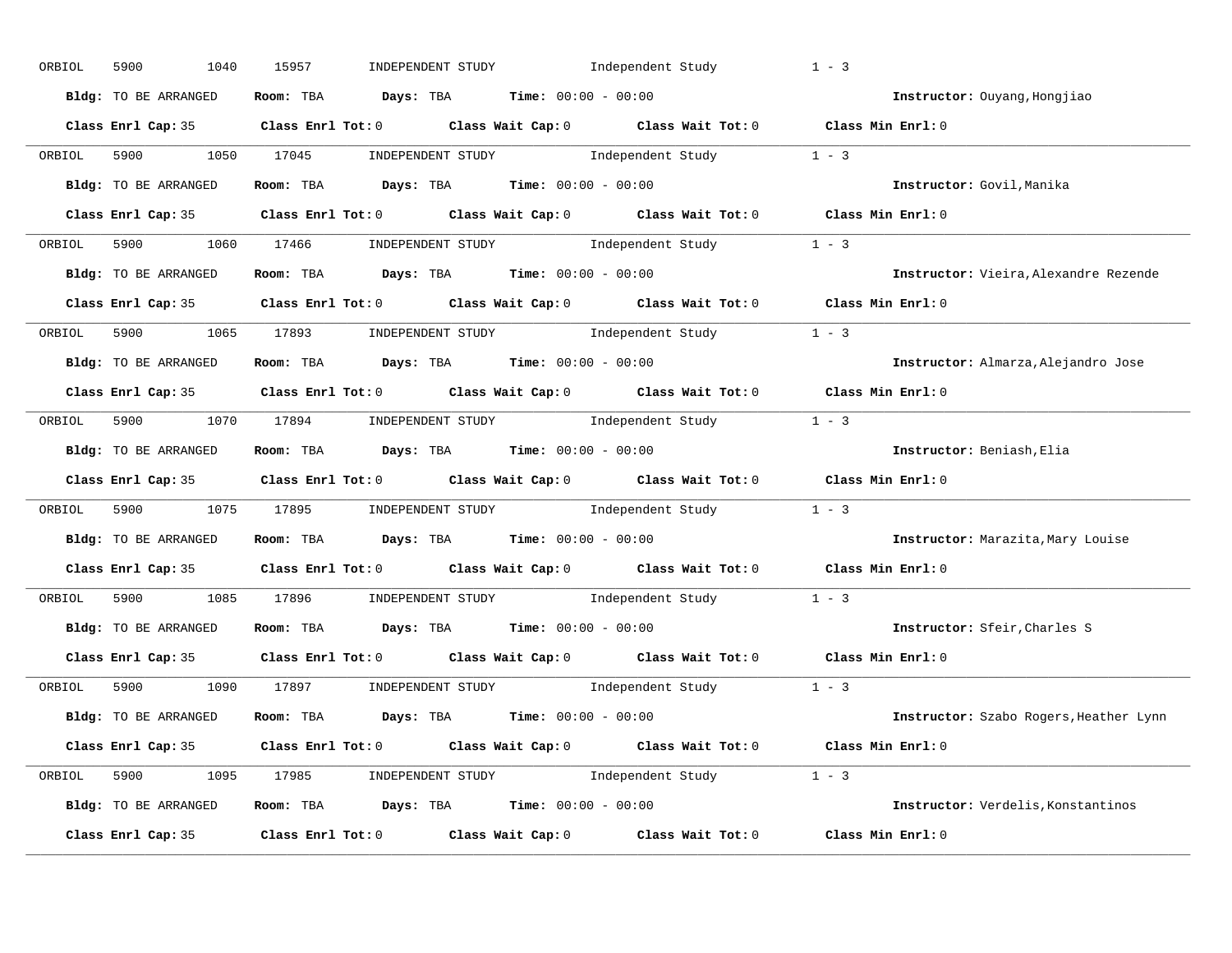#### Report ID: SR201 **1988 Chedule of Classes for Summer Term 2020-2021** Page No. 46 of 72<br>**Schedule of Classes for Summer Term 2020-2021** Run Date: 11/06/2020 **Schedule of Classes for Summer Term 2020-2021** Run Date: 11/06/2020<br>DMED Summer Term **DIED** Run Time: 19:00:08 **DMED Summer Term**

# **School of Dental Medicine - Dental Medicine - Microbiology / Biochemistry - Subject: Oral Biology**

| Subject | Catalog Nbr Section Class Nbr |      |                     | Course Title                                    |                              | Component           | Units               | Topics                                       |
|---------|-------------------------------|------|---------------------|-------------------------------------------------|------------------------------|---------------------|---------------------|----------------------------------------------|
| ORBIOL  | 5900                          | 1100 | 19279               | INDEPENDENT STUDY                               |                              | Independent Study   | $1 - 3$             |                                              |
|         | <b>Bldg:</b> TO BE ARRANGED   |      | Room: TBA           | Days: TBA                                       | <b>Time:</b> $00:00 - 00:00$ |                     |                     | Instructor: Syed-Picard, Fatima Naz          |
|         | Class Enrl Cap: 15            |      | Class Enrl Tot: $0$ |                                                 | Class Wait Cap: 0            | Class Wait $Tot: 0$ |                     | Class Min Enrl: 0                            |
| ORBIOL  | 5900                          | 1110 | 19403               | INDEPENDENT STUDY                               |                              | Independent Study   | $1 - 3$             |                                              |
|         | <b>Bldg:</b> TO BE ARRANGED   |      | Room: TBA           | Days: TBA                                       | <b>Time:</b> $00:00 - 00:00$ |                     |                     | Instructor: Napierala, Dobrawa               |
|         | Class Enrl Cap: 1             |      | Class Enrl Tot: 0   | Class Wait Cap: 0                               |                              | Class Wait Tot: 0   | Class Min $Enrl: 0$ |                                              |
| ORBIOL  | 5999                          | 1100 | 19919               | DEAN'S SUMMER RESEARCH PROGRAMIndependent Study |                              |                     | 3                   |                                              |
|         | <b>Bldg:</b> TO BE ARRANGED   |      | Room: TBA           | Days: TBA                                       | <b>Time:</b> $00:00 - 00:00$ |                     |                     | <b>Instructor:</b> Vieira. Alexandre Rezende |
|         | Class Enrl Cap: 20            |      | Class Enrl Tot: 0   |                                                 | Class Wait Cap: 0            | Class Wait Tot: 0   |                     | Class Min Enrl: 0                            |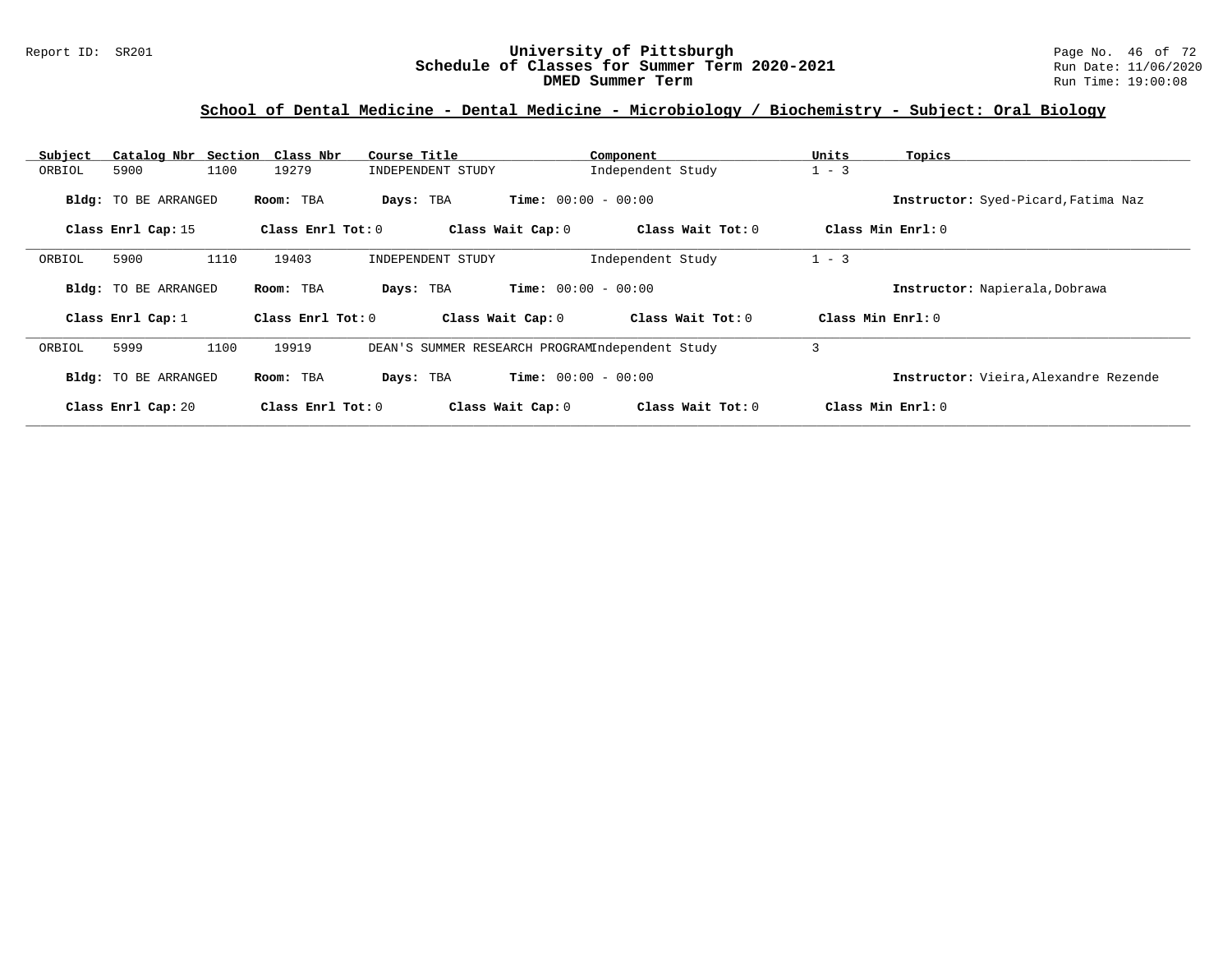### Report ID: SR201 **University of Pittsburgh** Page No. 47 of 72 **Schedule of Classes for Summer Term 2020-2021** Run Date: 11/06/2020 **DMED Summer Term Run Time: 19:00:08** Run Time: 19:00:08

# **School of Dental Medicine - Oral and Maxillofacial Surgery - Subject: Oral and Maxillofacial Surgery**

| Subject | Catalog Nbr Section Class Nbr |      |                     | Course Title            |                              | Component           | Units                | Topics                         |
|---------|-------------------------------|------|---------------------|-------------------------|------------------------------|---------------------|----------------------|--------------------------------|
| ORSUR   | 5388                          | 1010 | 18323               | CLINICAL ORAL SURGERY 1 |                              | Clinical            | ▵                    |                                |
|         | <b>Bldg:</b> WEB Based Class  |      | Room: TBA           | Days: TBA               | <b>Time:</b> $00:00 - 00:00$ |                     |                      | Instructor: Sosovicka, Mark F  |
|         | Class Enrl Cap: 90            |      | Class Enrl Tot: $0$ |                         | Class Wait Cap: 0            | Class Wait Tot: 0   | $Class Min Ernst: 0$ |                                |
| ORSUR   | 5971                          | 1010 | 11430               | HOSPITAL EXTERNSHIP     |                              | Clinical            |                      |                                |
|         | <b>Bldg:</b> TO BE ARRANGED   |      | Room: TBA           | Days: TBA               | <b>Time:</b> $00:00 - 00:00$ |                     |                      | Instructor: Chung, William Lee |
|         | Class Enrl Cap: 20            |      | Class Enrl Tot: $0$ |                         | Class Wait Cap: 0            | Class Wait $Tot: 0$ | $Class Min Ernst: 0$ |                                |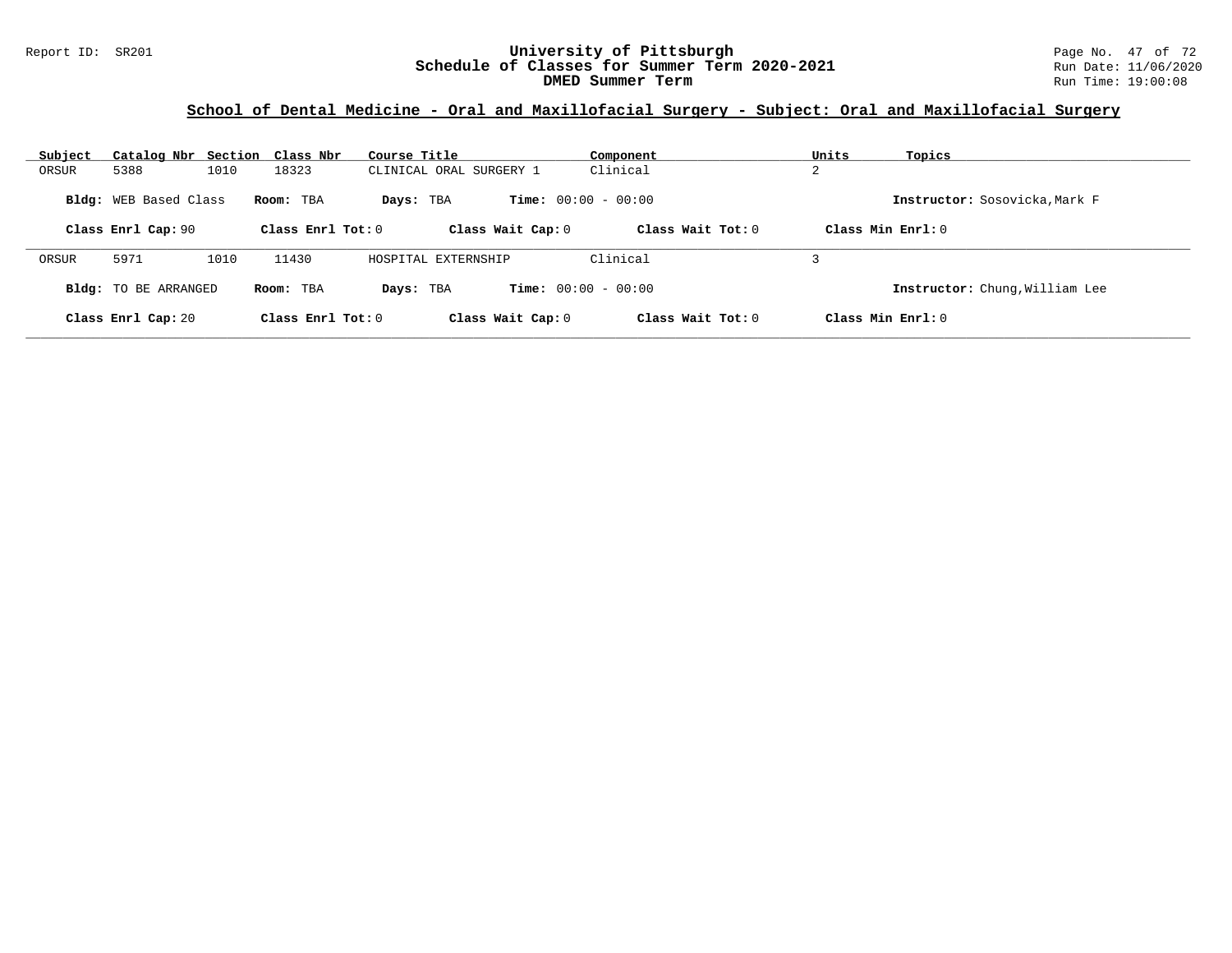### Report ID: SR201 **University of Pittsburgh** Page No. 48 of 72 **Schedule of Classes for Summer Term 2020-2021** Run Date: 11/06/2020 **DMED Summer Term Run Time: 19:00:08** Run Time: 19:00:08

### **School of Dental Medicine - Pediatric Dentistry - Subject: Pediatric Dentistry**

| Subject | Catalog Nbr Section Class Nbr |      |                   | Course Title      | Component                    | Units             | Topics                              |
|---------|-------------------------------|------|-------------------|-------------------|------------------------------|-------------------|-------------------------------------|
| PEDENT  | 5900                          | 1050 | 11451             | INDEPENDENT STUDY | Independent Study            |                   |                                     |
|         | <b>Bldg:</b> TO BE ARRANGED   |      | Room: TBA         | Days: TBA         | <b>Time:</b> $00:00 - 00:00$ |                   | Instructor: Vieira, Adriana Modesto |
|         | Class Enrl Cap: 12            |      | Class Enrl Tot: 0 | Class Wait Cap: 0 | Class Wait Tot: 0            | Class Min Enrl: 0 |                                     |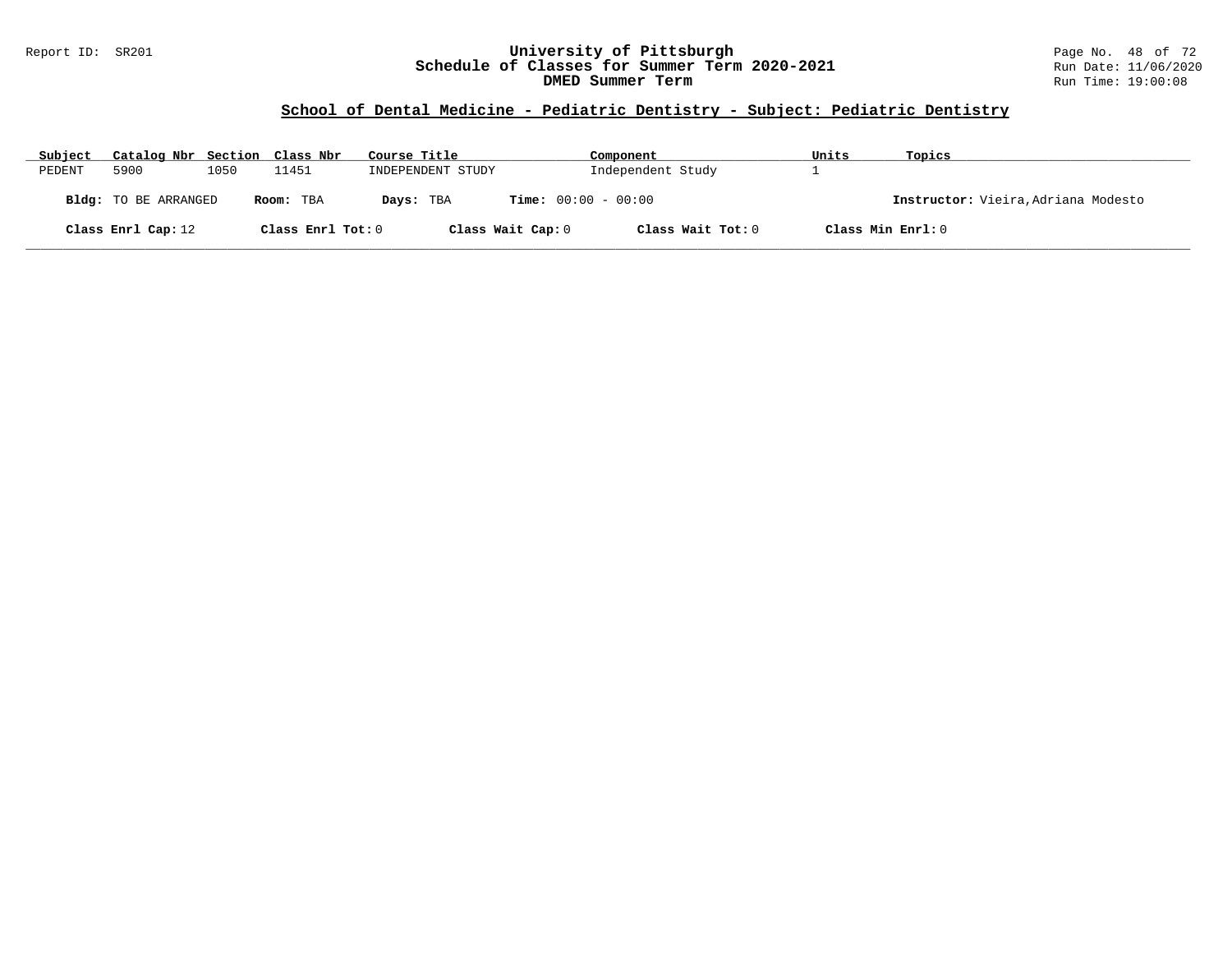#### Report ID: SR201 **University of Pittsburgh** Page No. 49 of 72 **Schedule of Classes for Summer Term 2020-2021** Run Date: 11/06/2020 **DMED Summer Term Run Time: 19:00:08** Run Time: 19:00:08

# **School of Dental Medicine - Periodontics - Subject: Periodontics**

| Catalog Nbr Section Class Nbr<br>Subject | Course Title                                               | Component                                                   | Units<br>Topics                    |
|------------------------------------------|------------------------------------------------------------|-------------------------------------------------------------|------------------------------------|
| 1010<br>PERIO<br>5181                    | 20352<br>PERIODONTOLOGY 2                                  | Lecture                                                     | $\mathbf{1}$                       |
| Bldg: TBA                                | Room: TBA                                                  | <b>Days:</b> Tu <b>Time:</b> $11:00 - 11:50$                | Instructor: Intini, Giuseppe       |
| Class Enrl Cap: 80                       | Class Enrl Tot: 0 Class Wait Cap: 0                        | Class Wait Tot: 0                                           | Class Min Enrl: 0                  |
|                                          | Room Characteristics: PeopleSoft - Scheduled (PS)(1)       |                                                             |                                    |
| 1010<br>5183<br>PERIO                    | 20351<br>PERIODONTOLOGY 2 LAB                              | Practicum                                                   | $\mathbf{1}$                       |
| Bldg: WEB Based Class                    | Room: TBA                                                  | <b>Days:</b> TBA <b>Time:</b> $00:00 - 00:00$               | Instructor: McClain, Hillary Ann   |
|                                          |                                                            |                                                             | Ferree, Maryanne                   |
| Class Enrl Cap: 80                       | Class Enrl Tot: 0 Class Wait Cap: 0                        | Class Wait Tot: 0                                           | Class Min Enrl: 0                  |
| 5379<br>1010<br>PERIO                    | 11429<br>CLINICAL PERIODONTICS 1                           | Clinical                                                    | $\overline{a}$                     |
| Bldg: WEB Based Class                    | <b>Days:</b> TBA <b>Time:</b> $00:00 - 00:00$<br>Room: TBA |                                                             | Instructor: Seyedain, S. Ali       |
| Class Enrl Cap: 95                       |                                                            | Class Enrl Tot: 0 Class Wait Cap: 0 Class Wait Tot: 0       | Class Min Enrl: 0                  |
| 5900<br>1050<br>PERIO                    | 11452                                                      | INDEPENDENT STUDY 1ndependent Study                         | $1 - 3$                            |
| Bldg: TO BE ARRANGED                     | Room: TBA                                                  | <b>Days:</b> TBA <b>Time:</b> $00:00 - 00:00$               | Instructor: Famili, Pouran         |
| Class Enrl Cap: 12                       |                                                            | Class Enrl Tot: $0$ Class Wait Cap: $0$ Class Wait Tot: $0$ | Class Min Enrl: 0                  |
| 5900<br>1070<br>PERIO                    | 18080<br>INDEPENDENT STUDY                                 | Independent Study                                           | $1 - 3$                            |
| Bldg: TO BE ARRANGED                     | <b>Days:</b> TBA <b>Time:</b> $00:00 - 00:00$<br>Room: TBA |                                                             | Instructor: Williams, Kelly Bolden |
| Class Enrl Cap: 10                       |                                                            | Class Enrl Tot: 0 Class Wait Cap: 0 Class Wait Tot: 0       | Class Min Enrl: 0                  |
| PERIO<br>5910<br>1010                    | 20039<br>ADVANCED PERIODONTICS                             | Clinical                                                    | 3                                  |
| Bldg: WEB Based Class                    | Room: TBA                                                  |                                                             | Instructor: Staff                  |
| Class Enrl Cap: 13                       |                                                            | Class Enrl Tot: $0$ Class Wait Cap: $0$ Class Wait Tot: $0$ | Class Min Enrl: 0                  |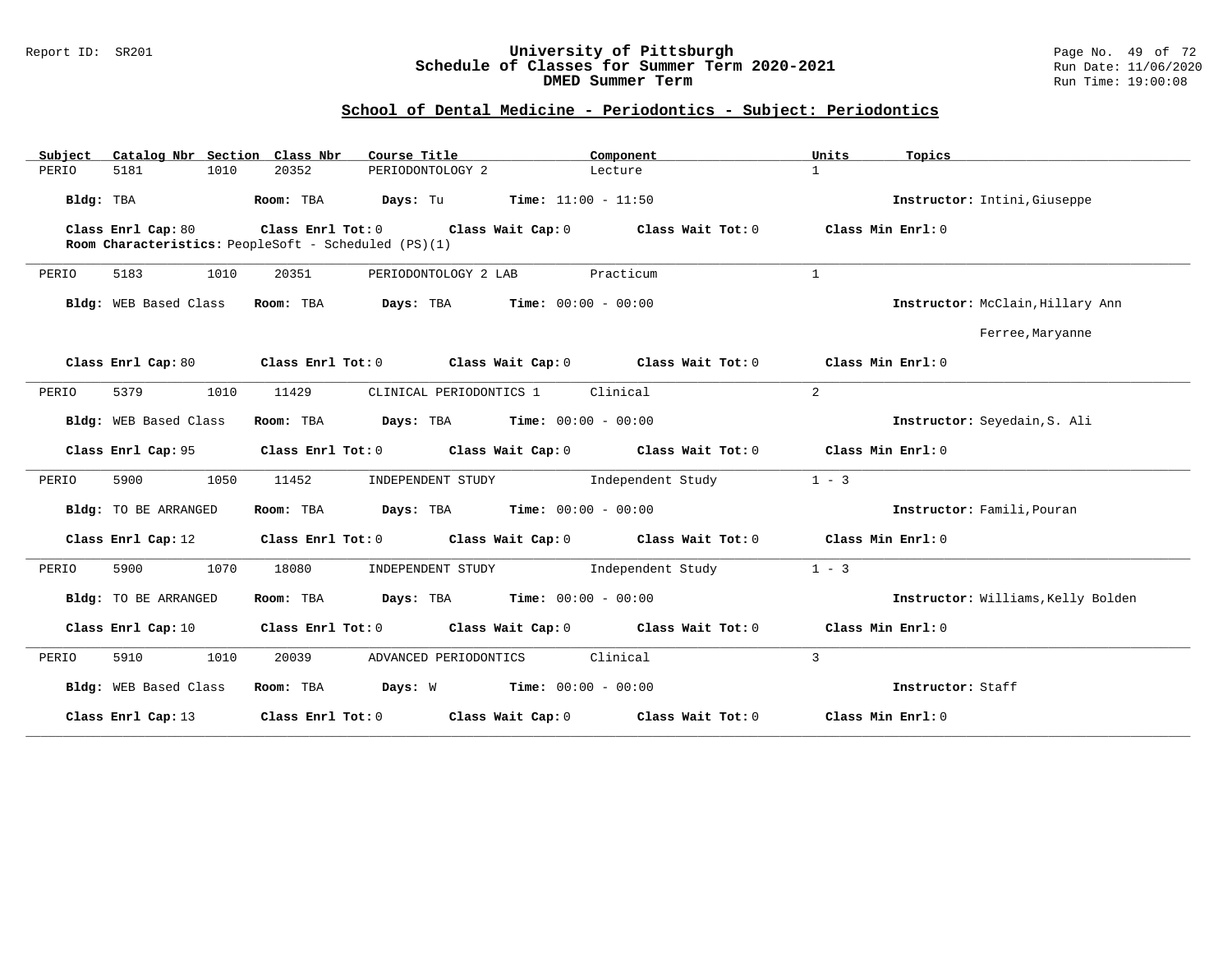#### Report ID: SR201 **University of Pittsburgh** Page No. 50 of 72 **Schedule of Classes for Summer Term 2020-2021** Run Date: 11/06/2020 **DMED Summer Term Run Time: 19:00:08**

# **School of Dental Medicine - Public Health and Community Dentistry - Subject: Community Dentistry**

| Catalog Nbr Section Class Nbr<br>Subject | Course Title<br>Component                                                       | Units<br>Topics                  |
|------------------------------------------|---------------------------------------------------------------------------------|----------------------------------|
| 5174<br>1010<br>CDENT                    | 20350<br>SCOPE 1: COMMUNITY OUTREACH<br>Practicum                               | 1.5                              |
| Bldg: TO BE ARRANGED                     | <b>Days:</b> TBA <b>Time:</b> $00:00 - 00:00$<br>Room: TBA                      | Instructor: Rubin, Richard W.    |
| Class Enrl Cap: 80                       | Class Wait Cap: $0$ Class Wait Tot: $0$<br>Class Enrl Tot: 0                    | Class Min Enrl: 0                |
| 5342<br>1010<br>CDENT                    | 20037<br>INTRO TO BEHAVIORAL DENTISTRY Lecture                                  | 1                                |
| Bldg: WEB Based Class                    | <b>Days:</b> TBA <b>Time:</b> $00:00 - 00:00$<br>Room: TBA                      | Instructor: Polk, Deborah E.     |
| Class Enrl Cap: 85                       | Class Enrl Tot: $0$ Class Wait Cap: $0$ Class Wait Tot: $0$                     | Class Min Enrl: 0                |
| 1010<br>5900<br>CDENT                    | 11428<br>Independent Study<br>INDEPENDENT STUDY                                 | $1 - 3$                          |
| Bldg: TO BE ARRANGED                     | <b>Days:</b> TBA <b>Time:</b> $00:00 - 00:00$<br>Room: TBA                      | Instructor: Rubin, Richard W.    |
|                                          |                                                                                 | Balakrishnan, Nyla               |
| Class Enrl Cap: 10                       | Class Enrl Tot: $0$ class Wait Cap: $0$ class Wait Tot: $0$ class Min Enrl: $0$ |                                  |
| 5900<br>1030<br>CDENT                    | 19301<br>Independent Study<br>INDEPENDENT STUDY                                 | $1 - 3$                          |
| Bldg: WEB Based Class                    | <b>Days:</b> TBA <b>Time:</b> $00:00 - 00:00$<br>Room: TBA                      | Instructor: Burgette, Jacqueline |
| Class Enrl Cap: 5                        | Class Enrl Tot: 0<br>Class Wait Cap: $0$ Class Wait Tot: $0$                    | Class Min Enrl: 0                |
| 5900<br>1050<br>CDENT                    | 15539<br>Independent Study<br>INDEPENDENT STUDY                                 | $1 - 3$                          |
| Bldg: TO BE ARRANGED                     | <b>Days:</b> TBA <b>Time:</b> $00:00 - 00:00$<br>Room: TBA                      | Instructor: Polk, Deborah E.     |
| Class Enrl Cap: 10                       | Class Enrl Tot: 0<br>Class Wait Cap: $0$ Class Wait Tot: $0$                    | Class Min Enrl: 0                |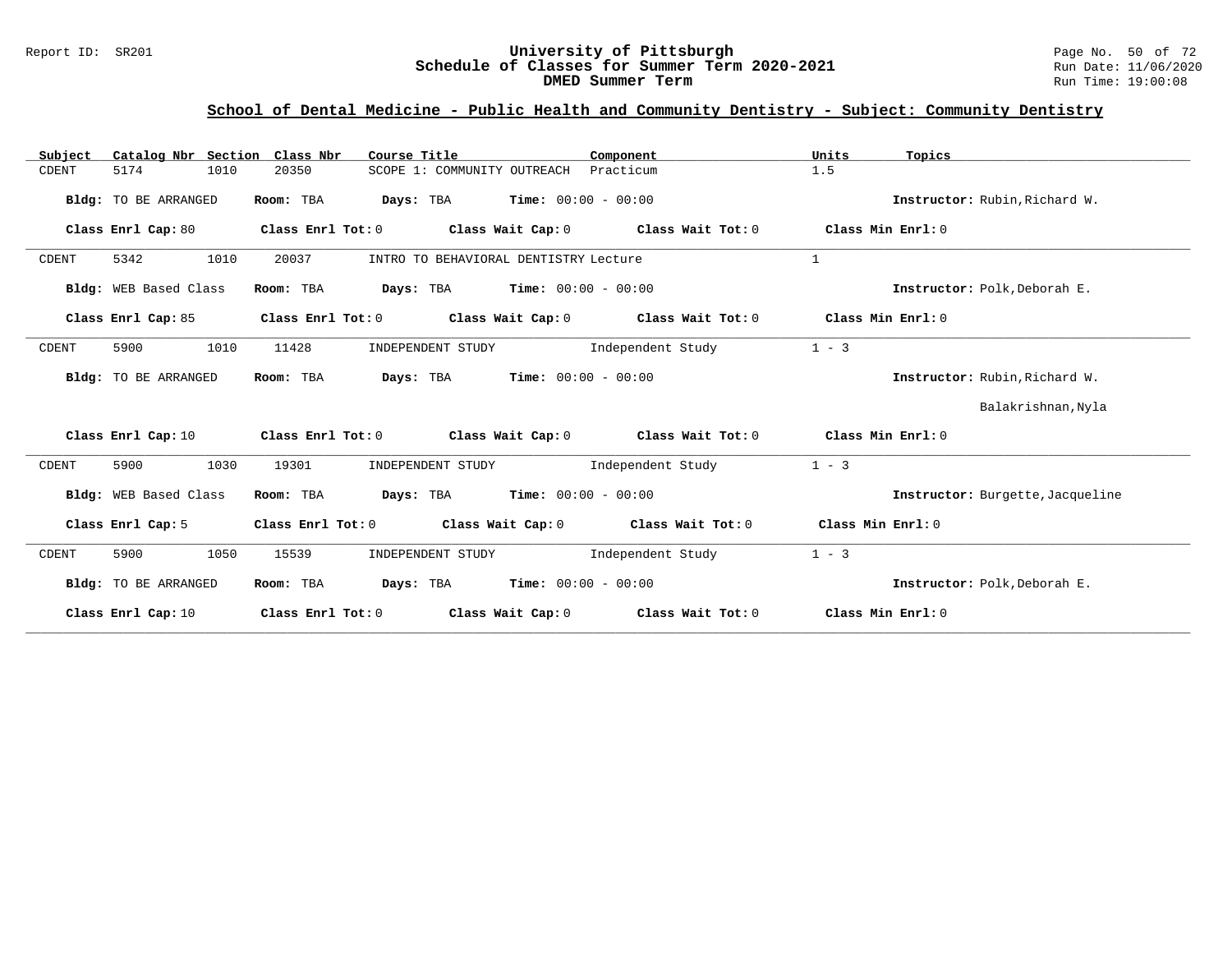### Report ID: SR201 **University of Pittsburgh** Page No. 51 of 72 **Schedule of Classes for Summer Term 2020-2021** Run Date: 11/06/2020 **DMED Summer Term Run Time: 19:00:08** Run Time: 19:00:08

# **School of Dental Medicine - Prosthodontics - Subject: Prosthodontics**

| Catalog Nbr Section Class Nbr<br>Subject |                                                             | Course Title                              | Component         | Units<br>Topics   |                                  |
|------------------------------------------|-------------------------------------------------------------|-------------------------------------------|-------------------|-------------------|----------------------------------|
| 1040<br>PROSTH<br>5171                   | 11448                                                       | DENTAL OCCLUSION Lecture<br>PRINCIPLES    |                   | 3                 |                                  |
| <b>Bldg:</b> TO BE ARRANGED              | Room: TBA                                                   | <b>Time:</b> $13:00 - 16:50$<br>Days: Th  |                   |                   | Instructor: Azarbal, Atousa      |
| Bldg: TO BE ARRANGED                     | Room: TBA                                                   | <b>Time:</b> $10:00 - 11:50$<br>Days: M   |                   |                   | Instructor: Azarbal, Atousa      |
| Bldg: TO BE ARRANGED                     | Room: TBA                                                   | <b>Time:</b> $13:00 - 16:50$<br>Days: M   |                   |                   | Instructor: Azarbal, Atousa      |
| Class Enrl Cap: 90                       | Class Enrl Tot: 0                                           | Class Wait Cap: 0                         | Class Wait Tot: 0 | Class Min Enrl: 0 |                                  |
|                                          | <b>Room Characteristics:</b> PeopleSoft - Scheduled (PS)(1) |                                           |                   |                   |                                  |
| PROSTH<br>5373<br>1050                   | 14274                                                       | SIMULATED PATIENT TREATMENT               | Clinical          | 3                 |                                  |
|                                          |                                                             |                                           |                   |                   |                                  |
| Bldg: WEB Based Class                    | Room: TBA                                                   | <b>Time:</b> $00:00 - 00:00$<br>Days: TBA |                   |                   | Instructor: Ference, John Jude   |
| Class Enrl Cap: 90                       | Class Enrl Tot: 0                                           | Class Wait Cap: 0                         | Class Wait Tot: 0 | Class Min Enrl: 0 |                                  |
| 1100<br>PROSTH<br>5375                   | 19572                                                       | CLINICAL PROSTHODONTICS 1                 | Clinical          | $\overline{3}$    |                                  |
| Bldg: TO BE ARRANGED                     | Room: TBA                                                   | <b>Time:</b> $00:00 - 00:00$<br>Days: TBA |                   |                   | Instructor: Kunkel, Thomas Craig |
|                                          |                                                             |                                           |                   |                   | Ference, John Jude               |
| Class Enrl Cap: 85                       | Class Enrl Tot: $0$                                         | Class Wait Cap: 0                         | Class Wait Tot: 0 | Class Min Enrl: 0 |                                  |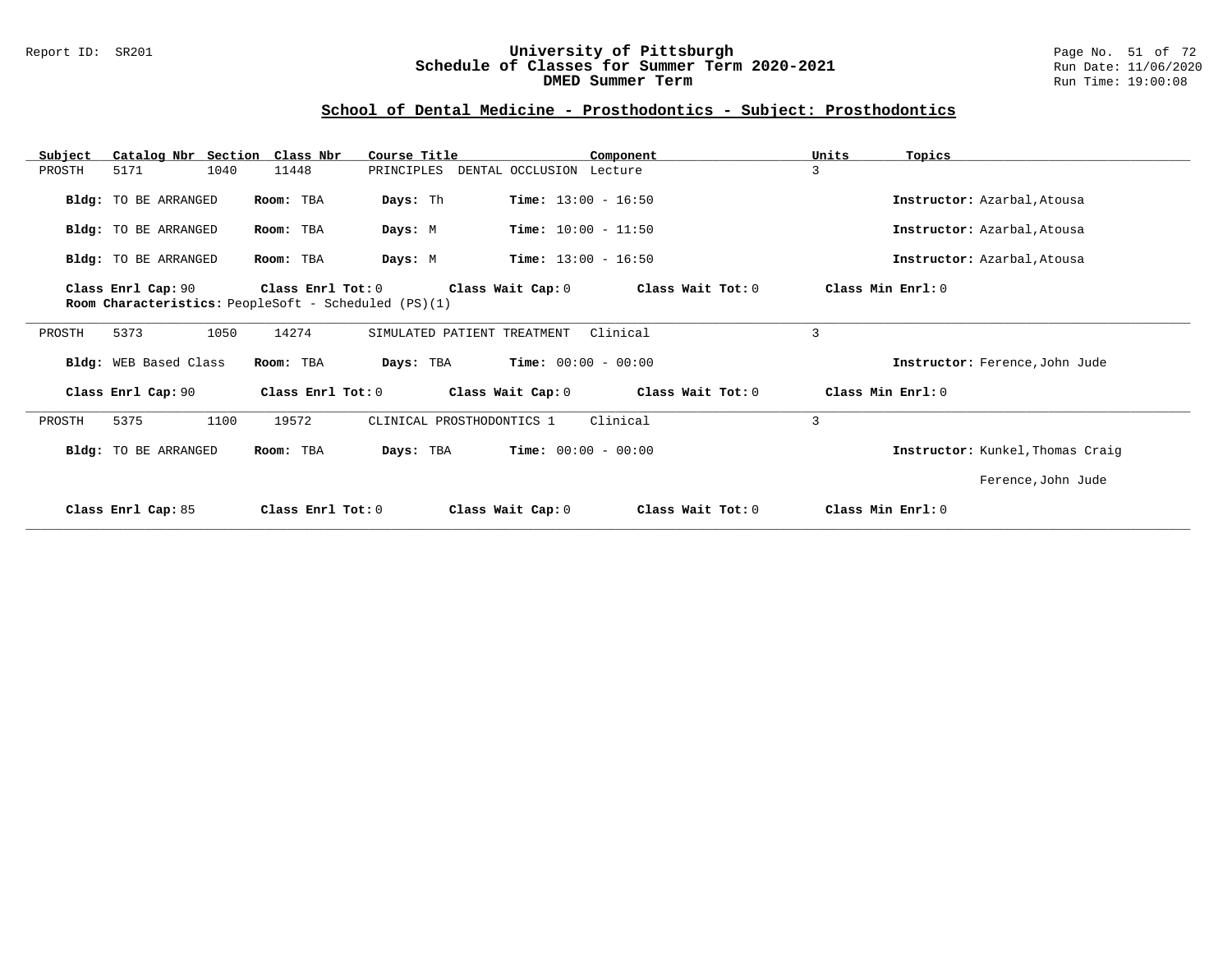### Report ID: SR201 **University of Pittsburgh** Page No. 52 of 72 **Schedule of Classes for Summer Term 2020-2021** Run Date: 11/06/2020 **DMED Summer Term Run Time: 19:00:08** Run Time: 19:00:08

# **School of Dental Medicine - Restorative Dentistry - Subject: Endodontics**

| Subject |                                                    | Catalog Nbr Section Class Nbr | Course Title                     |                                                   | Component           | Units               | Topics                          |
|---------|----------------------------------------------------|-------------------------------|----------------------------------|---------------------------------------------------|---------------------|---------------------|---------------------------------|
| ENDOD   | 5388                                               | 1010<br>18324                 | CLINICAL ENDODONTICS 1           |                                                   | Clinical            | C<br>∠              |                                 |
|         | <b>Bldg:</b> WEB Based Class<br>Class Enrl Cap: 90 | Room: TBA                     | Days: TBA<br>Class Enrl Tot: $0$ | <b>Time:</b> $00:00 - 00:00$<br>Class Wait Cap: 0 | Class Wait $Tot: 0$ | Class Min Enrl: 0   | Instructor: Mandradjieff, Marin |
| ENDOD   | 5900                                               | 18021<br>1100                 | INDEPENDENT STUDY                |                                                   | Independent Study   |                     |                                 |
|         | <b>Bldg:</b> TO BE ARRANGED                        | Room: TBA                     | Days: TBA                        | <b>Time:</b> $12:00 - 12:00$                      |                     |                     | Instructor: Ray, Herbert L      |
|         | Class Enrl Cap: 5                                  |                               | Class Enrl Tot: $0$              | Class Wait Cap: 0                                 | Class Wait Tot: $0$ | Class Min $Enrl: 0$ |                                 |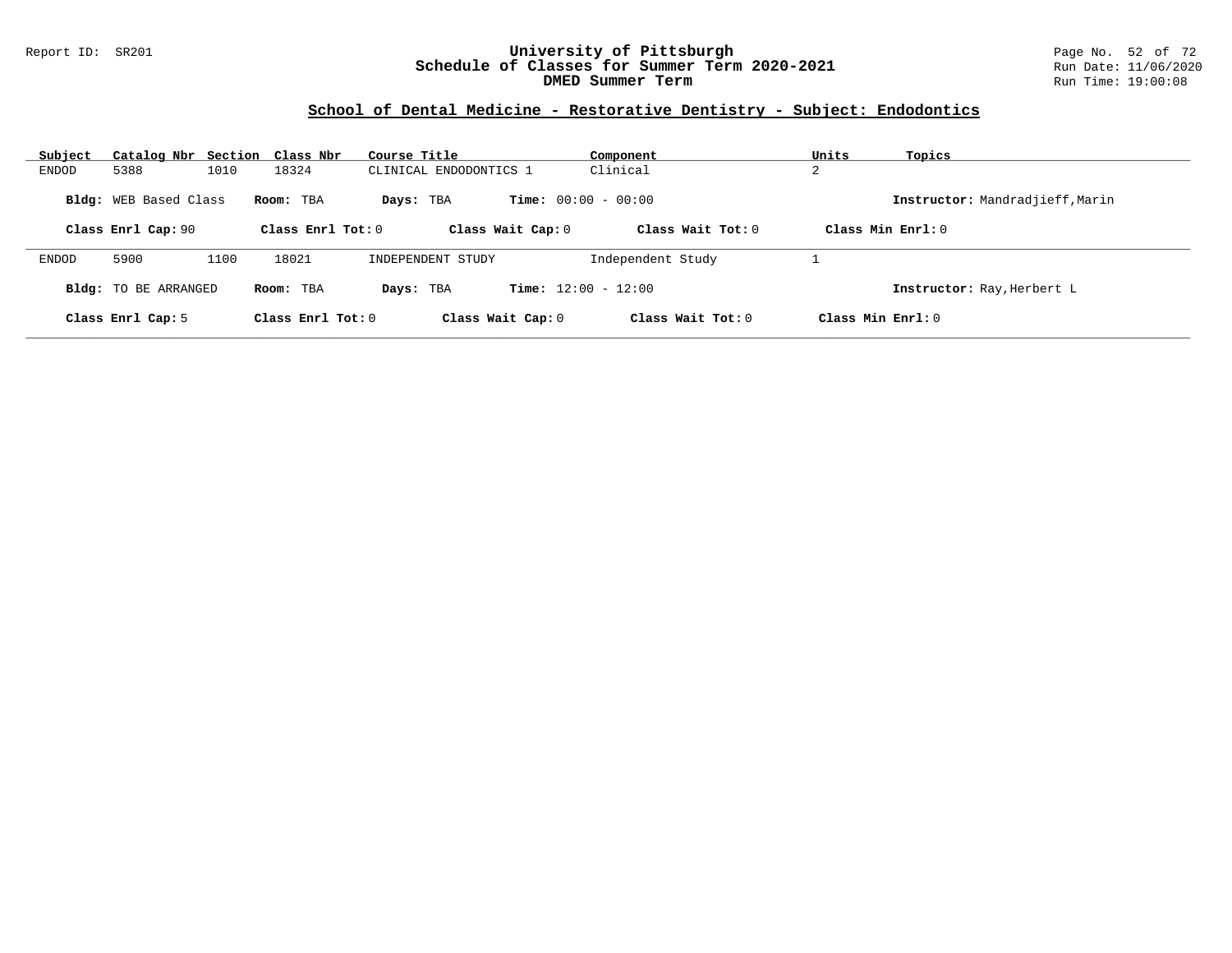### Report ID: SR201 **University of Pittsburgh** Page No. 53 of 72 **Schedule of Classes for Summer Term 2020-2021** Run Date: 11/06/2020 **DMED Summer Term Run Time: 19:00:08** Run Time: 19:00:08

# **School of Dental Medicine - Restorative Dentistry - Subject: Restorative Dentistry**

| Catalog Nbr Section Class Nbr<br>Subject | Course Title                                                                                   | Component<br>Units                  | Topics                              |
|------------------------------------------|------------------------------------------------------------------------------------------------|-------------------------------------|-------------------------------------|
| <b>RESTD</b><br>1040<br>5371             | 11447<br>PRACTICE MANAGEMENT                                                                   | $\mathbf{1}$<br>Lecture             |                                     |
| Bldg: TBA                                | Room: TBA<br><b>Time:</b> $08:00 - 08:50$<br>Days: M                                           |                                     | Instructor: Jockers, Jeffrey Robert |
|                                          |                                                                                                |                                     | Wrigley, Mark J                     |
| Class Enrl Cap: 90                       | Class Enrl Tot: 0 Class Wait Cap: 0<br>Room Characteristics: PeopleSoft - Scheduled (PS)(1)    | Class Wait Tot: 0                   | Class Min Enrl: 0                   |
| 5375<br>1030<br><b>RESTD</b>             | 15493<br>ESTHETIC RESTORATIVE DENTISTRYLecture                                                 | $\mathbf{1}$                        |                                     |
| Bldg: TBA                                | Room: TBA<br>Days: Th<br>$Time: 08:00 - 08:50$                                                 |                                     | Instructor: Narcisi, Edward Matthew |
| Class Enrl Cap: 90                       | Class Enrl Tot: 0<br>Class Wait Cap: 0<br>Room Characteristics: PeopleSoft - Scheduled (PS)(1) | Class Wait Tot: 0                   | Class Min Enrl: 0                   |
| 5379<br>1010<br>RESTD                    | 11434<br>CLINCAL RESTORATIVE DENTSTRY 1Clinical                                                | $\overline{a}$                      |                                     |
| Bldg: WEB Based Class                    | Room: TBA<br>Days: TBA<br>$Time: 00:00 - 00:00$                                                |                                     | Instructor: Noonan, Sean E          |
| Class Enrl Cap: 90                       | Class Enrl Tot: 0                                                                              | Class Wait Cap: 0 Class Wait Tot: 0 | Class Min Enrl: 0                   |
| 5900<br>1000<br><b>RESTD</b>             | 20461<br>INDEPENDENT STUDY                                                                     | $1 - 3$<br>Independent Study        |                                     |
| Bldg: Salk Hall                          | $Time: 00:00 - 00:00$<br>Room: TBA<br>Days: TBA                                                |                                     | Instructor: Nerone, Robert A        |
| Class Enrl Cap: 35                       | Class Enrl Tot: 0<br>Class Wait Cap: 0                                                         | Class Wait Tot: 0                   | Class Min Enrl: 0                   |
| 1010<br>5924<br>RESTD                    | 18070<br>ADVANCED COMPOSITE TECHNIQUES Clinical                                                | $\mathbf{1}$                        |                                     |
| Bldg: TO BE ARRANGED                     | Room: TBA<br>Days: TBA<br>$Time: 00:00 - 00:00$                                                |                                     | Instructor: Dietz, Craig E          |
| Class Enrl Cap: 20                       | Class Enrl Tot: 0<br>Class Wait Cap: 0                                                         | Class Wait Tot: 0                   | Class Min Enrl: 0                   |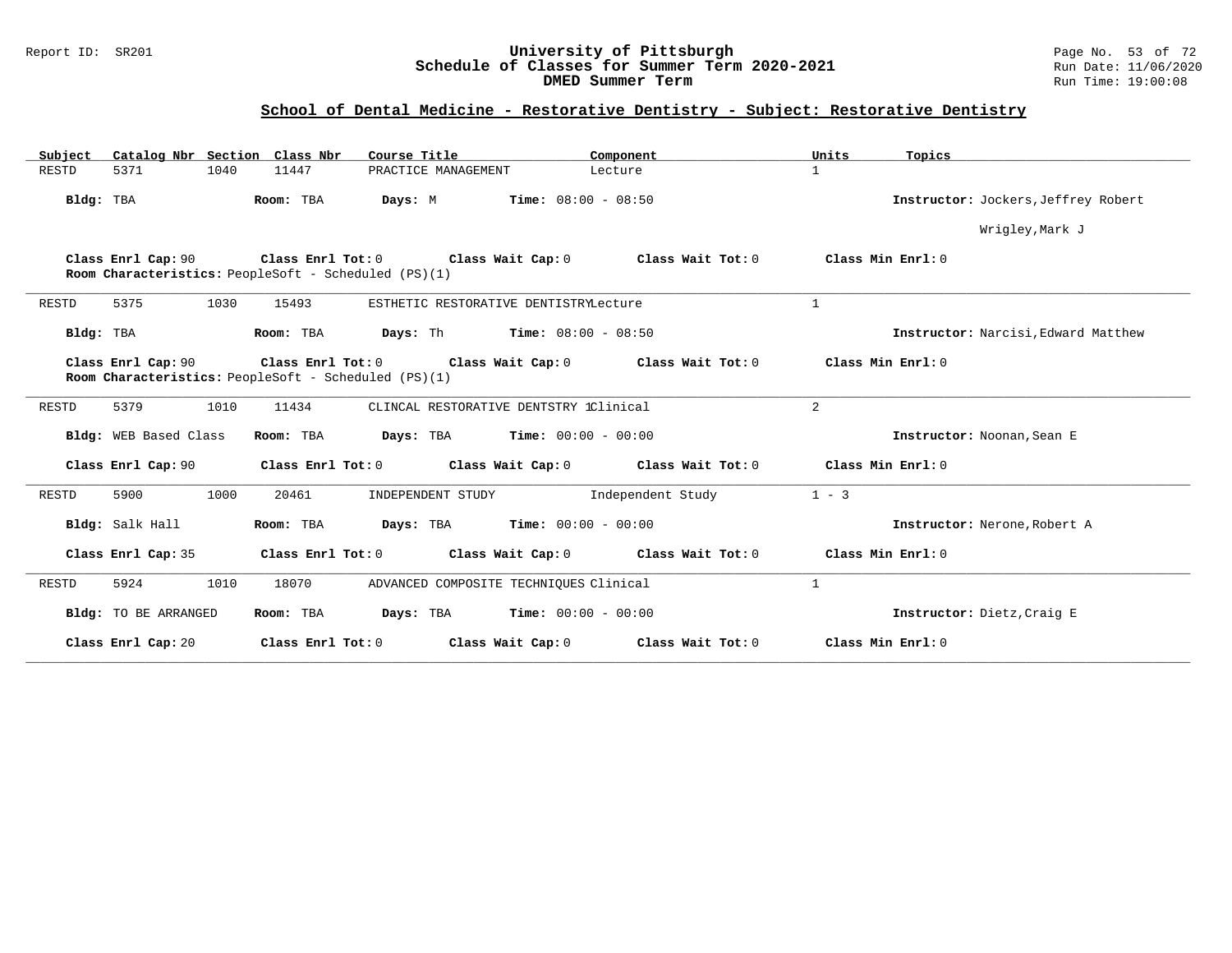#### Report ID: SR201 **1988 Mage 10: SR201 University of Pittsburgh** Page No. 54 of 72<br>**Schedule of Classes for Summer Term 2020-2021** Run Date: 11/06/2020 **Schedule of Classes for Summer Term 2020-2021** Run Date: 11/06/2020<br>Graduate DMED Term **2020-2021** Run Time: 19:00:08 **Graduate DMED Term**

### **School of Dental Medicine - Office of the Dean, School of Dental Medicine - Subject: Cross-Disciplinary Dental Ed**

| Subject   | Catalog Nbr                  |      | Section Class Nbr       | Course Title |                              | Component           | Units | Topics                               |
|-----------|------------------------------|------|-------------------------|--------------|------------------------------|---------------------|-------|--------------------------------------|
| DMED      | 5170                         | 1010 | 19613                   |              | CARIOLOGY CARIES MGMT 2      | Lecture             | 2     |                                      |
| Bldg: TBA |                              |      | Room: TBA               | Days: W      | <b>Time:</b> $08:00 - 09:50$ |                     |       | Instructor: Deangelis, Ronald Joseph |
|           | Class Enrl Cap: 80           |      | $Class$ $Enr1$ $Tot: 0$ |              | Class Wait Cap: 0            | Class Wait $Tot: 0$ |       | Class Min $Enrl: 0$                  |
| DMED      | 5171                         | 1010 | 19612                   | CARIOLOGY    | CARIES MGMT 2 LAB            | Practicum           | 1.5   |                                      |
|           | <b>Bldg:</b> WEB Based Class |      | Room: TBA               | Days: F      | <b>Time:</b> $08:00 - 11:50$ |                     |       | Instructor: Deangelis, Ronald Joseph |
|           | <b>Bldg:</b> TO BE ARRANGED  |      | Room: TBA               | Days: F      | <b>Time:</b> $08:00 - 11:50$ |                     |       | Instructor: Deangelis, Ronald Joseph |
|           | Class Enrl Cap: 80           |      | Class Enrl Tot: $0$     |              | Class Wait Cap: 0            | Class Wait $Tot: 0$ |       | Class Min $Enrl: 0$                  |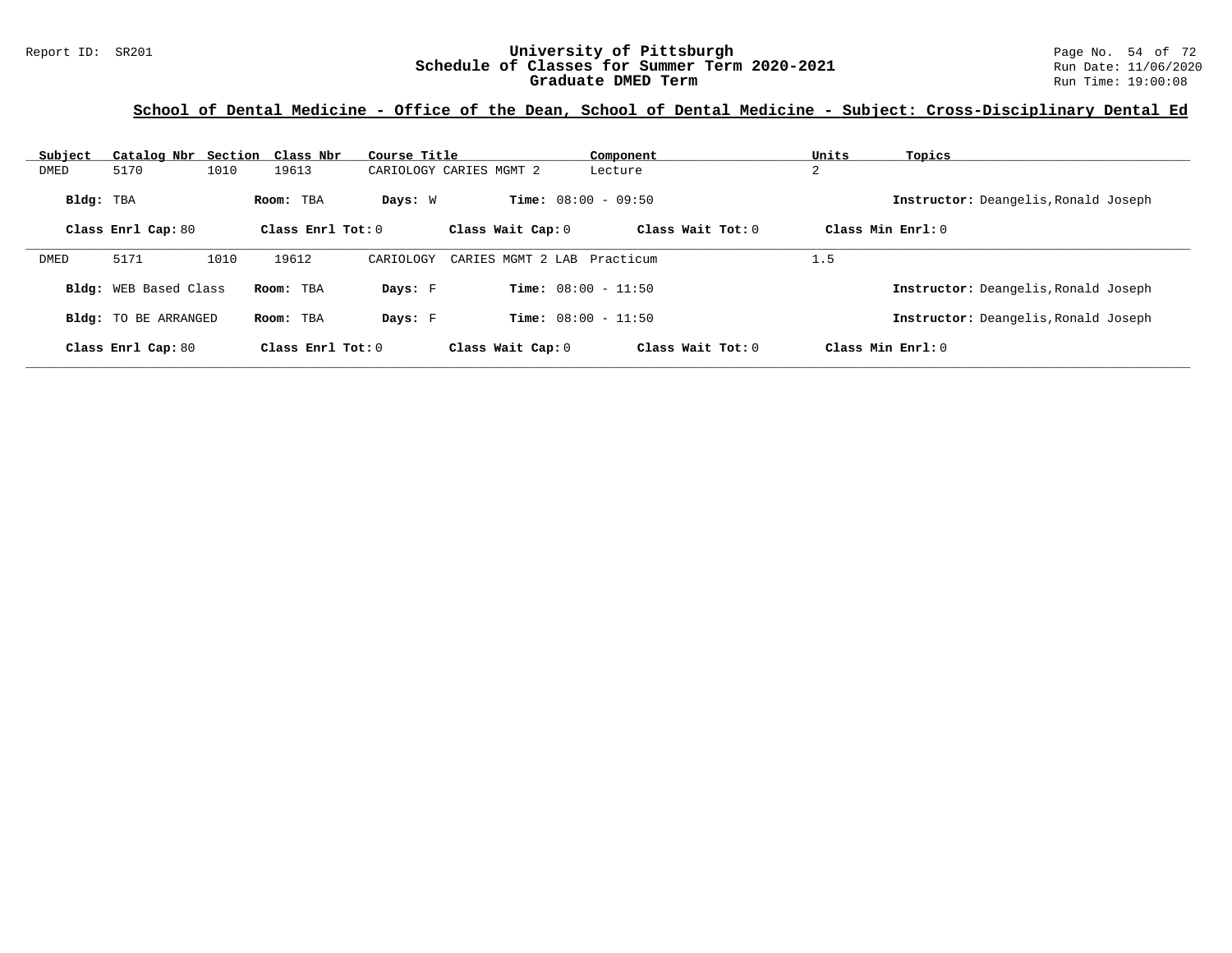### Report ID: SR201 **University of Pittsburgh University of Pittsburgh** Page No. 55 of 72<br>**Schedule of Classes for Summer Term 2020-2021** Run Date: 11/06/2020 **Schedule of Classes for Summer Term 2020-2021** Run Date: 11/06/2020 **Graduate DMED Term Run Time: 19:00:08** Run Time: 19:00:08

| Subject             | Catalog Nbr Section Class Nbr |                   | Course Title                                   | Component                                                                                                                                                                                                                          | Units               | Topics                            |
|---------------------|-------------------------------|-------------------|------------------------------------------------|------------------------------------------------------------------------------------------------------------------------------------------------------------------------------------------------------------------------------------|---------------------|-----------------------------------|
| <b>DENT</b><br>2001 | 1010                          | 11357             | FULL-TIME GRADUATE DENTAL MEDIDirected Studies |                                                                                                                                                                                                                                    | $\Omega$            |                                   |
|                     | <b>Bldg:</b> TO BE ARRANGED   | Room: TBA         | Days: TBA                                      | <b>Time:</b> $00:00 - 00:00$                                                                                                                                                                                                       |                     | Instructor: Petrone, Joseph F. A. |
| Class Enrl Cap: 25  |                               | Class Enrl Tot: 0 | Class Wait Cap: 0                              | Class Wait Tot: 0                                                                                                                                                                                                                  | Class Min Enrl: 0   |                                   |
|                     |                               |                   |                                                | <b></b> This class has an additional fee. For more information go to <a <br="" href="http://www.registrar.pitt.edu">target="_blank"&gt;http://www.registrar.pitt.edu/</a> , and click on Faculty and Staff, then Course and Class. |                     |                                   |
| 2201<br><b>DENT</b> | 1010                          | 11412             | MASTERS RESEARCH 1                             | Thesis Research                                                                                                                                                                                                                    | $1 - 3$             |                                   |
|                     | <b>Bldg:</b> TO BE ARRANGED   | Room: TBA         | Days: TBA                                      | <b>Time:</b> $00:00 - 00:00$                                                                                                                                                                                                       |                     | Instructor: Petrone, Joseph F. A. |
| Class Enrl Cap: 25  |                               | Class Enrl Tot: 0 | Class Wait Cap: 0                              | Class Wait Tot: 0                                                                                                                                                                                                                  | Class Min Ernst: 0  |                                   |
| 2204<br><b>DENT</b> | 1020                          | 11413             | MASTERS RESEARCH 4                             | Thesis Research                                                                                                                                                                                                                    | $1 - 3$             |                                   |
|                     | <b>Bldg:</b> TO BE ARRANGED   | Room: TBA         | Days: TBA                                      | <b>Time:</b> $00:00 - 00:00$                                                                                                                                                                                                       |                     | Instructor: Petrone, Joseph F. A. |
| Class Enrl Cap: 25  |                               | Class Enrl Tot: 0 | Class Wait Cap: 0                              | Class Wait Tot: 0                                                                                                                                                                                                                  | Class Min Ernst: 0  |                                   |
| 2207<br><b>DENT</b> | 1020                          | 15952             | MASTERS RESEARCH 7                             | Thesis Research                                                                                                                                                                                                                    | $1 - 3$             |                                   |
|                     | <b>Bldg:</b> TO BE ARRANGED   | Room: TBA         | Days: TBA                                      | <b>Time:</b> $00:00 - 00:00$                                                                                                                                                                                                       |                     | Instructor: Petrone, Joseph F. A. |
| Class Enrl Cap: 10  |                               | Class Enrl Tot: 0 | Class Wait Cap: 0                              | Class Wait $Tot: 0$                                                                                                                                                                                                                | Class Min $Enrl: 0$ |                                   |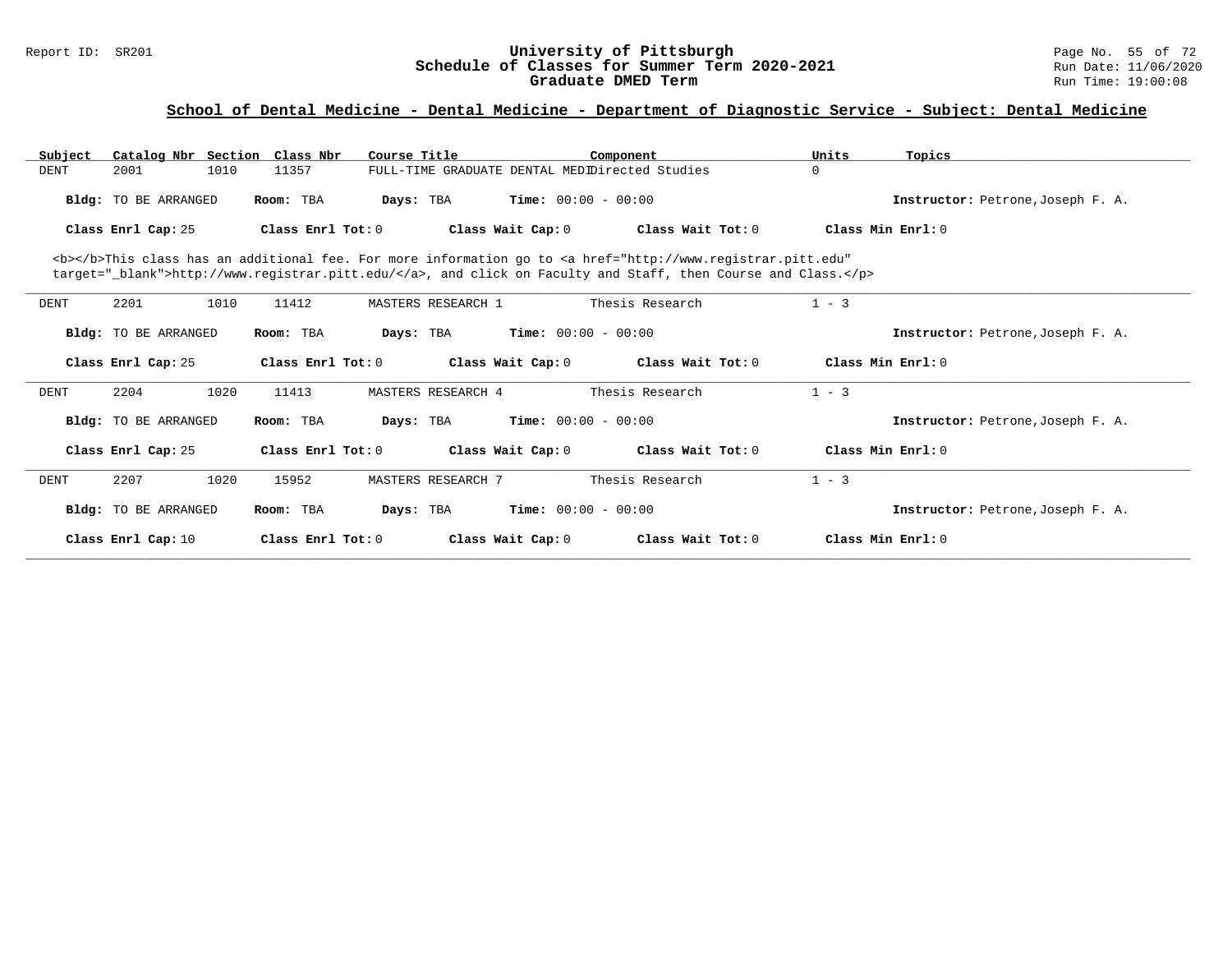### Report ID: SR201 **University of Pittsburgh University of Pittsburgh** Page No. 56 of 72<br>**Schedule of Classes for Summer Term 2020-2021** Run Date: 11/06/2020 **Schedule of Classes for Summer Term 2020-2021** Run Date: 11/06/2020 **Graduate DMED Term Run Time: 19:00:08** Run Time: 19:00:08

| Subject | Catalog Nbr Section Class Nbr |      |                   | Course Title                | Component                    | Units | Topics                        |
|---------|-------------------------------|------|-------------------|-----------------------------|------------------------------|-------|-------------------------------|
| DIASCI  | 5171                          | 1010 | 19632             | INTRODUCTION TO RADIOLOGY 2 | Lecture                      | 0.5   |                               |
|         | Bldg: WEB Based Class         |      | Room: TBA         | Days: TBA                   | <b>Time:</b> $00:00 - 00:00$ |       | Instructor: Vijayan, Suvendra |
|         | Class Enrl Cap: 80            |      | Class Enrl Tot: 0 | Class Wait Cap: 0           | Class Wait Tot: 0            |       | Class Min Enrl: 0             |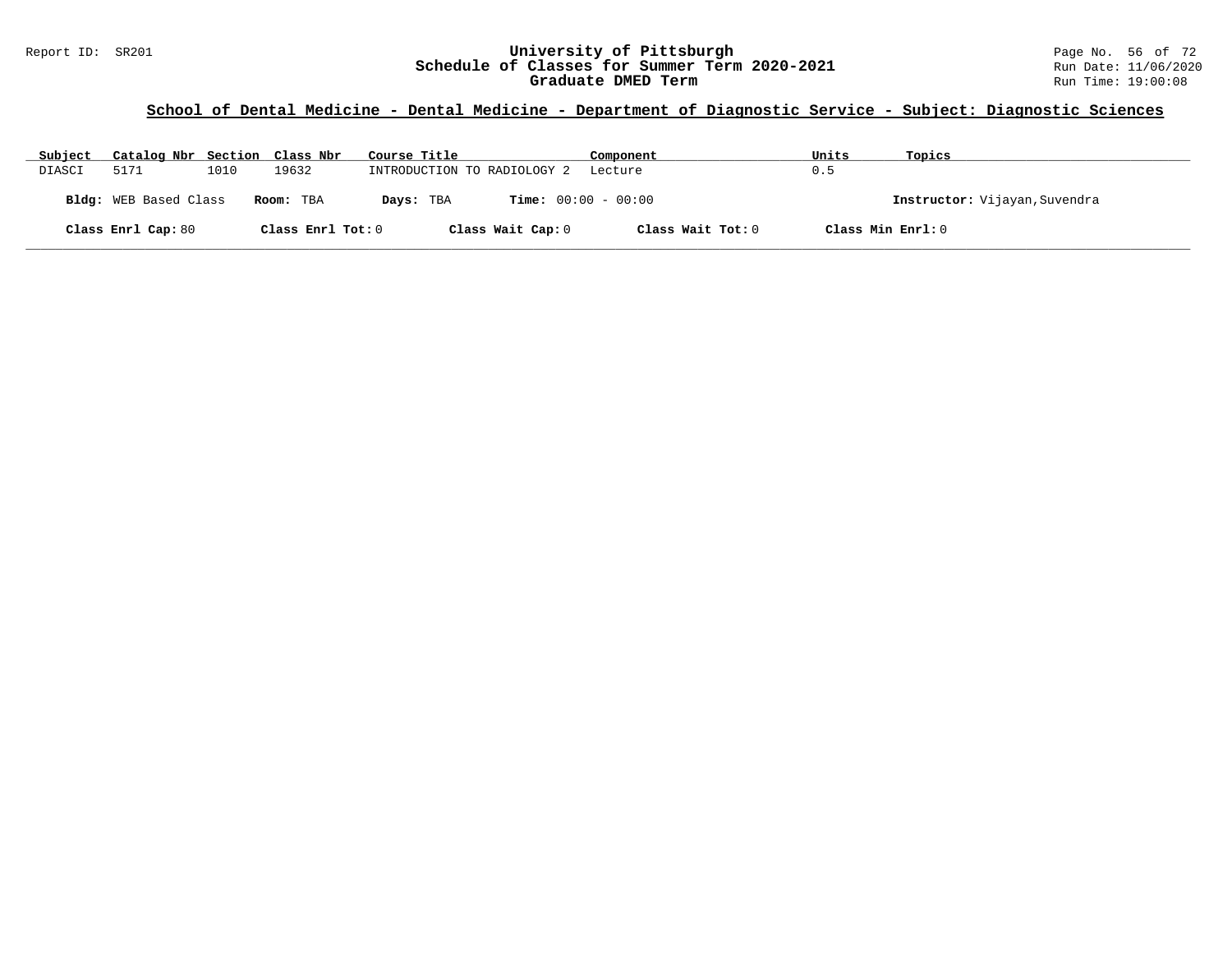### Report ID: SR201 **University of Pittsburgh** Page No. 57 of 72 **Schedule of Classes for Summer Term 2020-2021** Run Date: 11/06/2020 **Graduate DMED Term Run Time: 19:00:08** Run Time: 19:00:08

# **School of Dental Medicine - Dental Medicine - Microbiology / Biochemistry - Subject: Oral Biology**

| Subject | Catalog Nbr Section Class Nbr |      |                   | Course Title |                              | Component         | Units | Topics                          |
|---------|-------------------------------|------|-------------------|--------------|------------------------------|-------------------|-------|---------------------------------|
| ORBIOL  | 5176                          | 1010 | 19614             | IMMUNOLOGY   |                              | Lecture           |       |                                 |
|         | <b>Bldg:</b> TO BE ARRANGED   |      | Room: TBA         | Days: TBA    | <b>Time:</b> $00:00 - 00:00$ |                   |       | Instructor: Jayaraman, Thottala |
|         | Class Enrl Cap: 80            |      | Class Enrl Tot: 0 |              | Class Wait Cap: 0            | Class Wait Tot: 0 |       | Class Min Enrl: 0               |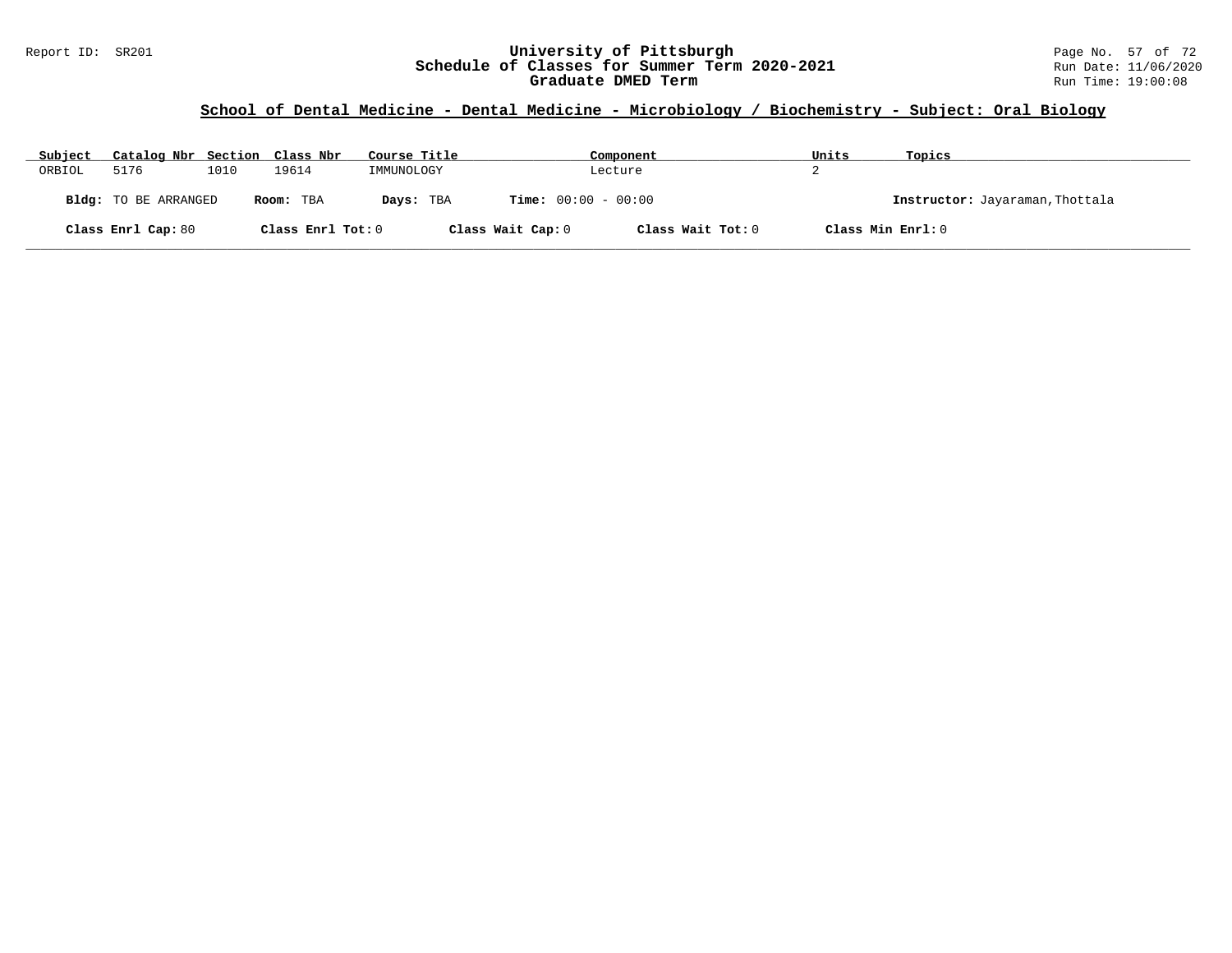### Report ID: SR201 **1988 Mage 10: SR201 University of Pittsburgh** Page No. 58 of 72<br>**Schedule of Classes for Summer Term 2020-2021** Run Date: 11/06/2020 **Schedule of Classes for Summer Term 2020-2021** Run Date: 11/06/2020 **Graduate DMED Term Run Time: 19:00:08** Run Time: 19:00:08

| Subject            | Catalog Nbr Section Class Nbr |            | Course Title                                                                                        | Component                                                                                                                      | Units<br>Topics                   |  |
|--------------------|-------------------------------|------------|-----------------------------------------------------------------------------------------------------|--------------------------------------------------------------------------------------------------------------------------------|-----------------------------------|--|
| 2013<br>ODO        | 1010                          | 11425      | GRADUATE ORTHODONTIC CLINIC 3 Clinical                                                              |                                                                                                                                | $\mathcal{L}$                     |  |
|                    | Bldg: TO BE ARRANGED          |            | Room: TBA $Days:$ TBA $Time: 00:00 - 00:00$                                                         |                                                                                                                                | Instructor: Petrone, Joseph F. A. |  |
|                    |                               |            |                                                                                                     | Class Enrl Cap: 10 $\qquad$ Class Enrl Tot: 0 $\qquad$ Class Wait Cap: 0 $\qquad$ Class Wait Tot: 0 $\qquad$ Class Min Enrl: 0 |                                   |  |
| 2016<br>ODO        |                               | 1010 11419 | GRADUATE ORTHODONTIC CLINIC 6 Clinical                                                              |                                                                                                                                | $\overline{3}$                    |  |
|                    | Bldg: TO BE ARRANGED          |            | Room: TBA $\rule{1em}{0.15mm}$ Days: TBA $\rule{1.15mm}]{0.15mm}$ Time: $0.000 - 0.0000$            |                                                                                                                                | Instructor: Petrone, Joseph F. A. |  |
|                    |                               |            |                                                                                                     | Class Enrl Cap: 10 Class Enrl Tot: 0 Class Wait Cap: 0 Class Wait Tot: 0 Class Min Enrl: 0                                     |                                   |  |
| 2027<br>ODO        |                               | 1070 14277 | CLINICAL PEDIATRIC ORTHO 3 Clinical                                                                 |                                                                                                                                | $\mathbf{1}$                      |  |
|                    | Bldg: TO BE ARRANGED          |            | Room: TBA $Days:$ TBA Time: $00:00 - 00:00$                                                         |                                                                                                                                | Instructor: Petrone, Joseph F. A. |  |
|                    | Class Enrl Cap: 3             |            | Class Enrl Tot: 0 Class Wait Cap: 0 Class Wait Tot: 0                                               |                                                                                                                                | Class Min Enrl: 0                 |  |
| 2033<br>ODO        | 1030                          |            | 11437 ADVANCED ORTHODONTIC CLINIC 3 Clinical                                                        |                                                                                                                                | $\overline{2}$                    |  |
|                    | Bldg: TO BE ARRANGED          |            | Room: TBA $Days:$ TBA $Time: 00:00 - 00:00$                                                         |                                                                                                                                | Instructor: Petrone, Joseph F. A. |  |
|                    |                               |            | Class Enrl Cap: 10 $\qquad$ Class Enrl Tot: 0 $\qquad$ Class Wait Cap: 0 $\qquad$ Class Wait Tot: 0 |                                                                                                                                | Class Min Enrl: 0                 |  |
| 2063<br>ODO        | 1010                          | 11416      | ORTHODONTICS SEMINAR 4 Seminar                                                                      |                                                                                                                                | $\mathbf{1}$                      |  |
|                    | Bldg: WEB Based Class         |            | Room: TBA $Days:$ TBA $Time: 00:00 - 00:00$                                                         |                                                                                                                                | Instructor: Petrone, Joseph F. A. |  |
|                    |                               |            | Class Enrl Cap: 10 Class Enrl Tot: 0 Class Wait Cap: 0 Class Wait Tot: 0                            |                                                                                                                                | Class Min Enri: 0                 |  |
| 2066<br>ODO        | 1010                          | 11421      | ORTHODONTICS SEMINAR 7 Seminar                                                                      |                                                                                                                                | $\mathbf{1}$                      |  |
|                    | Bldg: TO BE ARRANGED          |            | Room: TBA $Days:$ TBA $Time: 00:00 - 00:00$                                                         |                                                                                                                                | Instructor: Petrone, Joseph F. A. |  |
|                    |                               |            |                                                                                                     | Class Enrl Cap: 10 $\qquad$ Class Enrl Tot: 0 $\qquad$ Class Wait Cap: 0 $\qquad$ Class Wait Tot: 0                            | Class Min Enrl: 0                 |  |
| 2072<br><b>ODO</b> | 1010                          | 11414      | DENTOFACIAL PROGRAM 2 Seminar                                                                       |                                                                                                                                | $\mathbf{1}$                      |  |
|                    |                               |            | Bldg: WEB Based Class Room: TBA Days: TBA Time: 00:00 - 00:00                                       |                                                                                                                                | Instructor: Petrone, Joseph F. A. |  |
|                    |                               |            |                                                                                                     |                                                                                                                                | Costello, Bernard James           |  |
| Class Enrl Cap: 10 |                               |            | Class Enrl Tot: $0$ Class Wait Cap: $0$ Class Wait Tot: $0$                                         |                                                                                                                                | Class Min Enrl: 0                 |  |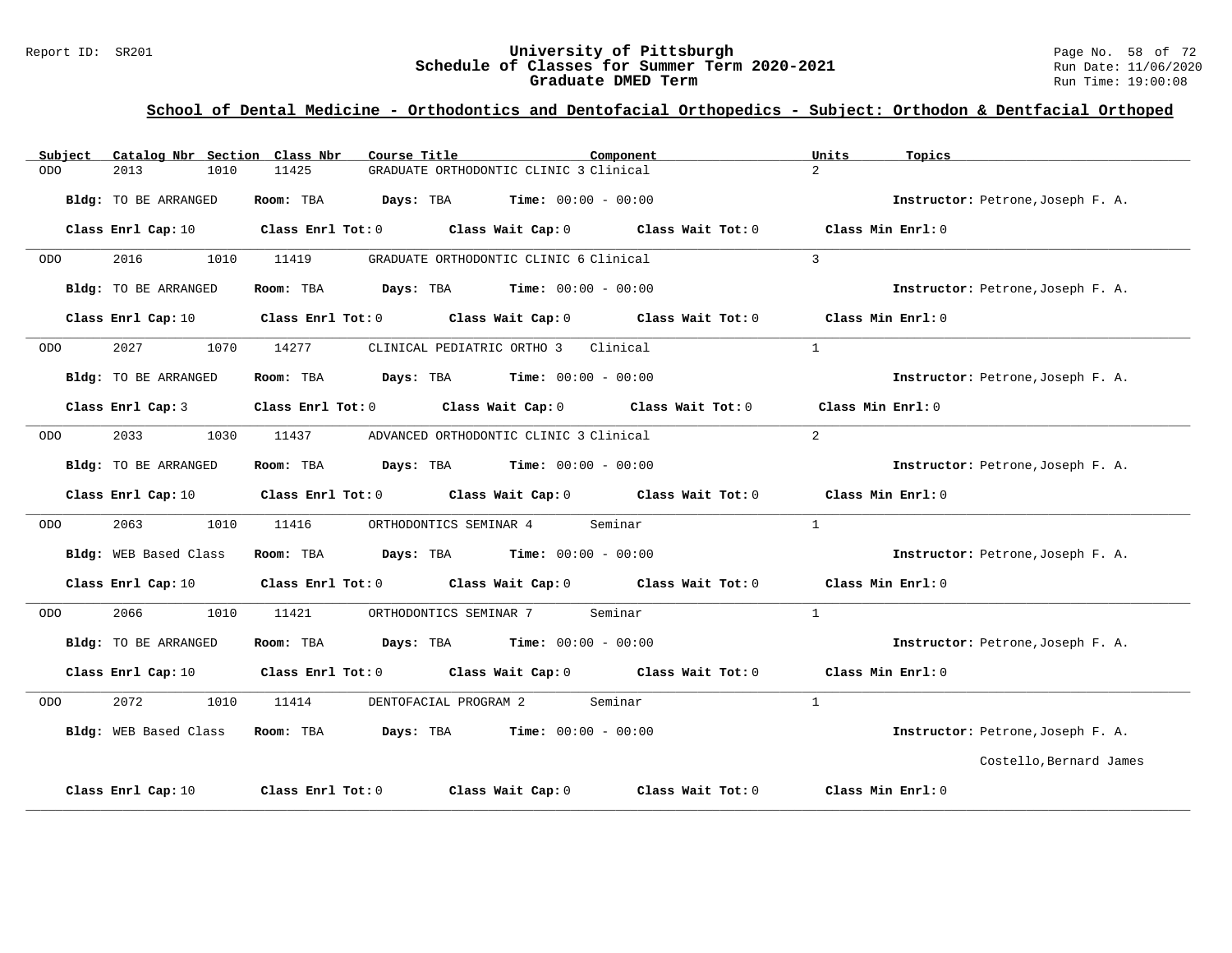#### Report ID: SR201 **University of Pittsburgh University of Pittsburgh** Page No. 59 of 72<br>**Schedule of Classes for Summer Term 2020-2021** Run Date: 11/06/2020 **Schedule of Classes for Summer Term 2020-2021** Run Date: 11/06/2020<br>Graduate DMED Term **2020-2021** Run Time: 19:00:08 **Graduate DMED Term**

| Catalog Nbr Section Class Nbr<br>Subject | Course Title                                                                                                                   | Component                    | Units<br>Topics                   |
|------------------------------------------|--------------------------------------------------------------------------------------------------------------------------------|------------------------------|-----------------------------------|
| 2075<br>1010<br><b>ODO</b>               | 11418<br>DENTOFACIAL PROGRAM 5                                                                                                 | Seminar                      | $\mathbf{1}$                      |
| Bldg: WEB Based Class                    | Room: TBA<br>Days: TBA                                                                                                         | <b>Time:</b> $00:00 - 00:00$ | Instructor: Petrone, Joseph F. A. |
|                                          |                                                                                                                                |                              | Costello, Bernard James           |
|                                          | Class Enrl Cap: 10 $\qquad$ Class Enrl Tot: 0 $\qquad$ Class Wait Cap: 0 $\qquad$ Class Wait Tot: 0 $\qquad$ Class Min Enrl: 0 |                              |                                   |
| 2083<br>1010<br>ODO                      | 11417<br>SCIENTIFIC ORTHODONTIC LIT 3 Seminar                                                                                  |                              | $\mathbf{1}$                      |
| Bldg: WEB Based Class                    | $\texttt{Days:}$ TBA $\texttt{Time:}$ 00:00 - 00:00<br>Room: TBA                                                               |                              | Instructor: Petrone, Joseph F. A. |
| Class Enrl Cap: 10                       | Class Enrl Tot: 0 Class Wait Cap: 0 Class Wait Tot: 0                                                                          |                              | Class Min Enrl: 0                 |
| 2131<br>1010<br>ODO.                     | 11438<br>INTRO TO ORTHO RESEARCH 1                                                                                             | Seminar                      | $\mathbf{1}$                      |
| Bldg: WEB Based Class                    | Room: TBA<br><b>Days:</b> TBA <b>Time:</b> $00:00 - 00:00$                                                                     |                              | Instructor: Petrone, Joseph F. A. |
|                                          | Class Enrl Cap: 35 Class Enrl Tot: 0 Class Wait Cap: 0 Class Wait Tot: 0                                                       |                              | Class Min Enrl: 0                 |
| 2132<br>1010<br>ODO                      | 11439<br>INTRO TO ORTHO RESEARCH 2                                                                                             | Seminar                      | $\mathbf{1}$                      |
| Bldg: TO BE ARRANGED                     | <b>Days:</b> TBA <b>Time:</b> $00:00 - 00:00$<br>Room: TBA                                                                     |                              | Instructor: Petrone, Joseph F. A. |
| Class Enrl Cap: 35                       | Class Enrl Tot: $0$ Class Wait Cap: $0$ Class Wait Tot: $0$                                                                    |                              | Class Min Enrl: 0                 |
| 2133<br>1010<br>ODO                      | 11420<br>INTRO TO ORTHO RESEARCH 3                                                                                             | Lecture                      | $\mathbf{1}$                      |
| Bldg: WEB Based Class                    | <b>Days:</b> TBA <b>Time:</b> $00:00 - 00:00$<br>Room: TBA                                                                     |                              | Instructor: Petrone, Joseph F. A. |
| Class Enrl Cap: 10                       | Class Enrl Tot: $0$ Class Wait Cap: $0$ Class Wait Tot: $0$                                                                    |                              | Class Min Enrl: 0                 |
| 2134<br>1010<br><b>ODO</b>               | 11440<br>INTRO TO ORTHO RESEARCH 4                                                                                             | Lecture                      | $\mathbf{1}$                      |
| Bldg: TO BE ARRANGED                     | Room: TBA<br><b>Days:</b> TBA <b>Time:</b> $00:00 - 00:00$                                                                     |                              | Instructor: Petrone, Joseph F. A. |
| Class Enrl Cap: 35                       | Class Enrl Tot: $0$ Class Wait Cap: $0$ Class Wait Tot: $0$                                                                    |                              | Class Min Enrl: 0                 |
| 2135<br>1010<br><b>ODO</b>               | 11441<br>INTRO TO ORTHO RESEARCH 5                                                                                             | Lecture                      | $\mathbf{1}$                      |
| <b>Bldg:</b> TO BE ARRANGED              | Room: TBA $Days: TBA$ Time: $00:00 - 00:00$                                                                                    |                              | Instructor: Petrone, Joseph F. A. |
| Class Enrl Cap: 35                       | Class Enrl Tot: 0 Class Wait Cap: 0                                                                                            | Class Wait Tot: 0            | Class Min Enrl: 0                 |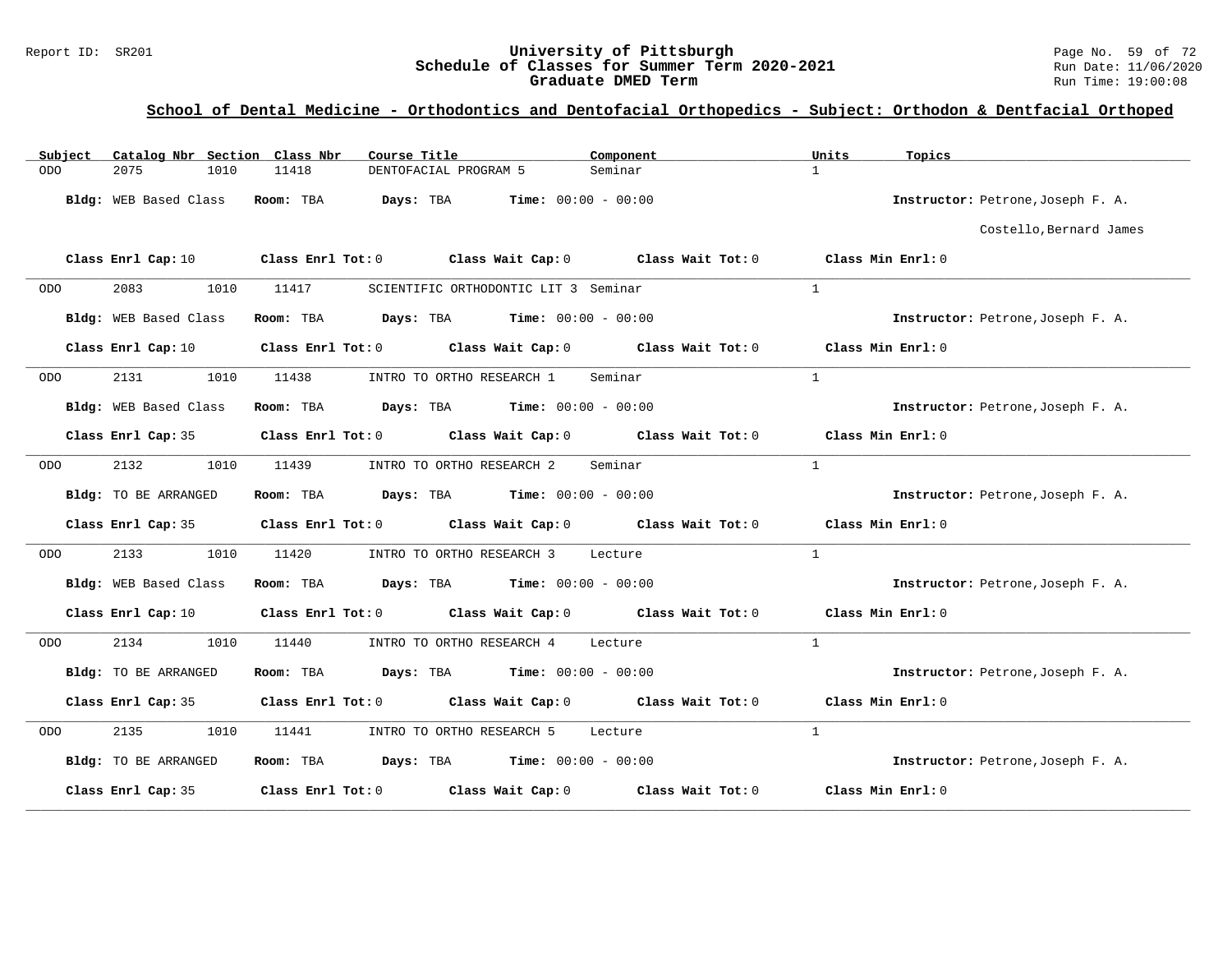### Report ID: SR201 **University of Pittsburgh University of Pittsburgh** Page No. 60 of 72<br>**Schedule of Classes for Summer Term 2020-2021** Run Date: 11/06/2020 **Schedule of Classes for Summer Term 2020-2021** Run Date: 11/06/2020 **Graduate DMED Term Run Time: 19:00:08** Run Time: 19:00:08

| Subject    | Catalog Nbr Section Class Nbr |      |                     | Course Title                         |                              | Component           | Units               | Topics                             |
|------------|-------------------------------|------|---------------------|--------------------------------------|------------------------------|---------------------|---------------------|------------------------------------|
| ODO        | 2410                          | 1010 | 19812               | AMER BOARD ORTHO PREP CRSE 2 Lecture |                              |                     |                     |                                    |
|            | <b>Bldg:</b> TO BE ARRANGED   |      | Room: TBA           | Days: TBA                            | <b>Time:</b> $00:00 - 00:00$ |                     |                     | Instructor: Buzzatto, John Francis |
|            | Class Enrl Cap: 35            |      | Class Enrl Tot: $0$ | Class Wait Cap: 0                    |                              | Class Wait $Tot: 0$ | Class Min Enrl: 0   |                                    |
| <b>ODO</b> | 2502                          | 1100 | 19893               | EARLY AGE ORTHO TREATMENT 2          |                              | Seminar             | 0.5                 |                                    |
|            | Bldg: TO BE ARRANGED          |      | Room: TBA           | Days: TBA                            | <b>Time:</b> $00:00 - 00:00$ |                     |                     | Instructor: Doerfler, Richard J    |
|            | Class Enrl Cap: 35            |      | Class Enrl Tot: 0   | Class Wait Cap: 0                    |                              | Class Wait $Tot: 0$ | Class Min $Enrl: 0$ |                                    |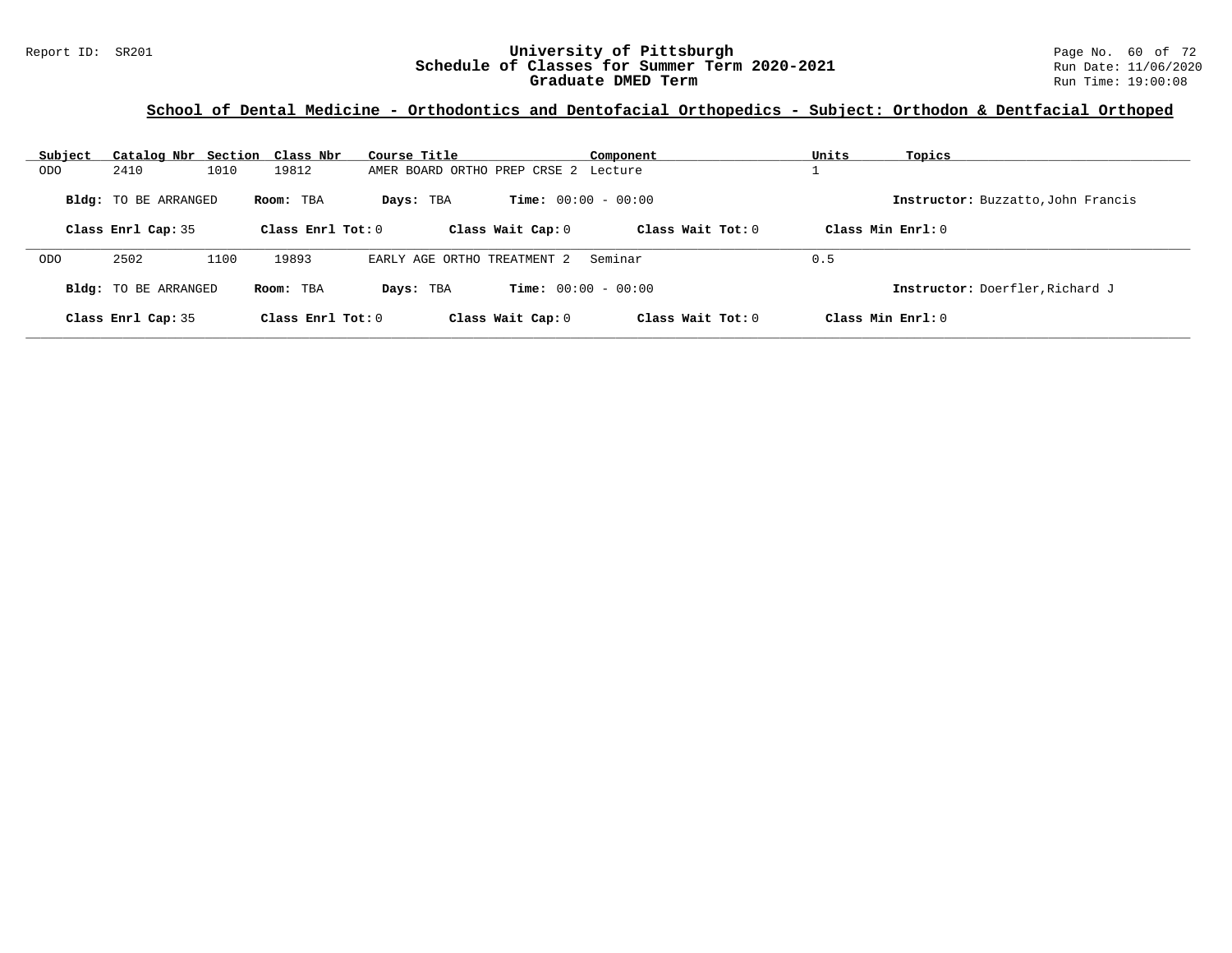### Report ID: SR201 **University of Pittsburgh** Page No. 61 of 72 **Schedule of Classes for Summer Term 2020-2021** Run Date: 11/06/2020 **Graduate DMED Term Run Time: 19:00:08** Run Time: 19:00:08

# **School of Dental Medicine - Pediatric Dentistry - Subject: Pediatric Dentistry**

| Subject |                      | Catalog Nbr Section Class Nbr | Course Title                          | Component                    | Units               | Topics                        |
|---------|----------------------|-------------------------------|---------------------------------------|------------------------------|---------------------|-------------------------------|
| PEDENT  | 2040                 | 1010<br>11382                 | GRAD PEDIATRIC DENT CLINIC 4 Clinical |                              |                     |                               |
|         | Bldg: TO BE ARRANGED | Room: TBA                     | Days: TBA                             | <b>Time:</b> $00:00 - 00:00$ |                     | Instructor: Studen, Deborah A |
|         | Class Enrl Cap: 10   | Class Enrl Tot: $0$           | Class Wait Cap: 0                     |                              | Class Wait $Tot: 0$ | Class Min Enrl: 0             |
| PEDENT  | 2140                 | 11385<br>1010                 | GRAD PEDIATRIC DENT SEM 4             | Seminar                      |                     |                               |
|         | Bldg: TO BE ARRANGED | Room: TBA                     | Days: TBA                             | <b>Time:</b> $00:00 - 00:00$ |                     | Instructor: Studen, Deborah A |
|         | Class Enrl Cap: 10   | Class Enrl Tot: $0$           | Class Wait Cap: 0                     |                              | Class Wait $Tot: 0$ | Class Min $Err1:0$            |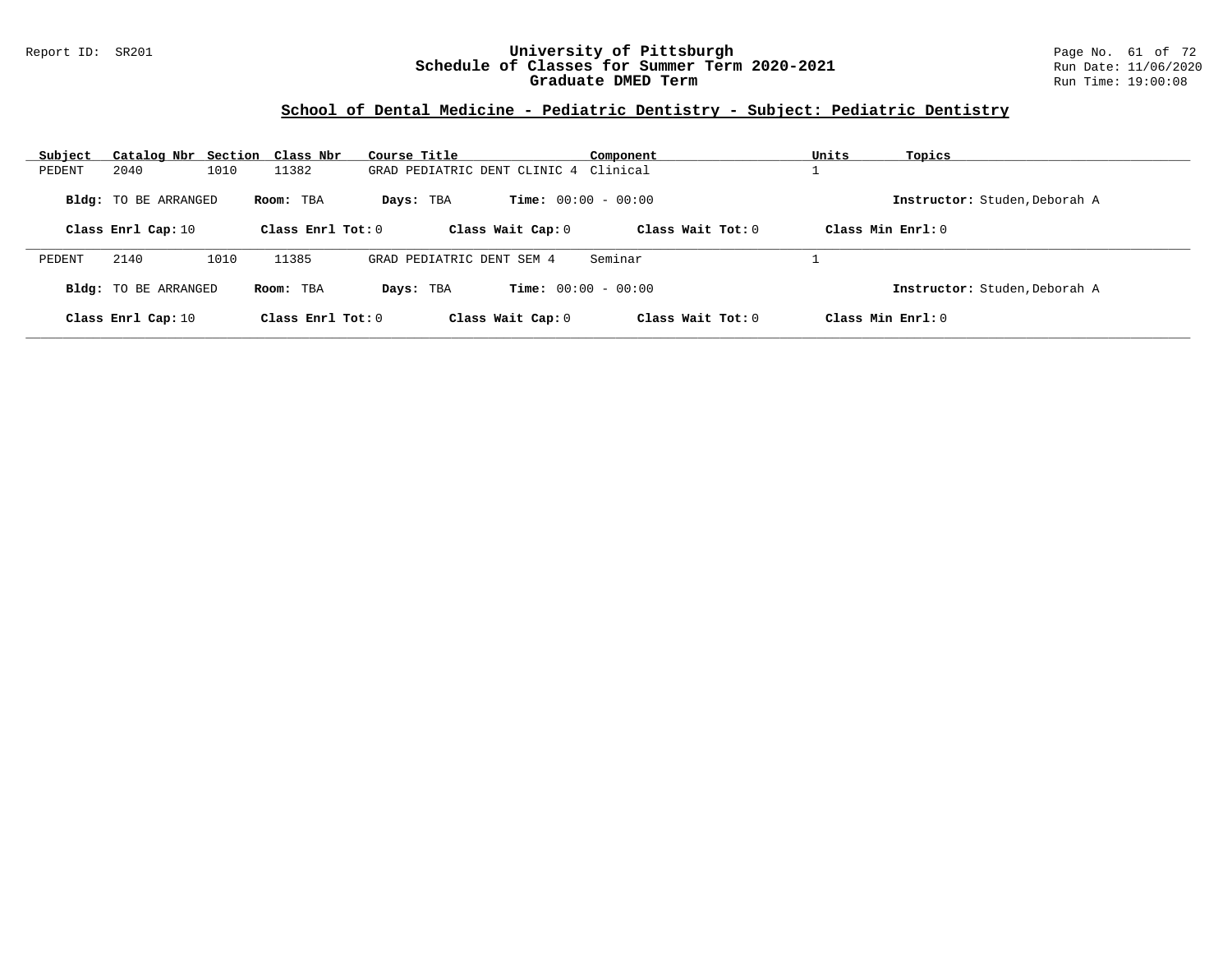### Report ID: SR201 **University of Pittsburgh** Page No. 62 of 72 **Schedule of Classes for Summer Term 2020-2021** Run Date: 11/06/2020 **Graduate DMED Term Run Time: 19:00:08** Run Time: 19:00:08

### **School of Dental Medicine - Periodontics - Subject: Periodontics**

| Subject | Catalog Nbr Section Class Nbr |      |                   | Course Title |                              | Component         | Units             | Topics                     |
|---------|-------------------------------|------|-------------------|--------------|------------------------------|-------------------|-------------------|----------------------------|
| PERIO   | 2280                          | 1010 | 11370             | SPECIAL WORK |                              | Clinical          | $1 - 3$           |                            |
|         | Bldg: TO BE ARRANGED          |      | Room: TBA         | Days: TBA    | <b>Time:</b> $00:00 - 00:00$ |                   |                   | Instructor: Famili, Pouran |
|         | Class Enrl Cap: 10            |      | Class Enrl Tot: 0 |              | Class Wait Cap: 0            | Class Wait Tot: 0 | Class Min Enrl: 0 |                            |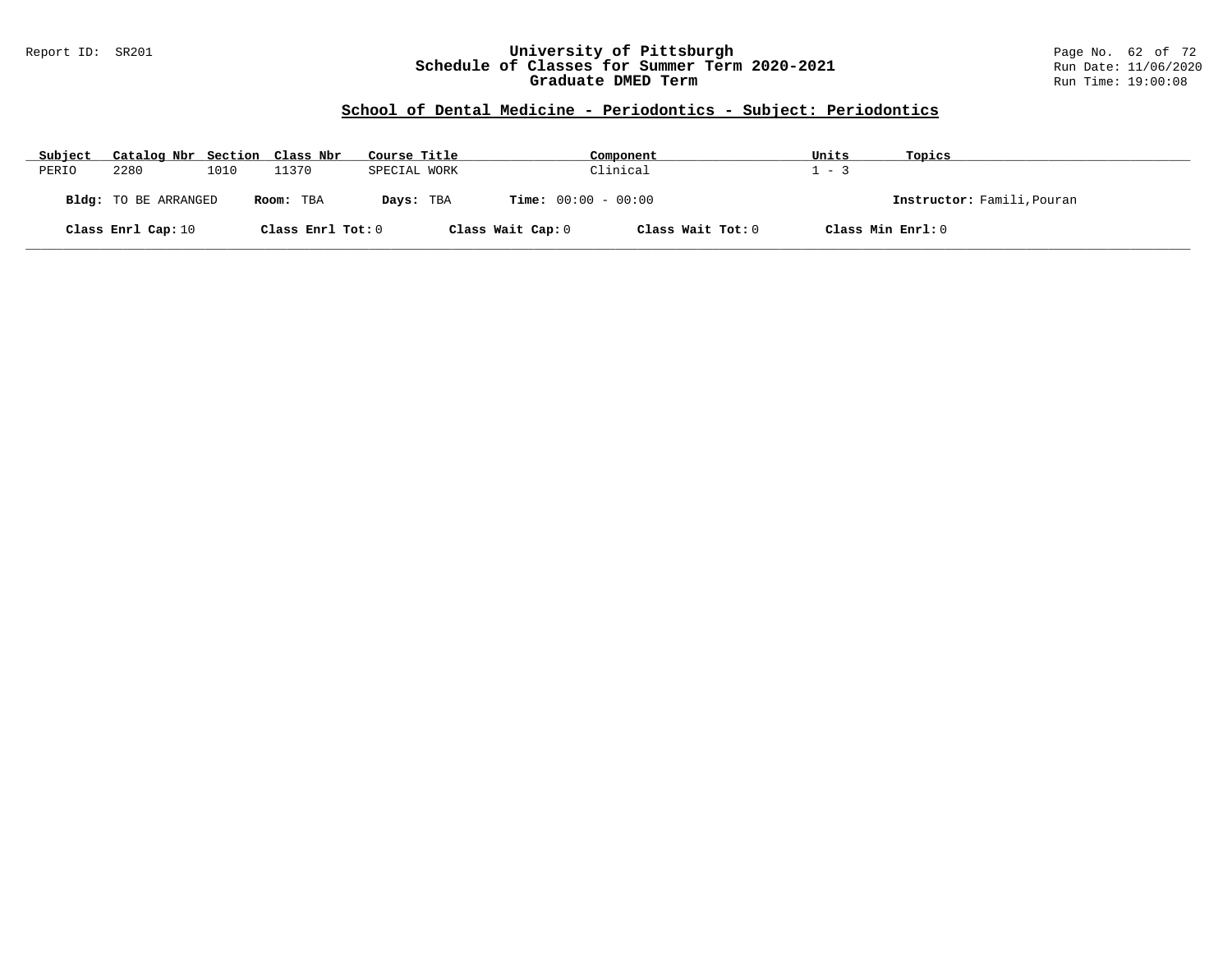### Report ID: SR201 **University of Pittsburgh** Page No. 63 of 72 **Schedule of Classes for Summer Term 2020-2021** Run Date: 11/06/2020 **Graduate DMED Term Run Time: 19:00:08** Run Time: 19:00:08

# **School of Dental Medicine - Prosthodontics - Subject: Prosthodontics**

| Catalog Nbr Section Class Nbr<br>Subject | Course Title                                    | Component                               | Units<br>Topics                  |
|------------------------------------------|-------------------------------------------------|-----------------------------------------|----------------------------------|
| 1010<br>PROSTH<br>2090                   | 19862<br>ADVANCED PROSTHODONTICS 3              | Clinical                                | $\overline{a}$                   |
| Bldg: TO BE ARRANGED                     | Room: TBA<br>Days: TBA                          | $Time: 00:00 - 00:00$                   | Instructor: Kunkel, Thomas Craig |
| Class Enrl Cap: 35                       | Class Enrl Tot: 0<br>Class Wait Cap: 0          | Class Wait Tot: 0                       | Class Min Enrl: 0                |
| 2090<br>1020<br>PROSTH                   | 20038<br>ADVANCED PROSTHODONTICS 3              | Clinical                                | 2                                |
| Bldg: TO BE ARRANGED                     | $Time: 00:00 - 00:00$<br>Room: TBA<br>Days: TBA |                                         | Instructor: Staff                |
| Class Enrl Cap: 35                       | Class Enrl Tot: 0                               | Class Wait Cap: $0$ Class Wait Tot: $0$ | Class Min Enrl: 0                |
| 1010<br>2210<br>PROSTH                   | SPECIAL PROSTHODONTICS CLINIC Clinical<br>11353 |                                         | $1 - 9$                          |
| Bldg: TO BE ARRANGED                     | $Time: 00:00 - 00:00$<br>Days: TBA<br>Room: TBA |                                         | Instructor: Kunkel, Thomas Craig |
| Class Enrl Cap: 15                       | Class Enrl Tot: 0<br>Class Wait Cap: 0          | Class Wait Tot: 0                       | Class Min Enrl: 0                |
| 1700<br>PROSTH<br>5915                   | 18020<br>DENTAL IMPLANT SELECTIVE               | Clinical                                | $\mathbf{1}$                     |
| Bldg: TO BE ARRANGED                     | Room: TBA<br>Days: TBA                          | $Time: 00:00 - 00:00$                   | Instructor: Kukunas, Steve J     |
| Class Enrl Cap: 7                        | Class Enrl Tot: 0<br>Class Wait Cap: 0          | Class Wait Tot: 0                       | Class Min Enrl: 0                |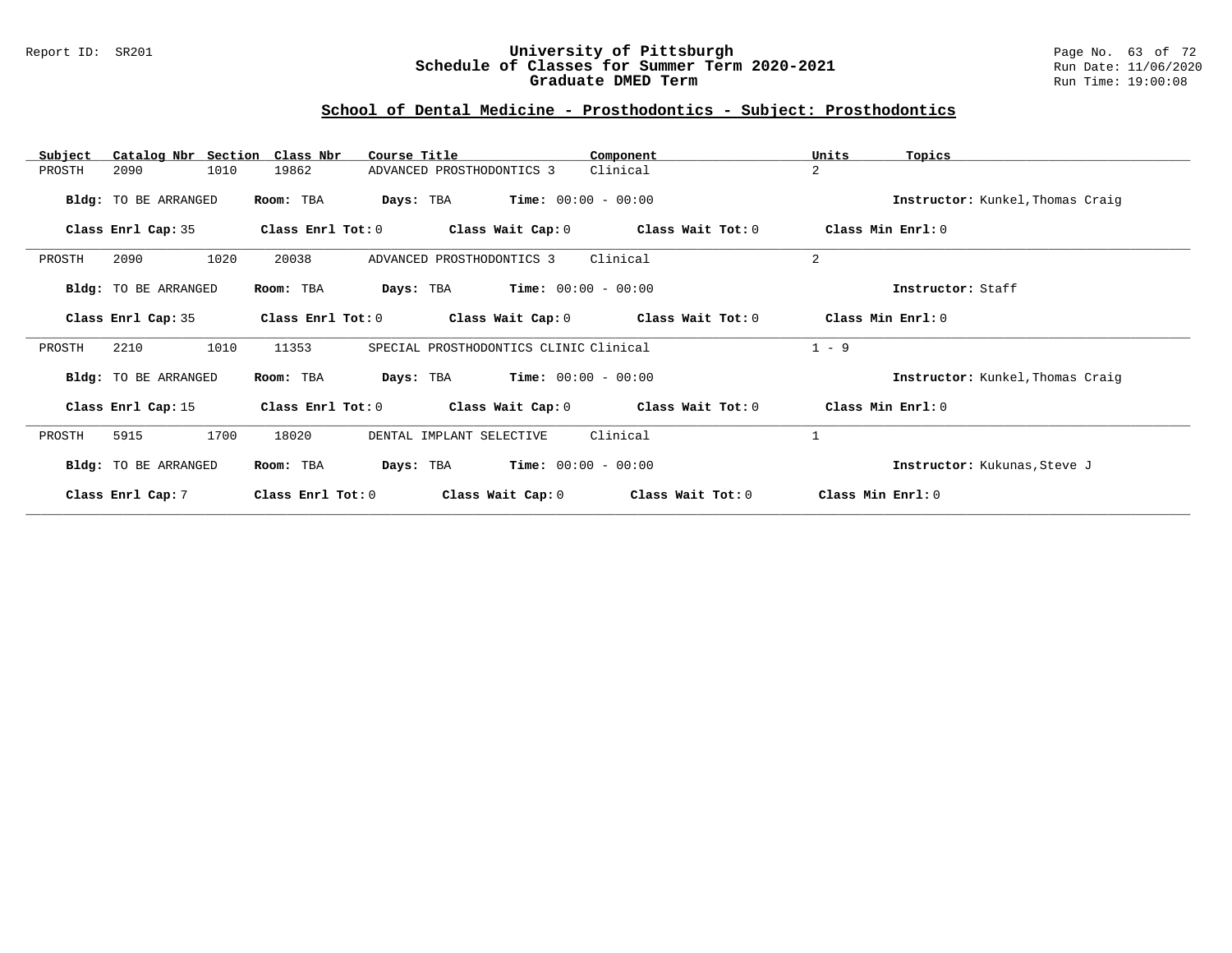#### Report ID: SR201 **University of Pittsburgh** Page No. 64 of 72 **Schedule of Classes for Summer Term 2020-2021** Run Date: 11/06/2020 **Graduate DMED Term Run Time: 19:00:08** Run Time: 19:00:08

# **School of Dental Medicine - Restorative Dentistry - Subject: Endodontics**

| Subject      | Catalog Nbr Section Class Nbr | Course Title                                                                                                                   | Component                       | Units<br>Topics            |
|--------------|-------------------------------|--------------------------------------------------------------------------------------------------------------------------------|---------------------------------|----------------------------|
| <b>ENDOD</b> | 2043<br>1030                  | 11356                                                                                                                          | ENDODONTIC SURGERY 3<br>Seminar | $\mathbf{1}$               |
|              | Bldg: WEB Based Class         | Room: TBA $Days:$ TBA $Time: 00:00 - 00:00$                                                                                    |                                 | Instructor: Ray, Herbert L |
|              |                               | Class Enrl Cap: 20 Class Enrl Tot: 0 Class Wait Cap: 0 Class Wait Tot: 0 Class Min Enrl: 0                                     |                                 |                            |
| ENDOD        |                               | 2131 1050 15514 ENDODONTOLOGY                                                                                                  | Lecture                         | $2^{1}$                    |
|              | Bldg: TO BE ARRANGED          | Room: TBA $Days:$ TBA $Time: 00:00 - 00:00$                                                                                    |                                 | Instructor: Ray, Herbert L |
|              |                               | Class Enrl Cap: 10 Class Enrl Tot: 0 Class Wait Cap: 0 Class Wait Tot: 0 Class Min Enrl: 0                                     |                                 |                            |
| ENDOD        |                               | 2281 1050 15516 CASE PRESENTATION Lecture                                                                                      |                                 | 2                          |
|              | Bldg: TO BE ARRANGED          | Room: TBA $Days:$ TBA Time: $00:00 - 00:00$                                                                                    |                                 | Instructor: Ray, Herbert L |
|              |                               | Class Enrl Cap: 10 $\qquad$ Class Enrl Tot: 0 $\qquad$ Class Wait Cap: 0 $\qquad$ Class Wait Tot: 0 $\qquad$ Class Min Enrl: 0 |                                 |                            |
| ENDOD        |                               | 2301 1050 15518 TOPICAL LITERATURE Lecture                                                                                     |                                 | 1.5                        |
|              | Bldg: TO BE ARRANGED          | Room: TBA $Days:$ TBA $Time: 00:00 - 00:00$                                                                                    |                                 | Instructor: Ray, Herbert L |
|              |                               | Class Enrl Cap: 10 $\qquad$ Class Enrl Tot: 0 $\qquad$ Class Wait Cap: 0 $\qquad$ Class Wait Tot: 0 $\qquad$ Class Min Enrl: 0 |                                 |                            |
| ENDOD        | 2410 1050 15520               |                                                                                                                                | CURRENT LITERATURE Lecture      | 2                          |
|              | Bldg: TO BE ARRANGED          | Room: TBA $Days:$ TBA $Time: 00:00 - 00:00$                                                                                    |                                 | Instructor: Ray, Herbert L |
|              |                               | Class Enrl Cap: 10 Class Enrl Tot: 0 Class Wait Cap: 0 Class Wait Tot: 0                                                       |                                 | Class Min Enrl: 0          |
| ENDOD        | 2520                          | 1050 15524 CLINICAL TREATMENT Lecture                                                                                          |                                 | $\mathbf{3}$               |
|              | Bldg: TO BE ARRANGED          | Room: TBA $Days:$ TBA $Time: 00:00 - 00:00$                                                                                    |                                 | Instructor: Ray, Herbert L |
|              |                               | Class Enrl Cap: 10 Class Enrl Tot: 0 Class Wait Cap: 0 Class Wait Tot: 0 Class Min Enrl: 0                                     |                                 |                            |
| ENDOD        |                               | 2620 1050 15527 CLINICAL CONCEPTS ENDODONTICS Lecture                                                                          |                                 | 1.5                        |
|              | Bldg: TO BE ARRANGED          | Room: TBA $Days:$ TBA $Time: 00:00 - 00:00$                                                                                    |                                 | Instructor: Ray, Herbert L |
|              |                               | Class Enrl Cap: 10 Class Enrl Tot: 0 Class Wait Cap: 0 Class Wait Tot: 0                                                       |                                 | Class Min Enrl: 0          |
| ENDOD        | 2921<br>1050                  | 15513                                                                                                                          | ENDODONTIC SURGERY Lecture      | 2                          |
|              | Bldg: TO BE ARRANGED          | Room: TBA $Days:$ TBA Time: $00:00 - 00:00$                                                                                    |                                 | Instructor: Ray, Herbert L |
|              |                               | Class Enrl Cap: 10 $\qquad$ Class Enrl Tot: 0 $\qquad$ Class Wait Cap: 0 $\qquad$ Class Wait Tot: 0                            |                                 | Class Min Enrl: 0          |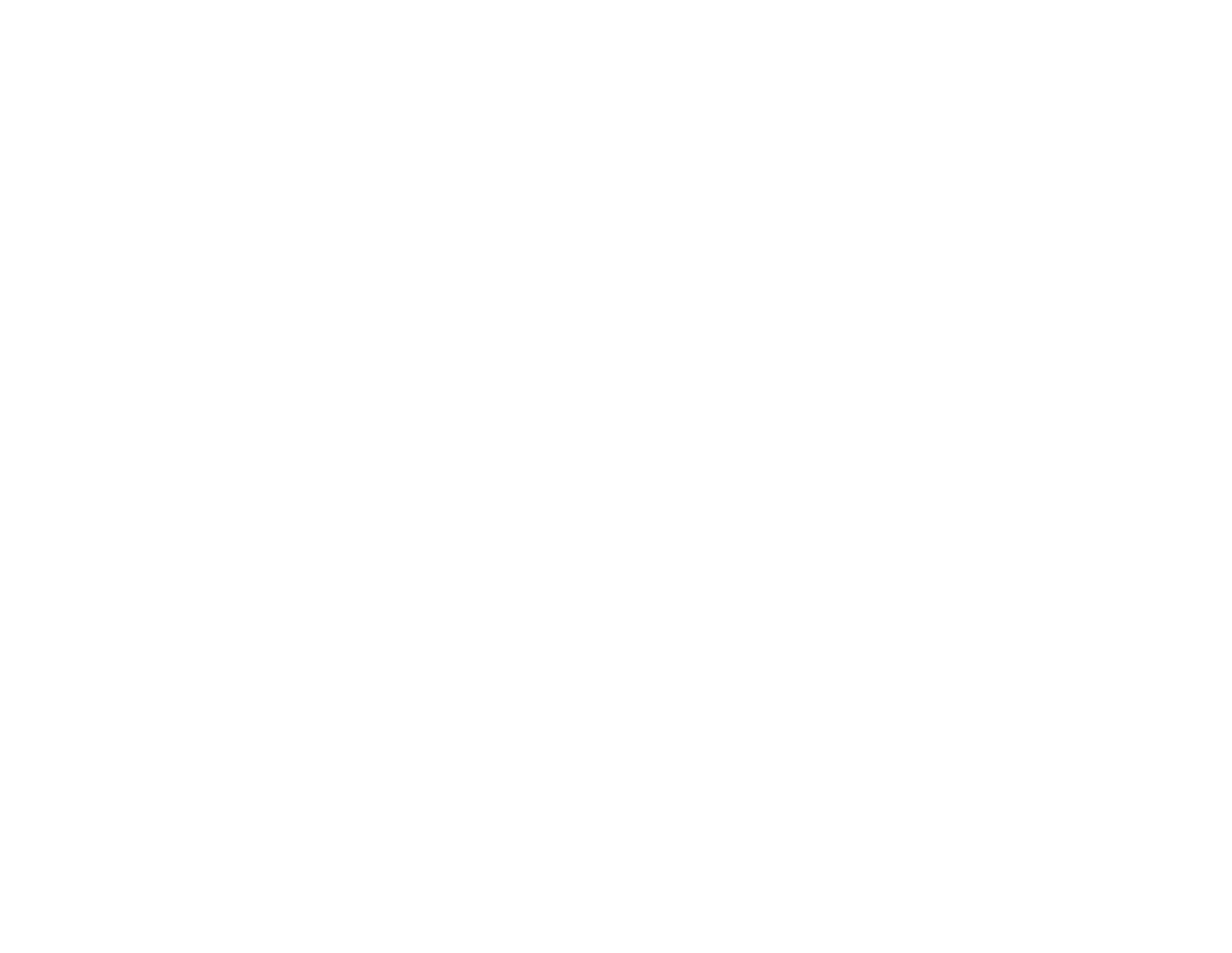#### Report ID: SR201 **University of Pittsburgh** Page No. 66 of 72 **Schedule of Classes for Summer Term 2020-2021** Run Date: 11/06/2020 **Summer Term** Run Time: 19:00:08

# **School of Dental Medicine - School of Dental Medicine - Subject: Oral Biology**

| Subject | Catalog Nbr Section Class Nbr |      |                   | Course Title | Component                                     | Units | Topics            |  |
|---------|-------------------------------|------|-------------------|--------------|-----------------------------------------------|-------|-------------------|--|
| ORBIOL  | 3999                          | 1010 | 18193             |              | FULL-TIME DISSERTATION CREDITSThesis Research | - 9   |                   |  |
|         | <b>Bldg:</b> TO BE ARRANGED   |      | Room: TBA         | Days: TBA    | <b>Time:</b> $00:00 - 00:00$                  |       | Instructor: Staff |  |
|         | Class Enrl Cap: 35            |      | Class Enrl Tot: 0 |              | Class Wait Tot: 0<br>Class Wait Cap: 0        |       | Class Min Enrl: 0 |  |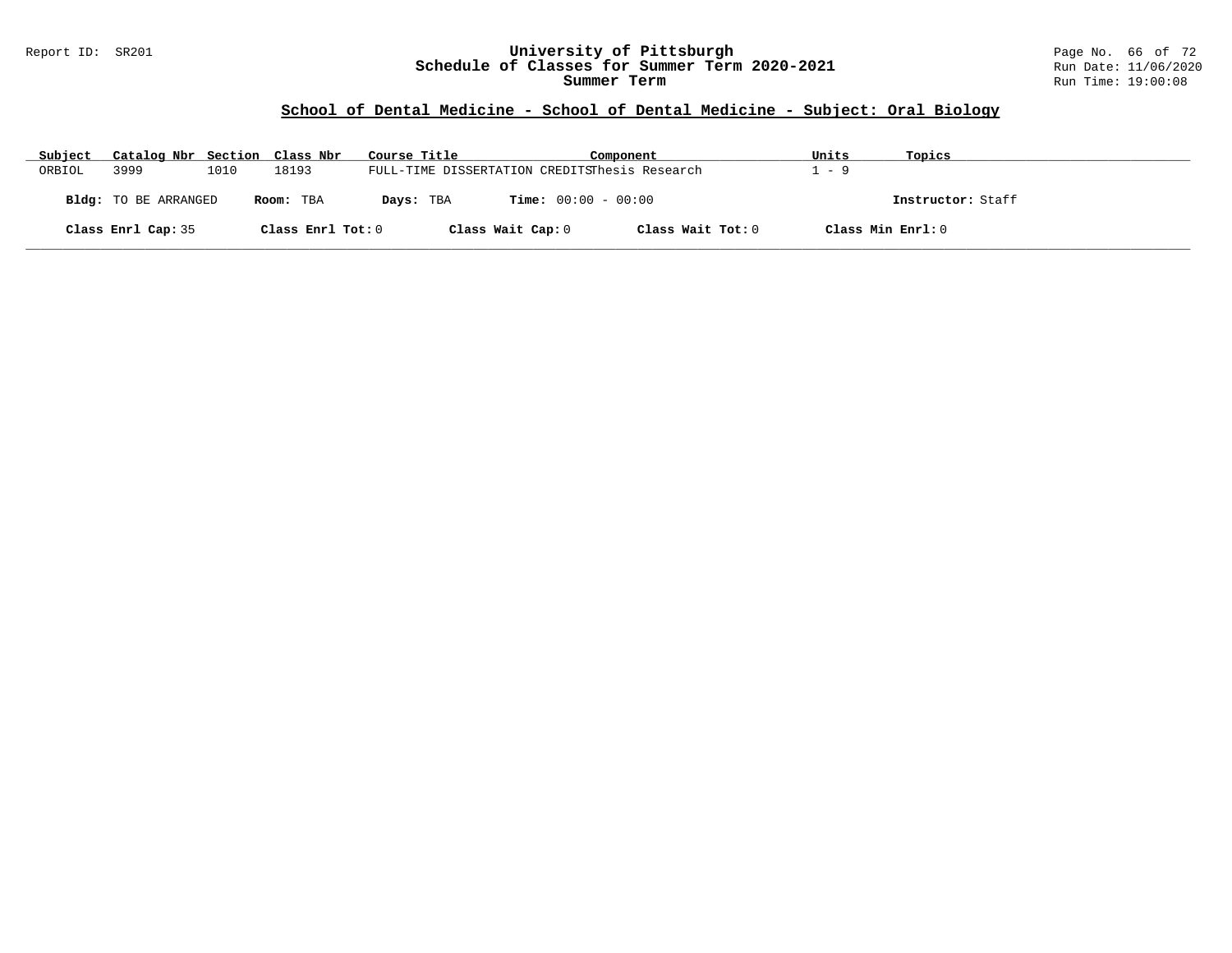#### Report ID: SR201 **University of Pittsburgh** Page No. 67 of 72 **Schedule of Classes for Summer Term 2020-2021** Run Date: 11/06/2020 **Summer Term** Run Time: 19:00:08

# **School of Dental Medicine - Dental Hygiene - Subject: Dental Hygiene**

| Subject       | Catalog Nbr Section         | Class Nbr         | Course Title               |                                                | Component                                                                                                                                      | Units    | Topics                              |
|---------------|-----------------------------|-------------------|----------------------------|------------------------------------------------|------------------------------------------------------------------------------------------------------------------------------------------------|----------|-------------------------------------|
| <b>DENHYG</b> | 1000<br>1010                | 11368             |                            | FULL-TIME DENTAL HYGIENE STUDYDirected Studies |                                                                                                                                                | $\Omega$ |                                     |
|               | Bldg: TO BE ARRANGED        | Room: TBA         | Days: TBA                  | <b>Time:</b> $00:00 - 00:00$                   |                                                                                                                                                |          | Instructor: Wagner, Kelly R         |
|               | Class Enrl Cap: 15          | Class Enrl Tot: 0 |                            | Class Wait Cap: 10                             | Class Wait Tot: 0                                                                                                                              |          | Class Min Enrl: 0                   |
|               |                             |                   |                            |                                                | <b></b> This class has an additional fee. For more information go to <a <="" href="http://www.registrar.pitt.edu" td=""><td></td><td></td></a> |          |                                     |
|               |                             |                   |                            |                                                | target="_blank">http://www.registrar.pitt.edu/, and click on Faculty and Staff, then Course and Class.                                         |          |                                     |
| DENHYG        | 1077<br>1020                | 11375             | DIRECTED STUDY             |                                                | Directed Studies                                                                                                                               | $1 - 3$  |                                     |
|               | Bldg: TO BE ARRANGED        | Room: TBA         | Days: TBA                  | <b>Time:</b> $00:00 - 00:00$                   |                                                                                                                                                |          | Instructor: Wagner, Kelly R         |
|               | Class Enrl Cap: 10          | Class Enrl Tot: 0 |                            | Class Wait Cap: 10                             | Class Wait Tot: 0                                                                                                                              |          | Class Min Enrl: 0                   |
| DENHYG        | 1370<br>1010                | 11362             |                            | INTRO TO CLINICAL PERIODONTICSLecture          |                                                                                                                                                | 3        |                                     |
|               | Bldg: TO BE ARRANGED        | Room: TBA         | Days: F                    | <b>Time:</b> $09:00 - 11:50$                   |                                                                                                                                                |          | Instructor: Seyedain, S. Ali        |
|               | Class Enrl Cap: 40          | Class Enrl Tot: 0 |                            | Class Wait Cap: 20                             | Class Wait Tot: 0                                                                                                                              |          | Class Min Enrl: 0                   |
| DENHYG        | 1010<br>1372                | 11360             | GENERAL AND ORAL PATHOLOGY |                                                | Lecture                                                                                                                                        | 3        |                                     |
|               | Bldg: TO BE ARRANGED        | Room: TBA         | Days: WTh                  | <b>Time:</b> $08:00 - 09:50$                   |                                                                                                                                                |          | Instructor: Bilodeau, Elizabeth Ann |
|               | Class Enrl Cap: 40          | Class Enrl Tot: 0 |                            | Class Wait Cap: 20                             | Class Wait Tot: 0                                                                                                                              |          | Class Min $Enr1: 0$                 |
| <b>DENHYG</b> | 1373<br>1010                | 11361             | BIOLOGICAL SCIENCES 3      |                                                | Lecture                                                                                                                                        | 3        |                                     |
|               | Bldg: TO BE ARRANGED        | Room: TBA         | Days: F                    | Time: $13:00 - 13:50$                          |                                                                                                                                                |          | Instructor: Baker, Natasha          |
|               | Bldg: TO BE ARRANGED        | Room: TBA         | Days: Th                   | <b>Time:</b> $10:00 - 11:50$                   |                                                                                                                                                |          | Instructor: Baker, Natasha          |
|               | Class Enrl Cap: 40          | Class Enrl Tot: 0 |                            | Class Wait Cap: 20                             | Class Wait Tot: 0                                                                                                                              |          | Class Min Enrl: 0                   |
| <b>DENHYG</b> | 1375<br>1010                | 11373             |                            | ANESTHESIA FOR DENT HYGIENISTSLecture          |                                                                                                                                                | 2        |                                     |
|               | <b>Bldg:</b> TO BE ARRANGED | Room: TBA         | Days: Th                   | <b>Time:</b> $13:00 - 14:50$                   |                                                                                                                                                |          | Instructor: Cooke, Matthew Robert   |
|               |                             |                   |                            |                                                |                                                                                                                                                |          | Kieffer, Candice                    |
|               | Class Enrl Cap: 40          | Class Enrl Tot: 0 |                            | Class Wait Cap: 20                             | Class Wait Tot: 0                                                                                                                              |          | Class Min Enrl: 0                   |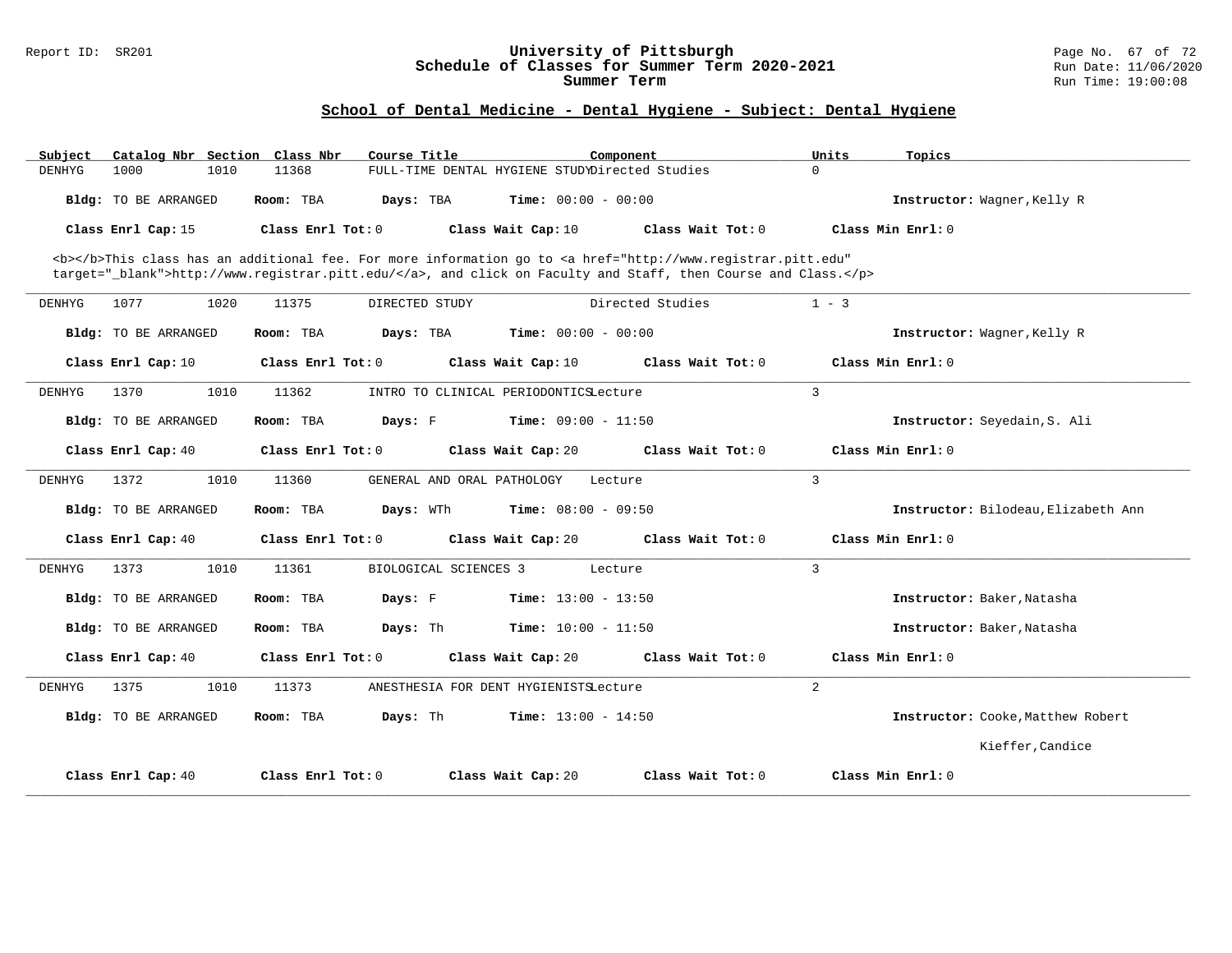#### Report ID: SR201 **University of Pittsburgh** Page No. 68 of 72 **Schedule of Classes for Summer Term 2020-2021** Run Date: 11/06/2020 **Summer Term** Run Time: 19:00:08

# **School of Dental Medicine - Dental Hygiene - Subject: Dental Hygiene**

| Subject | Catalog Nbr Section         | Class Nbr<br>Course Title | Component                                                                |                | Units<br>Topics                  |
|---------|-----------------------------|---------------------------|--------------------------------------------------------------------------|----------------|----------------------------------|
| DENHYG  | 1377<br>1010                | 11364                     | Seminar<br>DENTAL HYGIENE SEMINAR 2                                      | $\mathbf{1}$   |                                  |
|         | Bldg: TO BE ARRANGED        | Room: TBA                 | <b>Days:</b> W <b>Time:</b> $10:00 - 11:50$                              |                | Instructor: Mahan, Faith M       |
|         | Class Enrl Cap: 35          | Class Enrl Tot: 0         | Class Wait Cap: 20 Class Wait Tot: 0                                     |                | Class Min Enrl: 0                |
| DENHYG  | 1379<br>1010                | 11363                     | Clinical<br>DENTAL HYGIENE CLINIC 2                                      | $\overline{3}$ |                                  |
|         | Bldg: TO BE ARRANGED        | Room: TBA<br>Days: MTu    | $Time: 09:00 - 11:50$                                                    |                | Instructor: Mahan, Faith M       |
|         | <b>Bldg:</b> TO BE ARRANGED | Room: TBA                 | <b>Days:</b> MTu <b>Time:</b> $13:00 - 16:30$                            |                | Instructor: Mahan, Faith M       |
|         | Class Enrl Cap: 50          |                           | Class Enrl Tot: 0 Class Wait Cap: 20 Class Wait Tot: 0                   |                | Class Min Enrl: 0                |
| DENHYG  | 1547<br>1040                | 11454                     | DENTAL HYGIENE SEMINAR 4<br>Seminar                                      | $\mathbf{1}$   |                                  |
|         | Bldg: TO BE ARRANGED        | Room: TBA                 | <b>Days:</b> TBA <b>Time:</b> $00:00 - 00:00$                            |                | Instructor: Lillios, Elizabeth N |
|         | Class Enrl Cap: 10          |                           | Class Enrl Tot: $0$ Class Wait Cap: $10$ Class Wait Tot: $0$             |                | Class Min Enrl: 0                |
| DENHYG  | 1010<br>1689                | 11411                     | ADV CLINCAL DENT HYGIENE PRACTClinical                                   | $\overline{2}$ |                                  |
|         | Bldg: TO BE ARRANGED        | Days: ThF<br>Room: TBA    | $Time: 09:00 - 11:50$                                                    |                | Instructor: Lillios, Elizabeth N |
|         | Bldg: TO BE ARRANGED        | Room: TBA                 | <b>Days:</b> ThF <b>Time:</b> $13:00 - 16:30$                            |                | Instructor: Lillios, Elizabeth N |
|         | Class Enrl Cap: 50          |                           | Class Enrl Tot: 0 Class Wait Cap: 20 Class Wait Tot: 0                   |                | Class Min Enrl: 0                |
| DENHYG  | 1902<br>1010                | 11384                     | ALLD HEALTH EDUCATION PRACTCM Practicum                                  | 3              |                                  |
|         | Bldg: TO BE ARRANGED        |                           | Room: TBA $Days:$ TBA $Time: 00:00 - 00:00$                              |                | Instructor: Washburn, Carol A    |
|         | Class Enrl Cap: 10          |                           | Class Enrl Tot: 0 Class Wait Cap: 10 Class Wait Tot: 0                   |                | Class Min Enrl: 0                |
| DENHYG  | 1922<br>1010                | 11378                     | HEALTH MANAGEMENT PRACTICUM Practicum                                    | $\overline{3}$ |                                  |
|         | Bldg: TO BE ARRANGED        | Room: TBA                 | <b>Days:</b> TBA <b>Time:</b> $00:00 - 00:00$                            |                | Instructor: Wagner, Kelly R      |
|         | Class Enrl Cap: 12          |                           | Class Enrl Tot: 0 $\qquad$ Class Wait Cap: 10 $\qquad$ Class Wait Tot: 0 |                | Class Min Enrl: 0                |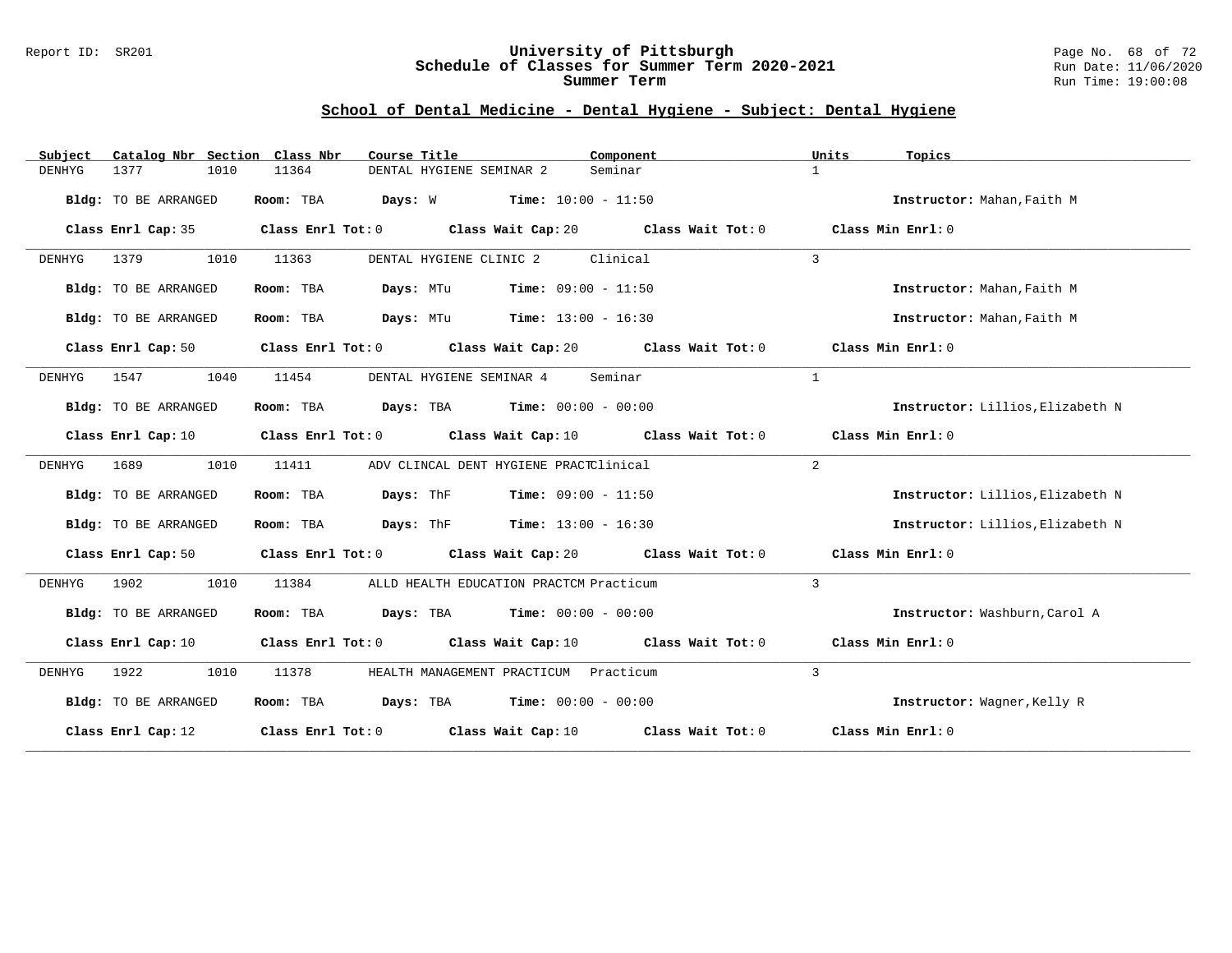# Report ID: SR201 **University of Pittsburgh University of Pittsburgh** Page No. 69 of 72<br>**Schedule of Classes for Summer Term 2020-2021** Run Date: 11/06/2020 Schedule of Classes for Summer Term 2020-2021

| Subject | Catalog Nbr Section Class Nbr |      |                                  | Course Title       |                              | Component           | Units               | Topics                            |
|---------|-------------------------------|------|----------------------------------|--------------------|------------------------------|---------------------|---------------------|-----------------------------------|
| DENT    | 1917                          | 1010 | 18261                            | DIRECTED STUDY     |                              | Directed Studies    | $1 - 3$             |                                   |
|         | <b>Bldg:</b> TO BE ARRANGED   |      | Room: TBA<br>Class Enrl Tot: $0$ | Days: TBA          | <b>Time:</b> $00:00 - 00:00$ | Class Wait Tot: $0$ | Class Min Enrl: $0$ | Instructor: Beniash, Elia         |
|         | Class Enrl Cap: $1$           |      |                                  |                    | Class Wait Cap: $1$          |                     |                     |                                   |
| DENT    | 2207                          | 1100 | 20450                            | MASTERS RESEARCH 7 |                              | Thesis Research     | $-3$                |                                   |
|         | <b>Bldg:</b> TO BE ARRANGED   |      | Room: TBA                        | Davs: TBA          | <b>Time:</b> $00:00 - 00:00$ |                     |                     | Instructor: Petrone, Joseph F. A. |
|         | Class Enrl Cap: 35            |      | Class Enrl Tot: 0                |                    | Class Wait Cap: 0            | Class Wait $Tot: 0$ |                     | Class Min Enrl: 0                 |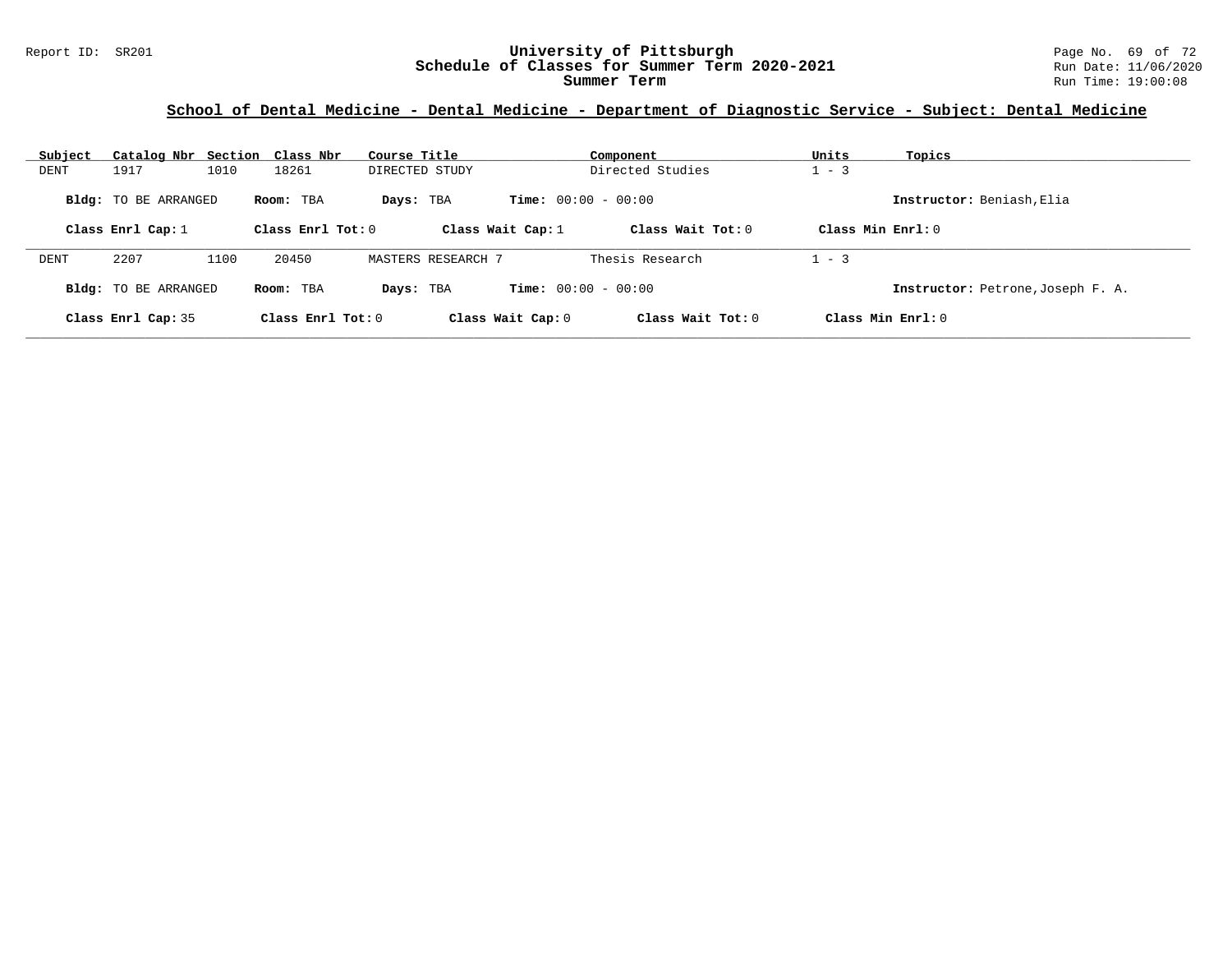#### Report ID: SR201 **University of Pittsburgh** Page No. 70 of 72 **Schedule of Classes for Summer Term 2020-2021** Run Date: 11/06/2020 **Summer Term** Run Time: 19:00:08

# **School of Dental Medicine - Dental Anesthesiology - Subject: Dental Anesthesiology**

| Subject | Catalog Nbr Section Class Nbr |      |                   | Course Title                            |                              | Component         | Units | Topics                            |
|---------|-------------------------------|------|-------------------|-----------------------------------------|------------------------------|-------------------|-------|-----------------------------------|
| DSANE   | 5317                          | 1010 | 20361             | ADV LOCAL ANESTHESIA TECH LAB Practicum |                              |                   | 0.5   |                                   |
|         | Bldg: TO BE ARRANGED          |      | Room: TBA         | Days: TBA                               | <b>Time:</b> $00:00 - 00:00$ |                   |       | Instructor: Cooke, Matthew Robert |
|         | Class Enrl Cap: 85            |      | Class Enrl Tot: 0 |                                         | Class Wait Cap: 0            | Class Wait Tot: 0 |       | Class Min Enrl: 0                 |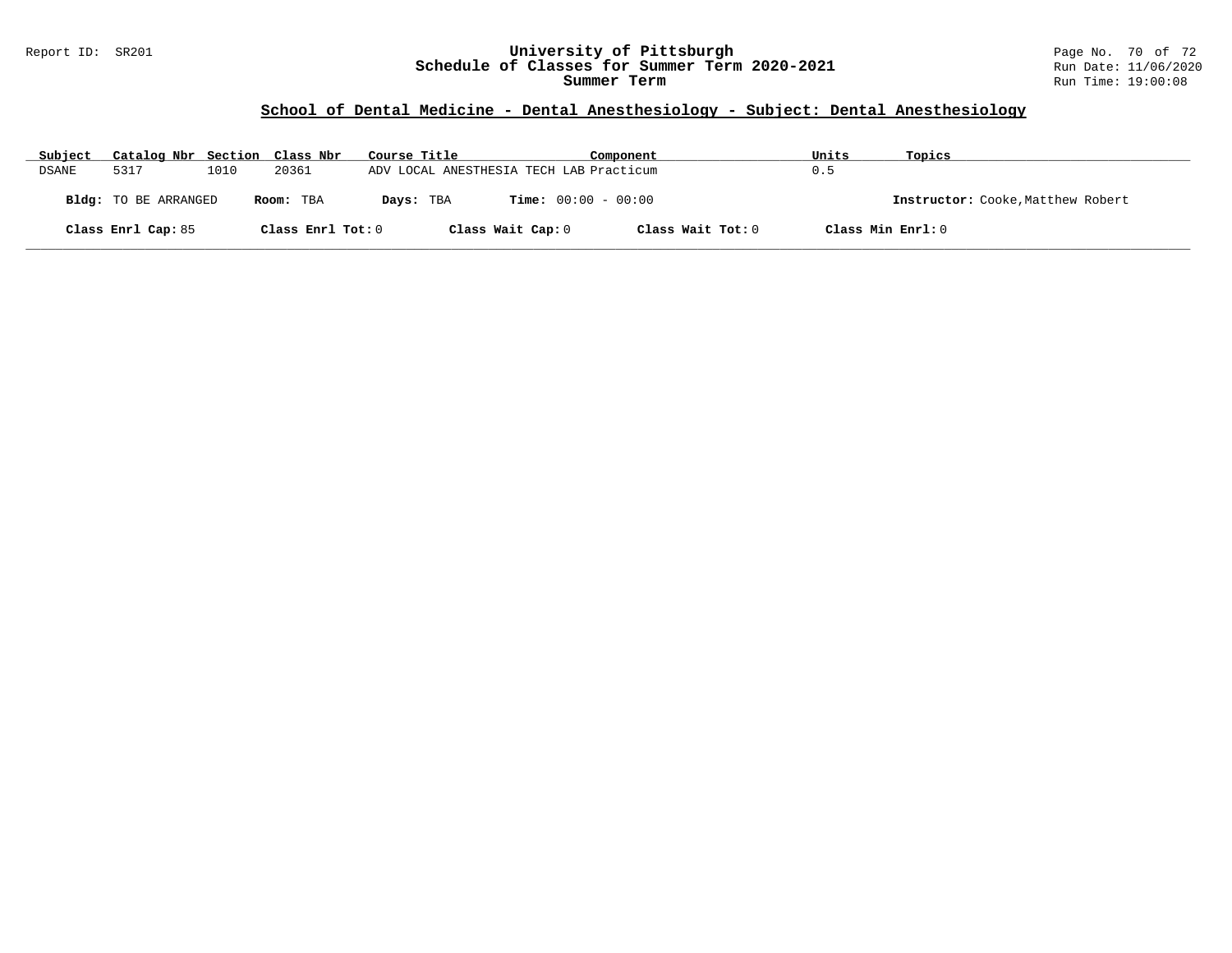# Report ID: SR201 **University of Pittsburgh University of Pittsburgh** Page No. 71 of 72<br>**Schedule of Classes for Summer Term 2020-2021** Run Date: 11/06/2020 Schedule of Classes for Summer Term 2020-2021

| Catalog Nbr Section<br>Subject | Class Nbr<br>Course Title                                                                                                                                                                                                          | Component                                | Units<br>Topics                    |  |  |  |  |  |
|--------------------------------|------------------------------------------------------------------------------------------------------------------------------------------------------------------------------------------------------------------------------------|------------------------------------------|------------------------------------|--|--|--|--|--|
| 1010<br><b>ODO</b><br>2093     | 11426<br>GROWTH AND DEVELOPMENT 3                                                                                                                                                                                                  | Lecture                                  |                                    |  |  |  |  |  |
| Bldg: WEB Based Class          | Room: TBA<br>Days: TBA                                                                                                                                                                                                             | <b>Time:</b> $00:00 - 00:00$             | Instructor: Petrone, Joseph F. A.  |  |  |  |  |  |
| Class Enrl Cap: 10             | Class Enrl Tot: 0                                                                                                                                                                                                                  | Class Wait Cap: 0<br>Class Wait Tot: 0   | Class Min Enrl: 0                  |  |  |  |  |  |
| 1200<br>2400<br><b>ODO</b>     | 17889                                                                                                                                                                                                                              | AMER BOARD ORTHO PREP CRSE 1 Lecture     |                                    |  |  |  |  |  |
| <b>Bldg:</b> TO BE ARRANGED    | Room: TBA<br>Days: TBA                                                                                                                                                                                                             | <b>Time:</b> $00:00 - 00:00$             | Instructor: Buzzatto, John Francis |  |  |  |  |  |
| Class Enrl Cap: 35             | Class Enrl Tot: 0                                                                                                                                                                                                                  | Class Wait Cap: 0<br>Class Wait Tot: 0   | Class Min Enrl: 0                  |  |  |  |  |  |
|                                | <b></b> This class has an additional fee. For more information go to <a <br="" href="http://www.registrar.pitt.edu">target="_blank"&gt;http://www.registrar.pitt.edu/</a> , and click on Faculty and Staff, then Course and Class. |                                          |                                    |  |  |  |  |  |
| 2420<br>1000<br><b>ODO</b>     | 20483                                                                                                                                                                                                                              | AMER BOARD ORTHO PREP CRSE 3 Seminar     |                                    |  |  |  |  |  |
| Bldg: WEB Based Class          | Room: TBA<br>Days: TBA                                                                                                                                                                                                             | <b>Time:</b> $00:00 - 00:00$             | Instructor: Petrone, Joseph F. A.  |  |  |  |  |  |
| Class Enrl Cap: 35             | Class Enrl Tot: 0                                                                                                                                                                                                                  | Class Wait Cap: 0<br>Class Wait Tot: 0   | Class Min Enrl: 0                  |  |  |  |  |  |
| 2501<br>1010<br><b>ODO</b>     | 18336<br>EARLY AGE ORTHO TREATMENT 1                                                                                                                                                                                               | Seminar                                  | 0.5                                |  |  |  |  |  |
| <b>Bldg:</b> TO BE ARRANGED    | Room: TBA<br>Days: TBA                                                                                                                                                                                                             | <b>Time:</b> $00:00 - 00:00$             | Instructor: Doerfler, Richard J    |  |  |  |  |  |
| Class Enrl Cap: 6              | Class Enrl Tot: 0                                                                                                                                                                                                                  | Class Wait Cap: 0<br>Class Wait Tot: $0$ | Class Min Enrl: 0                  |  |  |  |  |  |